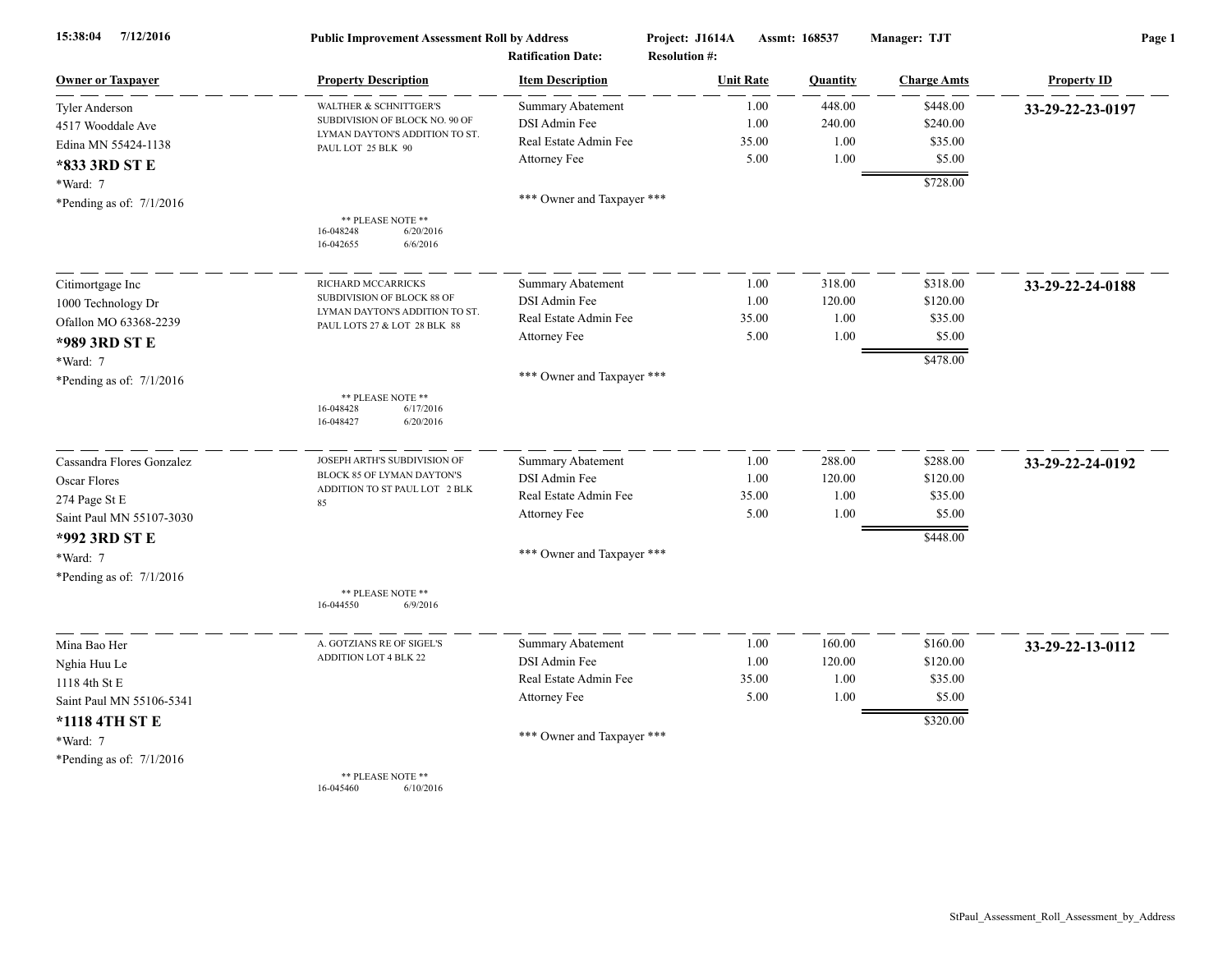| 7/12/2016<br>15:38:04       | <b>Public Improvement Assessment Roll by Address</b> |                            | Project: J1614A      | Assmt: 168537 |          | Manager: TJT       | Page 2             |  |
|-----------------------------|------------------------------------------------------|----------------------------|----------------------|---------------|----------|--------------------|--------------------|--|
|                             |                                                      | <b>Ratification Date:</b>  | <b>Resolution #:</b> |               |          |                    |                    |  |
| <b>Owner or Taxpayer</b>    | <b>Property Description</b>                          | <b>Item Description</b>    | <b>Unit Rate</b>     |               | Quantity | <b>Charge Amts</b> | <b>Property ID</b> |  |
| Dorothy H Lyons             | AUDITOR'S SUBDIVISION NO. 69 ST.                     | <b>Summary Abatement</b>   |                      | 1.00          | 160.00   | \$160.00           | 33-29-22-23-0142   |  |
| Po Box 120095               | PAUL, MINN. LOT 7 BLK 2                              | DSI Admin Fee              |                      | 1.00          | 120.00   | \$120.00           |                    |  |
| New Brighton MN 55112-0095  |                                                      | Real Estate Admin Fee      |                      | 35.00         | 1.00     | \$35.00            |                    |  |
| *837 4TH ST E               |                                                      | Attorney Fee               |                      | 5.00          | 1.00     | \$5.00             |                    |  |
| *Ward: 7                    |                                                      |                            |                      |               |          | \$320.00           |                    |  |
| *Pending as of: $7/1/2016$  |                                                      | *** Owner and Taxpayer *** |                      |               |          |                    |                    |  |
|                             | ** PLEASE NOTE **<br>16-045914<br>6/13/2016          |                            |                      |               |          |                    |                    |  |
| Alliance Realty Capital Llc | SKIDMORES ADDITION EX N 2O FT                        | <b>Summary Abatement</b>   |                      | 1.00          | 160.00   | \$160.00           | 33-29-22-24-0131   |  |
| 7310 Miramar Rd 5th Floor   | FOR ALLEY LOT 5 BLK 3                                | DSI Admin Fee              |                      | 1.00          | 120.00   | \$120.00           |                    |  |
| San Diego CA 92126-4222     |                                                      | Real Estate Admin Fee      |                      | 35.00         | 1.00     | \$35.00            |                    |  |
| *979 4TH ST E               |                                                      | Attorney Fee               |                      | 5.00          | 1.00     | \$5.00             |                    |  |
| *Ward: 7                    |                                                      |                            |                      |               |          | \$320.00           |                    |  |
| *Pending as of: 7/1/2016    |                                                      | *** Owner and Taxpayer *** |                      |               |          |                    |                    |  |
|                             | ** PLEASE NOTE **<br>16-045311<br>6/10/2016          |                            |                      |               |          |                    |                    |  |
| John G Weisner              | ADAM GOTZIAN'S SUB OF BLK. 100,                      | <b>Summary Abatement</b>   |                      | 1.00          | 160.00   | \$160.00           | 33-29-22-21-0092   |  |
| Romona A Turner             | LYMAN DAYTON'S ADDITION TO ST.                       | DSI Admin Fee              |                      | 1.00          | 120.00   | \$120.00           |                    |  |
| 1016 6th St E               | PAUL LOT 11 BLK 100                                  | Real Estate Admin Fee      |                      | 35.00         | 1.00     | \$35.00            |                    |  |
| St Paul MN 55106-4609       |                                                      | Attorney Fee               |                      | 5.00          | 1.00     | \$5.00             |                    |  |
| *1016 6TH ST E              |                                                      |                            |                      |               |          | \$320.00           |                    |  |
| *Ward: 7                    |                                                      | *** Owner and Taxpayer *** |                      |               |          |                    |                    |  |
| *Pending as of: $7/1/2016$  |                                                      |                            |                      |               |          |                    |                    |  |
|                             | ** PLEASE NOTE **<br>16-044769<br>6/9/2016           |                            |                      |               |          |                    |                    |  |
| Bp Homes 1 Llc              | A. GOTZIANS RE OF SIGEL'S                            | <b>Summary Abatement</b>   |                      | 1.00          | 308.00   | \$308.00           | 33-29-22-12-0117   |  |
| 29 W 17th St Fl 2           | ADDITION LOT 24 BLK 7                                | DSI Admin Fee              |                      | 1.00          | 120.00   | \$120.00           |                    |  |
| New York NY 10011-5508      |                                                      | Real Estate Admin Fee      |                      | 35.00         | 1.00     | \$35.00            |                    |  |
| *1123 6TH ST E              |                                                      | Attorney Fee               |                      | 5.00          | 1.00     | \$5.00             |                    |  |
| *Ward: 7                    |                                                      |                            |                      |               |          | \$468.00           |                    |  |
| *Pending as of: $7/1/2016$  |                                                      | *** Owner and Taxpayer *** |                      |               |          |                    |                    |  |
|                             | ** PLEASE NOTE **                                    |                            |                      |               |          |                    |                    |  |

16-049710 6/22/2016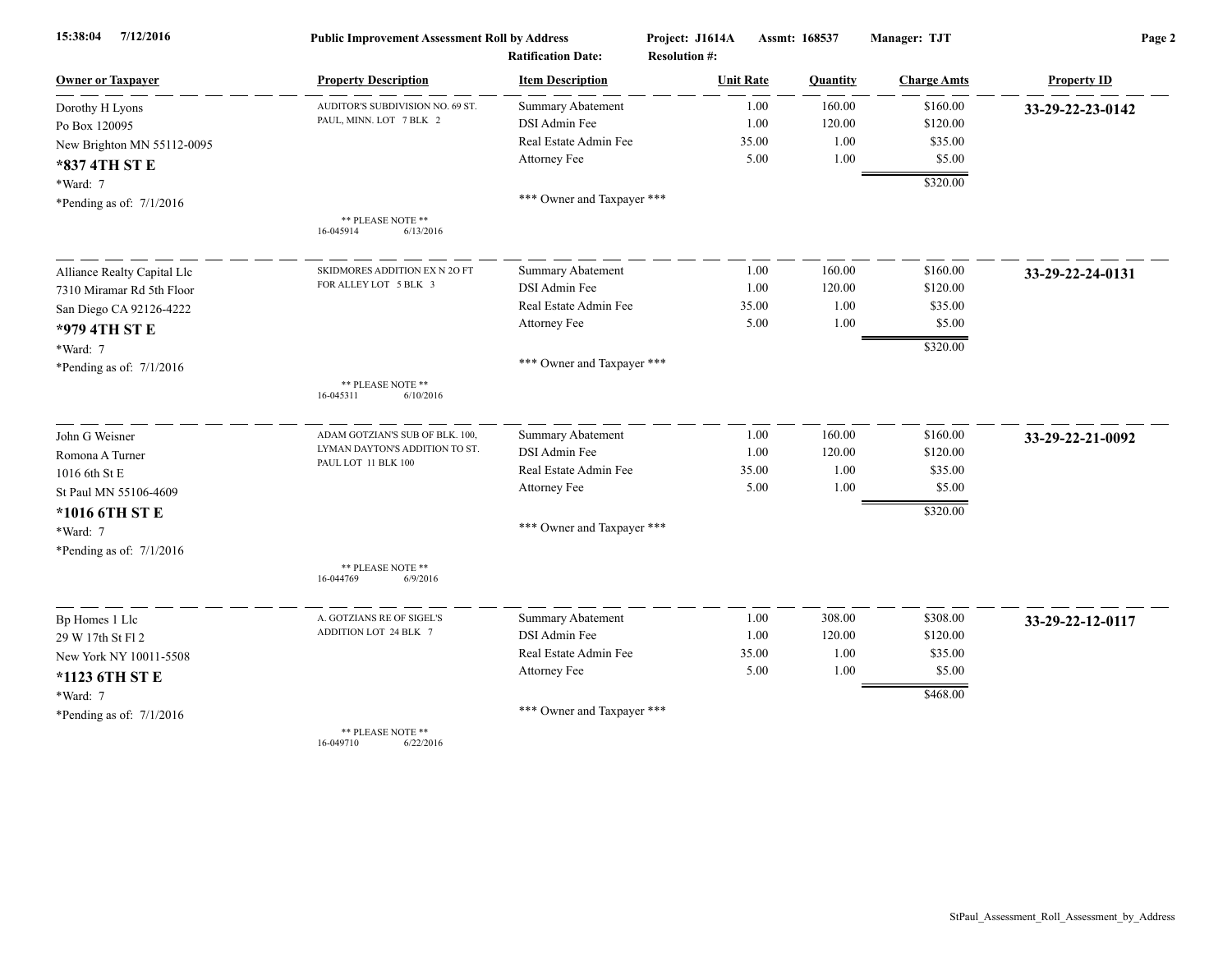| 15:38:04<br>7/12/2016      | <b>Public Improvement Assessment Roll by Address</b><br><b>Ratification Date:</b> |                            | Project: J1614A<br><b>Resolution #:</b> | Assmt: 168537 |                    | Page 3             |  |
|----------------------------|-----------------------------------------------------------------------------------|----------------------------|-----------------------------------------|---------------|--------------------|--------------------|--|
| <b>Owner or Taxpayer</b>   | <b>Property Description</b>                                                       | <b>Item Description</b>    | <b>Unit Rate</b>                        | Quantity      | <b>Charge Amts</b> | <b>Property ID</b> |  |
| Jacob Glozman              | STINSON'S SUBDIVISION OF BLOCK                                                    | <b>Summary Abatement</b>   | 1.00                                    | 160.00        | \$160.00           | 33-29-22-22-0076   |  |
| Irene Glozman              | 103 OF LYMAN DAYTON'S ADDITION                                                    | DSI Admin Fee              | 1.00                                    | 120.00        | \$120.00           |                    |  |
| 696 Shelerud Dr            | TO ST. PAUL LOT 28 BLK 103                                                        | Real Estate Admin Fee      | 35.00                                   | 1.00          | \$35.00            |                    |  |
| Saint Paul MN 55123-2189   |                                                                                   | Attorney Fee               | 5.00                                    | 1.00          | \$5.00             |                    |  |
| *929 6TH ST E              |                                                                                   |                            |                                         |               | \$320.00           |                    |  |
| *Ward: 7                   |                                                                                   | *** Owner and Taxpayer *** |                                         |               |                    |                    |  |
| *Pending as of: $7/1/2016$ |                                                                                   |                            |                                         |               |                    |                    |  |
|                            | ** PLEASE NOTE **<br>6/20/2016<br>16-048764                                       |                            |                                         |               |                    |                    |  |
| American Llc               | LORENA PARK PLAT 2, ST. PAUL,                                                     | Summary Abatement          | 1.00                                    | 316.00        | \$316.00           | 27-29-22-33-0076   |  |
| Po Box 4473                | MINN. N 1/2 OF VAC ALLEY ADJ AND                                                  | DSI Admin Fee              | 1.00                                    | 120.00        | \$120.00           |                    |  |
| Saint Paul MN 55104-0473   | LOTS 1 THRU LOT 4 BLK 3                                                           | Real Estate Admin Fee      | 35.00                                   | 1.00          | \$35.00            |                    |  |
| *1338 7TH ST E             |                                                                                   | Attorney Fee               | 5.00                                    | 1.00          | \$5.00             |                    |  |
| *Ward: 7                   |                                                                                   |                            |                                         |               | \$476.00           |                    |  |
| *Pending as of: $7/1/2016$ |                                                                                   | *** Owner and Taxpayer *** |                                         |               |                    |                    |  |
|                            | ** PLEASE NOTE **<br>16-041319<br>6/3/2016                                        |                            |                                         |               |                    |                    |  |
| Jpmorgan Chase Bank        | AURORA ADDITION TO ST. PAUL,                                                      | <b>Summary Abatement</b>   | 1.00                                    | 160.00        | \$160.00           | 26-29-22-33-0200   |  |
| 3415 Vision Dr             | MINN. LOTS 12 & 13 BLK 1                                                          | DSI Admin Fee              | 1.00                                    | 120.00        | \$120.00           |                    |  |
| Columbus OH 43219-6009     |                                                                                   | Real Estate Admin Fee      | 35.00                                   | 1.00          | \$35.00            |                    |  |
| *1850 7TH ST E             |                                                                                   | Attorney Fee               | 5.00                                    | 1.00          | \$5.00             |                    |  |
| *Ward: 7                   |                                                                                   |                            |                                         |               | \$320.00           |                    |  |
| *Pending as of: $7/1/2016$ |                                                                                   | *** Owner and Taxpayer *** |                                         |               |                    |                    |  |
|                            | ** PLEASE NOTE **<br>16-044250<br>6/8/2016                                        |                            |                                         |               |                    |                    |  |
| Steven E Johnson           | ROGERS FORT STREET ADDITION TO                                                    | Summary Abatement          | 1.00                                    | 274.00        | \$274.00           | 14-28-23-21-0016   |  |
| Deanna A Johnson           | THE CITY OF ST. PAUL EX ST AND EX                                                 | DSI Admin Fee              | 1.00                                    | 120.00        | \$120.00           |                    |  |
| 2230 Saint Johns Cir       | NELY 1 FT LOT 9 BLK 1                                                             | Real Estate Admin Fee      | 35.00                                   | 1.00          | \$35.00            |                    |  |
| Woodbury MN 55129-9400     |                                                                                   | Attorney Fee               | 5.00                                    | 1.00          | \$5.00             |                    |  |
| *1495 7TH ST W             |                                                                                   |                            |                                         |               | \$434.00           |                    |  |
| *Ward: 2                   |                                                                                   | *** Owner and Taxpayer *** |                                         |               |                    |                    |  |
| *Pending as of: $7/1/2016$ |                                                                                   |                            |                                         |               |                    |                    |  |
|                            | ** PLEASE NOTE **                                                                 |                            |                                         |               |                    |                    |  |

16-050959 6/27/2016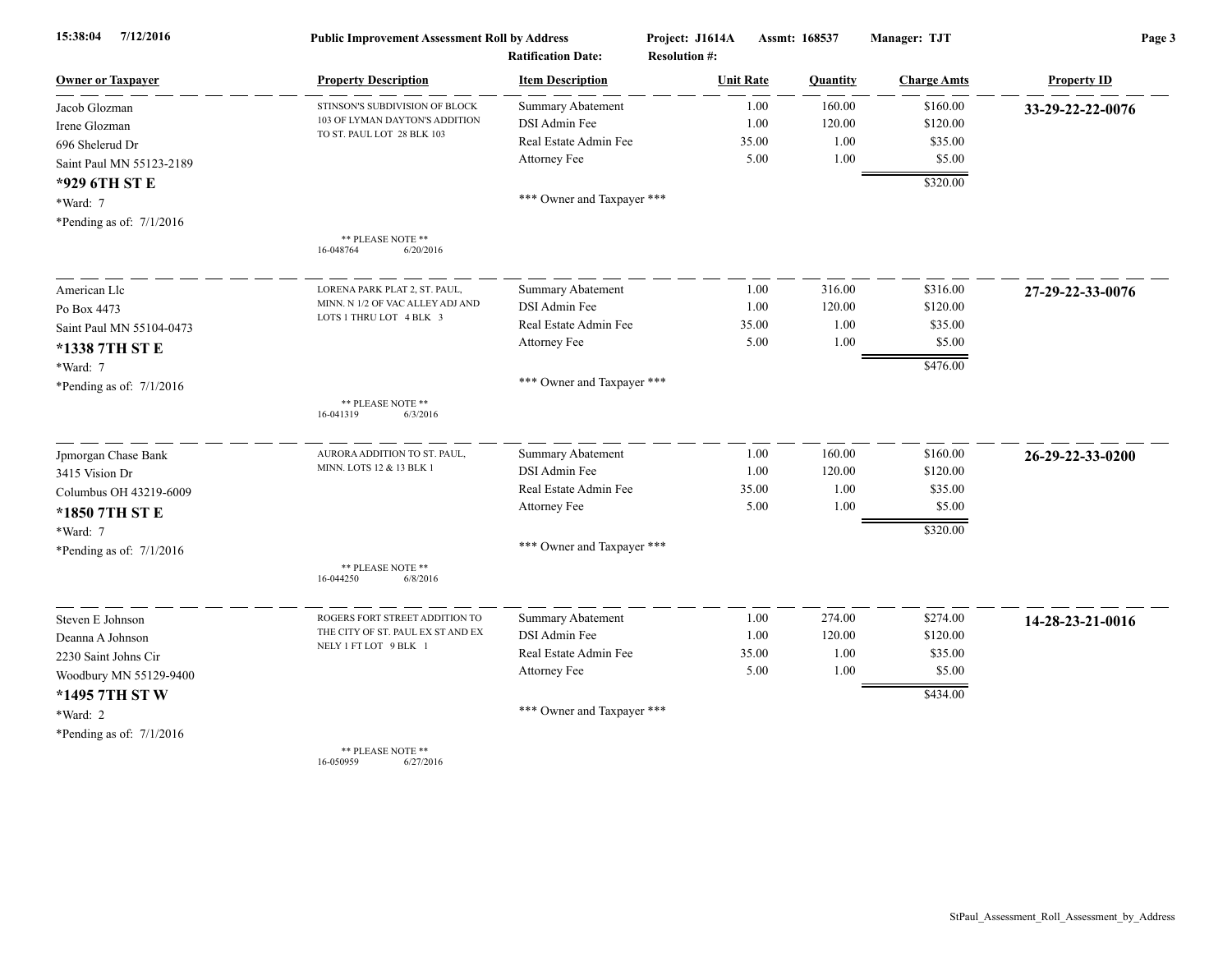| 15:38:04<br>7/12/2016      | <b>Public Improvement Assessment Roll by Address</b>       |                            | Project: J1614A      | Assmt: 168537 |          | Manager: TJT       | Page 4             |  |
|----------------------------|------------------------------------------------------------|----------------------------|----------------------|---------------|----------|--------------------|--------------------|--|
|                            |                                                            | <b>Ratification Date:</b>  | <b>Resolution #:</b> |               |          |                    |                    |  |
| <b>Owner or Taxpayer</b>   | <b>Property Description</b>                                | <b>Item Description</b>    | <b>Unit Rate</b>     |               | Quantity | <b>Charge Amts</b> | <b>Property ID</b> |  |
| Zin H Liang                | C. W. YOUNGMAN'S                                           | <b>Summary Abatement</b>   |                      | 1.00          | 160.00   | \$160.00           | 22-28-23-22-0030   |  |
| 54 121st Ave Ne            | REARRANGEMENT OF BLOCK 2,<br>PALISADE ADDITION TO ST. PAUL | DSI Admin Fee              |                      | 1.00          | 120.00   | \$120.00           |                    |  |
| Blaine MN 55434-1987       | SUBJ TO ST & ESMT; VAC ALLEY                               | Real Estate Admin Fee      |                      | 35.00         | 1.00     | \$35.00            |                    |  |
| *2346 7TH ST W             | ACCRUING & LOTS 7 & LOT 8                                  | Attorney Fee               |                      | 5.00          | 1.00     | \$5.00             |                    |  |
| *Ward: 3                   |                                                            |                            |                      |               |          | \$320.00           |                    |  |
| *Pending as of: $7/1/2016$ |                                                            | *** Owner and Taxpayer *** |                      |               |          |                    |                    |  |
|                            | ** PLEASE NOTE **<br>16-041922<br>6/2/2016                 |                            |                      |               |          |                    |                    |  |
| Gilbert G Sanchez          | EDMUND RICE'S THIRD ADDITION TO                            | <b>Summary Abatement</b>   |                      | 1.00          | 160.00   | \$160.00           | 30-29-22-42-0097   |  |
| Grace L Sanchez            | THE CITY OF ST. PAUL N 100 FT OF                           | DSI Admin Fee              |                      | 1.00          | 120.00   | \$120.00           |                    |  |
| 7780 Military Rd           | LOTS 1 AND LOT 2 & ALL OF LOT 3<br>BLK 6                   | Real Estate Admin Fee      |                      | 35.00         | 1.00     | \$35.00            |                    |  |
| Woodbury MN 55129-9523     |                                                            | Attorney Fee               |                      | 5.00          | 1.00     | \$5.00             |                    |  |
| *889 AGATE ST              |                                                            |                            |                      |               |          | \$320.00           |                    |  |
| *Ward: 5                   |                                                            | *** Owner and Taxpayer *** |                      |               |          |                    |                    |  |
| *Pending as of: $7/1/2016$ |                                                            |                            |                      |               |          |                    |                    |  |
|                            | ** PLEASE NOTE **<br>16-041967<br>6/2/2016                 |                            |                      |               |          |                    |                    |  |
| Wells Fargo Bank           | SUBDIVISION OF BLOCKS A & 31,                              | <b>Summary Abatement</b>   |                      | 1.00          | 326.00   | \$326.00           | 26-29-22-31-0163   |  |
| Fc Dept Mac X7801 013      | BEAVER LAKE HEIGHTS LOT 17 BLK                             | DSI Admin Fee              |                      | 1.00          | 120.00   | \$120.00           |                    |  |
| 3476 Stateview Blvd        | $\overline{2}$                                             | Real Estate Admin Fee      |                      | 35.00         | 1.00     | \$35.00            |                    |  |
| Fort Mill SC 29715-7203    |                                                            | Attorney Fee               |                      | 5.00          | 1.00     | \$5.00             |                    |  |
| *834 ALGONQUIN AVE         |                                                            |                            |                      |               |          | \$486.00           |                    |  |
| *Ward: 7                   |                                                            | *** Owner and Taxpayer *** |                      |               |          |                    |                    |  |
| *Pending as of: $7/1/2016$ |                                                            |                            |                      |               |          |                    |                    |  |
|                            | ** PLEASE NOTE **<br>16-044241<br>6/8/2016                 |                            |                      |               |          |                    |                    |  |
| Joel Vig                   | E. H. HAWKE'S SUB. TO WINSLOWS                             | Summary Abatement          |                      | 1.00          | 160.00   | \$160.00           | 01-28-23-43-0157   |  |
| 321 E 43rd St Unit 411     | ADD. TO THE TOWN OF ST. PAUL,                              | <b>DSI</b> Admin Fee       |                      | 1.00          | 120.00   | \$120.00           |                    |  |
| New York NY 10017-4806     | MINNESOTA TERR. S 28 5/10 FT OF<br>LOTS 1 AND LOT 2 BLK 11 | Real Estate Admin Fee      |                      | 35.00         | 1.00     | \$35.00            |                    |  |
| <b>*213 ANN ST</b>         |                                                            | Attorney Fee               |                      | 5.00          | 1.00     | \$5.00             |                    |  |
| *Ward: 2                   |                                                            |                            |                      |               |          | \$320.00           |                    |  |
| *Pending as of: $7/1/2016$ |                                                            | *** Owner and Taxpayer *** |                      |               |          |                    |                    |  |
|                            | ** PLEASE NOTE **                                          |                            |                      |               |          |                    |                    |  |

16-052673 6/30/2016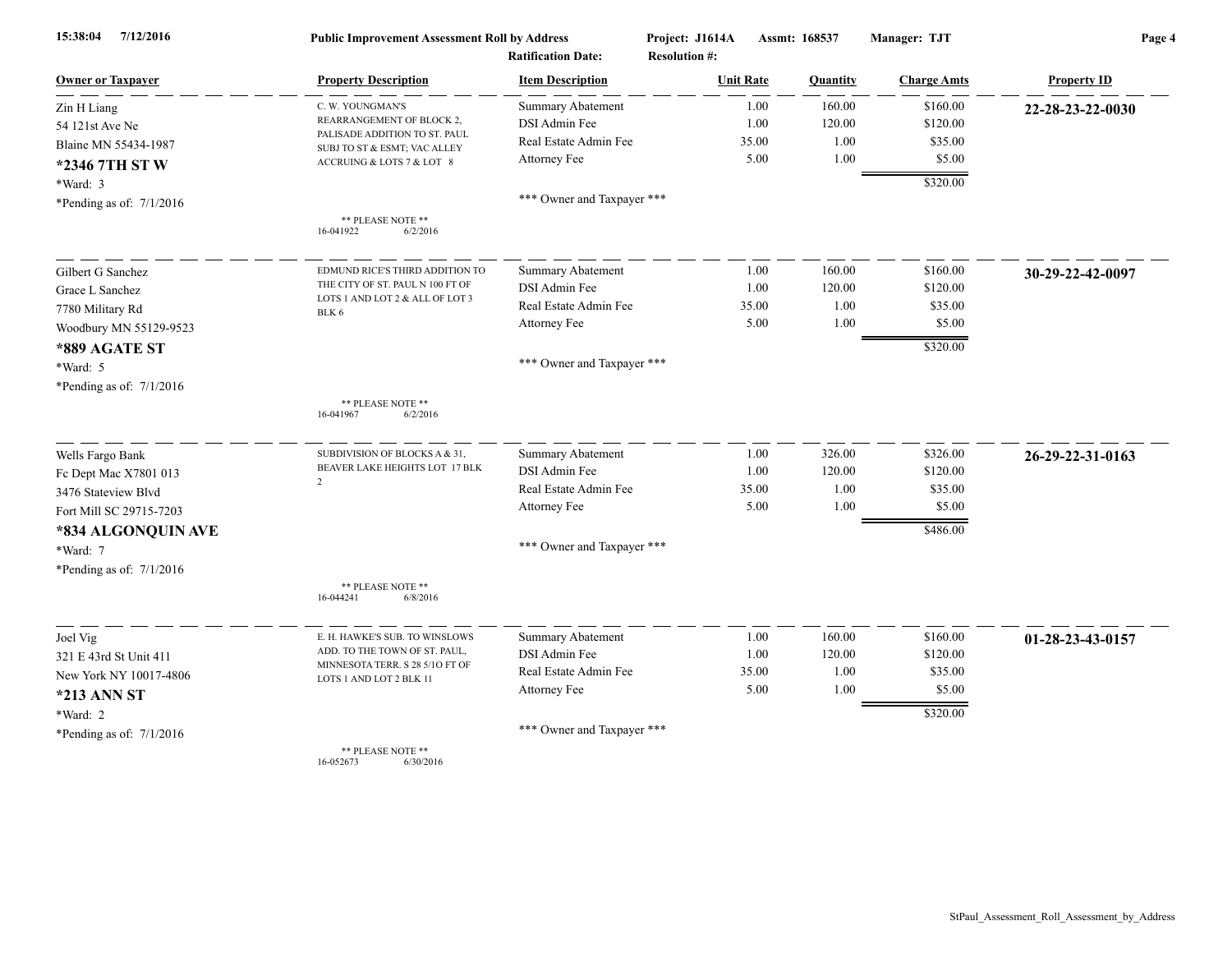| 7/12/2016<br>15:38:04      | <b>Public Improvement Assessment Roll by Address</b><br><b>Ratification Date:</b> |                            | Project: J1614A<br>Assmt: 168537<br><b>Resolution #:</b> |          | Manager: TJT       | Page 5             |  |
|----------------------------|-----------------------------------------------------------------------------------|----------------------------|----------------------------------------------------------|----------|--------------------|--------------------|--|
| <b>Owner or Taxpayer</b>   | <b>Property Description</b>                                                       | <b>Item Description</b>    | <b>Unit Rate</b>                                         | Quantity | <b>Charge Amts</b> | <b>Property ID</b> |  |
| Dong H Phung               | E. M. MACKUBIN'S 2ND ADDITION S                                                   | <b>Summary Abatement</b>   | 1.00                                                     | 160.00   | \$160.00           | 28-29-22-23-0202   |  |
| Chi P Nguyen               | 83 1/2 FT OF LOTS 16 AND LOT 17                                                   | DSI Admin Fee              | 1.00                                                     | 120.00   | \$120.00           |                    |  |
| 1621 Poppyseed Dr          | BLK 2                                                                             | Real Estate Admin Fee      | 35.00                                                    | 1.00     | \$35.00            |                    |  |
| New Brighton MN 55112-1679 |                                                                                   | Attorney Fee               | 5.00                                                     | 1.00     | \$5.00             |                    |  |
| *962 ARCADE ST             |                                                                                   |                            |                                                          |          | \$320.00           |                    |  |
| *Ward: 6                   |                                                                                   | *** Owner and Taxpayer *** |                                                          |          |                    |                    |  |
| *Pending as of: $7/1/2016$ |                                                                                   |                            |                                                          |          |                    |                    |  |
|                            | ** PLEASE NOTE **                                                                 |                            |                                                          |          |                    |                    |  |
|                            | 6/10/2016<br>16-045386                                                            |                            |                                                          |          |                    |                    |  |
| Fresh Llc                  | ARLINGTON HILLS ADDITION TO ST                                                    | <b>Summary Abatement</b>   | 1.00                                                     | 308.00   | \$308.00           | 29-29-22-14-0180   |  |
| 1180 Forest St             | PAUL 40/45 THRU 49 N 25 FT OF LOT<br>18 BLK 20                                    | DSI Admin Fee              | 1.00                                                     | 120.00   | \$120.00           |                    |  |
| Saint Paul MN 55106-2635   |                                                                                   | Real Estate Admin Fee      | 35.00                                                    | 1.00     | \$35.00            |                    |  |
| *971 ARCADE ST             |                                                                                   | Attorney Fee               | 5.00                                                     | 1.00     | \$5.00             |                    |  |
| *Ward: 6                   |                                                                                   |                            |                                                          |          | \$468.00           |                    |  |
| *Pending as of: $7/1/2016$ |                                                                                   | *** Taxpayer ***           |                                                          |          |                    |                    |  |
| Juanita Investments Llc    | ARLINGTON HILLS ADDITION TO ST.                                                   | *** Owner ***              |                                                          |          |                    | 29-29-22-14-0180   |  |
| Po Box 18337               | PAUL 40/45 THRU 49 N 25 FT OF LOT<br>18 BLK 20                                    |                            |                                                          |          |                    |                    |  |
| West St Paul MN 55118-0337 |                                                                                   |                            |                                                          |          |                    |                    |  |
| *971 ARCADE ST             |                                                                                   |                            |                                                          |          |                    |                    |  |
| *Ward: 6                   |                                                                                   |                            |                                                          |          |                    |                    |  |
| *Pending as of: $7/1/2016$ |                                                                                   |                            |                                                          |          |                    |                    |  |
|                            | ** PLEASE NOTE **<br>16-046751<br>6/15/2016                                       |                            |                                                          |          |                    |                    |  |
| Aimee Stone                | J W BASS SUBD OF LOTS 15 14 AND                                                   | Summary Abatement          | 1.00                                                     | 160.00   | \$160.00           | 28-29-22-41-0041   |  |
| Chanda J Stone             | THAT PART OF 13 OF COLLINS OUT                                                    | DSI Admin Fee              | 1.00                                                     | 120.00   | \$120.00           |                    |  |
| 4955 170th St N            | LOTS LOT 9 BLK 2                                                                  | Real Estate Admin Fee      | 35.00                                                    | 1.00     | \$35.00            |                    |  |
| Hugo MN 55038-8365         |                                                                                   | Attorney Fee               | 5.00                                                     | 1.00     | \$5.00             |                    |  |
| *865 ATLANTIC ST           |                                                                                   |                            |                                                          |          | \$320.00           |                    |  |
| *Ward: 6                   |                                                                                   | *** Owner and Taxpayer *** |                                                          |          |                    |                    |  |
| *Pending as of: $7/1/2016$ |                                                                                   |                            |                                                          |          |                    |                    |  |
|                            | ** PLEASE NOTE **<br>16-042465<br>6/3/2016                                        |                            |                                                          |          |                    |                    |  |
| Quality Residences Llc     | LEWIS' ADDITION TO ST. PAUL LOT                                                   | <b>Summary Abatement</b>   | 1.00                                                     | 316.00   | \$316.00           | 30-29-22-32-0201   |  |
| 9617 Oak Ridge Trl         | 28 BLK 5                                                                          | DSI Admin Fee              | 1.00                                                     | 120.00   | \$120.00           |                    |  |
| Minnetonka MN 55305-4642   |                                                                                   | Real Estate Admin Fee      | 35.00                                                    | 1.00     | \$35.00            |                    |  |
| *37 ATWATER ST             |                                                                                   | Attorney Fee               | 5.00                                                     | 1.00     | \$5.00             |                    |  |
| *Ward: 1                   |                                                                                   |                            |                                                          |          | \$476.00           |                    |  |
| *Pending as of: $7/1/2016$ |                                                                                   | *** Owner and Taxpayer *** |                                                          |          |                    |                    |  |
|                            | ** PLEASE NOTE **<br>16-052353<br>6/30/2016                                       |                            |                                                          |          |                    |                    |  |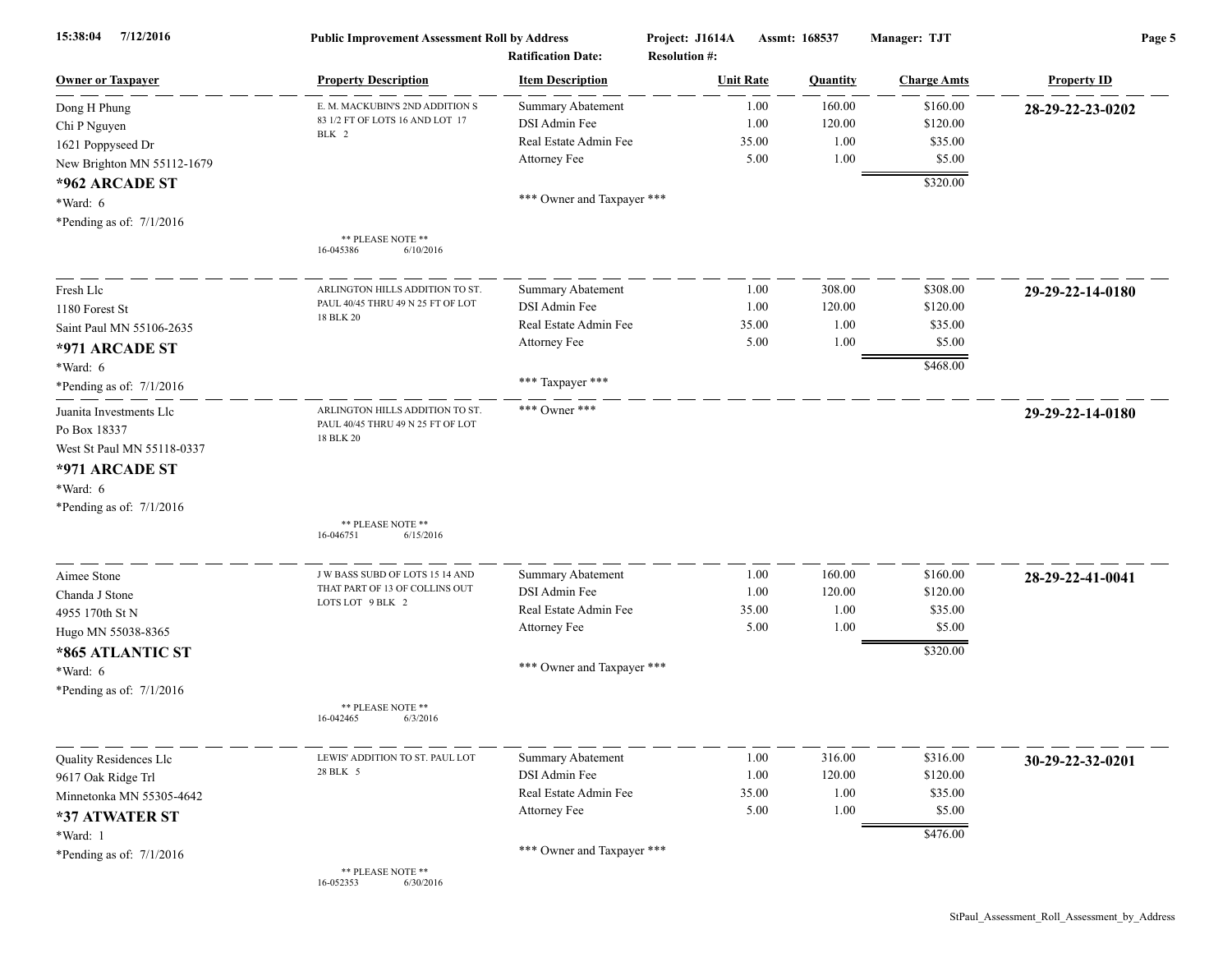| 7/12/2016<br>15:38:04      | <b>Public Improvement Assessment Roll by Address</b>              |                            | Project: J1614A      | Assmt: 168537 | Manager: TJT       | Page 6             |  |
|----------------------------|-------------------------------------------------------------------|----------------------------|----------------------|---------------|--------------------|--------------------|--|
|                            |                                                                   | <b>Ratification Date:</b>  | <b>Resolution #:</b> |               |                    |                    |  |
| <b>Owner or Taxpayer</b>   | <b>Property Description</b>                                       | <b>Item Description</b>    | <b>Unit Rate</b>     | Quantity      | <b>Charge Amts</b> | <b>Property ID</b> |  |
| Tarik M Propes             | ELFELT, BERNHEIMER & ARNOLDS                                      | <b>Summary Abatement</b>   | 1.00                 | 160.00        | \$160.00           | 36-29-23-42-0035   |  |
| 277 Aurora Ave             | ADDITION TO ST. PAUL COM AT SE                                    | DSI Admin Fee              | 1.00                 | 120.00        | \$120.00           |                    |  |
| St Paul MN 55103-2305      | COR OF BLK 3 TH W 60.45 FT TO<br>POINT OF BEG, TH N 119 FT MOL TO | Real Estate Admin Fee      | 35.00                | 1.00          | \$35.00            |                    |  |
| *275 AURORA AVE            | ALLEY, TH W ALONG ALLEY 80.55                                     | Attorney Fee               | 5.00                 | 1.00          | \$5.00             |                    |  |
| *Ward: 1                   | FT MOL, TH S 119 FT MOL TO ST;                                    |                            |                      |               | \$320.00           |                    |  |
| *Pending as of: $7/1/2016$ |                                                                   | *** Owner and Taxpayer *** |                      |               |                    |                    |  |
|                            | ** PLEASE NOTE **<br>6/10/2016<br>16-045419                       |                            |                      |               |                    |                    |  |
| Long Cheng Plaza Llc       | MACKUBIN AND MARSHALL'S                                           | <b>Summary Abatement</b>   | 1.00                 | 316.00        | \$316.00           | 36-29-23-31-0105   |  |
| 1075 Arcade St             | ADDITION TO ST. PAUL EX E 1.5 FT;                                 | DSI Admin Fee              | 1.00                 | 120.00        | \$120.00           |                    |  |
| Saint Paul MN 55106-3213   | LOT 28 & THE E 3 FT OF LOT 25 & ALL<br>OF LOT 26 & LOT 27 BLK 1   | Real Estate Admin Fee      | 35.00                | 1.00          | \$35.00            |                    |  |
| *387 AURORA AVE            |                                                                   | Attorney Fee               | 5.00                 | 1.00          | \$5.00             |                    |  |
| *Ward: 1                   |                                                                   |                            |                      |               | \$476.00           |                    |  |
| *Pending as of: $7/1/2016$ |                                                                   | *** Owner and Taxpayer *** |                      |               |                    |                    |  |
|                            | ** PLEASE NOTE **<br>16-051515<br>6/28/2016                       |                            |                      |               |                    |                    |  |
| Edward R Hermann           | ROGERS AND HENDRICKS ACRE                                         | Summary Abatement          | 1.00                 | 160.00        | \$160.00           | 22-29-22-31-0042   |  |
| 4552 196th St W            | LOTS NO. 2 EX E 15O FT THE S 52 FT<br>OF LOT 8 BLK 1              | DSI Admin Fee              | 1.00                 | 120.00        | \$120.00           |                    |  |
| Farmington MN 55024-7210   |                                                                   | Real Estate Admin Fee      | 35.00                | 1.00          | \$35.00            |                    |  |
| *1404 BARCLAY ST           |                                                                   | Attorney Fee               | 5.00                 | 1.00          | \$5.00             |                    |  |
| *Ward: 6                   |                                                                   |                            |                      |               | \$320.00           |                    |  |
| *Pending as of: $7/1/2016$ |                                                                   | *** Owner and Taxpayer *** |                      |               |                    |                    |  |
|                            | ** PLEASE NOTE **<br>16-044025<br>6/7/2016                        |                            |                      |               |                    |                    |  |
| Dadders Estates Llc        | LYMAN DAYTON ADDITION TO THE                                      | <b>Summary Abatement</b>   | 1.00                 | 158.00        | \$158.00           | 32-29-22-41-0037   |  |
| 2559 7th St W              | CITY OF ST. PAUL LOTS 15 AND LOT                                  | DSI Admin Fee              | 1.00                 | 120.00        | \$120.00           |                    |  |
| Saint Paul MN 55116-3027   | 16 BLK 37                                                         | Real Estate Admin Fee      | 35.00                | 1.00          | \$35.00            |                    |  |
| *296 BATES AVE             |                                                                   | Attorney Fee               | 5.00                 | 1.00          | \$5.00             |                    |  |
| *Ward: 7                   |                                                                   |                            |                      |               | \$318.00           |                    |  |
| *Pending as of: $7/1/2016$ |                                                                   | *** Owner and Taxpayer *** |                      |               |                    |                    |  |
|                            | ** PLEASE NOTE **                                                 |                            |                      |               |                    |                    |  |

16-044024 6/9/2016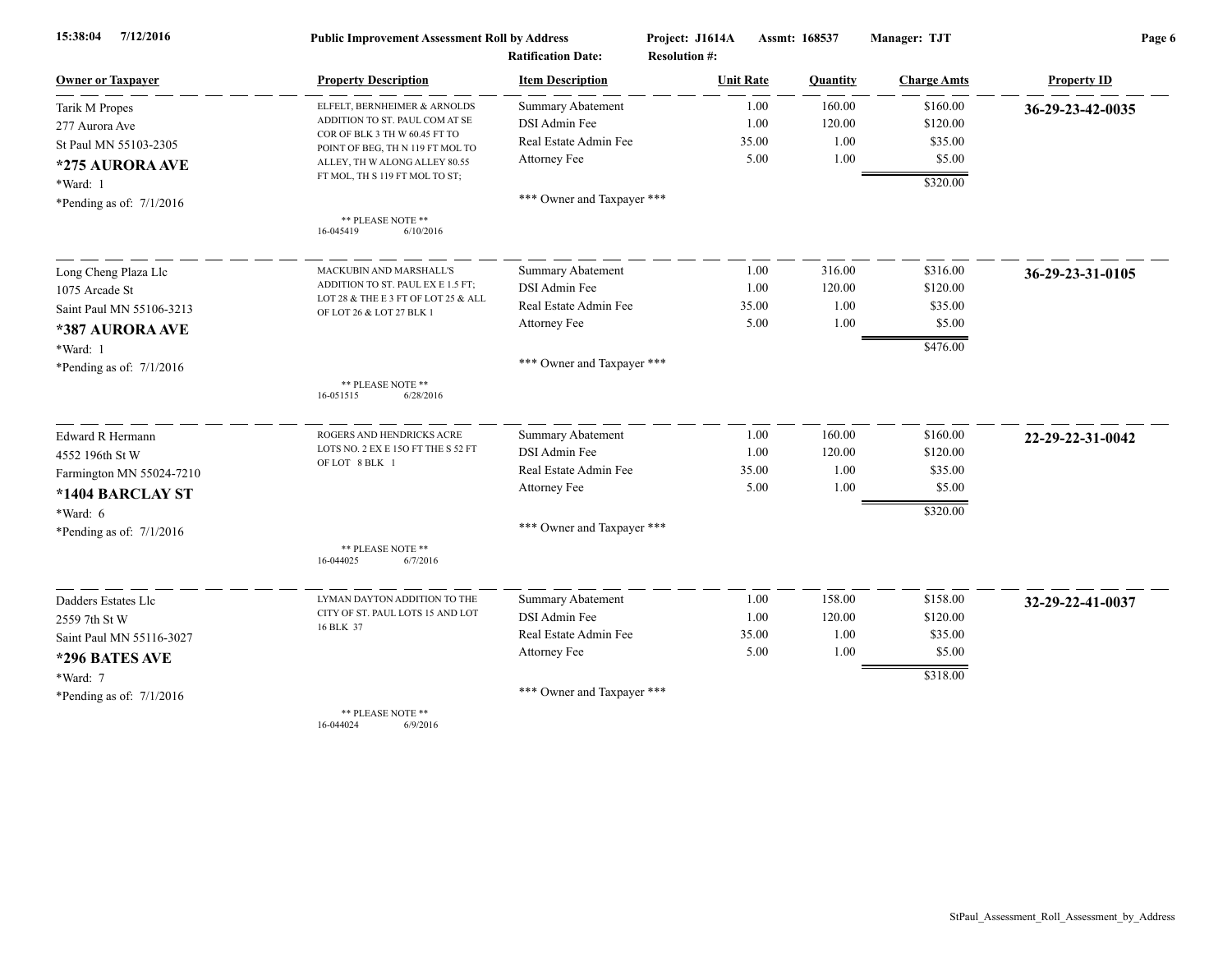| 15:38:04<br>7/12/2016      | <b>Public Improvement Assessment Roll by Address</b> |                            | Project: J1614A      | Assmt: 168537 | Manager: TJT       | Page 7             |
|----------------------------|------------------------------------------------------|----------------------------|----------------------|---------------|--------------------|--------------------|
|                            |                                                      | <b>Ratification Date:</b>  | <b>Resolution #:</b> |               |                    |                    |
| <b>Owner or Taxpayer</b>   | <b>Property Description</b>                          | <b>Item Description</b>    | <b>Unit Rate</b>     | Quantity      | <b>Charge Amts</b> | <b>Property ID</b> |
| Stephen Burson             | HOWARD PARK S 25 FT OF LOT 77 & N                    | <b>Summary Abatement</b>   | 1.00                 | 160.00        | \$160.00           | 33-29-23-42-0166   |
| 19049 Ireton Way           | 28 FT OF LOT 78                                      | DSI Admin Fee              | 1.00                 | 120.00        | \$120.00           |                    |
| Lakeville MN 55044-4411    |                                                      | Real Estate Admin Fee      | 35.00                | 1.00          | \$35.00            |                    |
| *432 BEACON AVE            |                                                      | Attorney Fee               | 5.00                 | 1.00          | \$5.00             |                    |
| *Ward: 4                   |                                                      |                            |                      |               | \$320.00           |                    |
| *Pending as of: $7/1/2016$ |                                                      | *** Owner and Taxpayer *** |                      |               |                    |                    |
|                            | ** PLEASE NOTE **<br>16-052099<br>6/30/2016          |                            |                      |               |                    |                    |
| Robert Coffin              | SUBDIVISION OF AND ADDITION TO                       | <b>Summary Abatement</b>   | 1.00                 | 160.00        | \$160.00           | 32-29-22-21-0040   |
| 15000 Orchard Dr           | IRVINE'S ADDITION OF OUT LOTS TO                     | DSI Admin Fee              | 1.00                 | 120.00        | \$120.00           |                    |
| Burnsville MN 55306-4913   | SAINT PAUL LOT 8 BLK 3                               | Real Estate Admin Fee      | 35.00                | 1.00          | \$35.00            |                    |
| *689 BEDFORD ST            |                                                      | Attorney Fee               | 5.00                 | 1.00          | \$5.00             |                    |
| *Ward: 5                   |                                                      |                            |                      |               | \$320.00           |                    |
| *Pending as of: $7/1/2016$ |                                                      | *** Owner and Taxpayer *** |                      |               |                    |                    |
|                            | ** PLEASE NOTE **<br>16-044239<br>6/9/2016           |                            |                      |               |                    |                    |
| Dustin Thanh Nguyen        | A. GOTZIANS RE OF SIGEL'S                            | Summary Abatement          | 1.00                 | 410.00        | \$410.00           | 33-29-22-12-0068   |
| 1343 Cobblestone Rd N      | ADDITION LOT 13 BLK 3                                | DSI Admin Fee              | 1.00                 | 120.00        | \$120.00           |                    |
| Champlin MN 55316-1539     |                                                      | Real Estate Admin Fee      | 35.00                | 1.00          | \$35.00            |                    |
| *1128 BEECH ST             |                                                      | Attorney Fee               | 5.00                 | 1.00          | \$5.00             |                    |
| *Ward: 7                   |                                                      |                            |                      |               | \$570.00           |                    |
| *Pending as of: $7/1/2016$ |                                                      | *** Owner and Taxpayer *** |                      |               |                    |                    |
|                            | ** PLEASE NOTE **<br>16-044263<br>6/8/2016           |                            |                      |               |                    |                    |
| Slava S Podokshik          | A. GOTZIANS RE OF SIGEL'S                            | Summary Abatement          | 1.00                 | 160.00        | \$160.00           | 33-29-22-12-0058   |
| Lucy Lubyanitsky           | ADDITION LOT 3 BLK 3                                 | DSI Admin Fee              | 1.00                 | 120.00        | \$120.00           |                    |
| 1167 La Rochelle Ter       |                                                      | Real Estate Admin Fee      | 35.00                | 1.00          | \$35.00            |                    |
| Sunnyvale CA 94089-1789    |                                                      | Attorney Fee               | 5.00                 | 1.00          | \$5.00             |                    |
| *1170 BEECH ST             |                                                      |                            |                      |               | \$320.00           |                    |
| *Ward: 7                   |                                                      | *** Owner and Taxpayer *** |                      |               |                    |                    |
| *Pending as of: $7/1/2016$ |                                                      |                            |                      |               |                    |                    |
|                            | ** PLEASE NOTE **                                    |                            |                      |               |                    |                    |

16-052170 6/29/2016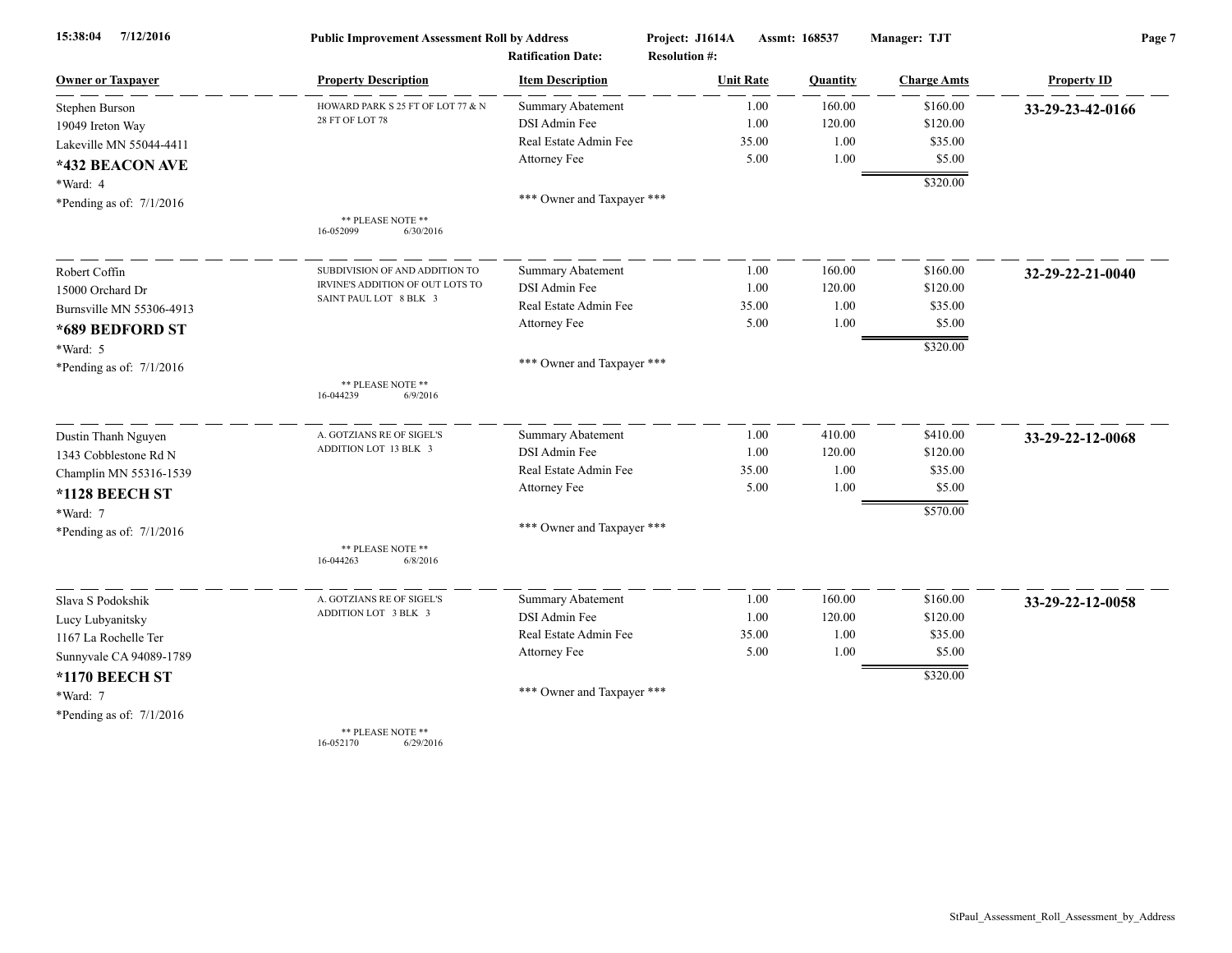| 7/12/2016<br>15:38:04       | <b>Public Improvement Assessment Roll by Address</b>                  |                            | Project: J1614A      | Assmt: 168537 | Manager: TJT       | Page 8             |  |
|-----------------------------|-----------------------------------------------------------------------|----------------------------|----------------------|---------------|--------------------|--------------------|--|
|                             |                                                                       | <b>Ratification Date:</b>  | <b>Resolution #:</b> |               |                    |                    |  |
| <b>Owner or Taxpayer</b>    | <b>Property Description</b>                                           | <b>Item Description</b>    | <b>Unit Rate</b>     | Quantity      | <b>Charge Amts</b> | <b>Property ID</b> |  |
| Cheryl Marie Ohearon        | ROBERT P. LEWIS' SUBDIVISION OF                                       | <b>Summary Abatement</b>   | 1.00                 | 160.00        | \$160.00           | 33-29-22-22-0025   |  |
| 31 5th Ave                  | BLK. 106 LYMAN DAYTON'S<br>ADDITION TO ST. PAUL LOT 4                 | DSI Admin Fee              | 1.00                 | 120.00        | \$120.00           |                    |  |
| Saint Paul MN 55128-7110    |                                                                       | Real Estate Admin Fee      | 35.00                | 1.00          | \$35.00            |                    |  |
| *924 BEECH ST               |                                                                       | Attorney Fee               | 5.00                 | 1.00          | \$5.00             |                    |  |
| *Ward: 7                    |                                                                       |                            |                      |               | \$320.00           |                    |  |
| *Pending as of: 7/1/2016    |                                                                       | *** Owner and Taxpayer *** |                      |               |                    |                    |  |
|                             | ** PLEASE NOTE **<br>16-049020<br>6/22/2016                           |                            |                      |               |                    |                    |  |
| Justin M Rodriguez          | SCHIFFMANN'S SUBDIVISION OF                                           | <b>Summary Abatement</b>   | 1.00                 | 298.00        | \$298.00           | 33-29-22-21-0138   |  |
| 995 Beech St                | BLOCKS 109 & 110, LYMAN                                               | DSI Admin Fee              | 1.00                 | 120.00        | \$120.00           |                    |  |
| Saint Paul MN 55106-4501    | DAYTON'S ADDITION LOT 30 BLK<br>110                                   | Real Estate Admin Fee      | 35.00                | 1.00          | \$35.00            |                    |  |
| <b>*995 BEECH ST</b>        |                                                                       | Attorney Fee               | 5.00                 | 1.00          | \$5.00             |                    |  |
| *Ward: 7                    |                                                                       |                            |                      |               | \$458.00           |                    |  |
| *Pending as of: $7/1/2016$  |                                                                       | *** Owner and Taxpayer *** |                      |               |                    |                    |  |
|                             | ** PLEASE NOTE **<br>16-046969<br>6/15/2016                           |                            |                      |               |                    |                    |  |
| Timothy W Olson             | THE WEST ST. PAUL REAL ESTATE                                         | <b>Summary Abatement</b>   | 1.00                 | 316.00        | \$316.00           | 09-28-22-33-0019   |  |
| Po Box 1084                 | AND IMPROVEMENT SYNDICATE                                             | DSI Admin Fee              | 1.00                 | 120.00        | \$120.00           |                    |  |
| Jamul CA 91935-1084         | ADDITION NO. 2 LOTS 11, 12 & LOT<br>13 BLK 35                         | Real Estate Admin Fee      | 35.00                | 1.00          | \$35.00            |                    |  |
| *519 BELVIDERE ST E         |                                                                       | Attorney Fee               | 5.00                 | 1.00          | \$5.00             |                    |  |
| *Ward: 2                    |                                                                       |                            |                      |               | \$476.00           |                    |  |
| *Pending as of: $7/1/2016$  |                                                                       | *** Owner and Taxpayer *** |                      |               |                    |                    |  |
|                             | ** PLEASE NOTE **<br>16-043817<br>6/7/2016                            |                            |                      |               |                    |                    |  |
| Gold Path Real Estate Llc   | CORRECTED PLAT OF AUDITOR'S                                           | Summary Abatement          | 1.00                 | 160.00        | \$160.00           | 08-28-22-33-0080   |  |
| 15050 Cedar Ave Ste 116-258 | SUBDIVISION OF THE NORTH 1/2 OF                                       | DSI Admin Fee              | 1.00                 | 120.00        | \$120.00           |                    |  |
| Apple Valley MN 55124-7047  | LOTS 9 10 AND 11 BIDWELLS ADD TO<br>WEST ST PAU EX E 21 84/100 FT LOT | Real Estate Admin Fee      | 35.00                | 1.00          | \$35.00            |                    |  |
| *10 BELVIDERE ST W          | 16 E 11 32/100 FT OF LOT 18 AND ALL                                   | Attorney Fee               | 5.00                 | 1.00          | \$5.00             |                    |  |
| *Ward: 2                    | OF LOT 17                                                             |                            |                      |               | \$320.00           |                    |  |
| *Pending as of: $7/1/2016$  |                                                                       | *** Owner and Taxpayer *** |                      |               |                    |                    |  |
|                             | ** PLEASE NOTE **<br>16.042077                                        |                            |                      |               |                    |                    |  |

16-042077 6/2/2016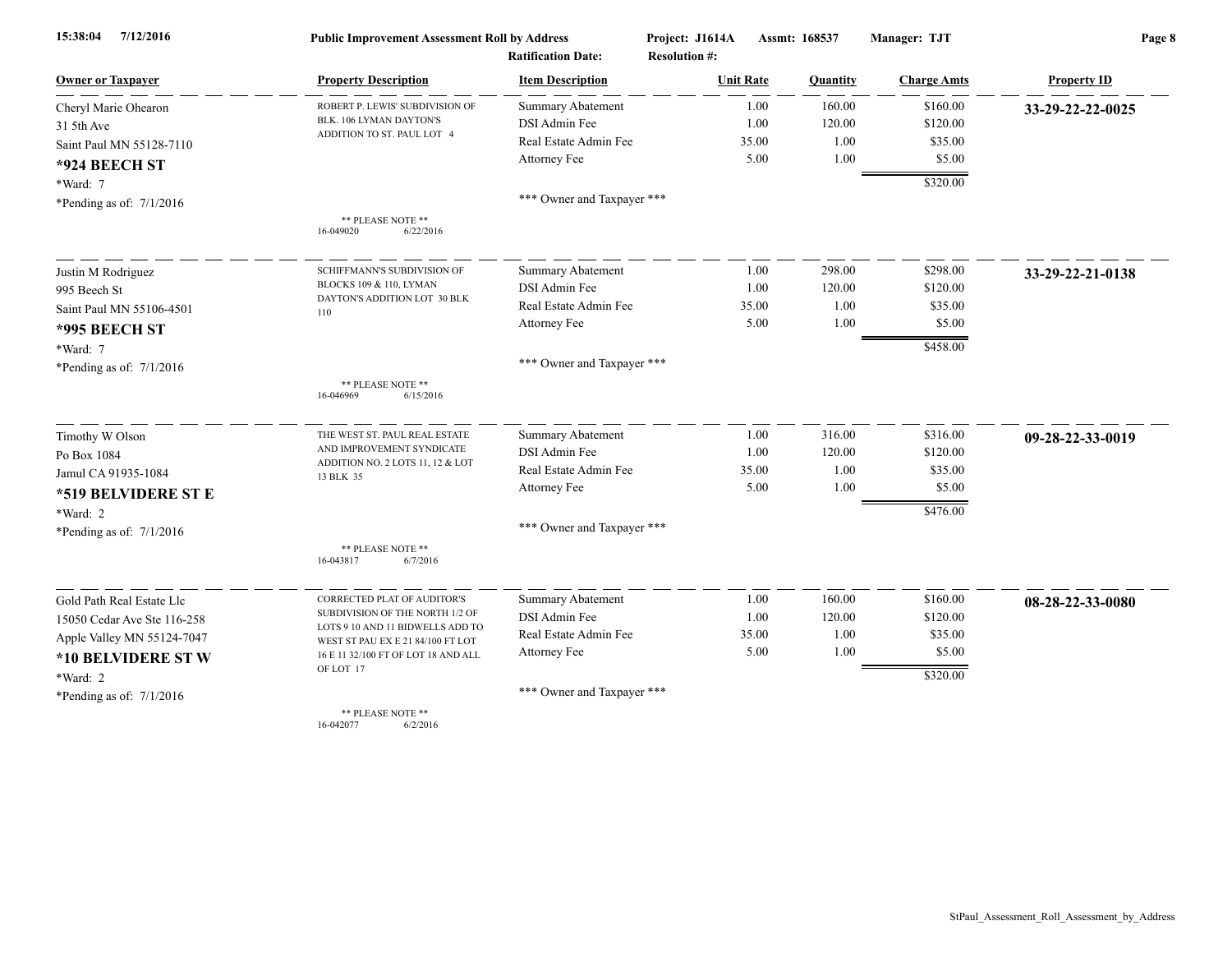| 15:38:04<br>7/12/2016                     | <b>Public Improvement Assessment Roll by Address</b> | <b>Ratification Date:</b>  | Project: J1614A<br><b>Resolution #:</b> |       | Assmt: 168537   | Manager: TJT       | Page 9             |
|-------------------------------------------|------------------------------------------------------|----------------------------|-----------------------------------------|-------|-----------------|--------------------|--------------------|
| <b>Owner or Taxpayer</b>                  | <b>Property Description</b>                          | <b>Item Description</b>    | <b>Unit Rate</b>                        |       | <b>Quantity</b> | <b>Charge Amts</b> | <b>Property ID</b> |
| Tuan A Nguyen                             | ST. ALBANS STREET ADDITION TO                        | <b>Summary Abatement</b>   |                                         | 1.00  | 160.00          | \$160.00           | 35-29-23-11-0073   |
| 733 Blair Ave                             | THE CITY OF ST. PAUL LOT 17                          | DSI Admin Fee              |                                         | 1.00  | 120.00          | \$120.00           |                    |
| Saint Paul MN 55104-2585                  |                                                      | Real Estate Admin Fee      |                                         | 35.00 | 1.00            | \$35.00            |                    |
| *733 BLAIR AVE                            |                                                      | Attorney Fee               |                                         | 5.00  | 1.00            | \$5.00             |                    |
| *Ward: 1                                  |                                                      |                            |                                         |       |                 | \$320.00           |                    |
| *Pending as of: $7/1/2016$                |                                                      | *** Owner and Taxpayer *** |                                         |       |                 |                    |                    |
|                                           | ** PLEASE NOTE **<br>16-045320<br>6/10/2016          |                            |                                         |       |                 |                    |                    |
| Construction Consultant Minneapolis Metro | SYNDICATE NO. 3 ADDITION LOT 10                      | <b>Summary Abatement</b>   |                                         | 1.00  | 160.00          | \$160.00           | 35-29-23-12-0116   |
| Inc                                       | BLK 3                                                | DSI Admin Fee              |                                         | 1.00  | 120.00          | \$120.00           |                    |
| Po Box 7492                               |                                                      | Real Estate Admin Fee      |                                         | 35.00 | 1.00            | \$35.00            |                    |
| Minneapolis MN 55407-0492                 |                                                      | Attorney Fee               |                                         | 5.00  | 1.00            | \$5.00             |                    |
| *778 BLAIR AVE                            |                                                      |                            |                                         |       |                 | \$320.00           |                    |
| *Ward: 1                                  |                                                      | *** Owner and Taxpayer *** |                                         |       |                 |                    |                    |
| *Pending as of: $7/1/2016$                |                                                      |                            |                                         |       |                 |                    |                    |
|                                           | ** PLEASE NOTE **<br>16-041932<br>6/2/2016           |                            |                                         |       |                 |                    |                    |
| Jonathon G Stein                          | FAIRVIEW ADDITION LOT 11 BLK 7                       | <b>Summary Abatement</b>   |                                         | 1.00  | 160.00          | \$160.00           | 29-29-22-24-0074   |
| 1034 Bradley St                           |                                                      | DSI Admin Fee              |                                         | 1.00  | 120.00          | \$120.00           |                    |
| Saint Paul MN 55130-3802                  |                                                      | Real Estate Admin Fee      |                                         | 35.00 | 1.00            | \$35.00            |                    |
| *1034 BRADLEY ST                          |                                                      | Attorney Fee               |                                         | 5.00  | 1.00            | \$5.00             |                    |
| *Ward: 5                                  |                                                      |                            |                                         |       |                 | \$320.00           |                    |
| *Pending as of: $7/1/2016$                |                                                      | *** Owner and Taxpayer *** |                                         |       |                 |                    |                    |
|                                           | ** PLEASE NOTE **<br>6/16/2016<br>16-047731          |                            |                                         |       |                 |                    |                    |
| Jesse Brown                               | BEAUPRE & KELLYS ADDITION TO                         | <b>Summary Abatement</b>   |                                         | 1.00  | 160.00          | \$160.00           | 29-29-22-21-0030   |
| 3734 10th Ave                             | SAINT PAUL, RAMSEY CO., MINN. S                      | DSI Admin Fee              |                                         | 1.00  | 120.00          | \$120.00           |                    |
| Racine WI 53402-3206                      | 50 FT OF LOT 2 BLK 2                                 | Real Estate Admin Fee      |                                         | 35.00 | 1.00            | \$35.00            |                    |
| *1173 BRADLEY ST                          |                                                      | Attorney Fee               |                                         | 5.00  | 1.00            | \$5.00             |                    |
| *Ward: 5                                  |                                                      |                            |                                         |       |                 | \$320.00           |                    |
| *Pending as of: $7/1/2016$                |                                                      | *** Taxpayer ***           |                                         |       |                 |                    |                    |
| State Of Mn Trust Exempt                  | BEAUPRE & KELLYS ADDITION TO                         | *** Owner ***              |                                         |       |                 |                    | 29-29-22-21-0030   |
| Po Box 64097                              | SAINT PAUL, RAMSEY CO., MINN. S                      |                            |                                         |       |                 |                    |                    |
| St Paul MN 55164-0097                     | 50 FT OF LOT 2 BLK 2                                 |                            |                                         |       |                 |                    |                    |
| *1173 BRADLEY ST                          |                                                      |                            |                                         |       |                 |                    |                    |
| $*Ward: 5$                                |                                                      |                            |                                         |       |                 |                    |                    |
| *Pending as of: $7/1/2016$                |                                                      |                            |                                         |       |                 |                    |                    |
|                                           | ** PLEASE NOTE **<br>16-052556<br>6/29/2016          |                            |                                         |       |                 |                    |                    |
|                                           |                                                      |                            |                                         |       |                 |                    |                    |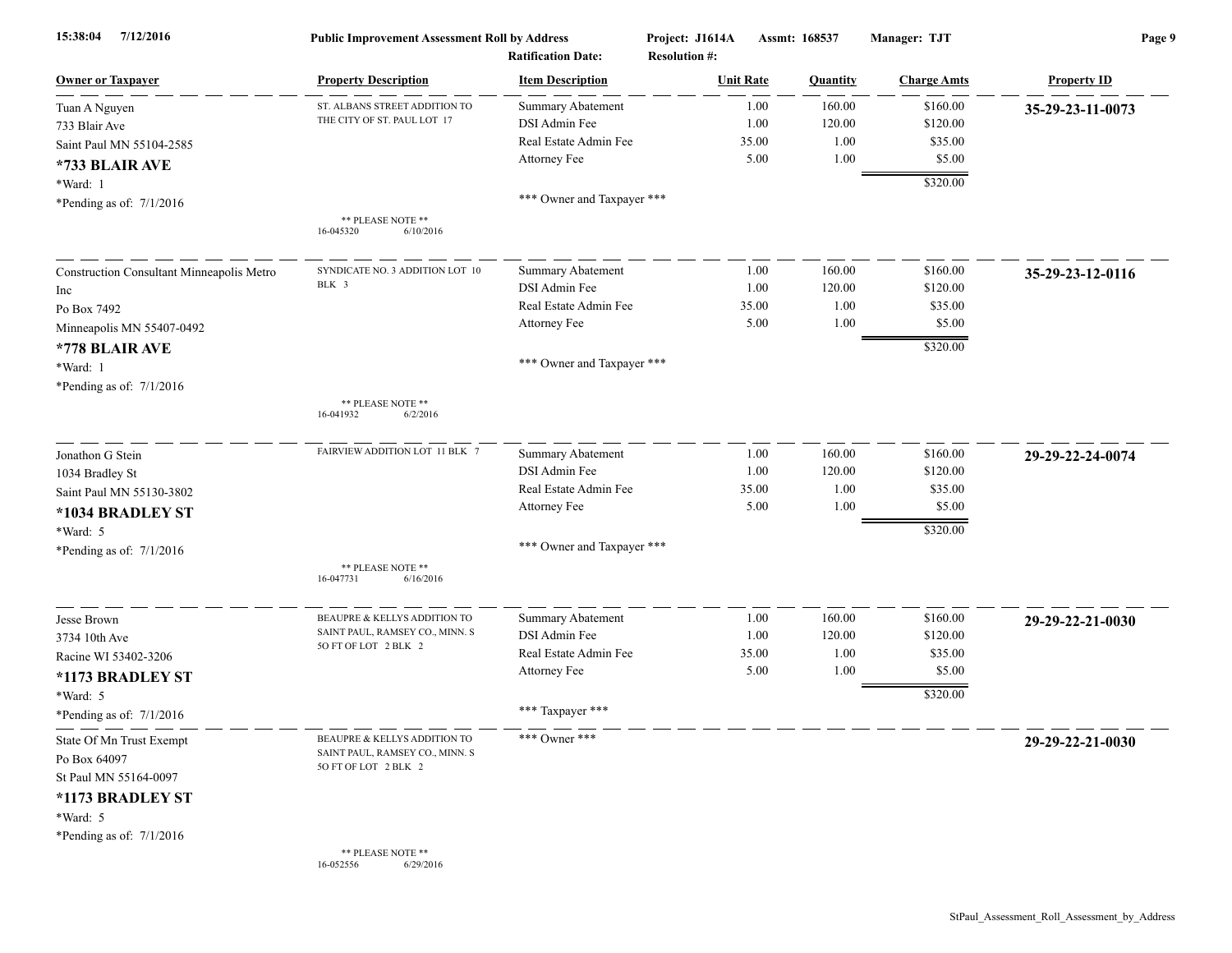| 7/12/2016<br>15:38:04         | <b>Public Improvement Assessment Roll by Address</b>              |                                                      | Project: J1614A                          | Assmt: 168537 |          | Manager: TJT       | Page 10            |  |
|-------------------------------|-------------------------------------------------------------------|------------------------------------------------------|------------------------------------------|---------------|----------|--------------------|--------------------|--|
| <b>Owner or Taxpayer</b>      | <b>Property Description</b>                                       | <b>Ratification Date:</b><br><b>Item Description</b> | <b>Resolution #:</b><br><b>Unit Rate</b> |               | Quantity | <b>Charge Amts</b> | <b>Property ID</b> |  |
| Antonio H Chavez              | EDMUND RICE'S FIRST ADDITION TO                                   | <b>Summary Abatement</b>                             |                                          | 1.00          | 316.00   | \$316.00           | 29-29-22-31-0033   |  |
| 951 Bradley St Unit 1         | ST. PAUL LOT 10 BLK 10                                            | DSI Admin Fee                                        |                                          | 1.00          | 120.00   | \$120.00           |                    |  |
| St Paul MN 55130-4005         |                                                                   | Real Estate Admin Fee                                |                                          | 35.00         | 1.00     | \$35.00            |                    |  |
| *951 BRADLEY ST               |                                                                   | Attorney Fee                                         |                                          | 5.00          | 1.00     | \$5.00             |                    |  |
| *Ward: 5                      |                                                                   |                                                      |                                          |               |          | \$476.00           |                    |  |
| *Pending as of: $7/1/2016$    |                                                                   | *** Owner and Taxpayer ***                           |                                          |               |          |                    |                    |  |
|                               | ** PLEASE NOTE **<br>16-052306<br>6/30/2016                       |                                                      |                                          |               |          |                    |                    |  |
| Osaka Homes Mn First Llc      | EDMUND RICE'S FIRST ADDITION TO                                   | <b>Summary Abatement</b>                             |                                          | 1.00          | 160.00   | \$160.00           | 29-29-22-31-0035   |  |
| 1350 Lagoon Ave Ste 830       | ST. PAUL N 1/2 OF LOT 11 BLK 10                                   | DSI Admin Fee                                        |                                          | 1.00          | 120.00   | \$120.00           |                    |  |
| Minneapolis MN 55408-2331     |                                                                   | Real Estate Admin Fee                                |                                          | 35.00         | 1.00     | \$35.00            |                    |  |
| *955 BRADLEY ST               |                                                                   | Attorney Fee                                         |                                          | 5.00          | 1.00     | \$5.00             |                    |  |
| *Ward: 5                      |                                                                   |                                                      |                                          |               |          | \$320.00           |                    |  |
| *Pending as of: $7/1/2016$    |                                                                   | *** Owner and Taxpayer ***                           |                                          |               |          |                    |                    |  |
|                               | ** PLEASE NOTE **<br>6/4/2016<br>16-042429                        |                                                      |                                          |               |          |                    |                    |  |
| Hope D Stewart                | JAGGARD'S ADDITION TO THE CITY                                    | Summary Abatement                                    |                                          | 1.00          | 160.00   | \$160.00           | 20-29-22-33-0045   |  |
| 10911 Woodmeadow Pkwy Apt 723 | OF ST. PAUL LOT 13 BLK 2                                          | DSI Admin Fee                                        |                                          | 1.00          | 120.00   | \$120.00           |                    |  |
| Dallas TX 75228-8546          |                                                                   | Real Estate Admin Fee                                |                                          | 35.00         | 1.00     | \$35.00            |                    |  |
| *405 BRAINERD AVE             |                                                                   | Attorney Fee                                         |                                          | 5.00          | 1.00     | \$5.00             |                    |  |
| *Ward: 5                      |                                                                   |                                                      |                                          |               |          | \$320.00           |                    |  |
| *Pending as of: 7/1/2016      |                                                                   | *** Owner and Taxpayer ***                           |                                          |               |          |                    |                    |  |
|                               | ** PLEASE NOTE **<br>16-046975<br>6/15/2016                       |                                                      |                                          |               |          |                    |                    |  |
| Duane A Patrin                | JAGGARD'S ADDITION TO THE CITY                                    | <b>Summary Abatement</b>                             |                                          | 1.00          | 160.00   | \$160.00           | 20-29-22-33-0147   |  |
| Florence W Patrin             | OF ST. PAUL LOT 8 AND THAT PT OF                                  | DSI Admin Fee                                        |                                          | 1.00          | 120.00   | \$120.00           |                    |  |
| 6857 90th St S                | LOTS 6 & 7 BLK 2 LYING SLY AND<br>SELY OF A LINE DESC AS FOL; BEG | Real Estate Admin Fee                                |                                          | 35.00         | 1.00     | \$35.00            |                    |  |
| Cottage Grove MN 55016-2735   | AT THE SW COR OF SD LOT 7 THEN E                                  | Attorney Fee                                         |                                          | 5.00          | 1.00     | \$5.00             |                    |  |
| *425 BRAINERD AVE             | 49.77 FT TO THE NW COR OF LOT 8                                   |                                                      |                                          |               |          | \$320.00           |                    |  |
| *Ward: 5                      |                                                                   | *** Owner and Taxpayer ***                           |                                          |               |          |                    |                    |  |
| *Pending as of: $7/1/2016$    |                                                                   |                                                      |                                          |               |          |                    |                    |  |
|                               | ** PLEASE NOTE **                                                 |                                                      |                                          |               |          |                    |                    |  |

16-045465 6/10/2016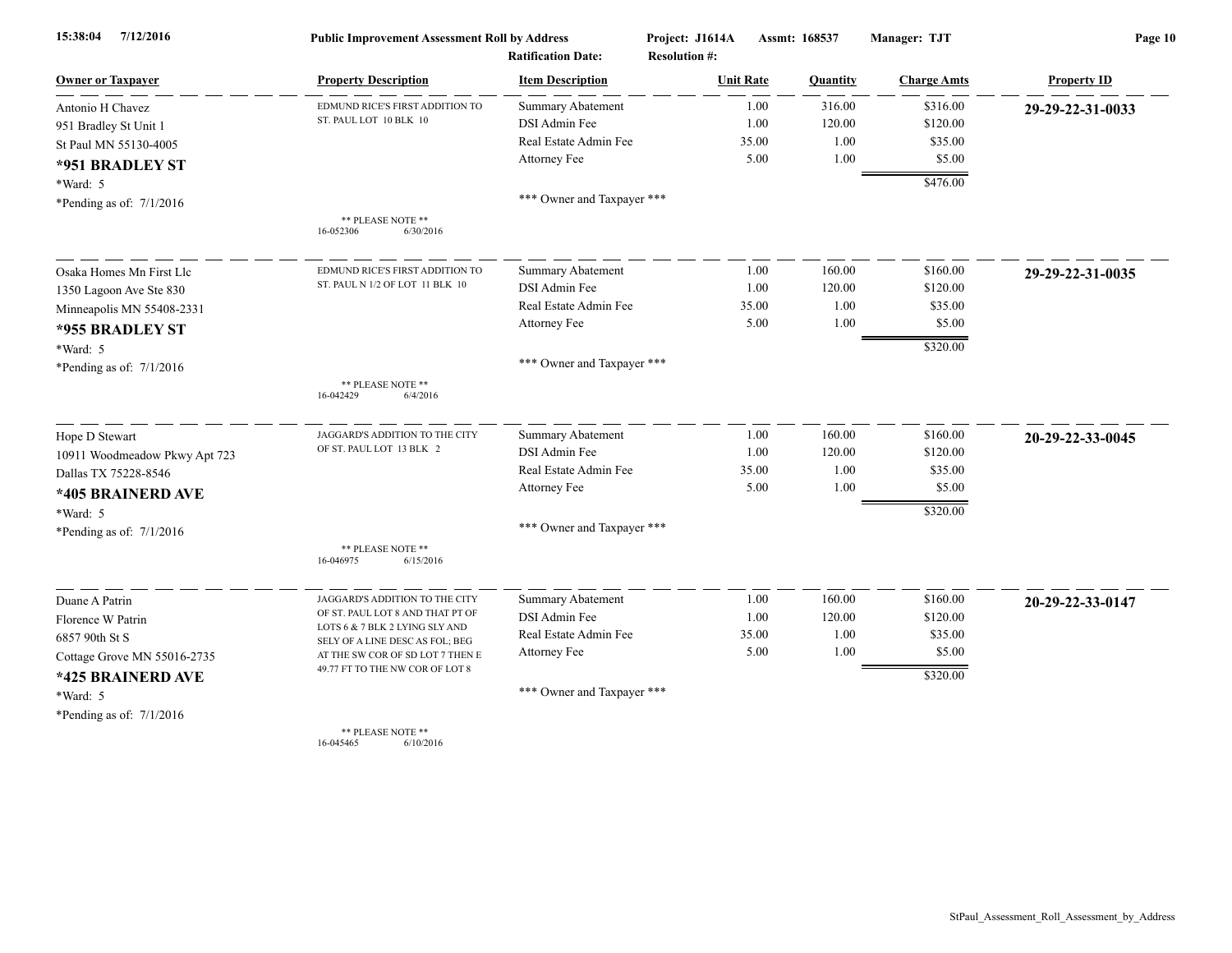| 7/12/2016<br>15:38:04           | <b>Public Improvement Assessment Roll by Address</b><br><b>Ratification Date:</b>             |                            | Project: J1614A<br><b>Resolution #:</b> | Assmt: 168537 |                 | Manager: TJT       | Page 11            |  |
|---------------------------------|-----------------------------------------------------------------------------------------------|----------------------------|-----------------------------------------|---------------|-----------------|--------------------|--------------------|--|
| <b>Owner or Taxpayer</b>        | <b>Property Description</b>                                                                   | <b>Item Description</b>    | <b>Unit Rate</b>                        |               | <b>Ouantity</b> | <b>Charge Amts</b> | <b>Property ID</b> |  |
| Ben C Wilkins                   | THOMAS SUBDIVISION OF LOT 1 OF                                                                | <b>Summary Abatement</b>   |                                         | 1.00          | 160.00          | \$160.00           | 20-29-22-33-0094   |  |
| 450 Brainerd Ave                | BASS' ACRE LOTS SUBJ TO ESMTS<br>PART W OF A LINE RUN FROM A                                  | DSI Admin Fee              |                                         | 1.00          | 120.00          | \$120.00           |                    |  |
| St Paul MN 55101-3510           | POINT ON N LINE OF AND 5 5/10 FT                                                              | Real Estate Admin Fee      |                                         | 35.00         | 1.00            | \$35.00            |                    |  |
| *450 BRAINERD AVE               | FROM NE COR TO SE COR OF LOT 2                                                                | Attorney Fee               |                                         | 5.00          | 1.00            | \$5.00             |                    |  |
| *Ward: 5                        | AND PART E OF A LINE RUN FROM A                                                               |                            |                                         |               |                 | \$320.00           |                    |  |
| *Pending as of: $7/1/2016$      |                                                                                               | *** Owner and Taxpayer *** |                                         |               |                 |                    |                    |  |
|                                 | ** PLEASE NOTE **<br>16-042439<br>6/3/2016                                                    |                            |                                         |               |                 |                    |                    |  |
| Federal Home Loan Mortgage Corp | VERNON'S RE OF E 1/2 OF BLK 4,                                                                | Summary Abatement          |                                         | 1.00          | 584.00          | \$584.00           | 10-28-23-22-0117   |  |
| 5000 Plano Pky                  | LOTS 4,5,6,7,8,9,10,11, 12 OF BLK 3, E                                                        | DSI Admin Fee              |                                         | 1.00          | 240.00          | \$240.00           |                    |  |
| Carrollton TX 75265-0043        | 1/2 OF BLK 5 & W 1/2 OF BLK 6<br>SYLVAN PK LOT 3 BLK 2                                        | Real Estate Admin Fee      |                                         | 35.00         | 1.00            | \$35.00            |                    |  |
| *266 BRIMHALL ST                |                                                                                               | Attorney Fee               |                                         | 5.00          | 1.00            | \$5.00             |                    |  |
| *Ward: 3                        |                                                                                               |                            |                                         |               |                 | \$864.00           |                    |  |
| *Pending as of: $7/1/2016$      |                                                                                               | *** Owner and Taxpayer *** |                                         |               |                 |                    |                    |  |
|                                 | ** PLEASE NOTE **<br>6/30/2016<br>16-052530<br>16-042897<br>6/6/2016<br>16-042898<br>6/8/2016 |                            |                                         |               |                 |                    |                    |  |
| Tgs Properties Llc              | FAIRVIEW ADDITION LOT 6 BLK 12                                                                | <b>Summary Abatement</b>   |                                         | 1.00          | 160.00          | \$160.00           | 29-29-22-24-0134   |  |
| 4650 Trenton Cir N              |                                                                                               | DSI Admin Fee              |                                         | 1.00          | 120.00          | \$120.00           |                    |  |
| Plymouth MN 55442-3145          |                                                                                               | Real Estate Admin Fee      |                                         | 35.00         | 1.00            | \$35.00            |                    |  |
| <b>*1017 BURR ST</b>            |                                                                                               | Attorney Fee               |                                         | 5.00          | 1.00            | \$5.00             |                    |  |
| *Ward: 5                        |                                                                                               |                            |                                         |               |                 | \$320.00           |                    |  |
| *Pending as of: 7/1/2016        |                                                                                               | *** Owner and Taxpayer *** |                                         |               |                 |                    |                    |  |
|                                 | ** PLEASE NOTE **<br>16-043180<br>6/7/2016                                                    |                            |                                         |               |                 |                    |                    |  |
| Tonya Baker                     | BEAUPRE & KELLYS ADDITION TO                                                                  | <b>Summary Abatement</b>   |                                         | 1.00          | 160.00          | \$160.00           | 29-29-22-21-0039   |  |
| 1185 Burr St                    | SAINT PAUL, RAMSEY CO., MINN. S 35                                                            | DSI Admin Fee              |                                         | 1.00          | 120.00          | \$120.00           |                    |  |
| Saint Paul MN 55130-3633        | FT OF LOT 1 AND N 8 FT OF LOT 2<br>BLK 1                                                      | Real Estate Admin Fee      |                                         | 35.00         | 1.00            | \$35.00            |                    |  |
| <b>*1185 BURR ST</b>            |                                                                                               | Attorney Fee               |                                         | 5.00          | 1.00            | \$5.00             |                    |  |
| *Ward: 5                        |                                                                                               |                            |                                         |               |                 | \$320.00           |                    |  |
| *Pending as of: $7/1/2016$      |                                                                                               | *** Owner and Taxpayer *** |                                         |               |                 |                    |                    |  |
|                                 | ** PLEASE NOTE **                                                                             |                            |                                         |               |                 |                    |                    |  |

16-046132 6/13/2016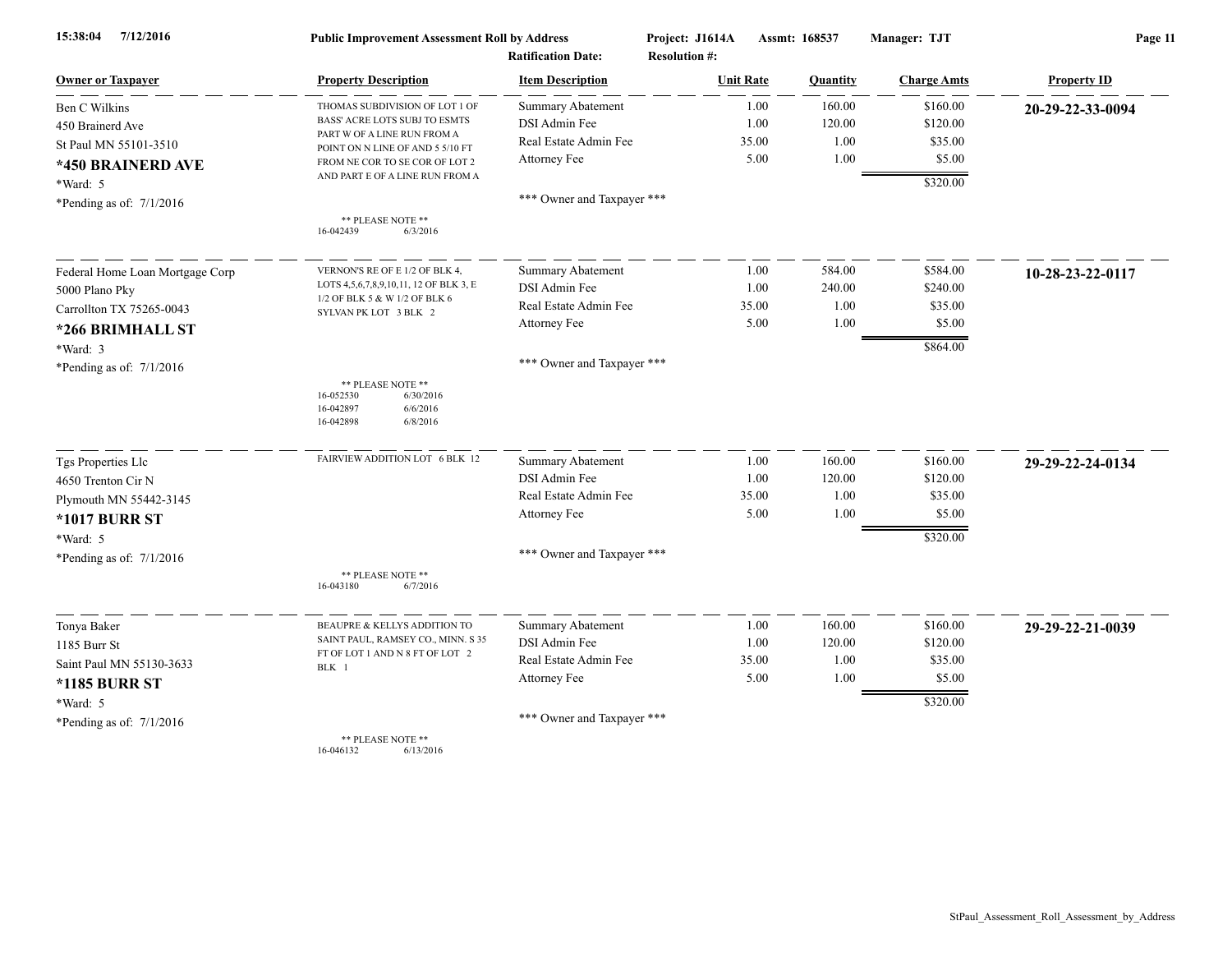| 7/12/2016<br>15:38:04                   | <b>Public Improvement Assessment Roll by Address</b>                   |                            | Project: J1614A<br>Assmt: 168537 |          | Manager: TJT       | Page 12            |  |
|-----------------------------------------|------------------------------------------------------------------------|----------------------------|----------------------------------|----------|--------------------|--------------------|--|
|                                         |                                                                        | <b>Ratification Date:</b>  | <b>Resolution #:</b>             |          |                    |                    |  |
| <b>Owner or Taxpayer</b>                | <b>Property Description</b>                                            | <b>Item Description</b>    | <b>Unit Rate</b>                 | Quantity | <b>Charge Amts</b> | <b>Property ID</b> |  |
| Steven M Steele                         | TERRY'S ADDITION TO THE CITY OF                                        | <b>Summary Abatement</b>   | 1.00                             | 160.00   | \$160.00           | 28-29-22-34-0044   |  |
| Jennifer J Steele                       | ST. PAUL, COUNTY OF RAMSEY,<br>STATE OF MINN. W 1/2 OF LOT 11 AND      | DSI Admin Fee              | 1.00                             | 120.00   | \$120.00           |                    |  |
| 2060 Gresham Ave N                      | ALL OF LOT 12 BLK 12                                                   | Real Estate Admin Fee      | 35.00                            | 1.00     | \$35.00            |                    |  |
| Oakdale MN 55128-4411                   |                                                                        | Attorney Fee               | 5.00                             | 1.00     | \$5.00             |                    |  |
| *1000 BUSH AVE                          |                                                                        |                            |                                  |          | \$320.00           |                    |  |
| *Ward: 7                                |                                                                        | *** Owner and Taxpayer *** |                                  |          |                    |                    |  |
| *Pending as of: $7/1/2016$              |                                                                        |                            |                                  |          |                    |                    |  |
|                                         | ** PLEASE NOTE **<br>16-042456<br>6/3/2016                             |                            |                                  |          |                    |                    |  |
| Lev Frayman                             | TERRY'S ADDITION TO THE CITY OF                                        | <b>Summary Abatement</b>   | 1.00                             | 170.00   | \$170.00           | 28-29-22-43-0051   |  |
| 9224 59th Ave N                         | ST. PAUL, COUNTY OF RAMSEY,                                            | DSI Admin Fee              | 1.00                             | 120.00   | \$120.00           |                    |  |
| Minneapolis MN 55428-3001               | STATE OF MINN. SUBJ TO ESMT THE W<br>16 587/1000 FT OF LOT 21 AND EX W | Real Estate Admin Fee      | 35.00                            | 1.00     | \$35.00            |                    |  |
| *1159 BUSH AVE                          | 33 FT LOT 20 BLK 3                                                     | Attorney Fee               | 5.00                             | 1.00     | \$5.00             |                    |  |
| *Ward: 6                                |                                                                        |                            |                                  |          | \$330.00           |                    |  |
| *Pending as of: $7/1/2016$              |                                                                        | *** Owner and Taxpayer *** |                                  |          |                    |                    |  |
|                                         | ** PLEASE NOTE **<br>6/27/2016<br>16-051475                            |                            |                                  |          |                    |                    |  |
| Cynthia L Navarro                       | UFTON GROVE, PLAT 1, RAMSEY, CO.,                                      | <b>Summary Abatement</b>   | 1.00                             | 160.00   | \$160.00           | 20-29-22-12-0029   |  |
| Christopher Navarro                     | MINN. LOT 12 BLK 1                                                     | <b>DSI</b> Admin Fee       | 1.00                             | 120.00   | \$120.00           |                    |  |
| 605 California Ave E                    |                                                                        | Real Estate Admin Fee      | 35.00                            | 1.00     | \$35.00            |                    |  |
| Saint Paul MN 55130-3013                |                                                                        | Attorney Fee               | 5.00                             | 1.00     | \$5.00             |                    |  |
| *605 CALIFORNIA AVE E                   |                                                                        |                            |                                  |          | \$320.00           |                    |  |
| *Ward: 6                                |                                                                        | *** Owner and Taxpayer *** |                                  |          |                    |                    |  |
| *Pending as of: 7/1/2016                |                                                                        |                            |                                  |          |                    |                    |  |
|                                         | ** PLEASE NOTE **<br>16-050718<br>6/23/2016                            |                            |                                  |          |                    |                    |  |
| Us Bank National Association As Trustee | REARRANGEMENT OF BLOCK 10                                              | <b>Summary Abatement</b>   | 1.00                             | 160.00   | \$160.00           | 11-28-23-43-0096   |  |
| 8742 Lucent Blvd Suite 300              | CLARKES ADDITION TO ST. PAUL S                                         | DSI Admin Fee              | 1.00                             | 120.00   | \$120.00           |                    |  |
| Highlands Ranch CO 80129-2386           | 36 FT OF N 71 FT OF LOTS 17 18 AND<br>LOT 19 BLK 10                    | Real Estate Admin Fee      | 35.00                            | 1.00     | \$35.00            |                    |  |
| *654 CANTON ST                          |                                                                        | Attorney Fee               | 5.00                             | 1.00     | \$5.00             |                    |  |
| *Ward: 2                                |                                                                        |                            |                                  |          | \$320.00           |                    |  |
| *Pending as of: $7/1/2016$              |                                                                        | *** Owner and Taxpayer *** |                                  |          |                    |                    |  |
|                                         | ** PLEASE NOTE **<br>16-052670<br>6/30/2016                            |                            |                                  |          |                    |                    |  |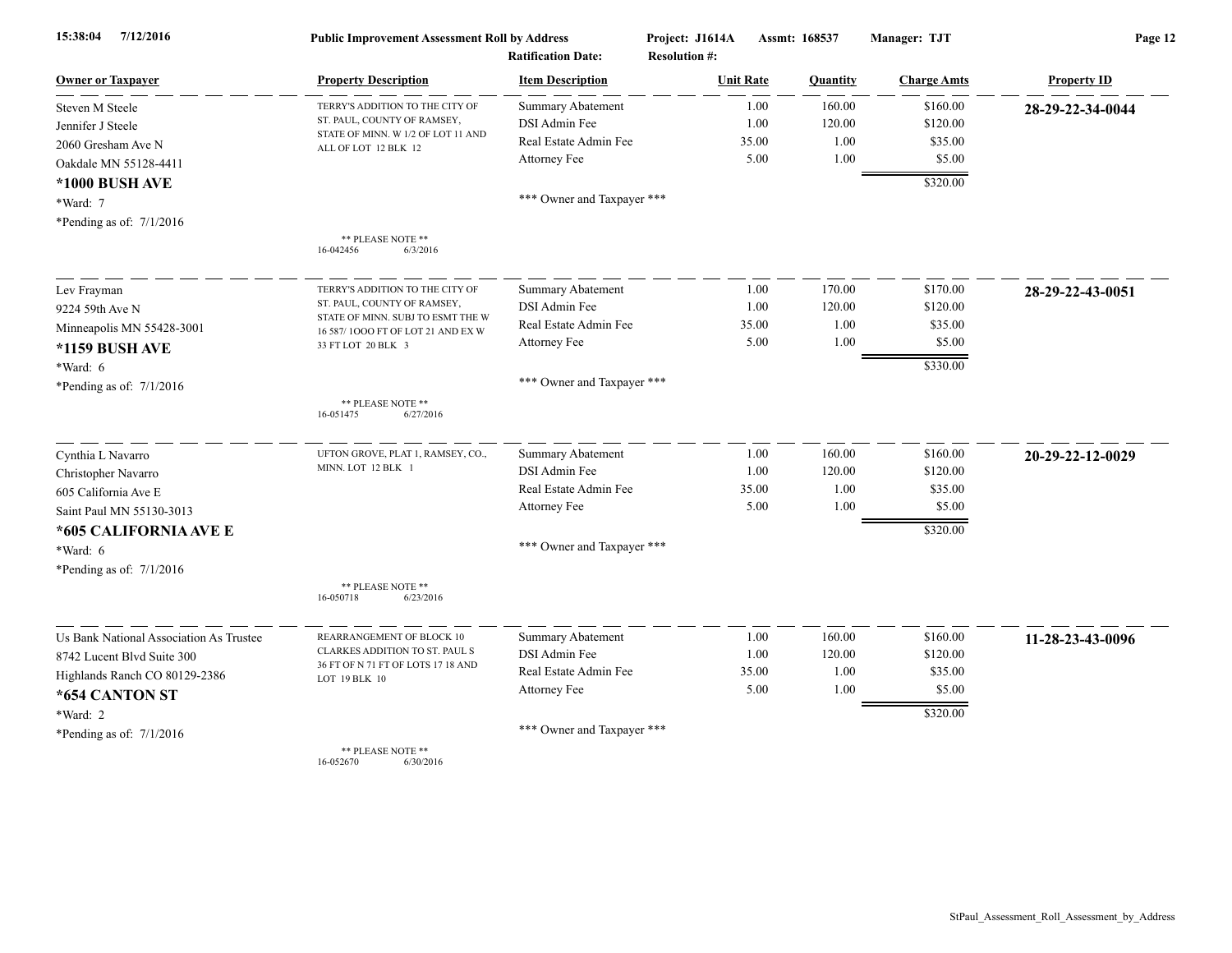| 7/12/2016<br>15:38:04      | <b>Public Improvement Assessment Roll by Address</b><br><b>Ratification Date:</b> |                            | Project: J1614A<br><b>Resolution #:</b> | Assmt: 168537 |                 |                    | Page 13            |  |
|----------------------------|-----------------------------------------------------------------------------------|----------------------------|-----------------------------------------|---------------|-----------------|--------------------|--------------------|--|
| <b>Owner or Taxpayer</b>   | <b>Property Description</b>                                                       | <b>Item Description</b>    | <b>Unit Rate</b>                        |               | <b>Quantity</b> | <b>Charge Amts</b> | <b>Property ID</b> |  |
| Gg Home Investments Llc    | EDWIN DEAN'S SUBDIVISION OF                                                       | <b>Summary Abatement</b>   |                                         | 1.00          | 160.00          | \$160.00           | 35-29-23-43-0148   |  |
| 2340 Stonecrest Path Nw    | PART OF SMITH & LOTT'S OUTLOTS                                                    | DSI Admin Fee              |                                         | 1.00          | 120.00          | \$120.00           |                    |  |
| Prior Lake MN 55372-4006   | TO THE CITY OF ST. PAUL N 80 FT OF<br>LOT 1 & E 20 FT OF N 80 FT OF LOT 2         | Real Estate Admin Fee      | 35.00                                   |               | 1.00            | \$35.00            |                    |  |
| *822 CARROLLAVE            | BLK 3                                                                             | Attorney Fee               |                                         | 5.00          | 1.00            | \$5.00             |                    |  |
| *Ward: 1                   |                                                                                   |                            |                                         |               |                 | \$320.00           |                    |  |
| *Pending as of: $7/1/2016$ |                                                                                   | *** Owner and Taxpayer *** |                                         |               |                 |                    |                    |  |
|                            | ** PLEASE NOTE **<br>16-046516<br>6/14/2016                                       |                            |                                         |               |                 |                    |                    |  |
| Toua Yang                  | STONE & ROGER'S ADDITION TO ST                                                    | Summary Abatement          |                                         | 1.00          | 160.00          | \$160.00           | 35-29-23-34-0041   |  |
| Ouna Yang                  | PAUL, MINN. LOT 13 BLK 2                                                          | DSI Admin Fee              |                                         | 1.00          | 120.00          | \$120.00           |                    |  |
| 1173 Margaret St           |                                                                                   | Real Estate Admin Fee      | 35.00                                   |               | 1.00            | \$35.00            |                    |  |
| Saint Paul MN 55106-4638   |                                                                                   | Attorney Fee               |                                         | 5.00          | 1.00            | \$5.00             |                    |  |
|                            |                                                                                   |                            |                                         |               |                 |                    |                    |  |
| *869 CARROLL AVE           |                                                                                   | *** Owner ***              |                                         |               |                 | \$320.00           |                    |  |
| *Ward: 1                   |                                                                                   |                            |                                         |               |                 |                    |                    |  |
| *Pending as of: $7/1/2016$ |                                                                                   |                            |                                         |               |                 |                    |                    |  |
| Toua Yang                  | STONE & ROGER'S ADDITION TO ST.                                                   | *** Taxpayer ***           |                                         |               |                 |                    | 35-29-23-34-0041   |  |
| Yang                       | PAUL, MINN. LOT 13 BLK 2                                                          |                            |                                         |               |                 |                    |                    |  |
| 1173 Margaret St           |                                                                                   |                            |                                         |               |                 |                    |                    |  |
| Saint Paul MN 55106-4638   |                                                                                   |                            |                                         |               |                 |                    |                    |  |
| *869 CARROLL AVE           |                                                                                   |                            |                                         |               |                 |                    |                    |  |
| *Ward: 1                   |                                                                                   |                            |                                         |               |                 |                    |                    |  |
| *Pending as of: $7/1/2016$ |                                                                                   |                            |                                         |               |                 |                    |                    |  |
|                            | ** PLEASE NOTE **                                                                 |                            |                                         |               |                 |                    |                    |  |
|                            | 16-046519<br>6/14/2016                                                            |                            |                                         |               |                 |                    |                    |  |
| Beatriz Romo               | TRACYS OUTLOTS IN THE TOWNSHIP                                                    | <b>Summary Abatement</b>   |                                         | 1.00          | 308.00          | \$308.00           | 27-29-22-32-0041   |  |
| Guadalupe Medina           | OF NEW CANADA, RAMSEY CO., AND                                                    | DSI Admin Fee              |                                         | 1.00          | 120.00          | \$120.00           |                    |  |
| 1666 Conway St             | STATE OF MINNESOTA E 50 FT OF LOT                                                 | Real Estate Admin Fee      | 35.00                                   |               | 1.00            | \$35.00            |                    |  |
| Saint Paul MN 55106-5928   | 2 BLK 4                                                                           | Attorney Fee               |                                         | 5.00          | 1.00            | \$5.00             |                    |  |
|                            |                                                                                   |                            |                                         |               |                 | \$468.00           |                    |  |
| *1330 CASE AVE             |                                                                                   | *** Owner ***              |                                         |               |                 |                    |                    |  |
| *Ward: 6                   |                                                                                   |                            |                                         |               |                 |                    |                    |  |
| *Pending as of: 7/1/2016   |                                                                                   |                            |                                         |               |                 |                    |                    |  |
| Beatriz Romo               | TRACYS OUTLOTS IN THE TOWNSHIP                                                    | *** Taxpayer ***           |                                         |               |                 |                    | 27-29-22-32-0041   |  |
| Medina                     | OF NEW CANADA, RAMSEY CO., AND<br>STATE OF MINNESOTA E 50 FT OF LOT               |                            |                                         |               |                 |                    |                    |  |
| 1666 Conway St             | 2 BLK 4                                                                           |                            |                                         |               |                 |                    |                    |  |
| Saint Paul MN 55106-5928   |                                                                                   |                            |                                         |               |                 |                    |                    |  |
| *1330 CASE AVE             |                                                                                   |                            |                                         |               |                 |                    |                    |  |
| *Ward: 6                   |                                                                                   |                            |                                         |               |                 |                    |                    |  |
| *Pending as of: $7/1/2016$ |                                                                                   |                            |                                         |               |                 |                    |                    |  |
|                            | ** PLEASE NOTE **<br>16-041927<br>6/3/2016                                        |                            |                                         |               |                 |                    |                    |  |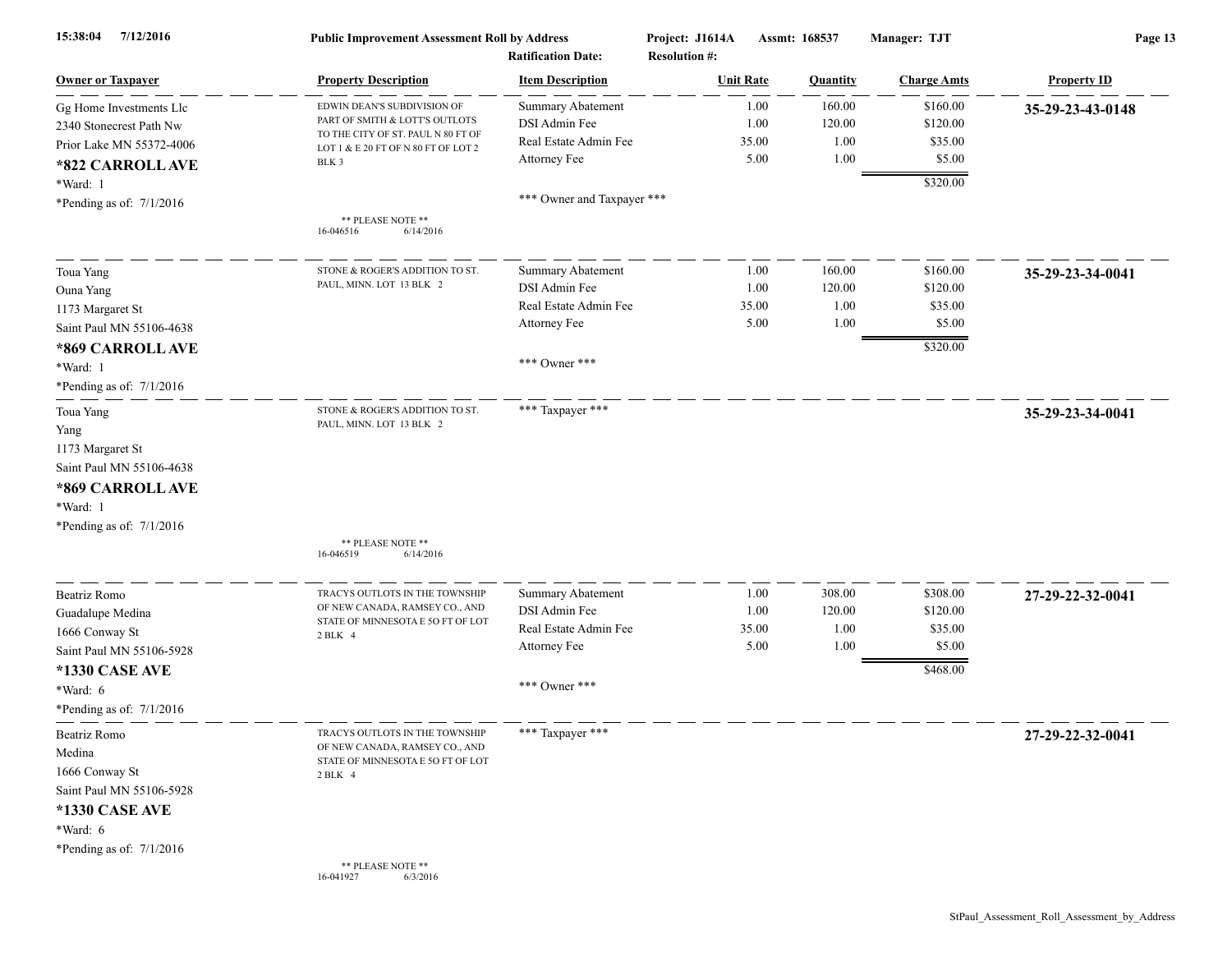| 7/12/2016<br>15:38:04                    | <b>Public Improvement Assessment Roll by Address</b><br><b>Ratification Date:</b> |                            | Project: J1614A<br>Assmt: 168537<br><b>Resolution #:</b> |          | Manager: TJT       | Page 14            |  |
|------------------------------------------|-----------------------------------------------------------------------------------|----------------------------|----------------------------------------------------------|----------|--------------------|--------------------|--|
| <b>Owner or Taxpayer</b>                 | <b>Property Description</b>                                                       | <b>Item Description</b>    | <b>Unit Rate</b>                                         | Quantity | <b>Charge Amts</b> | <b>Property ID</b> |  |
| Janice Louise Pedersen                   | BEAVER LAKE HEIGHTS PART OF LOT                                                   | Summary Abatement          | 1.00                                                     | 160.00   | \$160.00           | 26-29-22-31-0045   |  |
| 56735 Oak Leaf Rd                        | 3 LYING E OF A L RUN FROM PT ON N                                                 | DSI Admin Fee              | 1.00                                                     | 120.00   | \$120.00           |                    |  |
| Kerrick MN 55756-3009                    | L OF AND 35 FT E FROM NW COR TO<br>SE COR OF SD LOT 3 AND ALL OF                  | Real Estate Admin Fee      | 35.00                                                    | 1.00     | \$35.00            |                    |  |
| *1954 CASE AVE                           | LOT 2 BLK 9                                                                       | Attorney Fee               | 5.00                                                     | 1.00     | \$5.00             |                    |  |
| *Ward: 6                                 |                                                                                   |                            |                                                          |          | \$320.00           |                    |  |
| *Pending as of: $7/1/2016$               |                                                                                   | *** Owner and Taxpayer *** |                                                          |          |                    |                    |  |
|                                          | ** PLEASE NOTE **<br>16-049593<br>6/22/2016                                       |                            |                                                          |          |                    |                    |  |
| L Property And Investment Llc            | ARLINGTON HILLS ADDITION TO ST                                                    | <b>Summary Abatement</b>   | 1.00                                                     | 160.00   | \$160.00           | 29-29-22-14-0142   |  |
| 2731 Mackubin St #23                     | PAUL 40/45 THRU 49 LOT 14 BLK 18                                                  | DSI Admin Fee              | 1.00                                                     | 120.00   | \$120.00           |                    |  |
| Roseville MN 55113-2373                  |                                                                                   | Real Estate Admin Fee      | 35.00                                                    | 1.00     | \$35.00            |                    |  |
| *719 CASE AVE                            |                                                                                   | Attorney Fee               | 5.00                                                     | 1.00     | \$5.00             |                    |  |
| *Ward: 6                                 |                                                                                   |                            |                                                          |          | \$320.00           |                    |  |
| *Pending as of: $7/1/2016$               |                                                                                   | *** Taxpayer ***           |                                                          |          |                    |                    |  |
| State Of Mn Trust Exempt<br>Po Box 64097 | ARLINGTON HILLS ADDITION TO ST.<br>PAUL 40/45 THRU 49 LOT 14 BLK 18               | *** Owner ***              |                                                          |          |                    | 29-29-22-14-0142   |  |
| St Paul MN 55164-0097                    |                                                                                   |                            |                                                          |          |                    |                    |  |
| *719 CASE AVE                            |                                                                                   |                            |                                                          |          |                    |                    |  |
| *Ward: 6                                 |                                                                                   |                            |                                                          |          |                    |                    |  |
| *Pending as of: $7/1/2016$               |                                                                                   |                            |                                                          |          |                    |                    |  |
|                                          | ** PLEASE NOTE **<br>16-045454<br>6/10/2016                                       |                            |                                                          |          |                    |                    |  |
| Zharachne Rahkonen                       | SANBORN'S MIDWAY ADDITION TO                                                      | <b>Summary Abatement</b>   | 1.00                                                     | 160.00   | \$160.00           | 34-29-23-14-0174   |  |
| Kel Vonskratchmann                       | ST. PAUL, MINN. LOT 8 BLK 6                                                       | DSI Admin Fee              | 1.00                                                     | 120.00   | \$120.00           |                    |  |
| 1190 Charles Ave                         |                                                                                   | Real Estate Admin Fee      | 35.00                                                    | 1.00     | \$35.00            |                    |  |
| Saint Paul MN 55104-2514                 |                                                                                   | Attorney Fee               | 5.00                                                     | 1.00     | \$5.00             |                    |  |
| *1190 CHARLES AVE                        |                                                                                   |                            |                                                          |          | \$320.00           |                    |  |
| *Ward: 4                                 |                                                                                   | *** Owner and Taxpayer *** |                                                          |          |                    |                    |  |
| *Pending as of: $7/1/2016$               |                                                                                   |                            |                                                          |          |                    |                    |  |
|                                          | ** PLEASE NOTE **<br>6/23/2016<br>16-050208                                       |                            |                                                          |          |                    |                    |  |
| Jim F Thomas                             | LYMAN D. BAIRDS ADDITION LOT 8                                                    | <b>Summary Abatement</b>   | 1.00                                                     | 160.00   | \$160.00           | 34-29-23-23-0107   |  |
| 437 Glenmar Ave                          | BLK 2                                                                             | DSI Admin Fee              | 1.00                                                     | 120.00   | \$120.00           |                    |  |
| Saint Paul MN 55115-2052                 |                                                                                   | Real Estate Admin Fee      | 35.00                                                    | 1.00     | \$35.00            |                    |  |
| *1530 CHARLES AVE                        |                                                                                   | Attorney Fee               | 5.00                                                     | 1.00     | \$5.00             |                    |  |
| *Ward: 4                                 |                                                                                   |                            |                                                          |          | \$320.00           |                    |  |
| *Pending as of: $7/1/2016$               |                                                                                   | *** Owner and Taxpayer *** |                                                          |          |                    |                    |  |
|                                          | ** PLEASE NOTE **<br>16-042507<br>6/2/2016                                        |                            |                                                          |          |                    |                    |  |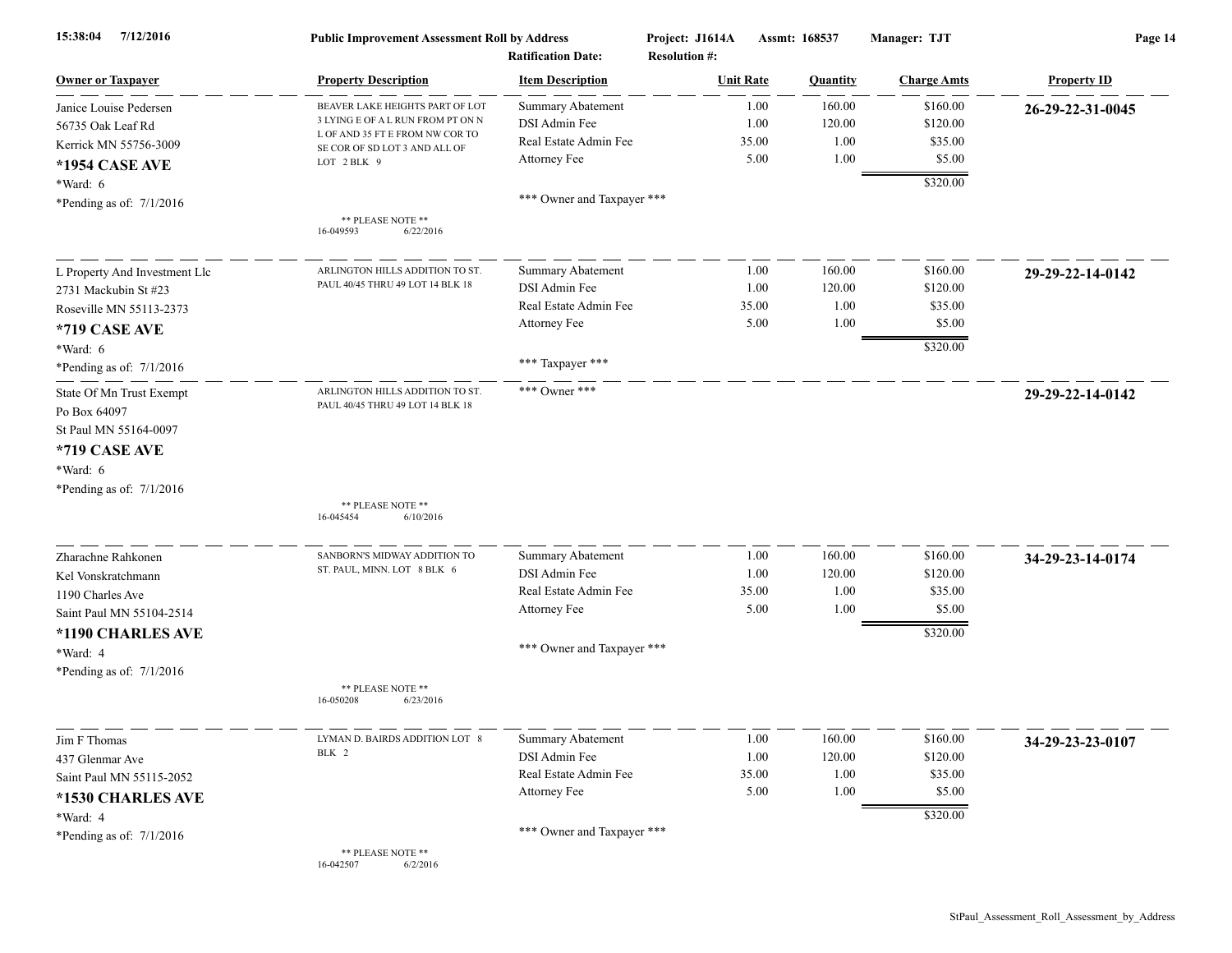| 15:38:04<br>7/12/2016             | <b>Public Improvement Assessment Roll by Address</b>                                                                  |                                                      | Project: J1614A                          | Assmt: 168537 | Manager: TJT       | Page 15            |  |
|-----------------------------------|-----------------------------------------------------------------------------------------------------------------------|------------------------------------------------------|------------------------------------------|---------------|--------------------|--------------------|--|
| <b>Owner or Taxpayer</b>          | <b>Property Description</b>                                                                                           | <b>Ratification Date:</b><br><b>Item Description</b> | <b>Resolution #:</b><br><b>Unit Rate</b> | Quantity      | <b>Charge Amts</b> | <b>Property ID</b> |  |
|                                   |                                                                                                                       |                                                      | 1.00                                     | 80.00         | \$80.00            |                    |  |
| Chhoeuy Path                      | SMITHS SUBDIVISION OF BLOCK 12,<br>STINSONS DIVISION OF ST. PAUL,                                                     | <b>Summary Abatement</b><br>DSI Admin Fee            | 1.00                                     | 120.00        | \$120.00           | 36-29-23-23-0171   |  |
| Narong Path                       | MINN. LOT 50 BLK 12                                                                                                   | Real Estate Admin Fee                                | 35.00                                    | 1.00          | \$35.00            |                    |  |
| 603 Charles Ave                   |                                                                                                                       | Attorney Fee                                         | 5.00                                     | 1.00          | \$5.00             |                    |  |
| St Paul MN 55103-1913             |                                                                                                                       |                                                      |                                          |               |                    |                    |  |
| *603 CHARLES AVE                  |                                                                                                                       |                                                      |                                          |               | \$240.00           |                    |  |
| *Ward: 1                          |                                                                                                                       | *** Owner and Taxpayer ***                           |                                          |               |                    |                    |  |
| *Pending as of: $7/1/2016$        |                                                                                                                       |                                                      |                                          |               |                    |                    |  |
|                                   | ** PLEASE NOTE **<br>16-042975<br>6/7/2016                                                                            |                                                      |                                          |               |                    |                    |  |
| Xeng Xiong                        | MAYFIELDS SUBDIVISION OF LOTS                                                                                         | <b>Summary Abatement</b>                             | 1.00                                     | 160.00        | \$160.00           | 22-29-22-22-0039   |  |
| 762 Jessie St                     | 37 AND 38 PIONEER REAL ESTATE                                                                                         | DSI Admin Fee                                        | 1.00                                     | 120.00        | \$120.00           |                    |  |
|                                   | AND BUILDING SOCIETY<br>St Paul MN 55130-4121<br>SUBDIVISION, ST. PAUL W 1/2 OF VAC<br>ALLEY ADJ AND EX N 37 FT LOT 7 | Real Estate Admin Fee                                | 35.00                                    | 1.00          | \$35.00            |                    |  |
| *1600 CLARENCE ST                 |                                                                                                                       | Attorney Fee                                         | 5.00                                     | 1.00          | \$5.00             |                    |  |
|                                   | ALSO ALL OF VAC ALLEY ADJ AND                                                                                         |                                                      |                                          |               | \$320.00           |                    |  |
| *Ward: 6                          |                                                                                                                       | *** Owner and Taxpayer ***                           |                                          |               |                    |                    |  |
| *Pending as of: $7/1/2016$        |                                                                                                                       |                                                      |                                          |               |                    |                    |  |
|                                   | ** PLEASE NOTE **<br>16-045319<br>6/10/2016                                                                           |                                                      |                                          |               |                    |                    |  |
| Robert Wilson                     | KAMNETZ ADD. LOT 4                                                                                                    | Summary Abatement                                    | 1.00                                     | 160.00        | \$160.00           | 34-29-22-33-0040   |  |
| 10589 Alison Way                  |                                                                                                                       | DSI Admin Fee                                        | 1.00                                     | 120.00        | \$120.00           |                    |  |
| Inver Grove Heights MN 55077-5469 |                                                                                                                       | Real Estate Admin Fee                                | 35.00                                    | 1.00          | \$35.00            |                    |  |
| *286 CLARENCE ST                  |                                                                                                                       | Attorney Fee                                         | 5.00                                     | 1.00          | \$5.00             |                    |  |
| *Ward: 7                          |                                                                                                                       |                                                      |                                          |               | \$320.00           |                    |  |
| *Pending as of: $7/1/2016$        |                                                                                                                       | *** Owner and Taxpayer ***                           |                                          |               |                    |                    |  |
|                                   | ** PLEASE NOTE **<br>16-047131<br>6/16/2016                                                                           |                                                      |                                          |               |                    |                    |  |
| Substance Of Hope Foundation      | JOY'S EAST END ADD. N 54 FT OF                                                                                        | Summary Abatement                                    | 1.00                                     | 160.00        | \$160.00           | 34-29-22-32-0007   |  |
| 2622 W Jackson Blvd Ste 202       | LOTS 1 AND LOT 2 BLK 1                                                                                                | DSI Admin Fee                                        | 1.00                                     | 120.00        | \$120.00           |                    |  |
| Chicago IL 60612-2807             |                                                                                                                       | Real Estate Admin Fee                                | 35.00                                    | 1.00          | \$35.00            |                    |  |
|                                   |                                                                                                                       | Attorney Fee                                         | 5.00                                     | 1.00          | \$5.00             |                    |  |
| *417 CLARENCE ST                  |                                                                                                                       |                                                      |                                          |               |                    |                    |  |
| *Ward: 7                          |                                                                                                                       | *** Owner and Taxpayer ***                           |                                          |               | \$320.00           |                    |  |
| *Pending as of: $7/1/2016$        |                                                                                                                       |                                                      |                                          |               |                    |                    |  |
|                                   | ** PLEASE NOTE **                                                                                                     |                                                      |                                          |               |                    |                    |  |

16-049603 6/22/2016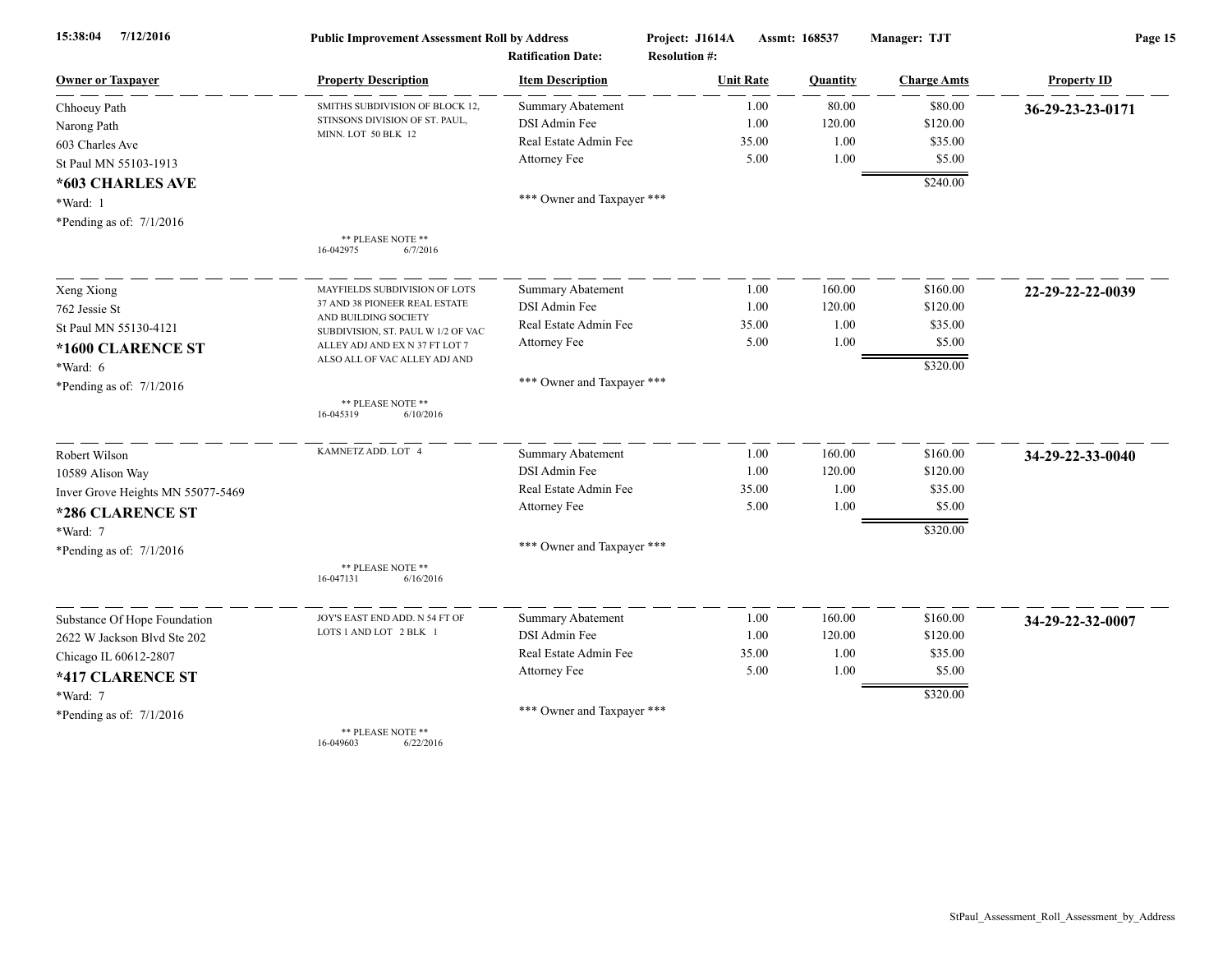| 7/12/2016<br>15:38:04        | <b>Public Improvement Assessment Roll by Address</b><br><b>Ratification Date:</b> |                            | Project: J1614A<br><b>Resolution #:</b> | Assmt: 168537 |                 | Manager: TJT       | Page 16            |  |
|------------------------------|-----------------------------------------------------------------------------------|----------------------------|-----------------------------------------|---------------|-----------------|--------------------|--------------------|--|
| <b>Owner or Taxpayer</b>     | <b>Property Description</b>                                                       | <b>Item Description</b>    | <b>Unit Rate</b>                        |               | <b>Quantity</b> | <b>Charge Amts</b> | <b>Property ID</b> |  |
| Jeffery A Cox                | LANE'S PHALEN GROVE ADD., ST.                                                     | <b>Summary Abatement</b>   |                                         | 1.00          | 160.00          | \$160.00           | 21-29-22-32-0155   |  |
| Kimberly S Cox               | PAUL, MINN. LOT 3 BLK 7                                                           | DSI Admin Fee              |                                         | 1.00          | 120.00          | \$120.00           |                    |  |
| 7508 84th Ave N              |                                                                                   | Real Estate Admin Fee      |                                         | 35.00         | 1.00            | \$35.00            |                    |  |
| Minneapolis MN 55445-2251    |                                                                                   | Attorney Fee               |                                         | 5.00          | 1.00            | \$5.00             |                    |  |
| *866 CLEAR AVE               |                                                                                   |                            |                                         |               |                 | \$320.00           |                    |  |
| *Ward: 6                     |                                                                                   | *** Owner and Taxpayer *** |                                         |               |                 |                    |                    |  |
| *Pending as of: 7/1/2016     |                                                                                   |                            |                                         |               |                 |                    |                    |  |
|                              | ** PLEASE NOTE **<br>6/9/2016<br>16-044552                                        |                            |                                         |               |                 |                    |                    |  |
| First Minnesota Savings Bank | ST. ANTHONY PARK, MINNESOTA EX                                                    | <b>Summary Abatement</b>   |                                         | 1.00          | 160.00          | \$160.00           | 20-29-23-44-0105   |  |
| Po Box 64481                 | NWLY 41 3/10 FT LOT 9 BLK 35                                                      | DSI Admin Fee              |                                         | 1.00          | 120.00          | \$120.00           |                    |  |
| St Paul MN 55164-0481        |                                                                                   | Real Estate Admin Fee      |                                         | 35.00         | 1.00            | \$35.00            |                    |  |
| *2116 COMO AVE               |                                                                                   | Attorney Fee               |                                         | 5.00          | 1.00            | \$5.00             |                    |  |
| *Ward: 4                     |                                                                                   |                            |                                         |               |                 | \$320.00           |                    |  |
| *Pending as of: $7/1/2016$   |                                                                                   | *** Owner ***              |                                         |               |                 |                    |                    |  |
| M B J Development Corp       | ST. ANTHONY PARK, MINNESOTA EX                                                    | *** Taxpayer ***           |                                         |               |                 |                    | 20-29-23-44-0105   |  |
| 1905 Stevens Ave S Unit B    | NWLY 41 3/10 FT LOT 9 BLK 35                                                      |                            |                                         |               |                 |                    |                    |  |
| Mpls MN 55403-3871           |                                                                                   |                            |                                         |               |                 |                    |                    |  |
| *2116 COMO AVE               |                                                                                   |                            |                                         |               |                 |                    |                    |  |
| *Ward: 4                     |                                                                                   |                            |                                         |               |                 |                    |                    |  |
| *Pending as of: 7/1/2016     |                                                                                   |                            |                                         |               |                 |                    |                    |  |
|                              | ** PLEASE NOTE **<br>16-047498<br>6/16/2016                                       |                            |                                         |               |                 |                    |                    |  |
| Mary Collins                 | HUMPHREY'S ADDITION TO SAINT                                                      | Summary Abatement          |                                         | 1.00          | 326.00          | \$326.00           | 36-29-23-12-0166   |  |
| 302 Como Ave                 | PAUL SUBJ TO ST; LOTS 3,4 & 5 BLK 6                                               | DSI Admin Fee              |                                         | 1.00          | 120.00          | \$120.00           |                    |  |
| St Paul MN 55103-1802        |                                                                                   | Real Estate Admin Fee      |                                         | 35.00         | 1.00            | \$35.00            |                    |  |
| *302 COMO AVE                |                                                                                   | Attorney Fee               |                                         | 5.00          | 1.00            | \$5.00             |                    |  |
| *Ward: 1                     |                                                                                   |                            |                                         |               |                 | \$486.00           |                    |  |
| *Pending as of: 7/1/2016     |                                                                                   | *** Owner and Taxpayer *** |                                         |               |                 |                    |                    |  |
|                              | ** PLEASE NOTE **<br>16-051355<br>6/28/2016                                       |                            |                                         |               |                 |                    |                    |  |
| Joann J Fields               | ADAMS ADDITION TO THE CITY OF                                                     | Summary Abatement          |                                         | 1.00          | 344.00          | \$344.00           | 34-29-23-33-0021   |  |
| 1540 Concordia Ave           | ST. PAUL, RAMSEY COUNTY, MINN. E                                                  | DSI Admin Fee              |                                         | 1.00          | 120.00          | \$120.00           |                    |  |
| St Paul MN 55104-5310        | 5 FT OF ASBURY AVE VAC ADJ AND W<br>1/2 OF LOT 1 BLK 1                            | Real Estate Admin Fee      |                                         | 35.00         | 1.00            | \$35.00            |                    |  |
| *1540 CONCORDIA AVE          |                                                                                   | Attorney Fee               |                                         | 5.00          | 1.00            | \$5.00             |                    |  |
| *Ward: 1                     |                                                                                   |                            |                                         |               |                 | \$504.00           |                    |  |
| *Pending as of: $7/1/2016$   |                                                                                   | *** Owner and Taxpayer *** |                                         |               |                 |                    |                    |  |
|                              | ** PLEASE NOTE **<br>6/6/2016<br>16-042703                                        |                            |                                         |               |                 |                    |                    |  |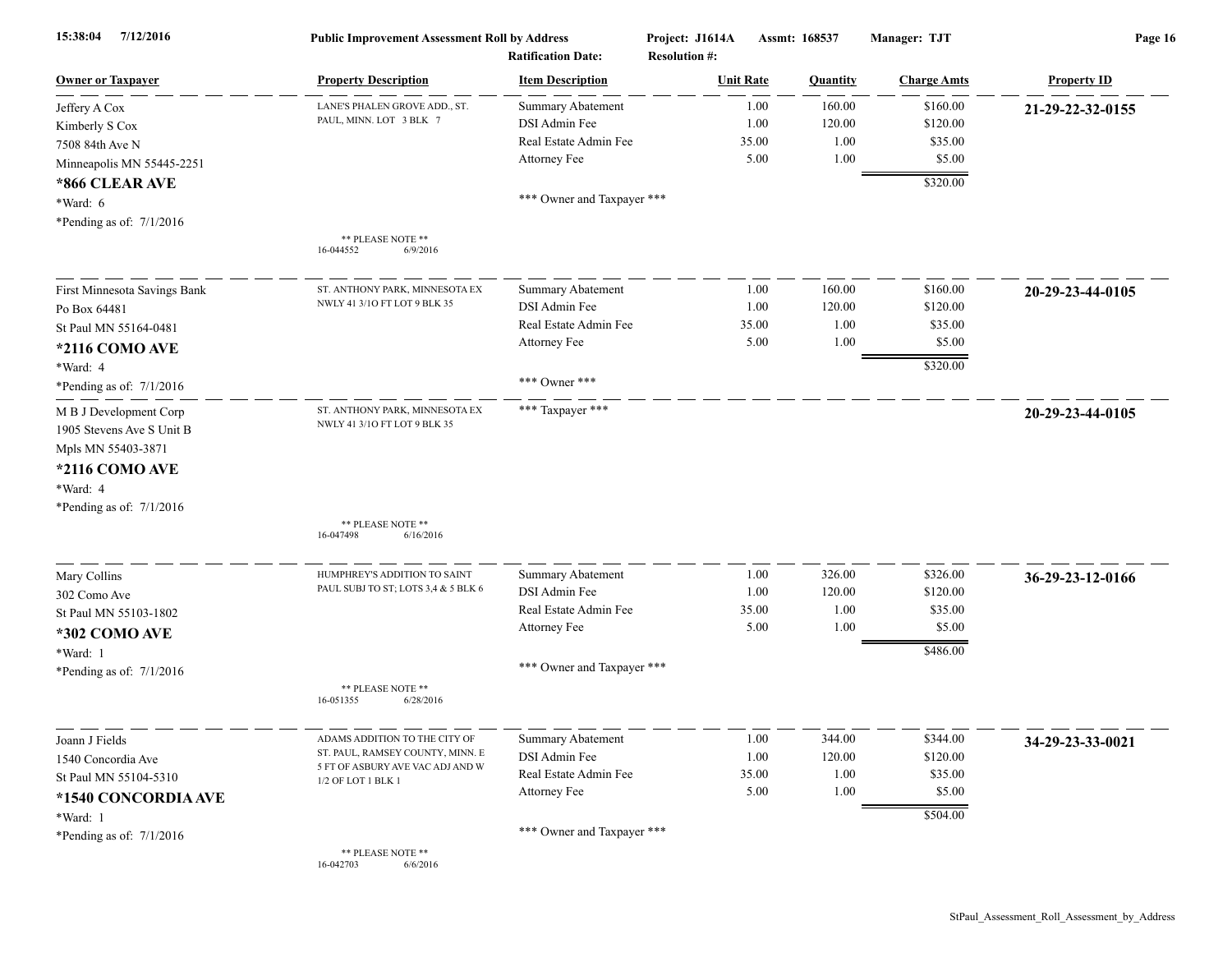| 15:38:04<br>7/12/2016           | <b>Public Improvement Assessment Roll by Address</b> |                                                      | Project: J1614A<br><b>Resolution #:</b> | Assmt: 168537 |          | Manager: TJT       | Page 17            |  |
|---------------------------------|------------------------------------------------------|------------------------------------------------------|-----------------------------------------|---------------|----------|--------------------|--------------------|--|
| <b>Owner or Taxpayer</b>        | <b>Property Description</b>                          | <b>Ratification Date:</b><br><b>Item Description</b> | <b>Unit Rate</b>                        |               | Quantity | <b>Charge Amts</b> | <b>Property ID</b> |  |
| Federal Home Loan Mortgage Corp | LYMAN DAYTON ADDITION TO THE                         | <b>Summary Abatement</b>                             |                                         | 1.00          | 160.00   | \$160.00           | 32-29-22-41-0047   |  |
| 5000 Plano Pky                  | CITY OF ST. PAUL LOT 6 BLK 37                        | DSI Admin Fee                                        |                                         | 1.00          | 120.00   | \$120.00           |                    |  |
| Carrollton TX 75265-0043        |                                                      | Real Estate Admin Fee                                |                                         | 35.00         | 1.00     | \$35.00            |                    |  |
| *729 CONWAY ST                  |                                                      | Attorney Fee                                         |                                         | 5.00          | 1.00     | \$5.00             |                    |  |
| *Ward: 7                        |                                                      |                                                      |                                         |               |          | \$320.00           |                    |  |
| *Pending as of: $7/1/2016$      |                                                      | *** Owner and Taxpayer ***                           |                                         |               |          |                    |                    |  |
|                                 | ** PLEASE NOTE **<br>16-042518<br>6/3/2016           |                                                      |                                         |               |          |                    |                    |  |
| Mariah T Podany                 | JOSEPH ARTH'S SUBDIVISION OF                         | <b>Summary Abatement</b>                             |                                         | 1.00          | 160.00   | \$160.00           | 33-29-22-24-0205   |  |
| 14601 Summit Oaks Dr            | BLOCK 85 OF LYMAN DAYTON'S                           | DSI Admin Fee                                        |                                         | 1.00          | 120.00   | \$120.00           |                    |  |
| Burnsville MN 55337-4786        | ADDITION TO ST PAUL LOT 16 BLK<br>85                 | Real Estate Admin Fee                                |                                         | 35.00         | 1.00     | \$35.00            |                    |  |
| *939 CONWAY ST                  |                                                      | Attorney Fee                                         |                                         | 5.00          | 1.00     | \$5.00             |                    |  |
| *Ward: 7                        |                                                      |                                                      |                                         |               |          | \$320.00           |                    |  |
| *Pending as of: 7/1/2016        |                                                      | *** Owner and Taxpayer ***                           |                                         |               |          |                    |                    |  |
|                                 | ** PLEASE NOTE **<br>16-043689<br>6/7/2016           |                                                      |                                         |               |          |                    |                    |  |
| Hosford Properties Llc          | JOSEPH ARTH'S SUBDIVISION OF                         | <b>Summary Abatement</b>                             |                                         | 1.00          | 336.00   | \$336.00           | 33-29-22-24-0207   |  |
| 1254 Hosford St                 | BLOCK 85 OF LYMAN DAYTON'S                           | DSI Admin Fee                                        |                                         | 1.00          | 120.00   | \$120.00           |                    |  |
| Hudson WI 54016-9229            | ADDITION TO ST PAUL EX W 5 FT LOT<br>18 BLK 85       | Real Estate Admin Fee                                |                                         | 35.00         | 1.00     | \$35.00            |                    |  |
| *945 CONWAY ST                  |                                                      | Attorney Fee                                         |                                         | 5.00          | 1.00     | \$5.00             |                    |  |
| *Ward: 7                        |                                                      |                                                      |                                         |               |          | \$496.00           |                    |  |
| *Pending as of: 7/1/2016        |                                                      | *** Owner and Taxpayer ***                           |                                         |               |          |                    |                    |  |
|                                 | ** PLEASE NOTE **<br>6/20/2016<br>16-048244          |                                                      |                                         |               |          |                    |                    |  |
| Wells Fargo Bank N A            | HILLSDALE, ST. PAUL, MINN. LOT 9                     | <b>Summary Abatement</b>                             |                                         | 1.00          | 160.00   | \$160.00           | 28-29-22-14-0058   |  |
| Foreclosure Dept Mac 7801 013   | BLK 5                                                | DSI Admin Fee                                        |                                         | 1.00          | 120.00   | \$120.00           |                    |  |
| 3476 Stateview Blvd             |                                                      | Real Estate Admin Fee                                |                                         | 35.00         | 1.00     | \$35.00            |                    |  |
| Fort Mill SC 29715-7203         |                                                      | Attorney Fee                                         |                                         | 5.00          | 1.00     | \$5.00             |                    |  |
| *1206 COOK AVE E                |                                                      |                                                      |                                         |               |          | \$320.00           |                    |  |
| *Ward: 6                        |                                                      | *** Owner and Taxpayer ***                           |                                         |               |          |                    |                    |  |
| *Pending as of: $7/1/2016$      |                                                      |                                                      |                                         |               |          |                    |                    |  |
|                                 | ** PLEASE NOTE **                                    |                                                      |                                         |               |          |                    |                    |  |

16-050197 6/23/2016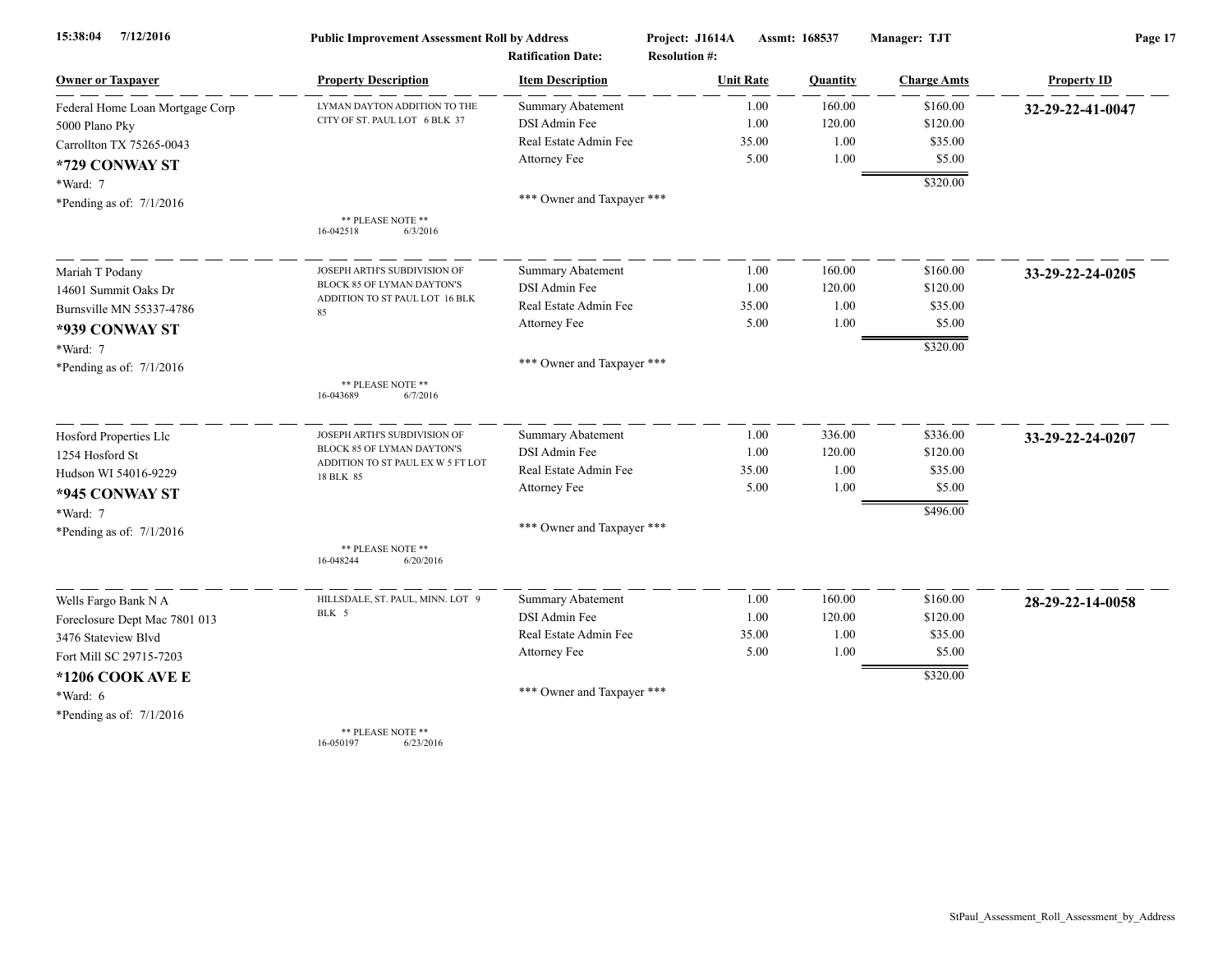| 7/12/2016<br>15:38:04      | <b>Public Improvement Assessment Roll by Address</b> |                            | Project: J1614A      | Assmt: 168537 |                 | Manager: TJT       | Page 18            |  |
|----------------------------|------------------------------------------------------|----------------------------|----------------------|---------------|-----------------|--------------------|--------------------|--|
|                            |                                                      | <b>Ratification Date:</b>  | <b>Resolution #:</b> |               |                 |                    |                    |  |
| <b>Owner or Taxpayer</b>   | <b>Property Description</b>                          | <b>Item Description</b>    | <b>Unit Rate</b>     |               | <b>Quantity</b> | <b>Charge Amts</b> | <b>Property ID</b> |  |
| Konrad N Lightner          | LOCKWOOD'S ADDITION TO THE                           | <b>Summary Abatement</b>   |                      | 1.00          | 308.00          | \$308.00           | 28-29-22-23-0134   |  |
| 870 Cook Ave E             | CITY OF ST. PAUL LOT 3 BLK 3                         | DSI Admin Fee              |                      | 1.00          | 120.00          | \$120.00           |                    |  |
| Saint Paul MN 55106-6300   |                                                      | Real Estate Admin Fee      |                      | 35.00         | 1.00            | \$35.00            |                    |  |
| *870 COOK AVE E            |                                                      | Attorney Fee               |                      | 5.00          | 1.00            | \$5.00             |                    |  |
| *Ward: 6                   |                                                      |                            |                      |               |                 | \$468.00           |                    |  |
| *Pending as of: $7/1/2016$ |                                                      | *** Owner and Taxpayer *** |                      |               |                 |                    |                    |  |
|                            | ** PLEASE NOTE **<br>16-052023<br>6/28/2016          |                            |                      |               |                 |                    |                    |  |
| Gts Properties Llc         | J. F. EISENMENGER'S ADDITION TO                      | Summary Abatement          |                      | 1.00          | 160.00          | \$160.00           | 30-29-22-23-0026   |  |
| 4650 Trenton Cir N         | ST. PAUL LOT 23 BLK 1                                | DSI Admin Fee              |                      | 1.00          | 120.00          | \$120.00           |                    |  |
| Plymouth MN 55442-3145     |                                                      | Real Estate Admin Fee      |                      | 35.00         | 1.00            | \$35.00            |                    |  |
| *47 COOK AVE W             |                                                      | Attorney Fee               |                      | 5.00          | 1.00            | \$5.00             |                    |  |
| *Ward: 5                   |                                                      |                            |                      |               |                 | \$320.00           |                    |  |
| *Pending as of: $7/1/2016$ |                                                      | *** Owner and Taxpayer *** |                      |               |                 |                    |                    |  |
|                            | ** PLEASE NOTE **<br>16-041960<br>6/2/2016           |                            |                      |               |                 |                    |                    |  |
| Efe Mike Puegeren          | DENNY HILL ADDITION TO THE CITY                      | <b>Summary Abatement</b>   |                      | 1.00          | 160.00          | \$160.00           | 20-29-22-42-0137   |  |
| Bridget O Puegeren         | OF SAINT PAUL LOT 9 BLK 1                            | DSI Admin Fee              |                      | 1.00          | 120.00          | \$120.00           |                    |  |
| 4552 Villa Pkwy Unit D     |                                                      | Real Estate Admin Fee      |                      | 35.00         | 1.00            | \$35.00            |                    |  |
| Eagan MN 55122-1969        |                                                      | Attorney Fee               |                      | 5.00          | 1.00            | \$5.00             |                    |  |
| *653 COTTAGE AVE E         |                                                      |                            |                      |               |                 | \$320.00           |                    |  |
| *Ward: 6                   |                                                      | *** Owner and Taxpayer *** |                      |               |                 |                    |                    |  |
| *Pending as of: 7/1/2016   |                                                      |                            |                      |               |                 |                    |                    |  |
|                            | ** PLEASE NOTE **<br>16-046127<br>6/13/2016          |                            |                      |               |                 |                    |                    |  |
| Joseph Anthony Naughton    | AUDITOR'S SUBDIVISION NO. 59                         | Summary Abatement          |                      | 1.00          | 80.00           | \$80.00            | 08-28-23-13-0118   |  |
| 5490 Lake Ave              | BEING MISSISSIPPI VIEW LOT 21 BLK                    | DSI Admin Fee              |                      | 1.00          | 120.00          | \$120.00           |                    |  |
| Shoreview MN 55126-1312    | $\mathbf{1}$                                         | Real Estate Admin Fee      |                      | 35.00         | 1.00            | \$35.00            |                    |  |
| *441 CRETIN AVE S          |                                                      | Attorney Fee               |                      | 5.00          | 1.00            | \$5.00             |                    |  |
| *Ward: 3                   |                                                      |                            |                      |               |                 | \$240.00           |                    |  |
| *Pending as of: $7/1/2016$ |                                                      | *** Owner and Taxpayer *** |                      |               |                 |                    |                    |  |
|                            | ** PLEASE NOTE **                                    |                            |                      |               |                 |                    |                    |  |

16-044835 6/9/2016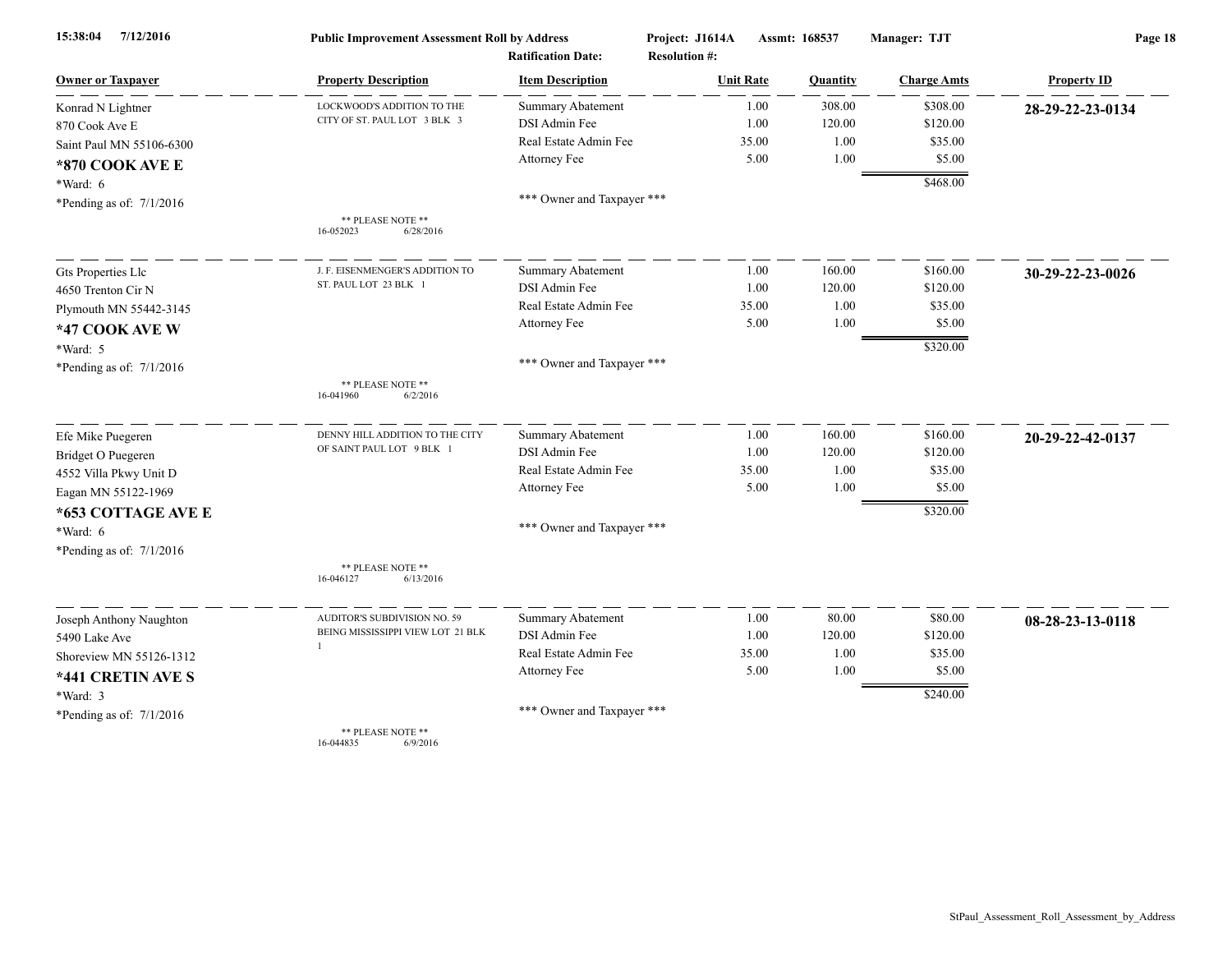| 7/12/2016<br>15:38:04               | <b>Public Improvement Assessment Roll by Address</b><br><b>Ratification Date:</b> |                            | Project: J1614A<br>Assmt: 168537<br><b>Resolution #:</b> |          | Manager: TJT       | Page 19            |  |
|-------------------------------------|-----------------------------------------------------------------------------------|----------------------------|----------------------------------------------------------|----------|--------------------|--------------------|--|
| <b>Owner or Taxpayer</b>            | <b>Property Description</b>                                                       | <b>Item Description</b>    | <b>Unit Rate</b>                                         | Quantity | <b>Charge Amts</b> | <b>Property ID</b> |  |
| Andrei Osinsky                      | EDWIN M. WARE'S CUMBERLAND                                                        | <b>Summary Abatement</b>   | 1.00                                                     | 160.00   | \$160.00           | 24-29-23-24-0159   |  |
| 17107 Raleigh Ln                    | ADDITION PLAT 1 VAC HOYT AVE                                                      | DSI Admin Fee              | 1.00                                                     | 120.00   | \$120.00           |                    |  |
| Minneapolis MN 55437-3370           | ADJ & EX S 10 FT; LOT 2 & ALL OF<br>LOT 1 BLK 10                                  | Real Estate Admin Fee      | 35.00                                                    | 1.00     | \$35.00            |                    |  |
| *1559 CUMBERLAND ST                 |                                                                                   | Attorney Fee               | 5.00                                                     | 1.00     | \$5.00             |                    |  |
| *Ward: 5                            |                                                                                   |                            |                                                          |          | \$320.00           |                    |  |
| *Pending as of: $7/1/2016$          |                                                                                   | *** Owner and Taxpayer *** |                                                          |          |                    |                    |  |
|                                     | ** PLEASE NOTE **<br>16-042471<br>6/2/2016                                        |                            |                                                          |          |                    |                    |  |
| Iris V Sheppard                     | <b>GRANPORT ADDITION LOTS 1 AND</b>                                               | <b>Summary Abatement</b>   | 1.00                                                     | 272.00   | \$272.00           | 21-28-23-12-0001   |  |
| 118 Drake Ln                        | LOT 2 BLK 1                                                                       | DSI Admin Fee              | 1.00                                                     | 120.00   | \$120.00           |                    |  |
| North Wales PA 19454-1646           |                                                                                   | Real Estate Admin Fee      | 35.00                                                    | 1.00     | \$35.00            |                    |  |
| *1203 DAVERN ST                     |                                                                                   | Attorney Fee               | 5.00                                                     | 1.00     | \$5.00             |                    |  |
| *Ward: 3                            |                                                                                   |                            |                                                          |          | \$432.00           |                    |  |
| *Pending as of: $7/1/2016$          |                                                                                   | *** Owner and Taxpayer *** |                                                          |          |                    |                    |  |
|                                     | ** PLEASE NOTE **<br>16-050649<br>6/24/2016                                       |                            |                                                          |          |                    |                    |  |
| James A Brown                       | HOLCOMBE'S ADDITION TO SAINT                                                      | Summary Abatement          | 1.00                                                     | 288.00   | \$288.00           | 02-28-23-11-0314   |  |
| Mary L Brown                        | PAUL THE W 20 FT OF LOT 6 & ALL                                                   | DSI Admin Fee              | 1.00                                                     | 120.00   | \$120.00           |                    |  |
| 706 Dayton Ave                      | OF LOT 7 BLK 3                                                                    | Real Estate Admin Fee      | 35.00                                                    | 1.00     | \$35.00            |                    |  |
| St Paul MN 55104-6633               |                                                                                   | Attorney Fee               | 5.00                                                     | 1.00     | \$5.00             |                    |  |
| *702 DAYTON AVE                     |                                                                                   |                            |                                                          |          | \$448.00           |                    |  |
| *Ward: 1                            |                                                                                   | *** Taxpayer ***           |                                                          |          |                    |                    |  |
| *Pending as of: 7/1/2016            |                                                                                   |                            |                                                          |          |                    |                    |  |
|                                     |                                                                                   |                            |                                                          |          |                    |                    |  |
| Nathanial Lee Brown                 | HOLCOMBE'S ADDITION TO SAINT<br>PAUL THE W 20 FT OF LOT 6 & ALL                   | *** Owner ***              |                                                          |          |                    | 02-28-23-11-0314   |  |
| Deborah Ann Leverty cimbura / Brown | OF LOT 7 BLK 3                                                                    |                            |                                                          |          |                    |                    |  |
| 706 Dayton Ave                      |                                                                                   |                            |                                                          |          |                    |                    |  |
| Saint Paul MN 55104                 |                                                                                   |                            |                                                          |          |                    |                    |  |
| *702 DAYTON AVE                     |                                                                                   |                            |                                                          |          |                    |                    |  |
| *Ward: 1                            |                                                                                   |                            |                                                          |          |                    |                    |  |
| *Pending as of: 7/1/2016            |                                                                                   |                            |                                                          |          |                    |                    |  |
|                                     | ** PLEASE NOTE **<br>16-046963<br>6/15/2016                                       |                            |                                                          |          |                    |                    |  |
| Jpmorgan Chase Bank Nat Assoc       | EDMUND RICE'S FIRST ADDITION TO                                                   | <b>Summary Abatement</b>   | 1.00                                                     | 160.00   | \$160.00           | 29-29-22-32-0043   |  |
| 7255 Baymeadows Way                 | ST. PAUL LOT 18 BLK 5                                                             | DSI Admin Fee              | 1.00                                                     | 120.00   | \$120.00           |                    |  |
| Jacksonville FL 32256-6851          |                                                                                   | Real Estate Admin Fee      | 35.00                                                    | 1.00     | \$35.00            |                    |  |
| *889 DESOTO ST                      |                                                                                   | Attorney Fee               | 5.00                                                     | 1.00     | \$5.00             |                    |  |
| *Ward: 5                            |                                                                                   |                            |                                                          |          | \$320.00           |                    |  |
|                                     |                                                                                   | *** Owner and Taxpayer *** |                                                          |          |                    |                    |  |
| *Pending as of: $7/1/2016$          | ** PLEASE NOTE **<br>16-041963<br>6/2/2016                                        |                            |                                                          |          |                    |                    |  |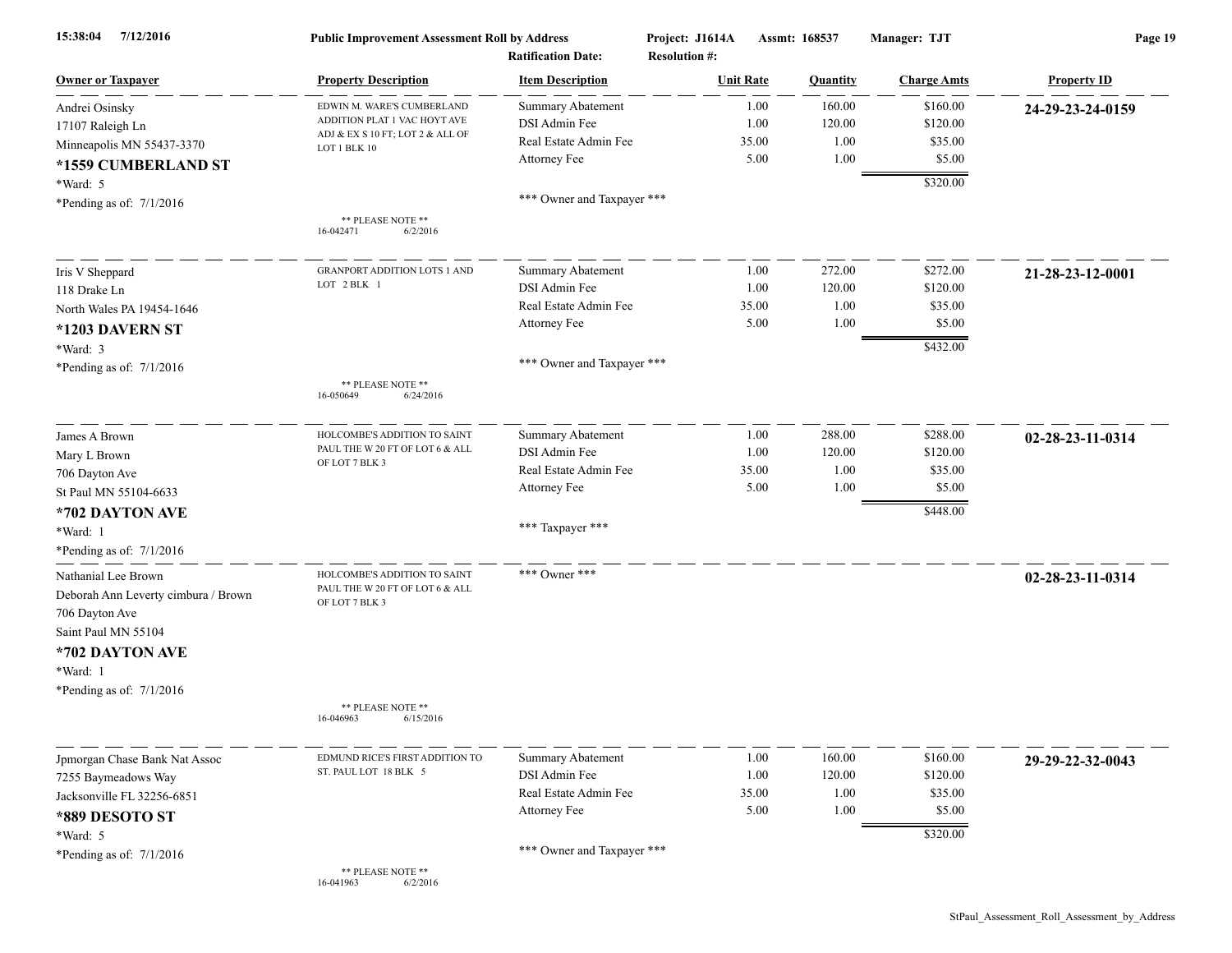| 7/12/2016<br>15:38:04             | <b>Public Improvement Assessment Roll by Address</b><br><b>Ratification Date:</b> |                            | Project: J1614A<br><b>Resolution #:</b> | Assmt: 168537 |          | Manager: TJT       | Page 20                    |  |
|-----------------------------------|-----------------------------------------------------------------------------------|----------------------------|-----------------------------------------|---------------|----------|--------------------|----------------------------|--|
| <b>Owner or Taxpayer</b>          | <b>Property Description</b>                                                       | <b>Item Description</b>    | <b>Unit Rate</b>                        |               | Quantity | <b>Charge Amts</b> | <b>Property ID</b>         |  |
| William E Schmidt                 | BISANZ BROS. ADDITION NO. 3 LOT                                                   | Summary Abatement          |                                         | 1.00          | 465.00   | \$465.00           | 16-28-23-34-0073           |  |
| 1931 Dorothea Ave                 | 13 BLK 8                                                                          | DSI Admin Fee              |                                         | 1.00          | 120.00   | \$120.00           |                            |  |
| Saint Paul MN 55116-2527          |                                                                                   | Real Estate Admin Fee      |                                         | 35.00         | 1.00     | \$35.00            |                            |  |
| *1931 DOROTHEA AVE                |                                                                                   | Attorney Fee               |                                         | 5.00          | 1.00     | \$5.00             |                            |  |
| $*Ward: 3$                        |                                                                                   |                            |                                         |               |          | \$625.00           |                            |  |
| *Pending as of: $7/1/2016$        |                                                                                   | *** Owner and Taxpayer *** |                                         |               |          |                    |                            |  |
|                                   | ** PLEASE NOTE **<br>16-052704<br>6/30/2016<br>16-052703<br>7/1/2016              |                            |                                         |               |          |                    |                            |  |
| Jacob I Prettyman                 | SAMUEL LEECHE'S ADDITION TO                                                       | <b>Summary Abatement</b>   |                                         | 1.00          | 160.00   | \$160.00           | $01 - 28 - 23 - 41 - 0144$ |  |
| 5838 Blackshire Path              | THE TOWN OF SAINT PAUL S 60 FT                                                    | DSI Admin Fee              |                                         | 1.00          | 120.00   | \$120.00           |                            |  |
| Inver Grove Heights MN 55076-1607 | OF LOTS 8 AND LOT 9 BLK 9                                                         | Real Estate Admin Fee      |                                         | 35.00         | 1.00     | \$35.00            |                            |  |
| *118 DOUGLAS ST                   |                                                                                   | Attorney Fee               |                                         | 5.00          | 1.00     | \$5.00             |                            |  |
| *Ward: 2                          |                                                                                   |                            |                                         |               |          | \$320.00           |                            |  |
| *Pending as of: 7/1/2016          |                                                                                   | *** Owner and Taxpayer *** |                                         |               |          |                    |                            |  |
|                                   | ** PLEASE NOTE **<br>16-048414<br>6/17/2016                                       |                            |                                         |               |          |                    |                            |  |
| Jerry L Morgan                    | TERRY'S ADDITION TO THE CITY OF                                                   | <b>Summary Abatement</b>   |                                         | 1.00          | 476.00   | \$476.00           | 28-29-22-43-0026           |  |
| Jerry L Morgan Sr                 | ST. PAUL, COUNTY OF RAMSEY,                                                       | DSI Admin Fee              |                                         | 1.00          | 120.00   | \$120.00           |                            |  |
| 1176 Ross Ave                     | STATE OF MINN. LOT 1 BLK 3                                                        | Real Estate Admin Fee      |                                         | 35.00         | 1.00     | \$35.00            |                            |  |
| Saint Paul MN 55106-3941          |                                                                                   | Attorney Fee               |                                         | 5.00          | 1.00     | \$5.00             |                            |  |
| *797 DULUTH ST                    |                                                                                   |                            |                                         |               |          | \$636.00           |                            |  |
| *Ward: 6                          |                                                                                   | *** Owner and Taxpayer *** |                                         |               |          |                    |                            |  |
| *Pending as of: $7/1/2016$        |                                                                                   |                            |                                         |               |          |                    |                            |  |
|                                   | ** PLEASE NOTE **<br>16-051638<br>6/28/2016<br>16-051639<br>6/28/2016             |                            |                                         |               |          |                    |                            |  |
| Secretary Of Housing And Urban    | FARRAR'S ADDITION TO THE CITY OF                                                  | <b>Summary Abatement</b>   |                                         | 1.00          | 160.00   | \$160.00           | 20-29-22-24-0108           |  |
| Development                       | ST. PAUL, RAMSEY COUNTY,                                                          | DSI Admin Fee              |                                         | 1.00          | 120.00   | \$120.00           |                            |  |
| 4400 Will Rogers Pky Suite 300    | MINNESOTA LOTS 3 AND LOT 4 BLK<br>$\overline{A}$                                  | Real Estate Admin Fee      |                                         | 35.00         | 1.00     | \$35.00            |                            |  |
| Oklahoma City OK 73108-1870       |                                                                                   | Attorney Fee               |                                         | 5.00          | 1.00     | \$5.00             |                            |  |
| *1463 EDGERTON ST                 |                                                                                   |                            |                                         |               |          | \$320.00           |                            |  |
| *Ward: 5                          |                                                                                   | *** Owner and Taxpayer *** |                                         |               |          |                    |                            |  |
| *Pending as of: 7/1/2016          |                                                                                   |                            |                                         |               |          |                    |                            |  |
|                                   | ** PLEASE NOTE **<br>16-042435<br>6/2/2016                                        |                            |                                         |               |          |                    |                            |  |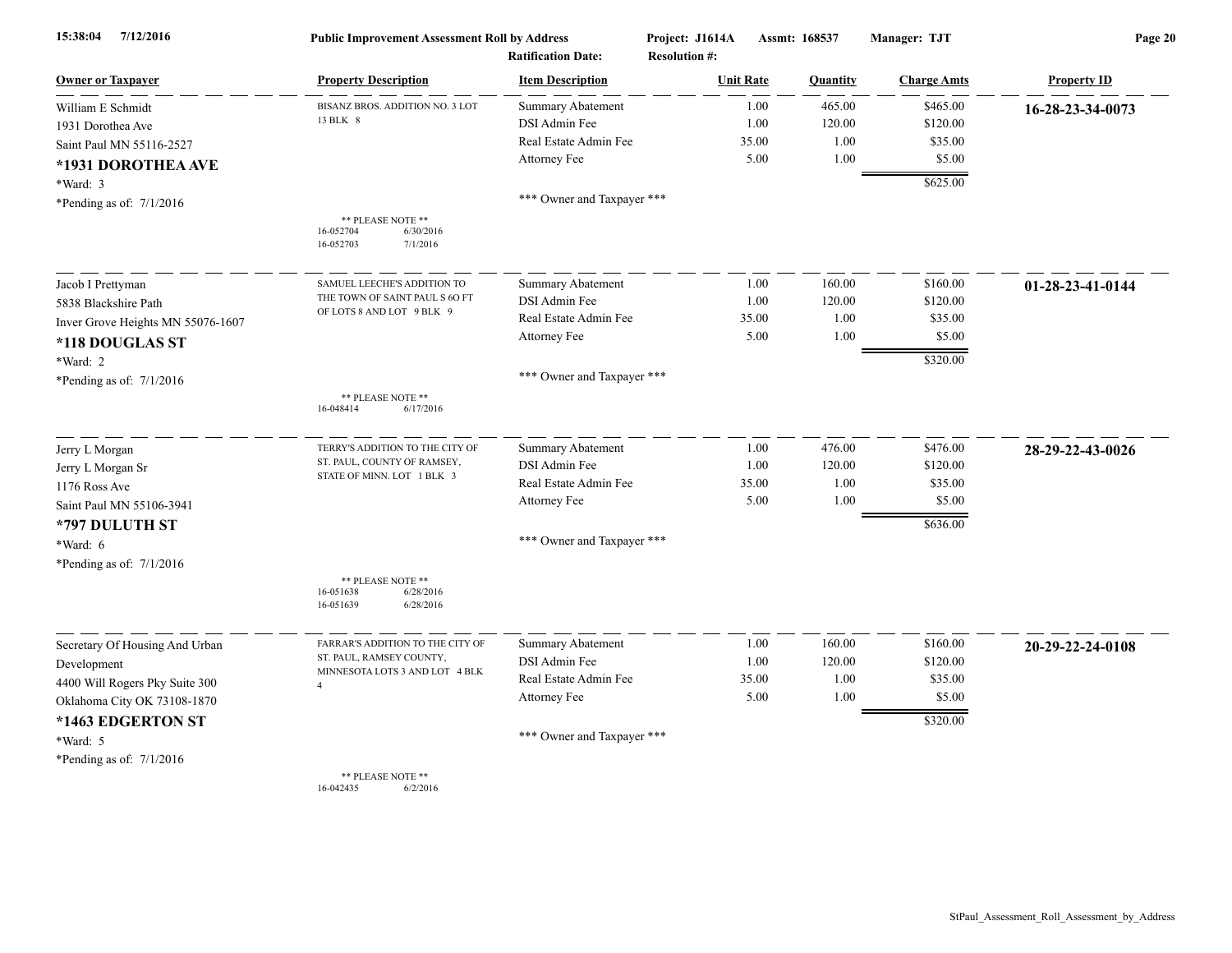| 7/12/2016<br>15:38:04      | <b>Public Improvement Assessment Roll by Address</b>     |                            | Project: J1614A      | Assmt: 168537 |          | Manager: TJT       | Page 21            |  |
|----------------------------|----------------------------------------------------------|----------------------------|----------------------|---------------|----------|--------------------|--------------------|--|
|                            |                                                          | <b>Ratification Date:</b>  | <b>Resolution #:</b> |               |          |                    |                    |  |
| <b>Owner or Taxpayer</b>   | <b>Property Description</b>                              | <b>Item Description</b>    | <b>Unit Rate</b>     |               | Quantity | <b>Charge Amts</b> | <b>Property ID</b> |  |
| Slava S Podokshik          | STINSON'S ADDITION TO THE CITY                           | <b>Summary Abatement</b>   |                      | 1.00          | 160.00   | \$160.00           | 29-29-22-34-0105   |  |
| Lucy Lubyanitsky           | OF SAINT PAUL IN THE STATE OF<br>MINNESOTA LOT 13 BLK 16 | DSI Admin Fee              |                      | 1.00          | 120.00   | \$120.00           |                    |  |
| 1167 La Rochelle Ter       |                                                          | Real Estate Admin Fee      |                      | 35.00         | 1.00     | \$35.00            |                    |  |
| Sunnyvale CA 94089-1789    |                                                          | Attorney Fee               |                      | 5.00          | 1.00     | \$5.00             |                    |  |
| *755 EDGERTON ST           |                                                          |                            |                      |               |          | \$320.00           |                    |  |
| *Ward: 5                   |                                                          | *** Owner and Taxpayer *** |                      |               |          |                    |                    |  |
| *Pending as of: $7/1/2016$ |                                                          |                            |                      |               |          |                    |                    |  |
|                            | ** PLEASE NOTE **<br>16-050074<br>6/23/2016              |                            |                      |               |          |                    |                    |  |
| Adam Hashim Abbajifar      | SYNDICATE NO. 5 ADDITION LOT 17                          | <b>Summary Abatement</b>   |                      | 1.00          | 160.00   | \$160.00           | 34-29-23-24-0126   |  |
| 1455 Edmund Ave            | <b>BLK 20</b>                                            | DSI Admin Fee              |                      | 1.00          | 120.00   | \$120.00           |                    |  |
| Saint Paul MN 55104-2408   |                                                          | Real Estate Admin Fee      |                      | 35.00         | 1.00     | \$35.00            |                    |  |
| *1455 EDMUND AVE           |                                                          | Attorney Fee               |                      | 5.00          | 1.00     | \$5.00             |                    |  |
| *Ward: 4                   |                                                          |                            |                      |               |          | \$320.00           |                    |  |
| *Pending as of: $7/1/2016$ |                                                          | *** Owner and Taxpayer *** |                      |               |          |                    |                    |  |
|                            | ** PLEASE NOTE **<br>16-052042<br>6/30/2016              |                            |                      |               |          |                    |                    |  |
| Sean Shanina Cooley        | H. M. RANNEY'S SUBDIVISION                               | Summary Abatement          |                      | 1.00          | 160.00   | \$160.00           | 36-29-23-23-0026   |  |
| 521 Edmund Ave             | BLOCK 11, STINSON'S DIVISION TO                          | DSI Admin Fee              |                      | 1.00          | 120.00   | \$120.00           |                    |  |
| Saint Paul MN 55103-1609   | ST. PAUL, MINN. LOT 25 BLK 1                             | Real Estate Admin Fee      |                      | 35.00         | 1.00     | \$35.00            |                    |  |
| *521 EDMUND AVE            |                                                          | Attorney Fee               |                      | 5.00          | 1.00     | \$5.00             |                    |  |
| *Ward: 1                   |                                                          |                            |                      |               |          | \$320.00           |                    |  |
| *Pending as of: $7/1/2016$ |                                                          | *** Owner and Taxpayer *** |                      |               |          |                    |                    |  |
|                            | ** PLEASE NOTE **<br>16-041973<br>6/2/2016               |                            |                      |               |          |                    |                    |  |
| Ocwen Loan Servicing, Llc  | SMITHS SUBDIVISION OF BLOCK 12,                          | <b>Summary Abatement</b>   |                      | 1.00          | 482.00   | \$482.00           | 36-29-23-23-0161   |  |
| 12001 Science Dr Ste 110   | STINSONS DIVISION OF ST. PAUL,                           | DSI Admin Fee              |                      | 1.00          | 120.00   | \$120.00           |                    |  |
| Orlando FL 32826-2913      | MINN. LOT 41 BLK 12                                      | Real Estate Admin Fee      |                      | 35.00         | 1.00     | \$35.00            |                    |  |
| *602 EDMUND AVE            |                                                          | Attorney Fee               |                      | 5.00          | 1.00     | \$5.00             |                    |  |
| *Ward: 1                   |                                                          |                            |                      |               |          | \$642.00           |                    |  |
| *Pending as of: $7/1/2016$ |                                                          | *** Owner and Taxpayer *** |                      |               |          |                    |                    |  |
|                            | ** PLEASE NOTE **                                        |                            |                      |               |          |                    |                    |  |

16-044031 6/9/2016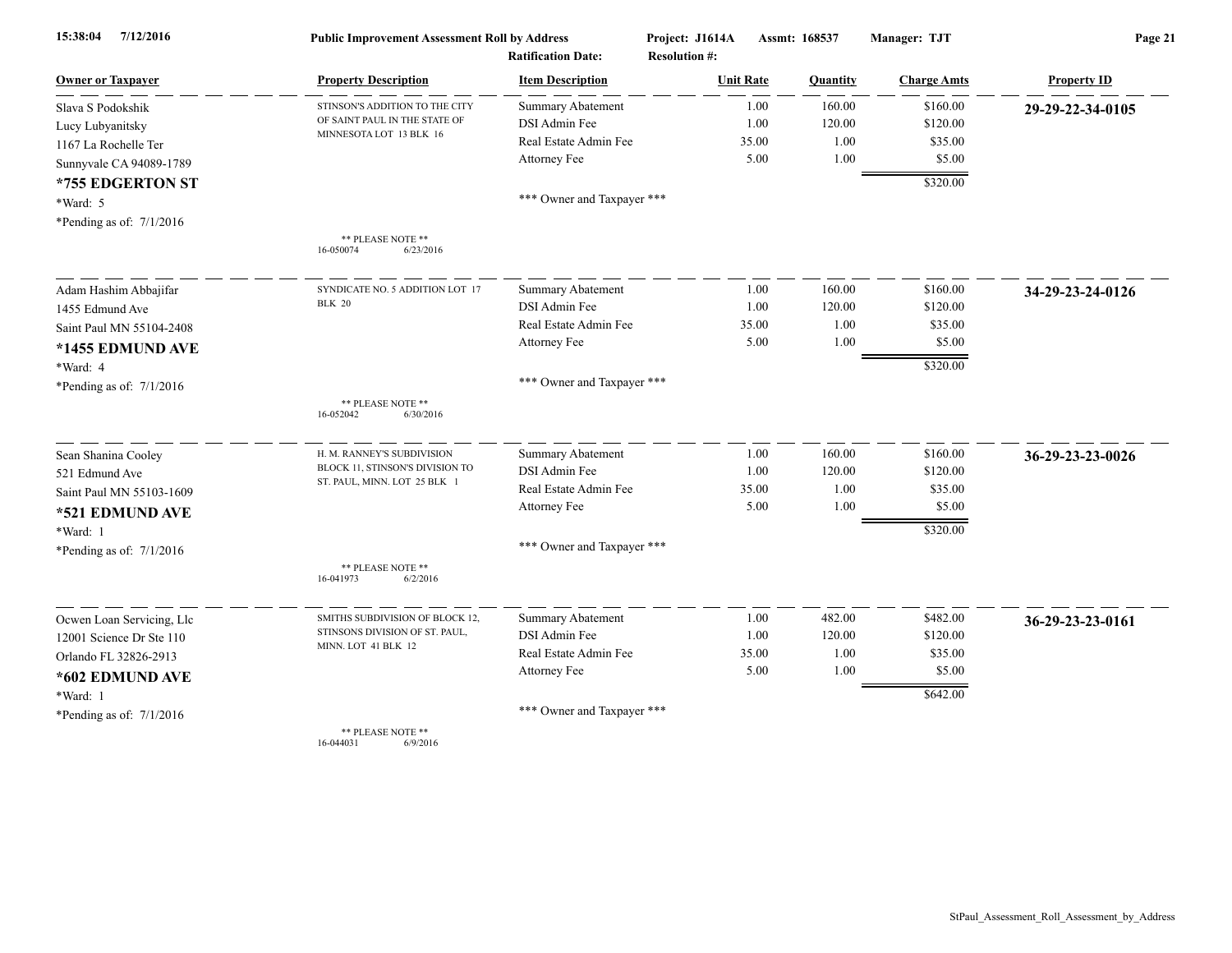| 7/12/2016<br>15:38:04       | <b>Public Improvement Assessment Roll by Address</b><br><b>Ratification Date:</b> |                            | Project: J1614A<br><b>Resolution #:</b> | Assmt: 168537 |          | Manager: TJT       | Page 22            |  |
|-----------------------------|-----------------------------------------------------------------------------------|----------------------------|-----------------------------------------|---------------|----------|--------------------|--------------------|--|
| <b>Owner or Taxpayer</b>    | <b>Property Description</b>                                                       | <b>Item Description</b>    | <b>Unit Rate</b>                        |               | Quantity | <b>Charge Amts</b> | <b>Property ID</b> |  |
| Bluefish Holdings Llc       | SAINT CATHERINE PARK SECOND                                                       | Summary Abatement          |                                         | 1.00          | 160.00   | \$160.00           | 08-28-23-44-0150   |  |
| 624 Dayton Ave Ste 4        | ADDITION LOT 28 BLK 2                                                             | DSI Admin Fee              |                                         | 1.00          | 120.00   | \$120.00           |                    |  |
| Saint Paul MN 55104-7204    |                                                                                   | Real Estate Admin Fee      |                                         | 35.00         | 1.00     | \$35.00            |                    |  |
| *2129 ELEANOR AVE           |                                                                                   | Attorney Fee               |                                         | 5.00          | 1.00     | \$5.00             |                    |  |
| *Ward: 3                    |                                                                                   |                            |                                         |               |          | \$320.00           |                    |  |
| *Pending as of: $7/1/2016$  |                                                                                   | *** Owner and Taxpayer *** |                                         |               |          |                    |                    |  |
|                             | ** PLEASE NOTE **<br>16-050410<br>6/24/2016                                       |                            |                                         |               |          |                    |                    |  |
| State Of Mn Trust Exempt    | BACON & COLEMANS SUBDIV. OF                                                       | Summary Abatement          |                                         | 1.00          | 160.00   | \$160.00           | 36-29-23-12-0067   |  |
| Po Box 64097                | BLOCK 22 LAFONDS ADDITION TO                                                      | DSI Admin Fee              |                                         | 1.00          | 120.00   | \$120.00           |                    |  |
| St Paul MN 55164-0097       | ST. PAUL EX S 70 FT LOTS 1 AND LOT<br>$\overline{2}$                              | Real Estate Admin Fee      |                                         | 35.00         | 1.00     | \$35.00            |                    |  |
| *665 ELFELT ST              |                                                                                   | Attorney Fee               |                                         | 5.00          | 1.00     | \$5.00             |                    |  |
| *Ward: 1                    |                                                                                   |                            |                                         |               |          | \$320.00           |                    |  |
| *Pending as of: $7/1/2016$  |                                                                                   | *** Owner ***              |                                         |               |          |                    |                    |  |
| Teshite Wako                | BACON & COLEMANS SUBDIV. OF                                                       | *** Taxpayer ***           |                                         |               |          |                    | 36-29-23-12-0067   |  |
| 5712 102nd Ave N            | BLOCK 22 LAFONDS ADDITION TO<br>ST. PAUL EX S 7O FT LOTS 1 AND LOT                |                            |                                         |               |          |                    |                    |  |
| Brooklyn Park MN 55443-2073 | $\overline{2}$                                                                    |                            |                                         |               |          |                    |                    |  |
| *665 ELFELT ST              |                                                                                   |                            |                                         |               |          |                    |                    |  |
| *Ward: 1                    |                                                                                   |                            |                                         |               |          |                    |                    |  |
| *Pending as of: $7/1/2016$  |                                                                                   |                            |                                         |               |          |                    |                    |  |
|                             | ** PLEASE NOTE **<br>16-050084<br>6/22/2016                                       |                            |                                         |               |          |                    |                    |  |
| Plaza I Inc                 | ADAM GOTZIAN'S SUB. OF BLK. 77, IN                                                | <b>Summary Abatement</b>   |                                         | 1.00          | 140.00   | \$140.00           | 33-29-22-31-0141   |  |
| 9617 Oak Ridge Trl          | LYMAN DAYTON'S ADDITION TO ST.                                                    | DSI Admin Fee              |                                         | 1.00          | 120.00   | \$120.00           |                    |  |
| Minnetonka MN 55305-4642    | PAUL W 10 FT OF LOT 22 AND E 1/2<br>OF LOT 23 BLK 77                              | Real Estate Admin Fee      |                                         | 35.00         | 1.00     | \$35.00            |                    |  |
| *970 EUCLID ST              |                                                                                   | Attorney Fee               |                                         | 5.00          | 1.00     | \$5.00             |                    |  |
| *Ward: 7                    |                                                                                   |                            |                                         |               |          | \$300.00           |                    |  |
| *Pending as of: $7/1/2016$  |                                                                                   | *** Owner and Taxpayer *** |                                         |               |          |                    |                    |  |
|                             | ** PLEASE NOTE **<br>16-049610<br>6/22/2016                                       |                            |                                         |               |          |                    |                    |  |
| Mb And Ty Estates Llc       | <b>GRANPORT ADDITION LOTS 6 AND</b>                                               | <b>Summary Abatement</b>   |                                         | 1.00          | 160.00   | \$160.00           | 21-28-23-12-0056   |  |
| 10460 Vermillion Cir        | LOT 7 BLK 8                                                                       | DSI Admin Fee              |                                         | 1.00          | 120.00   | \$120.00           |                    |  |
| Minneapolis MN 55449-5224   |                                                                                   | Real Estate Admin Fee      |                                         | 35.00         | 1.00     | \$35.00            |                    |  |
| *1723 FIELD AVE             |                                                                                   | Attorney Fee               |                                         | 5.00          | 1.00     | \$5.00             |                    |  |
| *Ward: 3                    |                                                                                   |                            |                                         |               |          | \$320.00           |                    |  |
| *Pending as of: $7/1/2016$  |                                                                                   | *** Owner and Taxpayer *** |                                         |               |          |                    |                    |  |
|                             | ** PLEASE NOTE **<br>6/30/2016<br>16-051789                                       |                            |                                         |               |          |                    |                    |  |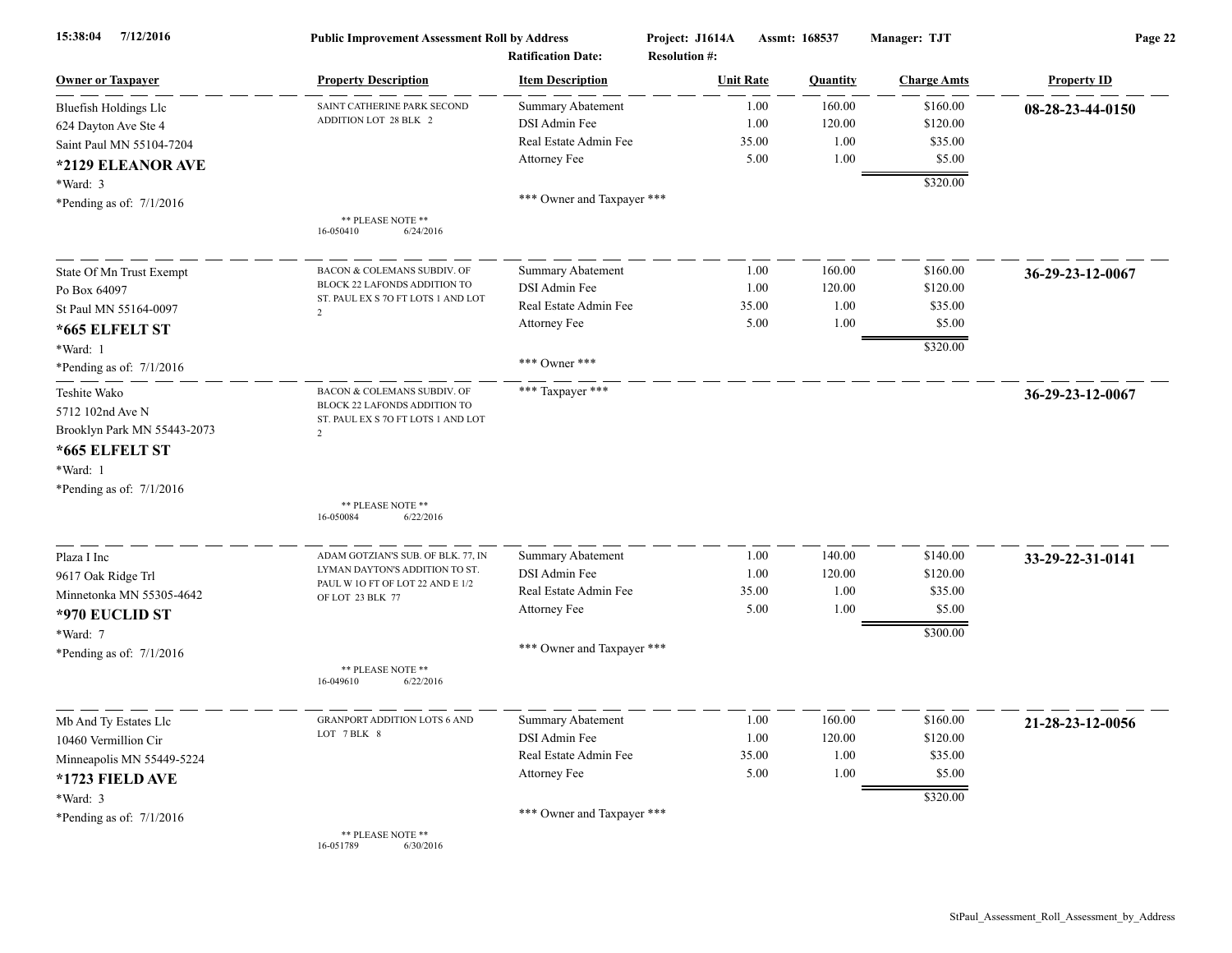| 7/12/2016<br>15:38:04         | <b>Public Improvement Assessment Roll by Address</b> |                            | Project: J1614A      | Assmt: 168537 |                    | Page 23            |  |
|-------------------------------|------------------------------------------------------|----------------------------|----------------------|---------------|--------------------|--------------------|--|
|                               |                                                      | <b>Ratification Date:</b>  | <b>Resolution #:</b> |               |                    |                    |  |
| <b>Owner or Taxpayer</b>      | <b>Property Description</b>                          | <b>Item Description</b>    | <b>Unit Rate</b>     | Quantity      | <b>Charge Amts</b> | <b>Property ID</b> |  |
| Highland Lifecare Center Inc  | BYRNES RE-AR. LOT 16                                 | <b>Summary Abatement</b>   | 1.00                 | 160.00        | \$160.00           | 16-28-23-22-0062   |  |
| 2200 University Ave W Ste 160 |                                                      | DSI Admin Fee              | 1.00                 | 120.00        | \$120.00           |                    |  |
| Saint Paul MN 55114-1841      |                                                      | Real Estate Admin Fee      | 35.00                | 1.00          | \$35.00            |                    |  |
| *1999 FORD PKWY               |                                                      | Attorney Fee               | 5.00                 | 1.00          | \$5.00             |                    |  |
| *Ward: 3                      |                                                      |                            |                      |               | \$320.00           |                    |  |
| *Pending as of: 7/1/2016      |                                                      | *** Owner and Taxpayer *** |                      |               |                    |                    |  |
|                               | ** PLEASE NOTE **<br>16-044914<br>6/9/2016           |                            |                      |               |                    |                    |  |
| Samantha Pfeffer              | SKIDMORES ADDITION LOT 25 BLK                        | <b>Summary Abatement</b>   | 1.00                 | 160.00        | \$160.00           | 33-29-22-24-0044   |  |
| 1501 Newgate Ct               | 5                                                    | DSI Admin Fee              | 1.00                 | 120.00        | \$120.00           |                    |  |
| Concord NC 28027-7738         |                                                      | Real Estate Admin Fee      | 35.00                | 1.00          | \$35.00            |                    |  |
| *1035 FREMONT AVE             |                                                      | Attorney Fee               | 5.00                 | 1.00          | \$5.00             |                    |  |
| *Ward: 7                      |                                                      |                            |                      |               | \$320.00           |                    |  |
| *Pending as of: $7/1/2016$    |                                                      | *** Owner and Taxpayer *** |                      |               |                    |                    |  |
|                               | ** PLEASE NOTE **<br>16-047018<br>6/16/2016          |                            |                      |               |                    |                    |  |
| Erik Olson                    | SKIDMORES ADDITION LOT 26 BLK 5                      | Summary Abatement          | 1.00                 | 160.00        | \$160.00           | 33-29-22-24-0230   |  |
| 3736 1st Ave S                |                                                      | DSI Admin Fee              | 1.00                 | 120.00        | \$120.00           |                    |  |
| Minneapolis MN 55409-3698     |                                                      | Real Estate Admin Fee      | 35.00                | 1.00          | \$35.00            |                    |  |
| *1041 FREMONT AVE             |                                                      | Attorney Fee               | 5.00                 | 1.00          | \$5.00             |                    |  |
| *Ward: 7                      |                                                      |                            |                      |               | \$320.00           |                    |  |
| *Pending as of: 7/1/2016      |                                                      | *** Owner and Taxpayer *** |                      |               |                    |                    |  |
|                               | ** PLEASE NOTE **<br>6/16/2016<br>16-047017          |                            |                      |               |                    |                    |  |
| Erdi Llc                      | SKIDMORES ADDITION LOT 27 BLK 5                      | Summary Abatement          | 1.00                 | 160.00        | \$160.00           | 33-29-22-24-0231   |  |
| 3736 1st Ave                  |                                                      | DSI Admin Fee              | 1.00                 | 120.00        | \$120.00           |                    |  |
| Minneapolis MN 55409-3698     |                                                      | Real Estate Admin Fee      | 35.00                | 1.00          | \$35.00            |                    |  |
| *1045 FREMONT AVE             |                                                      | Attorney Fee               | 5.00                 | 1.00          | \$5.00             |                    |  |
| *Ward: 7                      |                                                      |                            |                      |               | \$320.00           |                    |  |
| *Pending as of: 7/1/2016      |                                                      | *** Owner and Taxpayer *** |                      |               |                    |                    |  |
|                               | ** PLEASE NOTE **<br>16-047014<br>6/16/2016          |                            |                      |               |                    |                    |  |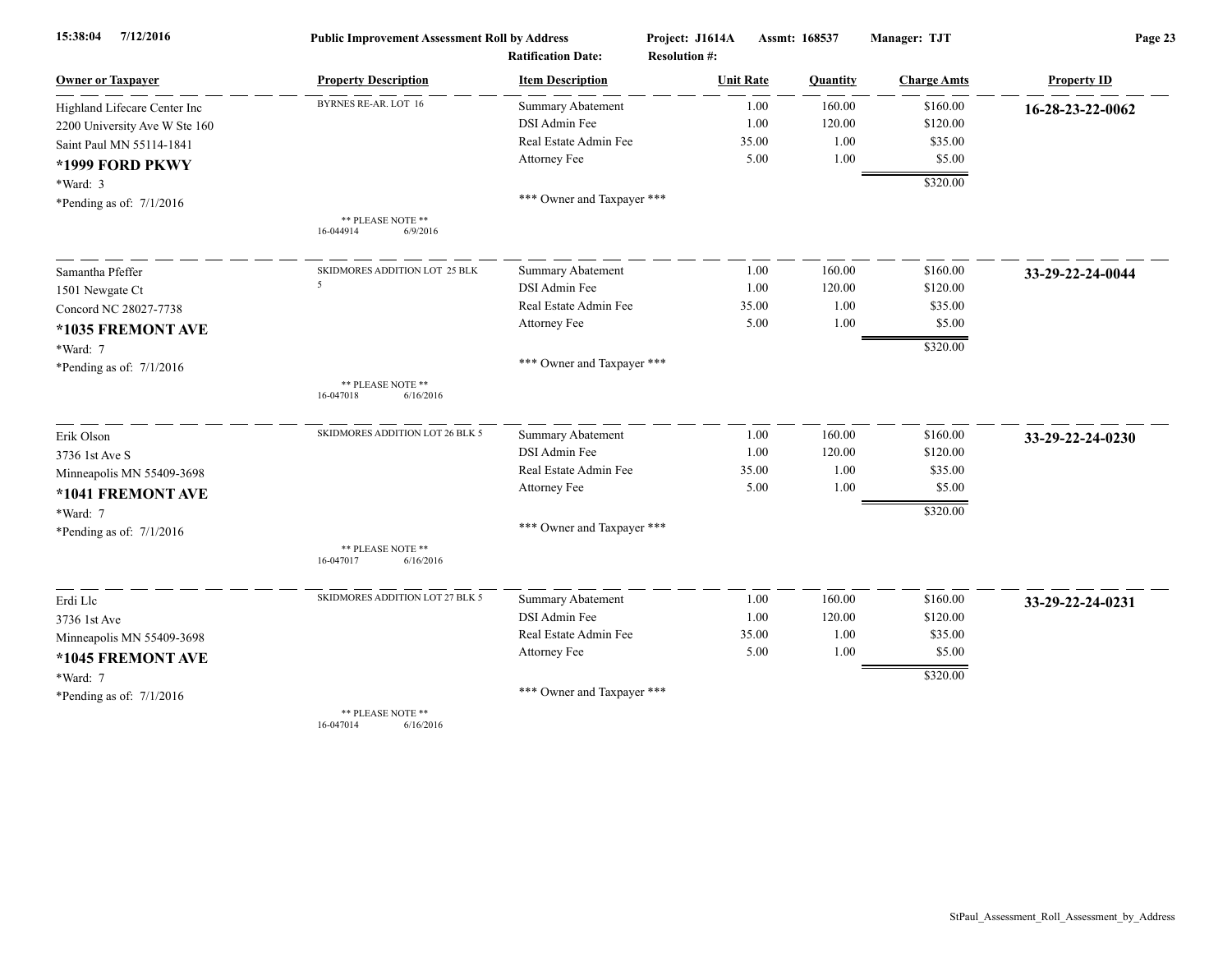| 7/12/2016<br>15:38:04      | <b>Public Improvement Assessment Roll by Address</b><br><b>Ratification Date:</b> |                            | Project: J1614A<br><b>Resolution #:</b> | Assmt: 168537 |          | Manager: TJT       | Page 24            |  |
|----------------------------|-----------------------------------------------------------------------------------|----------------------------|-----------------------------------------|---------------|----------|--------------------|--------------------|--|
| <b>Owner or Taxpayer</b>   | <b>Property Description</b>                                                       | <b>Item Description</b>    | <b>Unit Rate</b>                        |               | Quantity | <b>Charge Amts</b> | <b>Property ID</b> |  |
| Us Bank N A                | HAZEL VIEW E 1/2 LOT 24 AND ALL                                                   | <b>Summary Abatement</b>   |                                         | 1.00          | 288.00   | \$288.00           | 35-29-22-13-0133   |  |
| 4801 Frederica St          | OF LOT 25 BLK 2                                                                   | DSI Admin Fee              |                                         | 1.00          | 120.00   | \$120.00           |                    |  |
| Owensboro KY 42301-7441    |                                                                                   | Real Estate Admin Fee      |                                         | 35.00         | 1.00     | \$35.00            |                    |  |
| *2057 FREMONT AVE          |                                                                                   | Attorney Fee               |                                         | 5.00          | 1.00     | \$5.00             |                    |  |
| *Ward: 7                   |                                                                                   |                            |                                         |               |          | \$448.00           |                    |  |
| *Pending as of: $7/1/2016$ |                                                                                   | *** Owner and Taxpayer *** |                                         |               |          |                    |                    |  |
|                            | ** PLEASE NOTE **<br>16-042496<br>6/3/2016                                        |                            |                                         |               |          |                    |                    |  |
| Richard K Einan            | KALMAN'S DIVISION NO. 1                                                           | <b>Summary Abatement</b>   |                                         | 1.00          | 160.00   | \$160.00           | 26-29-23-32-0085   |  |
| Barbara J Einan            | ADDITION TO THE CITY OF ST. PAUL,                                                 | DSI Admin Fee              |                                         | 1.00          | 120.00   | \$120.00           |                    |  |
| 5432 Lake Ave              | MINN. EX ALLEY LOT 7                                                              | Real Estate Admin Fee      |                                         | 35.00         | 1.00     | \$35.00            |                    |  |
| Shoreview MN 55126-1312    |                                                                                   | Attorney Fee               |                                         | 5.00          | 1.00     | \$5.00             |                    |  |
| *1062 FRONT AVE            |                                                                                   |                            |                                         |               |          | \$320.00           |                    |  |
| *Ward: 1                   |                                                                                   | *** Owner and Taxpayer *** |                                         |               |          |                    |                    |  |
| *Pending as of: 7/1/2016   |                                                                                   |                            |                                         |               |          |                    |                    |  |
|                            | ** PLEASE NOTE **<br>16-046951<br>6/15/2016                                       |                            |                                         |               |          |                    |                    |  |
| <b>Blia Vang</b>           | BEIFELDS SUBDIVISION OF LOTS 12,                                                  | Summary Abatement          |                                         | 1.00          | 80.00    | \$80.00            | 25-29-23-42-0005   |  |
| Som Lee                    | 13 & 14 WILKIN & HAYWARD OUT                                                      | DSI Admin Fee              |                                         | 1.00          | 120.00   | \$120.00           |                    |  |
| 1005 Case Ave              | LOTS EX THE E 1 5/10 FT LOT 2 BLK<br>$\mathbf{1}$                                 | Real Estate Admin Fee      |                                         | 35.00         | 1.00     | \$35.00            |                    |  |
| Saint Paul MN 55106-3907   |                                                                                   | Attorney Fee               |                                         | 5.00          | 1.00     | \$5.00             |                    |  |
| *276 FRONT AVE             |                                                                                   |                            |                                         |               |          | \$240.00           |                    |  |
| *Ward: 1                   |                                                                                   | *** Owner and Taxpayer *** |                                         |               |          |                    |                    |  |
| *Pending as of: $7/1/2016$ |                                                                                   |                            |                                         |               |          |                    |                    |  |
|                            | ** PLEASE NOTE **<br>16-046955<br>6/15/2016                                       |                            |                                         |               |          |                    |                    |  |
| Lavonne M Kirscher         | BEIFELDS SUBDIVISION OF LOTS 12,                                                  | Summary Abatement          |                                         | 1.00          | 160.00   | \$160.00           | 25-29-23-42-0008   |  |
| 286 Front Ave              | 13 & 14 WILKIN & HAYWARD OUT                                                      | DSI Admin Fee              |                                         | 1.00          | 120.00   | \$120.00           |                    |  |
| St Paul MN 55117-5329      | LOTS LOT 5 BLK 1                                                                  | Real Estate Admin Fee      | 35.00                                   |               | 1.00     | \$35.00            |                    |  |
| *286 FRONT AVE             |                                                                                   | Attorney Fee               |                                         | 5.00          | 1.00     | \$5.00             |                    |  |
| *Ward: 1                   |                                                                                   |                            |                                         |               |          | \$320.00           |                    |  |
| *Pending as of: 7/1/2016   |                                                                                   | *** Owner and Taxpayer *** |                                         |               |          |                    |                    |  |
|                            | ** PLEASE NOTE **                                                                 |                            |                                         |               |          |                    |                    |  |

16-044296 6/8/2016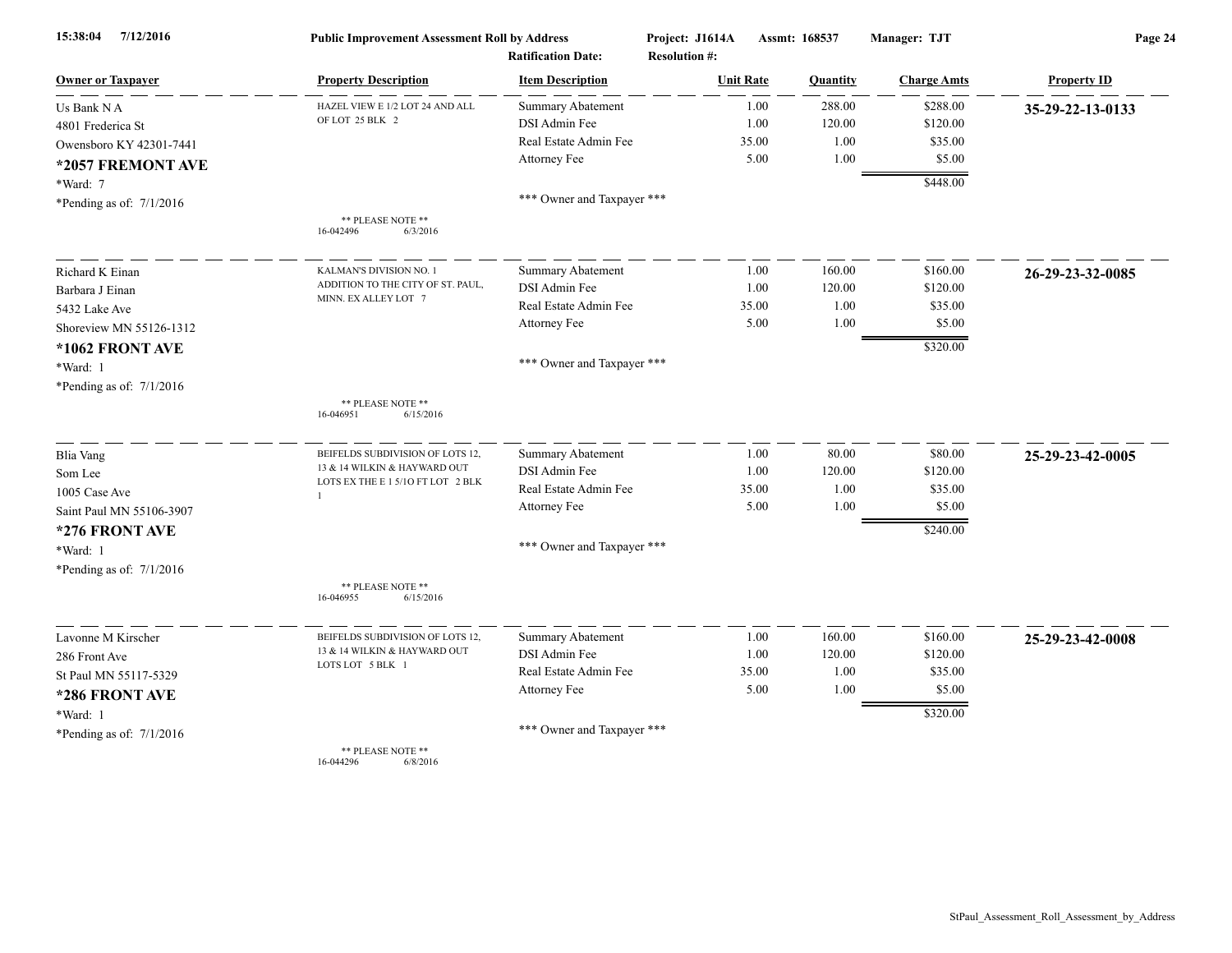| 15:38:04<br>7/12/2016                   | <b>Public Improvement Assessment Roll by Address</b> |                            | Project: J1614A<br>Assmt: 168537 |          | Manager: TJT       | Page 25            |  |
|-----------------------------------------|------------------------------------------------------|----------------------------|----------------------------------|----------|--------------------|--------------------|--|
|                                         |                                                      | <b>Ratification Date:</b>  | <b>Resolution #:</b>             |          |                    |                    |  |
| <b>Owner or Taxpayer</b>                | <b>Property Description</b>                          | <b>Item Description</b>    | <b>Unit Rate</b>                 | Quantity | <b>Charge Amts</b> | <b>Property ID</b> |  |
| Dana Leibfried                          | FAWCETTS ADDITION TO ST. PAUL.                       | Summary Abatement          | 1.00                             | 160.00   | \$160.00           | 30-29-22-23-0185   |  |
| 22 Inner Dr Apt M22                     | MINNESOTA LOTS 11 AND LOT 12<br>BLK 2                | DSI Admin Fee              | 1.00                             | 120.00   | \$120.00           |                    |  |
| Saint Paul MN 55116-1870                |                                                      | Real Estate Admin Fee      | 35.00                            | 1.00     | \$35.00            |                    |  |
| *55 FRONT AVE                           |                                                      | Attorney Fee               | 5.00                             | 1.00     | \$5.00             |                    |  |
| *Ward: 5                                |                                                      |                            |                                  |          | \$320.00           |                    |  |
| *Pending as of: $7/1/2016$              |                                                      | *** Owner and Taxpayer *** |                                  |          |                    |                    |  |
|                                         | ** PLEASE NOTE **<br>16-049615<br>6/22/2016          |                            |                                  |          |                    |                    |  |
| Federal National Mortgage               | BUTTERFIELD SYNDICATE ADDITION                       | <b>Summary Abatement</b>   | 1.00                             | 160.00   | \$160.00           | 35-29-23-42-0141   |  |
| 14221 Dallas Pky Ste 1000 International | NO.1LOT 9 BLK 7                                      | DSI Admin Fee              | 1.00                             | 120.00   | \$120.00           |                    |  |
| Plaza Ii                                |                                                      | Real Estate Admin Fee      | 35.00                            | 1.00     | \$35.00            |                    |  |
| Dallas TX 75254-2946                    |                                                      | Attorney Fee               | 5.00                             | 1.00     | \$5.00             |                    |  |
| *818 FULLER AVE                         |                                                      |                            |                                  |          | \$320.00           |                    |  |
| *Ward: 1                                |                                                      | *** Owner and Taxpayer *** |                                  |          |                    |                    |  |
| *Pending as of: 7/1/2016                |                                                      |                            |                                  |          |                    |                    |  |
|                                         | ** PLEASE NOTE **<br>16-044908<br>6/8/2016           |                            |                                  |          |                    |                    |  |
| <b>Bryant E Virnig</b>                  | MILTON ADDITION LOT 29 BLK 2                         | <b>Summary Abatement</b>   | 1.00                             | 160.00   | \$160.00           | 35-29-23-31-0164   |  |
| 2331 Ellis Ave                          |                                                      | DSI Admin Fee              | 1.00                             | 120.00   | \$120.00           |                    |  |
| Saint Paul MN 55114-1249                |                                                      | Real Estate Admin Fee      | 35.00                            | 1.00     | \$35.00            |                    |  |
| *867 FULLER AVE                         |                                                      | Attorney Fee               | 5.00                             | 1.00     | \$5.00             |                    |  |
| *Ward: 1                                |                                                      |                            |                                  |          | \$320.00           |                    |  |
| *Pending as of: $7/1/2016$              |                                                      | *** Owner and Taxpayer *** |                                  |          |                    |                    |  |
|                                         | ** PLEASE NOTE **<br>6/7/2016<br>16-043675           |                            |                                  |          |                    |                    |  |
| Hsbc Mortgage Corp                      | AUERBACH & HAND'S ADDITION TO                        | Summary Abatement          | 1.00                             | 160.00   | \$160.00           | 25-29-23-13-0036   |  |
| 2929 Walden Ave                         | THE CITY OF ST. PAUL LOT 6 BLK 31                    | DSI Admin Fee              | 1.00                             | 120.00   | \$120.00           |                    |  |
| Depew NY 14043-2602                     |                                                      | Real Estate Admin Fee      | 35.00                            | 1.00     | \$35.00            |                    |  |
| *1033 GALTIER ST                        |                                                      | Attorney Fee               | 5.00                             | 1.00     | \$5.00             |                    |  |
| *Ward: 5                                |                                                      |                            |                                  |          | \$320.00           |                    |  |
| *Pending as of: $7/1/2016$              |                                                      | *** Owner and Taxpayer *** |                                  |          |                    |                    |  |
|                                         | ** PLEASE NOTE **<br>16-046947<br>6/15/2016          |                            |                                  |          |                    |                    |  |

StPaul\_Assessment\_Roll\_Assessment\_by\_Address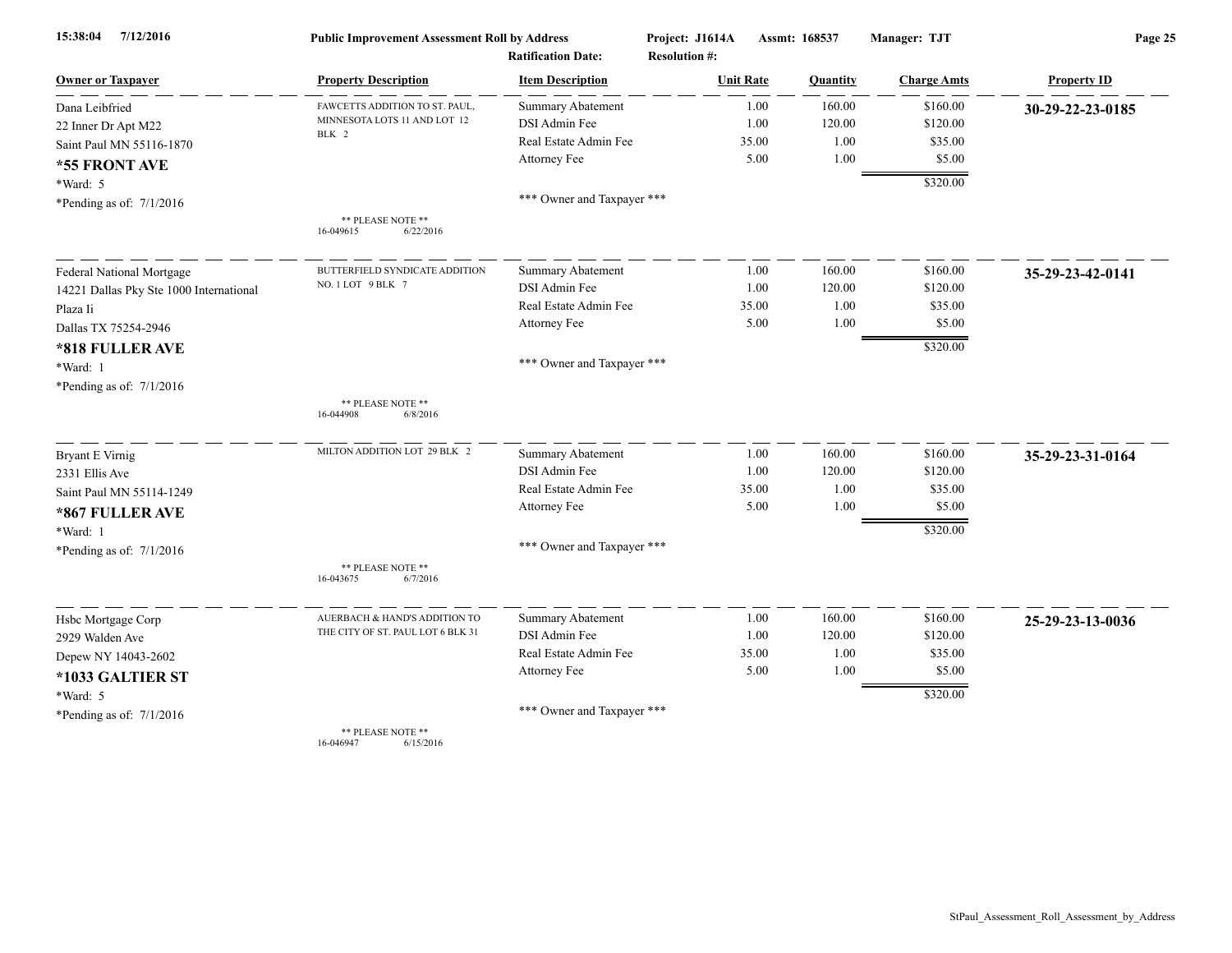| 7/12/2016<br>15:38:04         | <b>Public Improvement Assessment Roll by Address</b><br><b>Ratification Date:</b> |                            | Assmt: 168537<br>Project: J1614A<br><b>Resolution #:</b> |          | Manager: TJT       | Page 26            |  |
|-------------------------------|-----------------------------------------------------------------------------------|----------------------------|----------------------------------------------------------|----------|--------------------|--------------------|--|
| <b>Owner or Taxpayer</b>      | <b>Property Description</b>                                                       | <b>Item Description</b>    | <b>Unit Rate</b>                                         | Quantity | <b>Charge Amts</b> | <b>Property ID</b> |  |
| <b>Bradley J Ballinger</b>    | AUERBACH & HAND'S ADDITION TO                                                     | <b>Summary Abatement</b>   | 1.00                                                     | 158.00   | \$158.00           | 25-29-23-12-0045   |  |
| Marcia S Ballinger            | THE CITY OF ST. PAUL LOT 2 BLK 9                                                  | DSI Admin Fee              | 1.00                                                     | 120.00   | \$120.00           |                    |  |
| 1645 Highland Pky             |                                                                                   | Real Estate Admin Fee      | 35.00                                                    | 1.00     | \$35.00            |                    |  |
| St Paul MN 55116-2104         |                                                                                   | Attorney Fee               | 5.00                                                     | 1.00     | \$5.00             |                    |  |
| *1163 GALTIER ST              |                                                                                   |                            |                                                          |          | \$318.00           |                    |  |
| *Ward: 5                      |                                                                                   | *** Owner and Taxpayer *** |                                                          |          |                    |                    |  |
| *Pending as of: $7/1/2016$    |                                                                                   |                            |                                                          |          |                    |                    |  |
|                               | ** PLEASE NOTE **<br>16-041102<br>6/3/2016                                        |                            |                                                          |          |                    |                    |  |
| Gil Pariente                  | LEWIS SECOND ADDITION TO ST                                                       | <b>Summary Abatement</b>   | 1.00                                                     | 316.00   | \$316.00           | 25-29-23-41-0234   |  |
| 3800 American Blvd W Ste 1500 | PAUL BLOCKS 7, 8, 9, 10, 11, 12, 13, 14,                                          | DSI Admin Fee              | 1.00                                                     | 120.00   | \$120.00           |                    |  |
| Bloomington MN 55431-4429     | & 15 LOT 23 BLK 15                                                                | Real Estate Admin Fee      | 35.00                                                    | 1.00     | \$35.00            |                    |  |
| *942 GALTIER ST               |                                                                                   | Attorney Fee               | 5.00                                                     | 1.00     | \$5.00             |                    |  |
| *Ward: 1                      |                                                                                   |                            |                                                          |          | \$476.00           |                    |  |
| *Pending as of: $7/1/2016$    |                                                                                   | *** Owner and Taxpayer *** |                                                          |          |                    |                    |  |
|                               | ** PLEASE NOTE **<br>16-052024<br>6/28/2016                                       |                            |                                                          |          |                    |                    |  |
| L Property And Investment Llc | LEWIS SECOND ADDITION TO ST                                                       | Summary Abatement          | 1.00                                                     | 160.00   | \$160.00           | 25-29-23-41-0085   |  |
| 2731 Mackubin St #23          | PAUL BLOCKS 7, 8, 9, 10, 11, 12, 13, 14,                                          | DSI Admin Fee              | 1.00                                                     | 120.00   | \$120.00           |                    |  |
| Roseville MN 55113-2373       | & 15 LOTS 29 AND LOT 30 BLK 15                                                    | Real Estate Admin Fee      | 35.00                                                    | 1.00     | \$35.00            |                    |  |
| *954 GALTIER ST               |                                                                                   | Attorney Fee               | 5.00                                                     | 1.00     | \$5.00             |                    |  |
| *Ward: 1                      |                                                                                   |                            |                                                          |          | \$320.00           |                    |  |
| *Pending as of: 7/1/2016      |                                                                                   | *** Taxpayer ***           |                                                          |          |                    |                    |  |
| State Of Mn Trust Exempt      | LEWIS SECOND ADDITION TO ST<br>PAUL BLOCKS 7, 8, 9, 10, 11, 12, 13, 14,           | *** Owner ***              |                                                          |          |                    | 25-29-23-41-0085   |  |
| Po Box 64097                  | & 15 LOTS 29 AND LOT 30 BLK 15                                                    |                            |                                                          |          |                    |                    |  |
| St Paul MN 55164-0097         |                                                                                   |                            |                                                          |          |                    |                    |  |
| *954 GALTIER ST               |                                                                                   |                            |                                                          |          |                    |                    |  |
| *Ward: 1                      |                                                                                   |                            |                                                          |          |                    |                    |  |
| *Pending as of: $7/1/2016$    | ** PLEASE NOTE **                                                                 |                            |                                                          |          |                    |                    |  |
|                               | 6/2/2016<br>16-042440                                                             |                            |                                                          |          |                    |                    |  |
| Wells Fargo Bank              | VAN SLYKE & LEWIS                                                                 | <b>Summary Abatement</b>   | 1.00                                                     | 160.00   | \$160.00           | 29-29-22-22-0084   |  |
| 3476 Stateview Blvd           | REARRANGEMENT OF HUMBIRDS                                                         | DSI Admin Fee              | 1.00                                                     | 120.00   | \$120.00           |                    |  |
| Fort Mill SC 29715-7203       | ADDITION TO ST. PAUL E 26 FT OF<br>LOT 12 AND EX E 14 FT LOT 13 BLK               | Real Estate Admin Fee      | 35.00                                                    | 1.00     | \$35.00            |                    |  |
| *449 GERANIUM AVE E           |                                                                                   | Attorney Fee               | 5.00                                                     | 1.00     | \$5.00             |                    |  |
| $*Ward: 5$                    |                                                                                   |                            |                                                          |          | \$320.00           |                    |  |
| *Pending as of: $7/1/2016$    |                                                                                   | *** Owner and Taxpayer *** |                                                          |          |                    |                    |  |
|                               | ** PLEASE NOTE **<br>16-042533<br>6/3/2016                                        |                            |                                                          |          |                    |                    |  |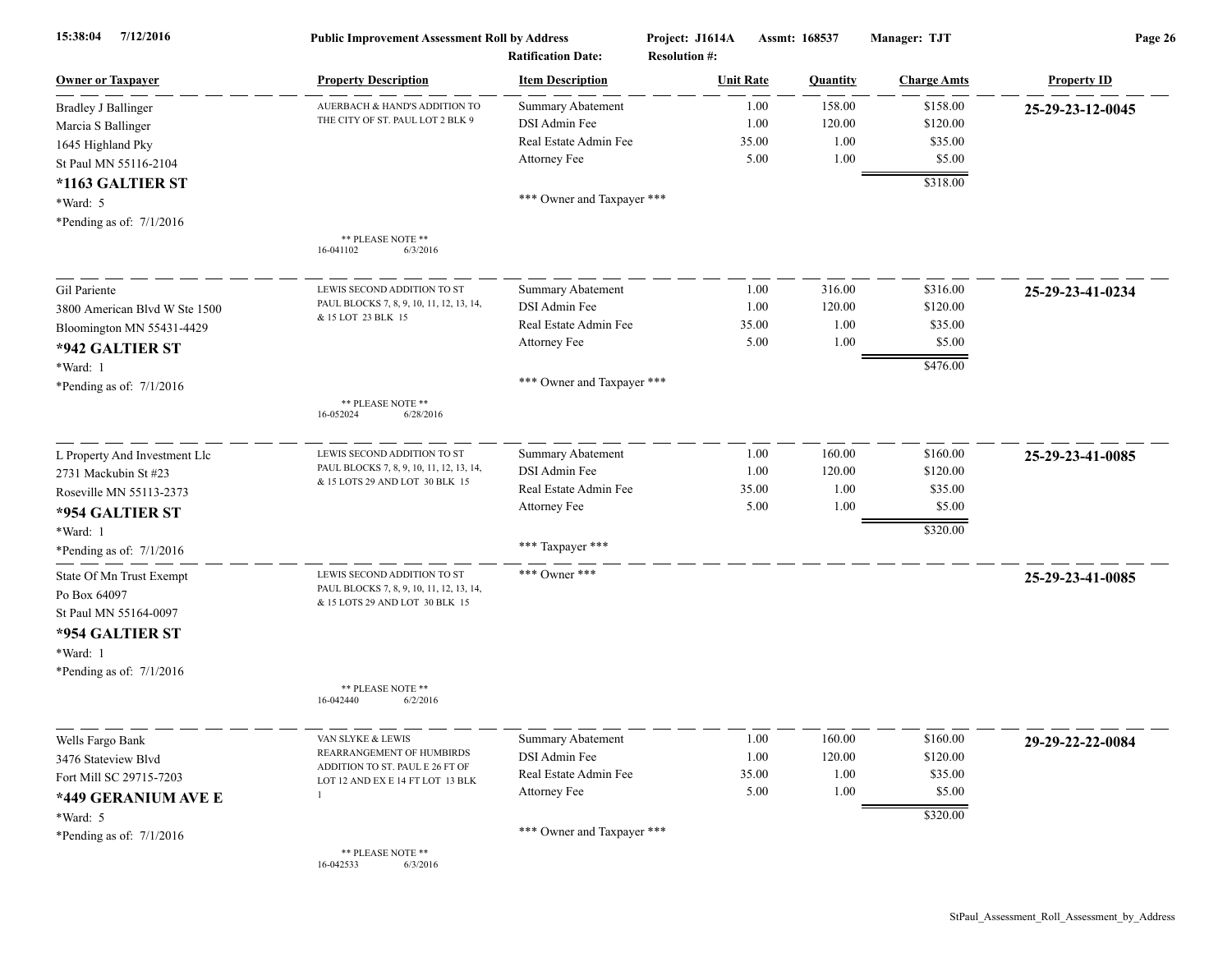| 7/12/2016<br>15:38:04                  | <b>Public Improvement Assessment Roll by Address</b>                     |                                                      | Project: J1614A                          | Assmt: 168537 | Manager: TJT       | Page 27            |  |
|----------------------------------------|--------------------------------------------------------------------------|------------------------------------------------------|------------------------------------------|---------------|--------------------|--------------------|--|
| <b>Owner or Taxpayer</b>               | <b>Property Description</b>                                              | <b>Ratification Date:</b><br><b>Item Description</b> | <b>Resolution #:</b><br><b>Unit Rate</b> |               |                    | <b>Property ID</b> |  |
|                                        | EASTVILLE HEIGHTS LOT 20 BLK 8                                           |                                                      |                                          | Quantity      | <b>Charge Amts</b> |                    |  |
| Regina R Adams                         |                                                                          | <b>Summary Abatement</b>                             | 1.00                                     | 160.00        | \$160.00           | 28-29-22-22-0125   |  |
| 835 Geranium Ave E                     |                                                                          | DSI Admin Fee                                        | 1.00                                     | 120.00        | \$120.00           |                    |  |
| St Paul MN 55106-2607                  |                                                                          | Real Estate Admin Fee                                | 35.00                                    | 1.00          | \$35.00            |                    |  |
| *835 GERANIUM AVE E                    |                                                                          | Attorney Fee                                         | 5.00                                     | 1.00          | \$5.00             |                    |  |
| *Ward: 6                               |                                                                          |                                                      |                                          |               | \$320.00           |                    |  |
| *Pending as of: $7/1/2016$             |                                                                          | *** Owner and Taxpayer ***                           |                                          |               |                    |                    |  |
|                                        | ** PLEASE NOTE **<br>6/3/2016<br>16-041729                               |                                                      |                                          |               |                    |                    |  |
| My Quynh Mai                           | J. A. AND W. M. STEES ADDITION TO                                        | <b>Summary Abatement</b>                             | 1.00                                     | 160.00        | \$160.00           | 21-29-22-34-0128   |  |
| 939 Hawthorne Ave E                    | ST. PAUL, RAMSEY CO., MINN. PART                                         | DSI Admin Fee                                        | 1.00                                     | 120.00        | \$120.00           |                    |  |
| Saint Paul MN 55106-2011               | OF SE 1/4 OF SW 1/4 OF SEC 21 T 29 R<br>22 E OF FOREST ST AND ADJ LOT 15 | Real Estate Admin Fee                                | 35.00                                    | 1.00          | \$35.00            |                    |  |
| *939 HAWTHORNE AVE E                   | AND W 6 FT OF SD LOT 15 BLK 5                                            | Attorney Fee                                         | 5.00                                     | 1.00          | \$5.00             |                    |  |
| *Ward: 6                               |                                                                          |                                                      |                                          |               | \$320.00           |                    |  |
| *Pending as of: $7/1/2016$             |                                                                          | *** Owner and Taxpayer ***                           |                                          |               |                    |                    |  |
|                                        | ** PLEASE NOTE **<br>16-047727<br>6/16/2016                              |                                                      |                                          |               |                    |                    |  |
| Allure Properties Llc                  | WILD ROSE ADDITION LOT 4 BLK 1                                           | Summary Abatement                                    | 1.00                                     | 160.00        | \$160.00           | 35-29-22-24-0004   |  |
| 3500 Vicksburg Ln N Ste 400            |                                                                          | DSI Admin Fee                                        | 1.00                                     | 120.00        | \$120.00           |                    |  |
| Minneapolis MN 55447-1375              |                                                                          | Real Estate Admin Fee                                | 35.00                                    | 1.00          | \$35.00            |                    |  |
| *582 HAZEL ST N                        |                                                                          | Attorney Fee                                         | 5.00                                     | 1.00          | \$5.00             |                    |  |
| *Ward: 7                               |                                                                          |                                                      |                                          |               | \$320.00           |                    |  |
| *Pending as of: $7/1/2016$             |                                                                          | *** Owner and Taxpayer ***                           |                                          |               |                    |                    |  |
|                                        | ** PLEASE NOTE **<br>16-044271<br>6/8/2016                               |                                                      |                                          |               |                    |                    |  |
| Verlee J Klimek                        | HERSEY WOOLSEY ADDITION EX S 8                                           | Summary Abatement                                    | 1.00                                     | 160.00        | \$160.00           | 27-29-23-43-0006   |  |
| 7076 38th St N                         | FT FOR ALLEY LOT 6 BLK 6                                                 | DSI Admin Fee                                        | 1.00                                     | 120.00        | \$120.00           |                    |  |
| Saint Paul MN 55128-3320               |                                                                          | Real Estate Admin Fee                                | 35.00                                    | 1.00          | \$35.00            |                    |  |
| *1242 HEWITT AVE                       |                                                                          | Attorney Fee                                         | 5.00                                     | 1.00          | \$5.00             |                    |  |
|                                        |                                                                          |                                                      |                                          |               | \$320.00           |                    |  |
| *Ward: 4<br>*Pending as of: $7/1/2016$ |                                                                          | *** Owner and Taxpayer ***                           |                                          |               |                    |                    |  |
|                                        | ** PLEASE NOTE **                                                        |                                                      |                                          |               |                    |                    |  |

16-042531 6/2/2016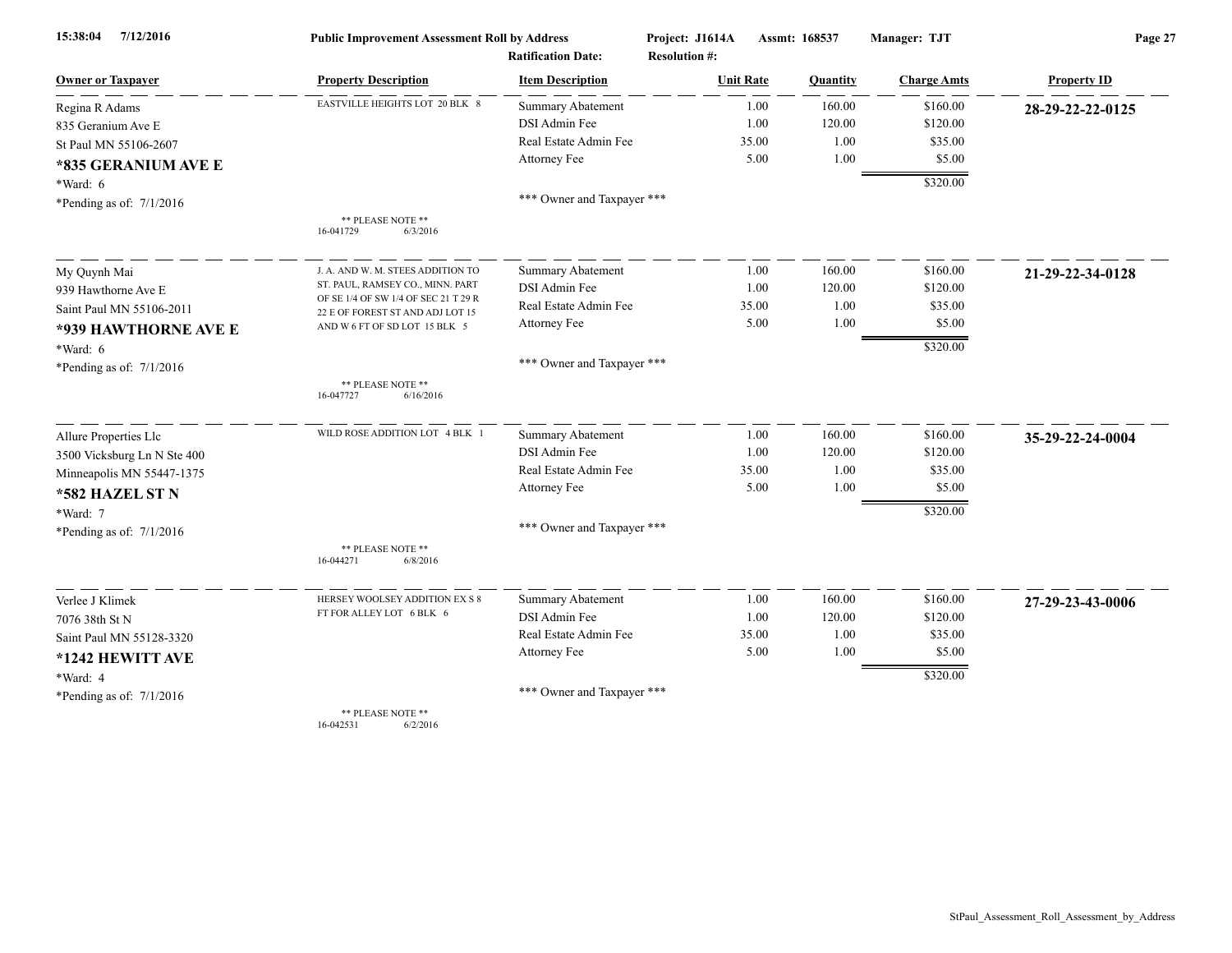| 7/12/2016<br>15:38:04      | <b>Public Improvement Assessment Roll by Address</b><br><b>Ratification Date:</b> |                            | Project: J1614A<br><b>Resolution #:</b> | Assmt: 168537 |          | Manager: TJT       | Page 28            |  |
|----------------------------|-----------------------------------------------------------------------------------|----------------------------|-----------------------------------------|---------------|----------|--------------------|--------------------|--|
| <b>Owner or Taxpayer</b>   | <b>Property Description</b>                                                       | <b>Item Description</b>    | <b>Unit Rate</b>                        |               | Quantity | <b>Charge Amts</b> | <b>Property ID</b> |  |
| Jett Properties Llc        | PALACE ADDITION TO ST. PAUL PART                                                  | <b>Summary Abatement</b>   |                                         | 1.00          | 316.00   | \$316.00           | 02-28-23-13-0106   |  |
| Brownlee                   | OF VAC ALLEY N OF AND ADJ LOTS<br>29 AND 30 AND ALL OF LOTS 26                    | DSI Admin Fee              |                                         | 1.00          | 120.00   | \$120.00           |                    |  |
| 1 Oriole Ln                | THRU LOT 30 BLK 2                                                                 | Real Estate Admin Fee      |                                         | 35.00         | 1.00     | \$35.00            |                    |  |
| North Oaks MN 55127-6334   |                                                                                   | Attorney Fee               |                                         | 5.00          | 1.00     | \$5.00             |                    |  |
| *741 HOLLY AVE             |                                                                                   |                            |                                         |               |          | \$476.00           |                    |  |
| *Ward: 1                   |                                                                                   | *** Owner ***              |                                         |               |          |                    |                    |  |
| *Pending as of: $7/1/2016$ |                                                                                   |                            |                                         |               |          |                    |                    |  |
| Ohb Properties Llc         | PALACE ADDITION TO ST. PAUL PART                                                  | *** Taxpayer ***           |                                         |               |          |                    | 02-28-23-13-0106   |  |
| Heidi Brownlee             | OF VAC ALLEY N OF AND ADJ LOTS<br>29 AND 30 AND ALL OF LOTS 26                    |                            |                                         |               |          |                    |                    |  |
| 1 Oriole Ln                | THRU LOT 30 BLK 2                                                                 |                            |                                         |               |          |                    |                    |  |
| North Oaks MN 55127-6334   |                                                                                   |                            |                                         |               |          |                    |                    |  |
| *741 HOLLY AVE             |                                                                                   |                            |                                         |               |          |                    |                    |  |
| *Ward: 1                   |                                                                                   |                            |                                         |               |          |                    |                    |  |
| *Pending as of: 7/1/2016   |                                                                                   |                            |                                         |               |          |                    |                    |  |
|                            | ** PLEASE NOTE **<br>6/6/2016<br>16-042468                                        |                            |                                         |               |          |                    |                    |  |
| Michael B Joyce            | AREA DEVELOPMENT PLAT NO. 1                                                       | <b>Summary Abatement</b>   |                                         | 1.00          | 160.00   | \$160.00           | 22-29-22-24-0109   |  |
| Sandra L Joyce             | LOT 1 BLK 2                                                                       | DSI Admin Fee              |                                         | 1.00          | 120.00   | \$120.00           |                    |  |
| 8131 4th St N Apt A324     |                                                                                   | Real Estate Admin Fee      |                                         | 35.00         | 1.00     | \$35.00            |                    |  |
| Oakdale MN 55128-7084      |                                                                                   | Attorney Fee               |                                         | 5.00          | 1.00     | \$5.00             |                    |  |
| *1442 HOYT AVE E           |                                                                                   |                            |                                         |               |          | \$320.00           |                    |  |
| *Ward: 6                   |                                                                                   | *** Owner and Taxpayer *** |                                         |               |          |                    |                    |  |
| *Pending as of: $7/1/2016$ |                                                                                   |                            |                                         |               |          |                    |                    |  |
|                            | ** PLEASE NOTE **<br>16-046456<br>6/15/2016                                       |                            |                                         |               |          |                    |                    |  |
| 21st Mortgage Corporation  | GILBERT'S ADDITION E 1/2 OF LOT 17                                                | Summary Abatement          |                                         | 1.00          | 160.00   | \$160.00           | 27-29-23-44-0063   |  |
| 620 Market Sq 620 Market   | AND W 3O FT OF LOT 18 BLK 2                                                       | DSI Admin Fee              |                                         | 1.00          | 120.00   | \$120.00           |                    |  |
| Knoxville TN 37902         |                                                                                   | Real Estate Admin Fee      |                                         | 35.00         | 1.00     | \$35.00            |                    |  |
| *1213 HUBBARD AVE          |                                                                                   | Attorney Fee               |                                         | 5.00          | 1.00     | \$5.00             |                    |  |
| *Ward: 4                   |                                                                                   |                            |                                         |               |          | \$320.00           |                    |  |
| *Pending as of: 7/1/2016   |                                                                                   | *** Owner and Taxpayer *** |                                         |               |          |                    |                    |  |
|                            | ** PLEASE NOTE **<br>16-046522<br>6/14/2016                                       |                            |                                         |               |          |                    |                    |  |

16-046522 6/14/2016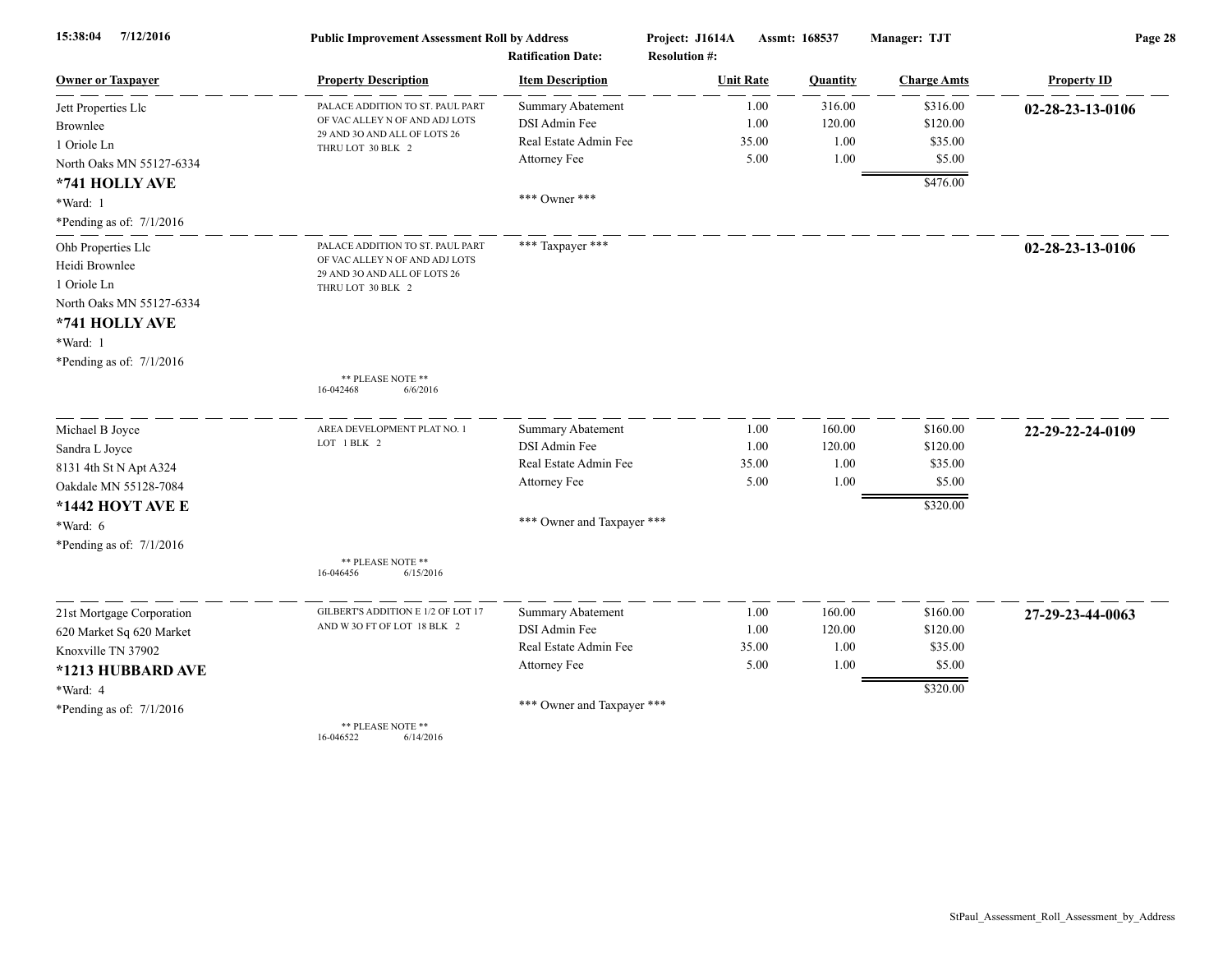| 15:38:04<br>7/12/2016      | <b>Public Improvement Assessment Roll by Address</b> |                                                      | Project: J1614A                          | Assmt: 168537  | Manager: TJT       | Page 29            |  |
|----------------------------|------------------------------------------------------|------------------------------------------------------|------------------------------------------|----------------|--------------------|--------------------|--|
| <b>Owner or Taxpayer</b>   | <b>Property Description</b>                          | <b>Ratification Date:</b><br><b>Item Description</b> | <b>Resolution #:</b><br><b>Unit Rate</b> | Quantity       | <b>Charge Amts</b> | <b>Property ID</b> |  |
| Gladys M Kemptner          | STONE & MORTON'S ADDITION TO                         | <b>Summary Abatement</b>                             |                                          | 160.00<br>1.00 | \$160.00           | 20-29-22-43-0122   |  |
| Gladys M Kemptner          | THE CITY OF ST. PAUL LOT 23 BLK 1                    | DSI Admin Fee                                        |                                          | 1.00<br>120.00 | \$120.00           |                    |  |
| 1224 Bradley St            |                                                      | Real Estate Admin Fee                                | 35.00                                    | 1.00           | \$35.00            |                    |  |
| Saint Paul MN 55130-3506   |                                                      | Attorney Fee                                         |                                          | 5.00<br>1.00   | \$5.00             |                    |  |
|                            |                                                      |                                                      |                                          |                | \$320.00           |                    |  |
| *653 HYACINTH AVE E        |                                                      | *** Owner and Taxpayer ***                           |                                          |                |                    |                    |  |
| *Ward: 6                   |                                                      |                                                      |                                          |                |                    |                    |  |
| *Pending as of: $7/1/2016$ |                                                      |                                                      |                                          |                |                    |                    |  |
|                            | ** PLEASE NOTE **<br>16-047029<br>6/15/2016          |                                                      |                                          |                |                    |                    |  |
| John M Hanson              | JEAN'S ADDITION LOT 14 BLK 2                         | <b>Summary Abatement</b>                             |                                          | 160.00<br>1.00 | \$160.00           | 23-29-22-12-0050   |  |
| 285 Century Ave N # 119    |                                                      | DSI Admin Fee                                        |                                          | 1.00<br>120.00 | \$120.00           |                    |  |
| Saint Paul MN 55119-4101   |                                                      | Real Estate Admin Fee                                | 35.00                                    | 1.00           | \$35.00            |                    |  |
| *2059 IDAHO AVE E          |                                                      | Attorney Fee                                         |                                          | 5.00<br>1.00   | \$5.00             |                    |  |
| *Ward: 6                   |                                                      |                                                      |                                          |                | \$320.00           |                    |  |
| *Pending as of: $7/1/2016$ |                                                      | *** Owner and Taxpayer ***                           |                                          |                |                    |                    |  |
|                            | ** PLEASE NOTE **                                    |                                                      |                                          |                |                    |                    |  |
|                            | 16-042912<br>6/3/2016                                |                                                      |                                          |                |                    |                    |  |
| Ge Vang                    | UFTON GROVE, PLAT 1, RAMSEY, CO.,                    | <b>Summary Abatement</b>                             |                                          | 160.00<br>1.00 | \$160.00           | 20-29-22-12-0080   |  |
| 12245 Sw 132nd Ct          | MINN. W 1/2 OF LOT 25 AND ALL OF<br>LOT 24 BLK 3     | DSI Admin Fee                                        |                                          | 1.00<br>120.00 | \$120.00           |                    |  |
| Miami FL 33186-6412        |                                                      | Real Estate Admin Fee                                | 35.00                                    | 1.00           | \$35.00            |                    |  |
| *600 IDAHO AVE E           |                                                      | Attorney Fee                                         |                                          | 1.00<br>5.00   | \$5.00             |                    |  |
| *Ward: 6                   |                                                      |                                                      |                                          |                | \$320.00           |                    |  |
| *Pending as of: $7/1/2016$ |                                                      | *** Owner and Taxpayer ***                           |                                          |                |                    |                    |  |
|                            | ** PLEASE NOTE **<br>16-045703<br>6/13/2016          |                                                      |                                          |                |                    |                    |  |
| Douglas J Coppess          | A B WILGUS ADD TO THE CITY OF ST.                    | <b>Summary Abatement</b>                             |                                          | 372.00<br>1.00 | \$372.00           | 35-29-23-33-0098   |  |
| Po Box 40478               | PAUL LOT 10 BLK 1                                    | DSI Admin Fee                                        |                                          | 1.00<br>120.00 | \$120.00           |                    |  |
| Saint Paul MN 55104-8478   |                                                      | Real Estate Admin Fee                                | 35.00                                    | 1.00           | \$35.00            |                    |  |
| *1016 IGLEHART AVE         |                                                      | Attorney Fee                                         |                                          | 5.00<br>1.00   | \$5.00             |                    |  |
| *Ward: 1                   |                                                      |                                                      |                                          |                | \$532.00           |                    |  |
| *Pending as of: $7/1/2016$ |                                                      | *** Owner and Taxpayer ***                           |                                          |                |                    |                    |  |
|                            | ** PLEASE NOTE **<br>16-050902<br>6/27/2016          |                                                      |                                          |                |                    |                    |  |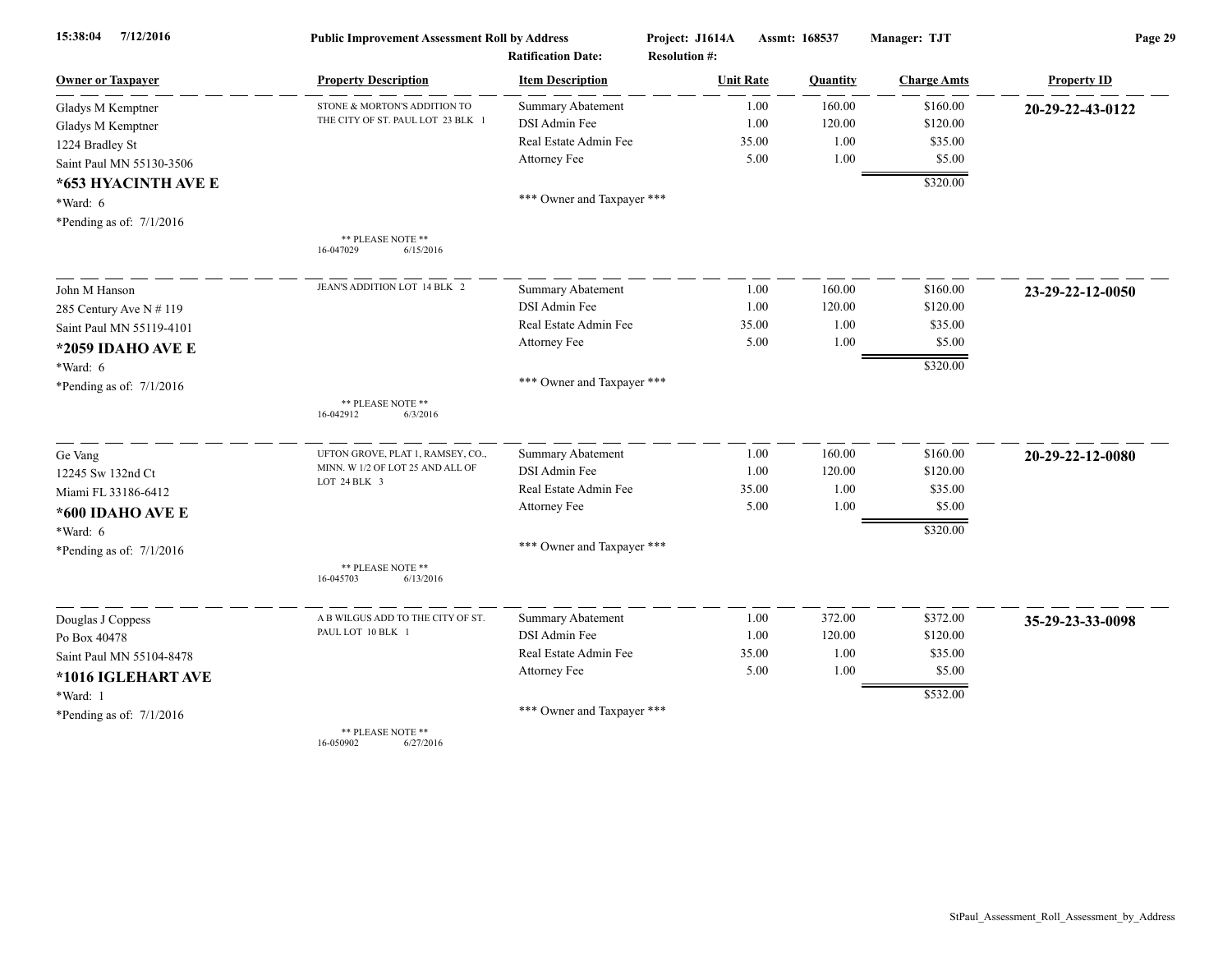| 15:38:04<br>7/12/2016      | <b>Public Improvement Assessment Roll by Address</b> |                                                      | Project: J1614A                          | Assmt: 168537 |          | Manager: TJT       | Page 30            |  |
|----------------------------|------------------------------------------------------|------------------------------------------------------|------------------------------------------|---------------|----------|--------------------|--------------------|--|
| <b>Owner or Taxpayer</b>   | <b>Property Description</b>                          | <b>Ratification Date:</b><br><b>Item Description</b> | <b>Resolution #:</b><br><b>Unit Rate</b> |               | Quantity | <b>Charge Amts</b> | <b>Property ID</b> |  |
| <b>Burton A Murdock</b>    | MACKUBIN AND MARSHALL'S                              | <b>Summary Abatement</b>                             |                                          | 1.00          | 160.00   | \$160.00           | 36-29-23-34-0044   |  |
| Diane A Murdock            | ADDITION TO ST. PAUL E 19.34 FT OF                   | DSI Admin Fee                                        |                                          | 1.00          | 120.00   | \$120.00           |                    |  |
| 2082 Kenwood Dr E          | LOT 8 & ALL OF LOT 7 BLK 21                          | Real Estate Admin Fee                                |                                          | 35.00         | 1.00     | \$35.00            |                    |  |
| Maplewood MN 55117-2234    |                                                      | Attorney Fee                                         |                                          | 5.00          | 1.00     | \$5.00             |                    |  |
|                            |                                                      |                                                      |                                          |               |          | \$320.00           |                    |  |
| *466 IGLEHART AVE          |                                                      | *** Owner and Taxpayer ***                           |                                          |               |          |                    |                    |  |
| *Ward: 1                   |                                                      |                                                      |                                          |               |          |                    |                    |  |
| *Pending as of: $7/1/2016$ |                                                      |                                                      |                                          |               |          |                    |                    |  |
|                            | ** PLEASE NOTE **<br>6/30/2016<br>16-052689          |                                                      |                                          |               |          |                    |                    |  |
| Lucille B Herring          | MARSHALL BOULEVARD ADDITION                          | Summary Abatement                                    |                                          | 1.00          | 160.00   | \$160.00           | 35-29-23-34-0129   |  |
| 4738 S Langley Ave         | TO THE CITY OF ST. PAUL LOT 5 BLK                    | DSI Admin Fee                                        |                                          | 1.00          | 120.00   | \$120.00           |                    |  |
| Chicago IL 60615-1514      | $\boldsymbol{A}$                                     | Real Estate Admin Fee                                |                                          | 35.00         | 1.00     | \$35.00            |                    |  |
| *940 IGLEHART AVE          |                                                      | Attorney Fee                                         |                                          | 5.00          | 1.00     | \$5.00             |                    |  |
| *Ward: 1                   |                                                      |                                                      |                                          |               |          | \$320.00           |                    |  |
| *Pending as of: $7/1/2016$ |                                                      | *** Owner and Taxpayer ***                           |                                          |               |          |                    |                    |  |
|                            | ** PLEASE NOTE **<br>6/30/2016<br>16-052681          |                                                      |                                          |               |          |                    |                    |  |
| Alice G Moris              | HAYDEN HEIGHTS LOT 43 BLK 16                         | Summary Abatement                                    |                                          | 1.00          | 160.00   | \$160.00           | 23-29-22-32-0166   |  |
| 2000 White Bear Ave N      |                                                      | DSI Admin Fee                                        |                                          | 1.00          | 120.00   | \$120.00           |                    |  |
| Maplewood MN 55109-3713    |                                                      | Real Estate Admin Fee                                |                                          | 35.00         | 1.00     | \$35.00            |                    |  |
| *1837 IVY AVE E            |                                                      | Attorney Fee                                         |                                          | 5.00          | 1.00     | \$5.00             |                    |  |
| *Ward: 6                   |                                                      |                                                      |                                          |               |          | \$320.00           |                    |  |
| *Pending as of: $7/1/2016$ |                                                      | *** Owner and Taxpayer ***                           |                                          |               |          |                    |                    |  |
|                            | ** PLEASE NOTE **<br>16-045930<br>6/13/2016          |                                                      |                                          |               |          |                    |                    |  |
| Adam Labrie                | RANSOM'S ADDITION TO ST. PAUL                        | <b>Summary Abatement</b>                             |                                          | 1.00          | 160.00   | \$160.00           | 30-29-22-12-0019   |  |
| Alita Labrie               | LOT 1 BLK 3                                          | DSI Admin Fee                                        |                                          | 1.00          | 120.00   | \$120.00           |                    |  |
| 1140 Jackson St            |                                                      | Real Estate Admin Fee                                |                                          | 35.00         | 1.00     | \$35.00            |                    |  |
| St Paul MN 55117-5012      |                                                      | Attorney Fee                                         |                                          | 5.00          | 1.00     | \$5.00             |                    |  |
| *1140 JACKSON ST           |                                                      |                                                      |                                          |               |          | \$320.00           |                    |  |
| *Ward: 5                   |                                                      | *** Owner and Taxpayer ***                           |                                          |               |          |                    |                    |  |
| *Pending as of: $7/1/2016$ |                                                      |                                                      |                                          |               |          |                    |                    |  |
|                            | ** PLEASE NOTE **                                    |                                                      |                                          |               |          |                    |                    |  |

16-048495 6/17/2016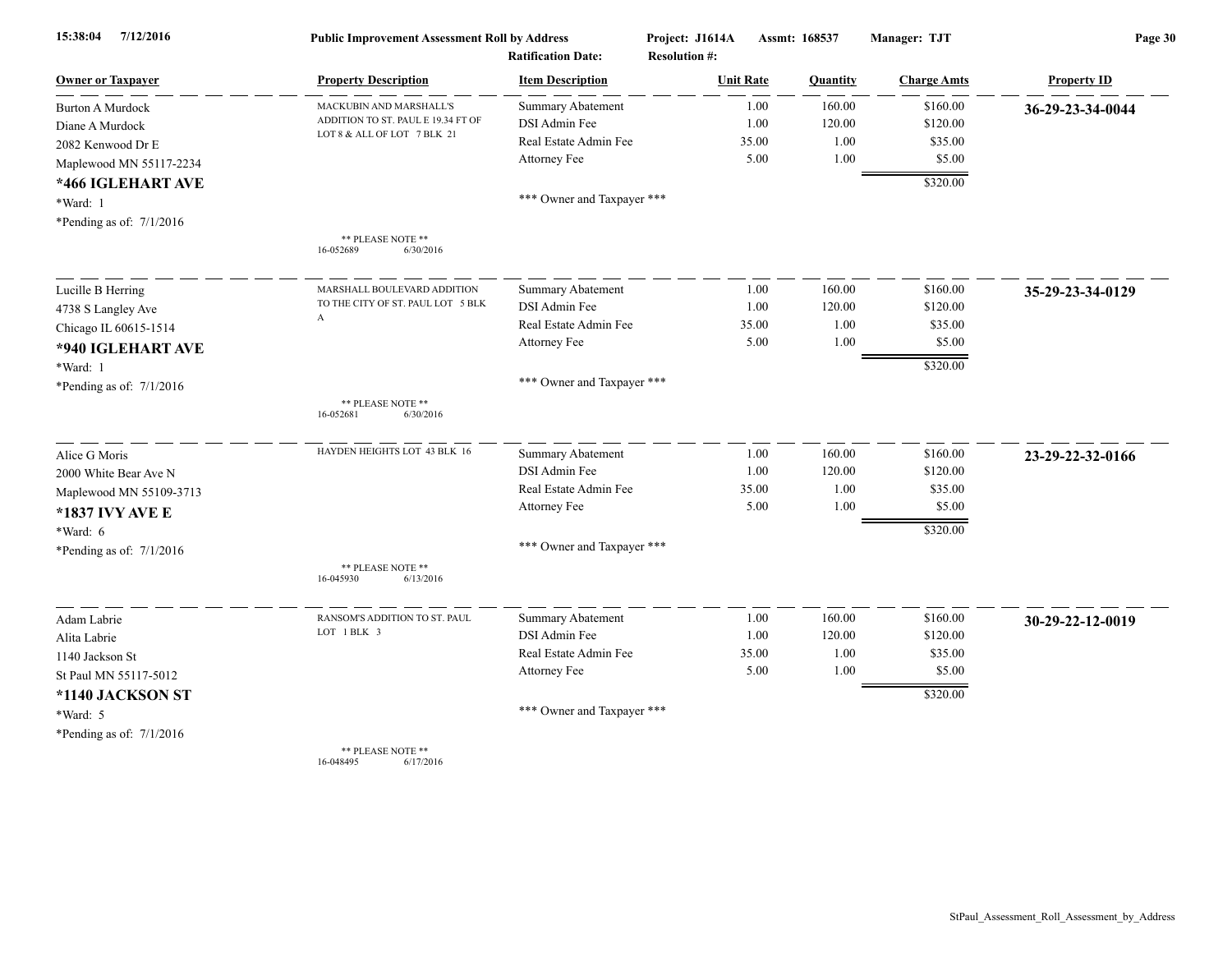| 7/12/2016<br>15:38:04            | <b>Public Improvement Assessment Roll by Address</b>  |                            | Project: J1614A      | Assmt: 168537<br>Manager: TJT |                    | Page 31            |  |
|----------------------------------|-------------------------------------------------------|----------------------------|----------------------|-------------------------------|--------------------|--------------------|--|
|                                  |                                                       | <b>Ratification Date:</b>  | <b>Resolution #:</b> |                               |                    |                    |  |
| <b>Owner or Taxpayer</b>         | <b>Property Description</b>                           | <b>Item Description</b>    | <b>Unit Rate</b>     | Quantity                      | <b>Charge Amts</b> | <b>Property ID</b> |  |
| Rha 3 Llc                        | ARLINGTON HILLS ADDITION TO ST.                       | <b>Summary Abatement</b>   | 1.00                 | 316.00                        | \$316.00           | 29-29-22-14-0127   |  |
| Po Box 4698                      | PAUL 40/45 THRU 49 LOT 12 BLK 13                      | DSI Admin Fee              | 1.00                 | 120.00                        | \$120.00           |                    |  |
| Logan UT 84323-4698              |                                                       | Real Estate Admin Fee      | 35.00                | 1.00                          | \$35.00            |                    |  |
| *707 JENKS AVE                   |                                                       | Attorney Fee               | 5.00                 | 1.00                          | \$5.00             |                    |  |
| *Ward: 6                         |                                                       |                            |                      |                               | \$476.00           |                    |  |
| *Pending as of: 7/1/2016         |                                                       | *** Owner and Taxpayer *** |                      |                               |                    |                    |  |
|                                  | ** PLEASE NOTE **<br>16-041717<br>6/3/2016            |                            |                      |                               |                    |                    |  |
| Michele M Spychalla              | CLOVERDALE, ST. PAUL, MINN. LOT                       | <b>Summary Abatement</b>   | 1.00                 | 478.00                        | \$478.00           | 28-29-22-12-0192   |  |
| 1103 Jessamine Ave E             | 26 BLK 6                                              | DSI Admin Fee              | 1.00                 | 120.00                        | \$120.00           |                    |  |
| Saint Paul MN 55106-2713         |                                                       | Real Estate Admin Fee      | 35.00                | 1.00                          | \$35.00            |                    |  |
| *1103 JESSAMINE AVE E            |                                                       | Attorney Fee               | 5.00                 | 1.00                          | \$5.00             |                    |  |
| *Ward: 6                         |                                                       |                            |                      |                               | \$638.00           |                    |  |
| *Pending as of: $7/1/2016$       |                                                       | *** Owner and Taxpayer *** |                      |                               |                    |                    |  |
|                                  | ** PLEASE NOTE **<br>16-045049<br>6/13/2016           |                            |                      |                               |                    |                    |  |
| Acm Vision V Llc                 | FLINT'S REARRANGEMENT OF C.C.                         | Summary Abatement          | 1.00                 | 160.00                        | \$160.00           | 30-29-22-21-0137   |  |
| Po Box 488                       | MACKUBIN'S SUBDIVISION OF PART                        | DSI Admin Fee              | 1.00                 | 120.00                        | \$120.00           |                    |  |
| Columbia SC 29202-0488           | OF WEIDE AND DAWSON'S GARDEN<br>LOTS LOTS 8 AND LOT 9 | Real Estate Admin Fee      | 35.00                | 1.00                          | \$35.00            |                    |  |
| *64 JESSAMINE AVE E              |                                                       | Attorney Fee               | 5.00                 | 1.00                          | \$5.00             |                    |  |
| *Ward: 5                         |                                                       |                            |                      |                               | \$320.00           |                    |  |
| *Pending as of: $7/1/2016$       |                                                       | *** Owner and Taxpayer *** |                      |                               |                    |                    |  |
|                                  | ** PLEASE NOTE **<br>16-041964<br>6/2/2016            |                            |                      |                               |                    |                    |  |
| Carrington Mortgage Services Llc | EVANS ADDITION TO THE CITY OF ST.                     | Summary Abatement          | 1.00                 | 288.00                        | \$288.00           | 29-29-22-12-0043   |  |
| 1610 E St Andrew Pl Ste B150     | PAUL EX W 7 6/10 FT LOT 19 BLK 3                      | DSI Admin Fee              | 1.00                 | 120.00                        | \$120.00           |                    |  |
| Santa Ana CA 92705-4931          |                                                       | Real Estate Admin Fee      | 35.00                | 1.00                          | \$35.00            |                    |  |
| *653 JESSAMINE AVE E             |                                                       | Attorney Fee               | 5.00                 | 1.00                          | \$5.00             |                    |  |
| *Ward: 6                         |                                                       |                            |                      |                               | \$448.00           |                    |  |
| *Pending as of: $7/1/2016$       |                                                       | *** Owner and Taxpayer *** |                      |                               |                    |                    |  |
|                                  | ** PLEASE NOTE **                                     |                            |                      |                               |                    |                    |  |

16-052551 6/30/2016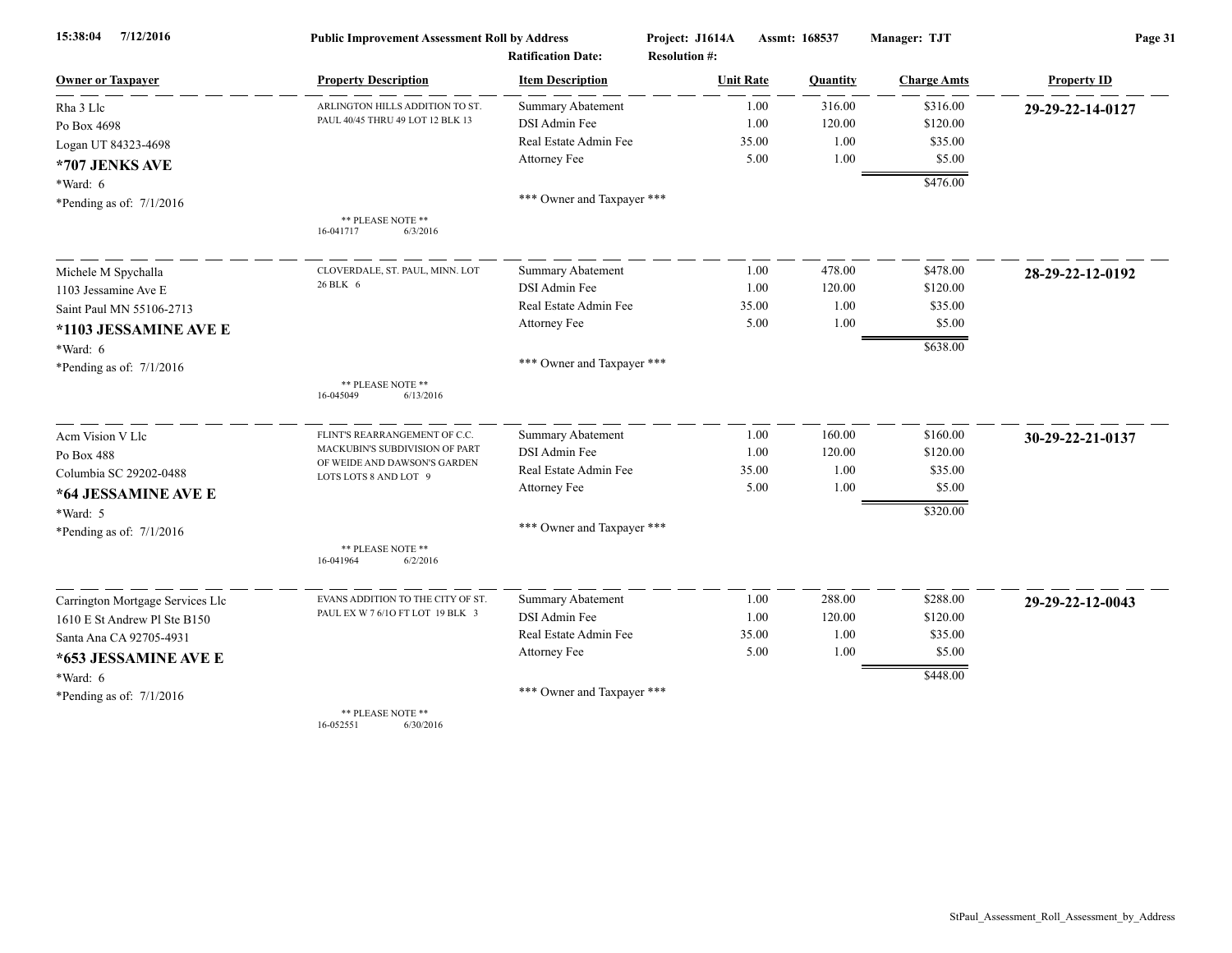| 7/12/2016<br>15:38:04          | <b>Public Improvement Assessment Roll by Address</b><br><b>Ratification Date:</b> |                            | Project: J1614A<br><b>Resolution #:</b> | Assmt: 168537    |          | Manager: TJT       | Page 32            |  |
|--------------------------------|-----------------------------------------------------------------------------------|----------------------------|-----------------------------------------|------------------|----------|--------------------|--------------------|--|
| <b>Owner or Taxpayer</b>       | <b>Property Description</b>                                                       | <b>Item Description</b>    |                                         | <b>Unit Rate</b> | Quantity | <b>Charge Amts</b> | <b>Property ID</b> |  |
| Gerald Britton                 | EASTVILLE HEIGHTS LOT 25 BLK 11                                                   | <b>Summary Abatement</b>   |                                         | 1.00             | 160.00   | \$160.00           | 28-29-22-21-0185   |  |
| 1626 Park Ave                  |                                                                                   | DSI Admin Fee              |                                         | 1.00             | 120.00   | \$120.00           |                    |  |
| White Bear Lake MN 55110-3748  |                                                                                   | Real Estate Admin Fee      |                                         | 35.00            | 1.00     | \$35.00            |                    |  |
| *977 JESSAMINE AVE E           |                                                                                   | Attorney Fee               |                                         | 5.00             | 1.00     | \$5.00             |                    |  |
| $*Ward: 6$                     |                                                                                   |                            |                                         |                  |          | \$320.00           |                    |  |
| *Pending as of: $7/1/2016$     |                                                                                   | *** Taxpayer ***           |                                         |                  |          |                    |                    |  |
| State Of Mn Trust Exempt       | EASTVILLE HEIGHTS LOT 25 BLK 11                                                   | *** Owner ***              |                                         |                  |          |                    | 28-29-22-21-0185   |  |
| Po Box 64097                   |                                                                                   |                            |                                         |                  |          |                    |                    |  |
| St Paul MN 55164-0097          |                                                                                   |                            |                                         |                  |          |                    |                    |  |
| *977 JESSAMINE AVE E           |                                                                                   |                            |                                         |                  |          |                    |                    |  |
| *Ward: 6                       |                                                                                   |                            |                                         |                  |          |                    |                    |  |
| *Pending as of: 7/1/2016       |                                                                                   |                            |                                         |                  |          |                    |                    |  |
|                                | ** PLEASE NOTE **<br>6/15/2016<br>16-046961                                       |                            |                                         |                  |          |                    |                    |  |
| <b>Butte Sink Investments</b>  | FAIRVIEW ADDITION LOT 8 BLK 8                                                     | Summary Abatement          |                                         | 1.00             | 336.00   | \$336.00           | 29-29-22-24-0084   |  |
| 1180 Iron Point Rd Ste 200     |                                                                                   | DSI Admin Fee              |                                         | 1.00             | 120.00   | \$120.00           |                    |  |
| Folsom CA 95630-8325           |                                                                                   | Real Estate Admin Fee      |                                         | 35.00            | 1.00     | \$35.00            |                    |  |
| *1048 JESSIE ST                |                                                                                   | Attorney Fee               |                                         | 5.00             | 1.00     | \$5.00             |                    |  |
| *Ward: 5                       |                                                                                   |                            |                                         |                  |          | \$496.00           |                    |  |
| *Pending as of: 7/1/2016       |                                                                                   | *** Owner and Taxpayer *** |                                         |                  |          |                    |                    |  |
|                                | ** PLEASE NOTE **                                                                 |                            |                                         |                  |          |                    |                    |  |
|                                | 6/15/2016<br>16-046691                                                            |                            |                                         |                  |          |                    |                    |  |
| Paramount Investment Group Llc | CHESTER PARK LOT 21 BLK 1                                                         | Summary Abatement          |                                         | 1.00             | 160.00   | \$160.00           | 10-28-23-13-0044   |  |
| 15050 Cedar Ave S Unit 116     |                                                                                   | DSI Admin Fee              |                                         | 1.00             | 120.00   | \$120.00           |                    |  |
| Saint Paul MN 55124-7047       |                                                                                   | Real Estate Admin Fee      |                                         | 35.00            | 1.00     | \$35.00            |                    |  |
| *1317 JULIET AVE               |                                                                                   | Attorney Fee               |                                         | 5.00             | 1.00     | \$5.00             |                    |  |
| *Ward: 3                       |                                                                                   |                            |                                         |                  |          | \$320.00           |                    |  |
| *Pending as of: 7/1/2016       |                                                                                   | *** Owner and Taxpayer *** |                                         |                  |          |                    |                    |  |
|                                | ** PLEASE NOTE **<br>16-049922<br>6/23/2016                                       |                            |                                         |                  |          |                    |                    |  |
| Richard D Swanson              | HAZEL PARK S 52 FT OF LOTS 20                                                     | <b>Summary Abatement</b>   |                                         | 1.00             | 316.00   | \$316.00           | 27-29-22-14-0126   |  |
| Dan L Gerdes                   | THRU LOT 23 BLK 4                                                                 | DSI Admin Fee              |                                         | 1.00             | 120.00   | \$120.00           |                    |  |
| 980 Kennard St                 |                                                                                   | Real Estate Admin Fee      |                                         | 35.00            | $1.00\,$ | \$35.00            |                    |  |
| St Paul MN 55106-2973          |                                                                                   | Attorney Fee               |                                         | 5.00             | 1.00     | \$5.00             |                    |  |
| *980 KENNARD ST                |                                                                                   |                            |                                         |                  |          | \$476.00           |                    |  |
| *Ward: $6$                     |                                                                                   | *** Owner and Taxpayer *** |                                         |                  |          |                    |                    |  |
| *Pending as of: $7/1/2016$     |                                                                                   |                            |                                         |                  |          |                    |                    |  |
|                                | ** PLEASE NOTE **<br>16-048488<br>6/20/2016                                       |                            |                                         |                  |          |                    |                    |  |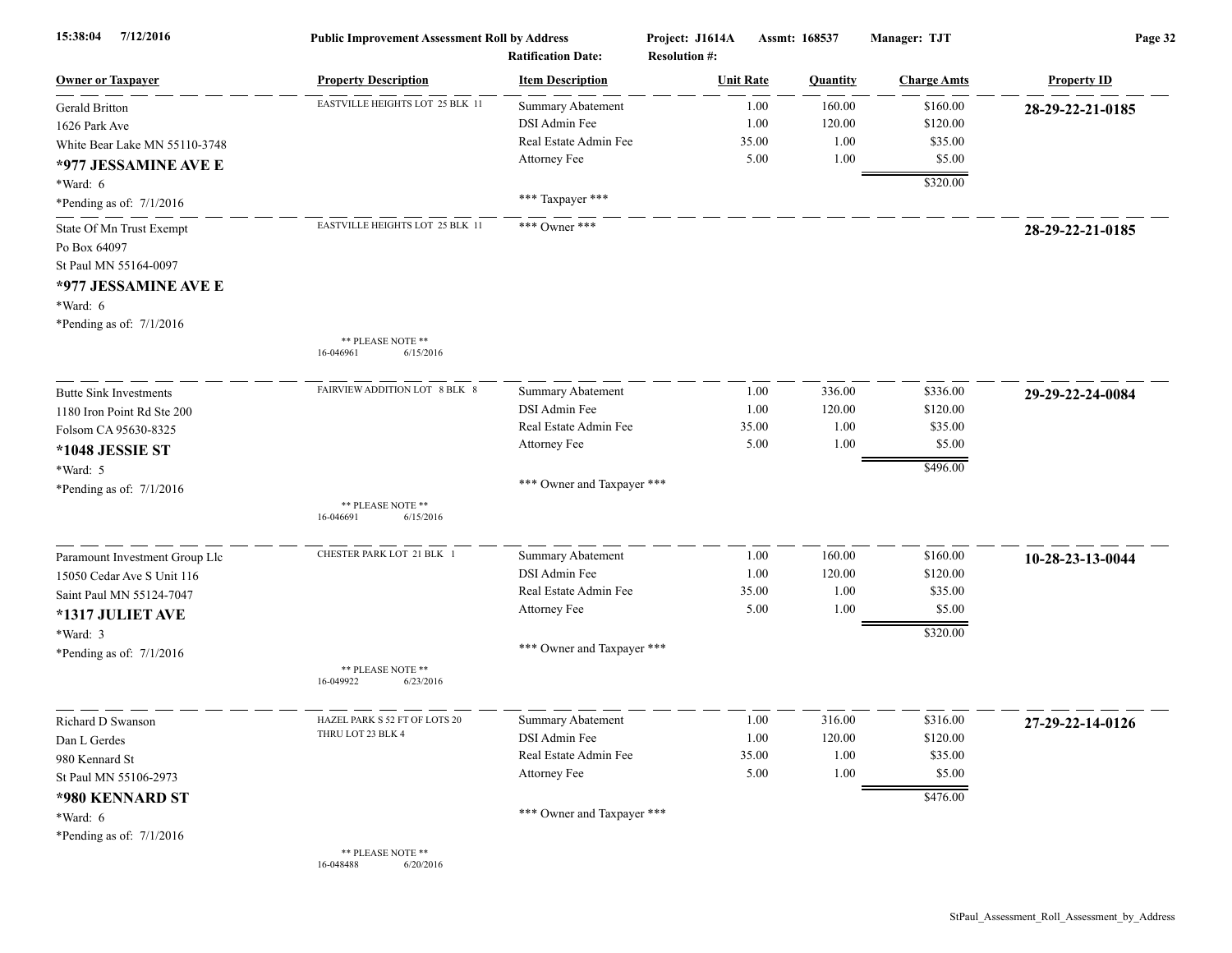| 15:38:04<br>7/12/2016          | <b>Public Improvement Assessment Roll by Address</b><br><b>Ratification Date:</b> |                            | Project: J1614A<br>Assmt: 168537<br><b>Resolution #:</b> |                | Manager: TJT       | Page 33            |  |
|--------------------------------|-----------------------------------------------------------------------------------|----------------------------|----------------------------------------------------------|----------------|--------------------|--------------------|--|
| <b>Owner or Taxpayer</b>       | <b>Property Description</b>                                                       | <b>Item Description</b>    | <b>Unit Rate</b>                                         | Quantity       | <b>Charge Amts</b> | <b>Property ID</b> |  |
| Kiril Petkov                   | SYNDICATE NO. 3 ADDITION LOT 28                                                   | <b>Summary Abatement</b>   |                                                          | 160.00<br>1.00 | \$160.00           | 35-29-23-11-0154   |  |
| 691 Lafond Ave                 | BLK 2                                                                             | DSI Admin Fee              |                                                          | 120.00<br>1.00 | \$120.00           |                    |  |
| Saint Paul MN 55104-1604       |                                                                                   | Real Estate Admin Fee      | 35.00                                                    | 1.00           | \$35.00            |                    |  |
| *691 LAFOND AVE                |                                                                                   | Attorney Fee               |                                                          | 5.00<br>1.00   | \$5.00             |                    |  |
| *Ward: 1                       |                                                                                   |                            |                                                          |                | \$320.00           |                    |  |
| *Pending as of: $7/1/2016$     |                                                                                   | *** Owner and Taxpayer *** |                                                          |                |                    |                    |  |
|                                | ** PLEASE NOTE **<br>16-052111<br>6/28/2016                                       |                            |                                                          |                |                    |                    |  |
| Ttep Lle                       | EASTERN HEIGHTS W 30 FT OF LOT 3                                                  | Summary Abatement          |                                                          | 320.00<br>1.00 | \$320.00           | 22-29-22-12-0140   |  |
| 6216 Baker Rd Ste 200          | KERWIN'S OUT-LOTS ADJ TO & LOT 1                                                  | DSI Admin Fee              |                                                          | 1.00<br>120.00 | \$120.00           |                    |  |
| Eden Prairie MN 55346-1954     | BLK 1                                                                             | Real Estate Admin Fee      | 35.00                                                    | 1.00           | \$35.00            |                    |  |
| *1582 LARPENTEUR AVE E         |                                                                                   | Attorney Fee               |                                                          | 5.00<br>1.00   | \$5.00             |                    |  |
| $*Ward: 6$                     |                                                                                   |                            |                                                          |                | \$480.00           |                    |  |
| *Pending as of: $7/1/2016$     |                                                                                   | *** Owner and Taxpayer *** |                                                          |                |                    |                    |  |
|                                | ** PLEASE NOTE **<br>16-052188<br>6/29/2016                                       |                            |                                                          |                |                    |                    |  |
| Angela K Will                  | KERWIN'S OUTLOTS TO THE CITY OF                                                   | Summary Abatement          |                                                          | 160.00<br>1.00 | \$160.00           | 22-29-22-11-0008   |  |
| 1722 Larpenteur Ave E          | ST. PAUL, MINN. SUBJ TO ST THE W 90                                               | DSI Admin Fee              |                                                          | 1.00<br>120.00 | \$120.00           |                    |  |
| St Paul MN 55109-4609          | FT OF N 133 FT OF LOT 1                                                           | Real Estate Admin Fee      | 35.00                                                    | 1.00           | \$35.00            |                    |  |
| *1722 LARPENTEUR AVE E         |                                                                                   | Attorney Fee               |                                                          | 5.00<br>1.00   | \$5.00             |                    |  |
| *Ward: 6                       |                                                                                   |                            |                                                          |                | \$320.00           |                    |  |
| *Pending as of: $7/1/2016$     |                                                                                   | *** Owner and Taxpayer *** |                                                          |                |                    |                    |  |
|                                | ** PLEASE NOTE **<br>16-044878<br>6/9/2016                                        |                            |                                                          |                |                    |                    |  |
| Kaxiong Moua                   | UFTON GROVE, PLAT 1, RAMSEY, CO.,                                                 | <b>Summary Abatement</b>   |                                                          | 160.00<br>1.00 | \$160.00           | 20-29-22-12-0038   |  |
| 2775 Hilltop Ct                | MINN. E 20 FT OF LOT 26 AND ALL OF                                                | DSI Admin Fee              |                                                          | 120.00<br>1.00 | \$120.00           |                    |  |
| North Saint Paul MN 55109-1674 | LOT 27 BLK 1                                                                      | Real Estate Admin Fee      | 35.00                                                    | 1.00           | \$35.00            |                    |  |
| *610 LARPENTEUR AVE E          |                                                                                   | Attorney Fee               |                                                          | 5.00<br>1.00   | \$5.00             |                    |  |
| $*Ward: 6$                     |                                                                                   |                            |                                                          |                | \$320.00           |                    |  |
| *Pending as of: $7/1/2016$     |                                                                                   | *** Owner and Taxpayer *** |                                                          |                |                    |                    |  |
|                                | ** PLEASE NOTE **                                                                 |                            |                                                          |                |                    |                    |  |

16-042559 6/8/2016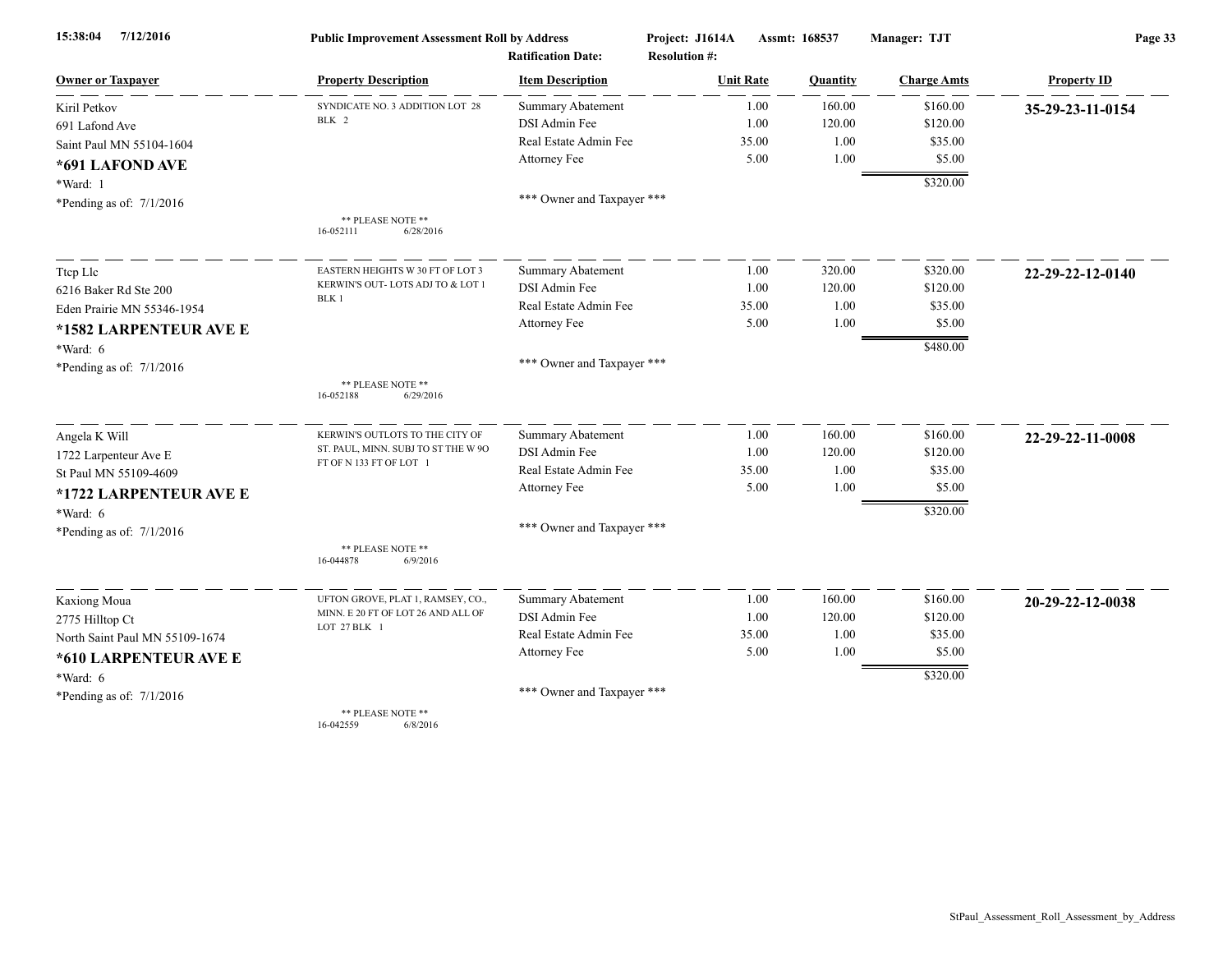| 7/12/2016<br>15:38:04       | <b>Public Improvement Assessment Roll by Address</b>                  |                                                      | Project: J1614A                          | Assmt: 168537 | Manager: TJT       | Page 34            |  |
|-----------------------------|-----------------------------------------------------------------------|------------------------------------------------------|------------------------------------------|---------------|--------------------|--------------------|--|
| <b>Owner or Taxpayer</b>    | <b>Property Description</b>                                           | <b>Ratification Date:</b><br><b>Item Description</b> | <b>Resolution #:</b><br><b>Unit Rate</b> | Quantity      | <b>Charge Amts</b> | <b>Property ID</b> |  |
| Husman Enterprises Llc      | ARLINGTON HILLS ADDITION TO ST.                                       | <b>Summary Abatement</b>                             | 1.00                                     | 160.00        | \$160.00           | 29-29-22-14-0084   |  |
| 60 6th St S Ste 2535        | PAUL 40/45 THRU 49 LOT 17 BLK 9                                       | DSI Admin Fee                                        | 1.00                                     | 120.00        | \$120.00           |                    |  |
| Minneapolis MN 55402-4400   |                                                                       | Real Estate Admin Fee                                | 35.00                                    | 1.00          | \$35.00            |                    |  |
| *763 LAWSON AVE E           |                                                                       | Attorney Fee                                         | 5.00                                     | 1.00          | \$5.00             |                    |  |
| $*Ward: 6$                  |                                                                       |                                                      |                                          |               | \$320.00           |                    |  |
| *Pending as of: $7/1/2016$  |                                                                       | *** Owner and Taxpayer ***                           |                                          |               |                    |                    |  |
|                             | ** PLEASE NOTE **<br>16-046761<br>6/15/2016                           |                                                      |                                          |               |                    |                    |  |
| Elizabeth Kerr              | NEURU AND WALLRAFFS ADDITION                                          | <b>Summary Abatement</b>                             | 1.00                                     | 448.00        | \$448.00           | 25-29-23-24-0140   |  |
| 28225 Lamar Ave             | TO ST. PAUL E 10 FT OF LOT 21 AND                                     | DSI Admin Fee                                        | 1.00                                     | 120.00        | \$120.00           |                    |  |
| Chisago City MN 55013-9514  | ALL OF LOT 20 BLK 1                                                   | Real Estate Admin Fee                                | 35.00                                    | 1.00          | \$35.00            |                    |  |
| *490 LAWSON AVE W           |                                                                       | Attorney Fee                                         | 5.00                                     | 1.00          | \$5.00             |                    |  |
| *Ward: 5                    |                                                                       |                                                      |                                          |               | \$608.00           |                    |  |
| *Pending as of: $7/1/2016$  |                                                                       | *** Owner and Taxpayer ***                           |                                          |               |                    |                    |  |
|                             | ** PLEASE NOTE **<br>6/16/2016<br>16-047447<br>16-047446<br>6/15/2016 |                                                      |                                          |               |                    |                    |  |
| Rem Holdings Llc            | HAGERMAN'S SUBDIVISION OF LOT                                         | Summary Abatement                                    | 1.00                                     | 80.00         | \$80.00            | 26-29-23-23-0195   |  |
| 1221 Pebble Ct N            | 60 OF LAKE COMO VILLAS EX PKWY                                        | DSI Admin Fee                                        | 1.00                                     | 120.00        | \$120.00           |                    |  |
| Champlin MN 55316-1543      | LOTS 5 AND LOT 6 BLK 60                                               | Real Estate Admin Fee                                | 35.00                                    | 1.00          | \$35.00            |                    |  |
| *984 LEXINGTON PKWY N       |                                                                       | Attorney Fee                                         | 5.00                                     | 1.00          | \$5.00             |                    |  |
| $*Ward: 5$                  |                                                                       |                                                      |                                          |               | \$240.00           |                    |  |
| *Pending as of: $7/1/2016$  |                                                                       | *** Owner and Taxpayer ***                           |                                          |               |                    |                    |  |
|                             | ** PLEASE NOTE **<br>16-047495<br>6/16/2016                           |                                                      |                                          |               |                    |                    |  |
| Helen G Kipp                | MICHEL AND ROBERTSON'S                                                | Summary Abatement                                    | 1.00                                     | 428.00        | \$428.00           | 11-28-23-23-0077   |  |
| 2275 Youngman Ave Unit 508w | ADDITION LOT 14 BLK 14                                                | DSI Admin Fee                                        | 1.00                                     | 120.00        | \$120.00           |                    |  |
| St Paul MN 55116-3053       |                                                                       | Real Estate Admin Fee                                | 35.00                                    | 1.00          | \$35.00            |                    |  |
| *478 LEXINGTON PKWY S       |                                                                       | Attorney Fee                                         | 5.00                                     | 1.00          | \$5.00             |                    |  |
| *Ward: 3                    |                                                                       |                                                      |                                          |               | \$588.00           |                    |  |
| *Pending as of: $7/1/2016$  |                                                                       | *** Owner and Taxpayer ***                           |                                          |               |                    |                    |  |
|                             | ** PLEASE NOTE **                                                     |                                                      |                                          |               |                    |                    |  |

16-045214 6/9/2016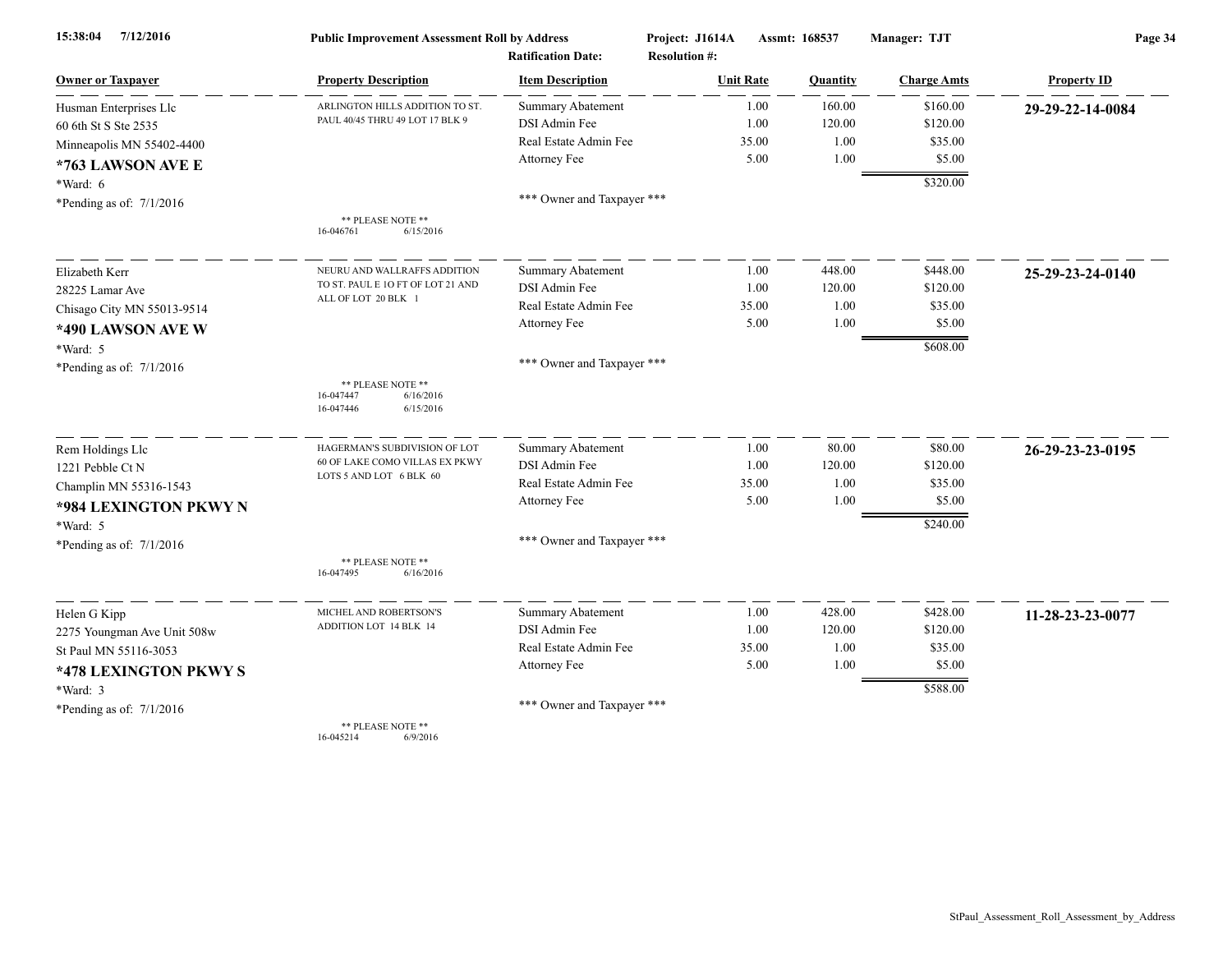| 15:38:04<br>7/12/2016         | <b>Public Improvement Assessment Roll by Address</b> |                            | Project: J1614A      | Assmt: 168537 |          | Manager: TJT         | Page 35            |  |
|-------------------------------|------------------------------------------------------|----------------------------|----------------------|---------------|----------|----------------------|--------------------|--|
|                               |                                                      | <b>Ratification Date:</b>  | <b>Resolution #:</b> |               |          |                      |                    |  |
| <b>Owner or Taxpayer</b>      | <b>Property Description</b>                          | <b>Item Description</b>    | <b>Unit Rate</b>     |               | Quantity | <b>Charge Amts</b>   | <b>Property ID</b> |  |
| Emeritus Investments Llc      | HARTMAN'S REAR LOT 2                                 | Summary Abatement          |                      | 1.00          | 160.00   | \$160.00             | 15-28-23-14-0002   |  |
| 4856 Banning Ave              |                                                      | DSI Admin Fee              |                      | 1.00          | 120.00   | \$120.00             |                    |  |
| White Bear Lake MN 55110-2870 |                                                      | Real Estate Admin Fee      |                      | 35.00         | 1.00     | \$35.00              |                    |  |
| *855 LEXINGTON PKWY S         |                                                      | Attorney Fee               |                      | 5.00          | 1.00     | \$5.00               |                    |  |
| *Ward: 3                      |                                                      |                            |                      |               |          | \$320.00             |                    |  |
| *Pending as of: $7/1/2016$    |                                                      | *** Owner and Taxpayer *** |                      |               |          |                      |                    |  |
|                               | ** PLEASE NOTE **<br>16-042073<br>6/2/2016           |                            |                      |               |          |                      |                    |  |
| Sean Meadows                  | BERGHOLTZ REARRANGEMENT A                            | Summary Abatement          |                      | 1.00          | 386.00   | \$386.00             | 30-29-22-32-0072   |  |
| Michelle Meadows              | ALL OF VAC ALL ACCRUING & FOL;                       | DSI Admin Fee              |                      | 1.00          | 120.00   | \$120.00             |                    |  |
| 6859 Sand Ridge Rd            | LOTS 1, 2, 13 & LOT 14 BLK 1                         | Real Estate Admin Fee      |                      | 35.00         | 1.00     | \$35.00              |                    |  |
| Eden Prairie MN 55346-2941    |                                                      | Attorney Fee               |                      | 5.00          | 1.00     | \$5.00               |                    |  |
| *44 LITCHFIELD ST             |                                                      |                            |                      |               |          | \$546.00             |                    |  |
| *Ward: 1                      |                                                      | *** Owner and Taxpayer *** |                      |               |          |                      |                    |  |
| *Pending as of: $7/1/2016$    |                                                      |                            |                      |               |          |                      |                    |  |
|                               | ** PLEASE NOTE **<br>6/23/2016<br>16-050617          |                            |                      |               |          |                      |                    |  |
| Rory F Woods                  | LEWIS AND MABON'S ADDITION TO                        | <b>Summary Abatement</b>   |                      | 1.00          | 80.00    | \$80.00              | 29-29-22-23-0032   |  |
| 360 Magnolia Ave E            | THE CITY OF ST. PAUL LOT 10                          | DSI Admin Fee              |                      | 1.00          | 120.00   | \$120.00             |                    |  |
| St Paul MN 55130-3832         |                                                      | Real Estate Admin Fee      |                      | 35.00         | 1.00     | \$35.00              |                    |  |
| *360 MAGNOLIA AVE E           |                                                      | Attorney Fee               |                      | 5.00          | 1.00     | \$5.00               |                    |  |
| *Ward: 5                      |                                                      |                            |                      |               |          | \$240.00             |                    |  |
| *Pending as of: 7/1/2016      |                                                      | *** Owner and Taxpayer *** |                      |               |          |                      |                    |  |
|                               | ** PLEASE NOTE **<br>16-046461<br>6/15/2016          |                            |                      |               |          |                      |                    |  |
| Gwen J Ziehl                  | LEWIS AND MABON'S ADDITION TO                        | Summary Abatement          |                      | 1.00          | 160.00   | \$160.00             | 29-29-22-23-0026   |  |
| 2401 Prior Ave N              | THE CITY OF ST. PAUL LOT 4                           | DSI Admin Fee              |                      | 1.00          | 120.00   | \$120.00             |                    |  |
| Saint Paul MN 55113-2714      |                                                      | Real Estate Admin Fee      |                      | 35.00         | 1.00     | \$35.00              |                    |  |
| *380 MAGNOLIA AVE E           |                                                      | Attorney Fee               |                      | 5.00          | 1.00     | \$5.00               |                    |  |
| *Ward: 5                      |                                                      |                            |                      |               |          | $\overline{$}320.00$ |                    |  |
| *Pending as of: $7/1/2016$    |                                                      | *** Owner and Taxpayer *** |                      |               |          |                      |                    |  |
|                               | ** PLEASE NOTE **                                    |                            |                      |               |          |                      |                    |  |

16-049104 6/20/2016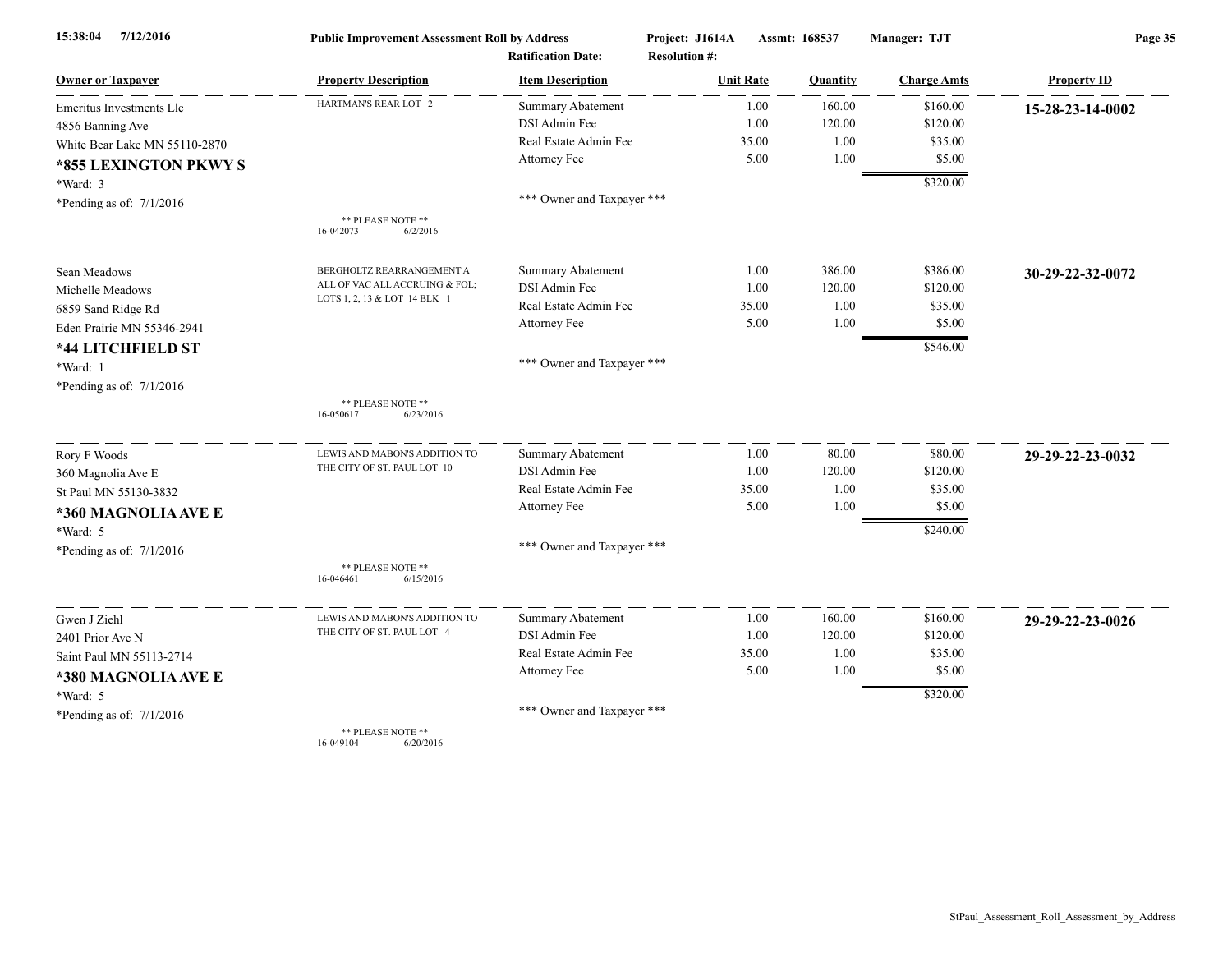| 15:38:04<br>7/12/2016      | <b>Public Improvement Assessment Roll by Address</b><br><b>Ratification Date:</b> |                            | Project: J1614A<br><b>Resolution #:</b> | Assmt: 168537 |                    | Page 36            |  |
|----------------------------|-----------------------------------------------------------------------------------|----------------------------|-----------------------------------------|---------------|--------------------|--------------------|--|
| <b>Owner or Taxpayer</b>   | <b>Property Description</b>                                                       | <b>Item Description</b>    | <b>Unit Rate</b>                        | Quantity      | <b>Charge Amts</b> | <b>Property ID</b> |  |
| Mikhail Glushko            | J. M. WARNER'S ADDITION TO ST.                                                    | Summary Abatement          | 1.00                                    | 288.00        | \$288.00           | 29-29-22-12-0198   |  |
| Marina Markhasin           | PAUL, MINN. LOT 15                                                                | DSI Admin Fee              | 1.00                                    | 120.00        | \$120.00           |                    |  |
| 3155 Coachman Rd Apt 442   |                                                                                   | Real Estate Admin Fee      | 35.00                                   | 1.00          | \$35.00            |                    |  |
| Eagan MN 55121-1814        |                                                                                   | Attorney Fee               | 5.00                                    | 1.00          | \$5.00             |                    |  |
| *599 MAGNOLIA AVE E        |                                                                                   |                            |                                         |               | \$448.00           |                    |  |
| *Ward: 6                   |                                                                                   | *** Owner and Taxpayer *** |                                         |               |                    |                    |  |
| *Pending as of: $7/1/2016$ |                                                                                   |                            |                                         |               |                    |                    |  |
|                            | ** PLEASE NOTE **<br>16-050407<br>6/23/2016                                       |                            |                                         |               |                    |                    |  |
| Mario Lopez                | EVANS ADDITION TO THE CITY OF ST.                                                 | Summary Abatement          | 1.00                                    | 288.00        | \$288.00           | 29-29-22-12-0073   |  |
| 1216 Selby Ave Unit 8      | PAUL LOT 22 BLK 4                                                                 | DSI Admin Fee              | 1.00                                    | 120.00        | \$120.00           |                    |  |
| Saint Paul MN 55104-6886   |                                                                                   | Real Estate Admin Fee      | 35.00                                   | 1.00          | \$35.00            |                    |  |
| *665 MAGNOLIA AVE E        |                                                                                   | Attorney Fee               | 5.00                                    | 1.00          | \$5.00             |                    |  |
| *Ward: 6                   |                                                                                   |                            |                                         |               | \$448.00           |                    |  |
| *Pending as of: $7/1/2016$ |                                                                                   | *** Owner and Taxpayer *** |                                         |               |                    |                    |  |
|                            | ** PLEASE NOTE **<br>16-042432<br>6/3/2016                                        |                            |                                         |               |                    |                    |  |
| Susan B Hughes             | ROLFER'S SUBDIVISION OF BLOCK 75                                                  | <b>Summary Abatement</b>   | 1.00                                    | 160.00        | \$160.00           | 33-29-22-32-0038   |  |
| 230 Maple St               | OF LYMAN DAYTON'S ADDITION TO                                                     | DSI Admin Fee              | 1.00                                    | 120.00        | \$120.00           |                    |  |
| St Paul MN 55106-5518      | ST. PAUL PART OF LOTS 7 AND 8 SLY<br>OF L RUN W 48 FT PAR WITH N L OF             | Real Estate Admin Fee      | 35.00                                   | 1.00          | \$35.00            |                    |  |
| *230 MAPLE ST              | SD LOTS AND FROM PT ON E L OF                                                     | Attorney Fee               | 5.00                                    | 1.00          | \$5.00             |                    |  |
| *Ward: 7                   | AND 64 6/10 FT S FROM NE COR OF                                                   |                            |                                         |               | \$320.00           |                    |  |
| *Pending as of: $7/1/2016$ |                                                                                   | *** Owner and Taxpayer *** |                                         |               |                    |                    |  |
|                            | ** PLEASE NOTE **<br>16-042493<br>6/3/2016                                        |                            |                                         |               |                    |                    |  |
| Stephen Burson             | W GRUBE'S SUBDIVISION OF BLK.                                                     | Summary Abatement          | 1.00                                    | 160.00        | \$160.00           | 33-29-22-22-0160   |  |
| 19049 Ireton Way           | 104, LYMAN DAYTON'S ADD. TO ST.                                                   | <b>DSI</b> Admin Fee       | 1.00                                    | 120.00        | \$120.00           |                    |  |
| Lakeville MN 55044-4411    | PAUL E 1/2 OF LOT 10 AND W 1/2 OF<br>LOT 11 BLK 104                               | Real Estate Admin Fee      | 35.00                                   | 1.00          | \$35.00            |                    |  |
| *860 MARGARET ST           |                                                                                   | Attorney Fee               | 5.00                                    | 1.00          | \$5.00             |                    |  |
| *Ward: 7                   |                                                                                   |                            |                                         |               | \$320.00           |                    |  |
| *Pending as of: $7/1/2016$ |                                                                                   | *** Owner and Taxpayer *** |                                         |               |                    |                    |  |
|                            | ** PLEASE NOTE **<br>16-041956<br>6/3/2016                                        |                            |                                         |               |                    |                    |  |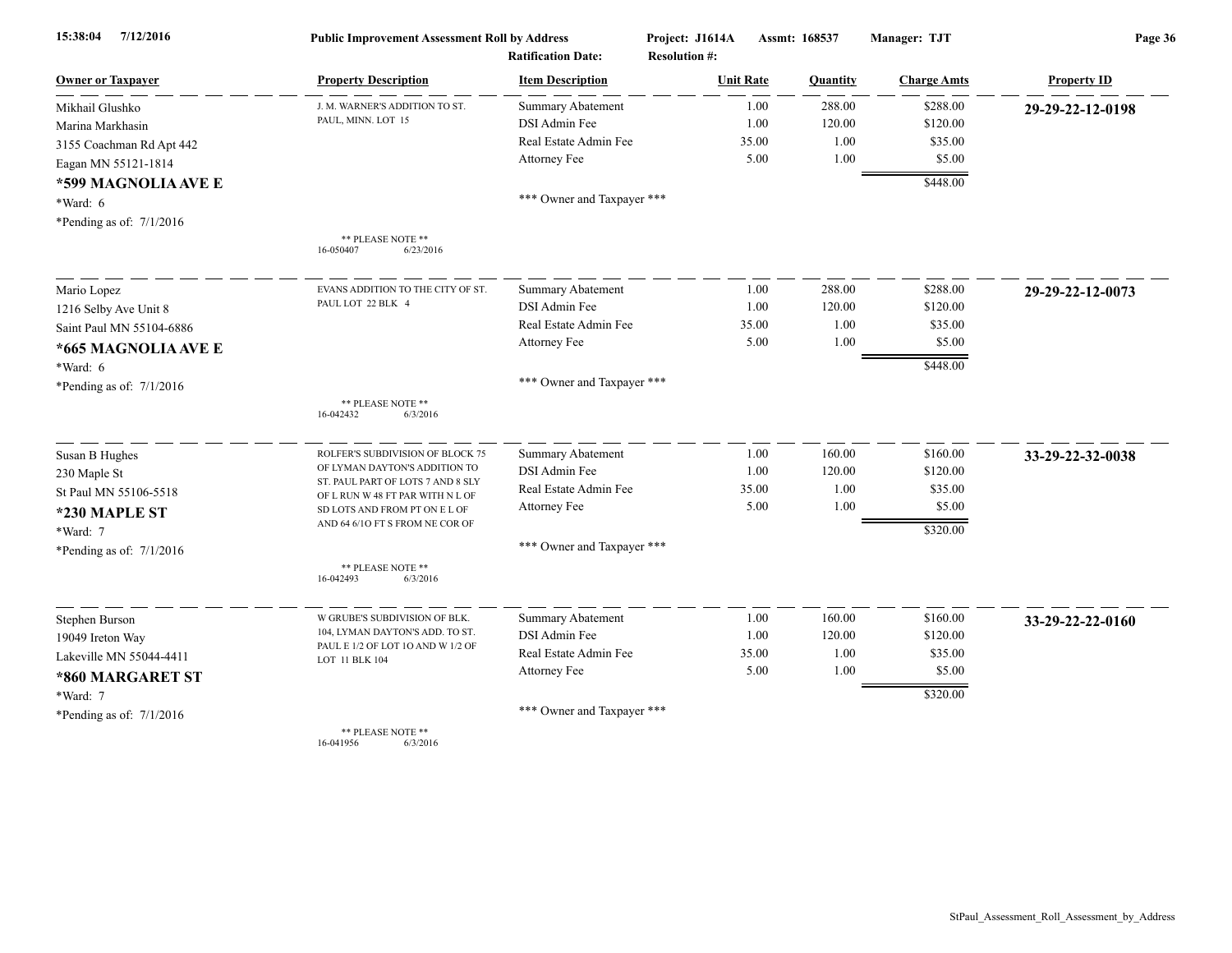| 7/12/2016<br>15:38:04       | <b>Public Improvement Assessment Roll by Address</b>         |                            | Project: J1614A      | Assmt: 168537 |          | Manager: TJT       | Page 37            |  |
|-----------------------------|--------------------------------------------------------------|----------------------------|----------------------|---------------|----------|--------------------|--------------------|--|
|                             |                                                              | <b>Ratification Date:</b>  | <b>Resolution #:</b> |               |          |                    |                    |  |
| <b>Owner or Taxpayer</b>    | <b>Property Description</b>                                  | <b>Item Description</b>    | <b>Unit Rate</b>     |               | Quantity | <b>Charge Amts</b> | <b>Property ID</b> |  |
| Rha 3 Llc                   | OTTO'S SUBDIVISION OF LOT 15 OF<br>OTTO'S SUBDIVISION LOT 14 | <b>Summary Abatement</b>   |                      | 1.00          | 160.00   | \$160.00           | 33-29-22-22-0155   |  |
| Po Box 4698                 |                                                              | DSI Admin Fee              |                      | 1.00          | 120.00   | \$120.00           |                    |  |
| Logan UT 84323-4698         |                                                              | Real Estate Admin Fee      |                      | 35.00         | 1.00     | \$35.00            |                    |  |
| *875 MARGARET ST            |                                                              | Attorney Fee               |                      | 5.00          | 1.00     | \$5.00             |                    |  |
| *Ward: 7                    |                                                              |                            |                      |               |          | \$320.00           |                    |  |
| *Pending as of: $7/1/2016$  |                                                              | *** Owner and Taxpayer *** |                      |               |          |                    |                    |  |
|                             | ** PLEASE NOTE **<br>16-042919<br>6/6/2016                   |                            |                      |               |          |                    |                    |  |
| Double B Properties Llc     | ROBERT P. LEWIS' SUBDIVISION OF                              | Summary Abatement          |                      | 1.00          | 288.00   | \$288.00           | 33-29-22-22-0044   |  |
| 2676 County Road E E        | BLK. 106 LYMAN DAYTON'S                                      | DSI Admin Fee              |                      | 1.00          | 120.00   | \$120.00           |                    |  |
| Saint Paul MN 55110-4909    | ADDITION TO ST. PAUL LOT 23                                  | Real Estate Admin Fee      |                      | 35.00         | 1.00     | \$35.00            |                    |  |
| *909 MARGARET ST            |                                                              | Attorney Fee               |                      | 5.00          | 1.00     | \$5.00             |                    |  |
| *Ward: 7                    |                                                              |                            |                      |               |          | \$448.00           |                    |  |
| *Pending as of: $7/1/2016$  |                                                              | *** Owner and Taxpayer *** |                      |               |          |                    |                    |  |
|                             | ** PLEASE NOTE **<br>16-045312<br>6/9/2016                   |                            |                      |               |          |                    |                    |  |
| John E Lukas                | LYMAN DAYTON ADDITION TO THE                                 | <b>Summary Abatement</b>   |                      | 1.00          | 158.00   | \$158.00           | 32-29-22-42-0002   |  |
| David M Selden              | CITY OF ST. PAUL SELY 86 1/3 FT OF                           | DSI Admin Fee              |                      | 1.00          | 120.00   | \$120.00           |                    |  |
| 301 20th Ave S              | LOTS 1 2 AND LOT 3 BLK 26                                    | Real Estate Admin Fee      |                      | 35.00         | 1.00     | \$35.00            |                    |  |
| South St Paul MN 55075-2162 |                                                              | Attorney Fee               |                      | 5.00          | 1.00     | \$5.00             |                    |  |
| *325 MARIA AVE              |                                                              |                            |                      |               |          | \$318.00           |                    |  |
| *Ward: 7                    |                                                              | *** Owner and Taxpayer *** |                      |               |          |                    |                    |  |
| *Pending as of: 7/1/2016    |                                                              |                            |                      |               |          |                    |                    |  |
|                             | ** PLEASE NOTE **<br>16-049306<br>6/22/2016                  |                            |                      |               |          |                    |                    |  |
| Peter Riesgraf              | AUERBACH & HAND'S ADDITION TO                                | Summary Abatement          |                      | 1.00          | 160.00   | \$160.00           | 25-29-23-14-0128   |  |
| 900 N Third St              | THE CITY OF ST. PAUL LOT 3 BLK 46                            | DSI Admin Fee              |                      | 1.00          | 120.00   | \$120.00           |                    |  |
| Minneapolis MN 55401-1017   |                                                              | Real Estate Admin Fee      |                      | 35.00         | 1.00     | \$35.00            |                    |  |
| *973 MARION ST              |                                                              | Attorney Fee               |                      | 5.00          | 1.00     | \$5.00             |                    |  |
| *Ward: 5                    |                                                              |                            |                      |               |          | \$320.00           |                    |  |
| *Pending as of: $7/1/2016$  |                                                              | *** Owner and Taxpayer *** |                      |               |          |                    |                    |  |
|                             | ** PLEASE NOTE **                                            |                            |                      |               |          |                    |                    |  |

16-044290 6/7/2016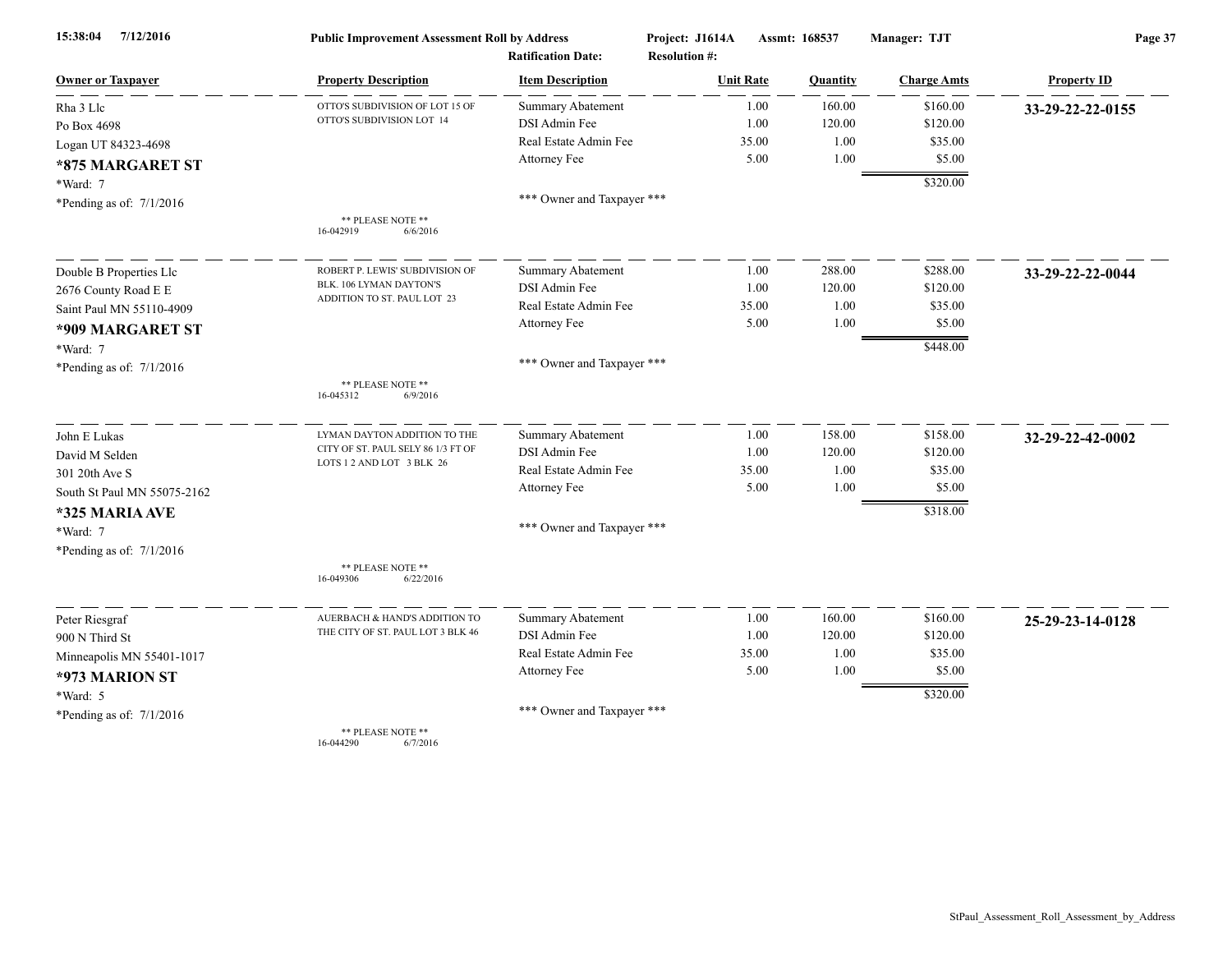| 7/12/2016<br>15:38:04      | <b>Public Improvement Assessment Roll by Address</b> |                            | Project: J1614A<br>Assmt: 168537 |                | Manager: TJT       | Page 38            |  |
|----------------------------|------------------------------------------------------|----------------------------|----------------------------------|----------------|--------------------|--------------------|--|
|                            |                                                      | <b>Ratification Date:</b>  | <b>Resolution #:</b>             |                |                    |                    |  |
| <b>Owner or Taxpayer</b>   | <b>Property Description</b>                          | <b>Item Description</b>    | <b>Unit Rate</b>                 | Quantity       | <b>Charge Amts</b> | <b>Property ID</b> |  |
| Catherine O Krob           | AMES PARK PLAT 2 LOT 5 BLK 2                         | Summary Abatement          |                                  | 344.00<br>1.00 | \$344.00           | 27-29-22-11-0089   |  |
| 1700 Maryland Ave E        |                                                      | DSI Admin Fee              |                                  | 120.00<br>1.00 | \$120.00           |                    |  |
| Saint Paul MN 55106-2941   |                                                      | Real Estate Admin Fee      | 35.00                            |                | 1.00<br>\$35.00    |                    |  |
| *1700 MARYLAND AVE E       |                                                      | Attorney Fee               |                                  | 5.00<br>1.00   | \$5.00             |                    |  |
| *Ward: 6                   |                                                      |                            |                                  |                | \$504.00           |                    |  |
| *Pending as of: $7/1/2016$ |                                                      | *** Owner and Taxpayer *** |                                  |                |                    |                    |  |
|                            | ** PLEASE NOTE **                                    |                            |                                  |                |                    |                    |  |
|                            | 16-052622<br>6/30/2016                               |                            |                                  |                |                    |                    |  |
| Hsbc Bank Usa Na Trustee   | STONE & MORTON'S ADDITION TO                         | Summary Abatement          |                                  | 298.00<br>1.00 | \$298.00           | 20-29-22-43-0210   |  |
| 12001 Science Dr Ste 110   | THE CITY OF ST. PAUL E 1/2 OF LOT                    | DSI Admin Fee              |                                  | 1.00<br>120.00 | \$120.00           |                    |  |
| Orlando FL 32826-2913      | 31 AND ALL OF LOT 32 BLK 4                           | Real Estate Admin Fee      | 35.00                            | 1.00           | \$35.00            |                    |  |
| *685 MARYLAND AVE E        |                                                      | Attorney Fee               |                                  | 5.00<br>1.00   | \$5.00             |                    |  |
| *Ward: 6                   |                                                      |                            |                                  |                | \$458.00           |                    |  |
| *Pending as of: $7/1/2016$ |                                                      | *** Owner and Taxpayer *** |                                  |                |                    |                    |  |
|                            | ** PLEASE NOTE **<br>16-046956<br>6/15/2016          |                            |                                  |                |                    |                    |  |
| Matthew Dibble             | OAK VILLE PARK LOT 17 BLK 10                         | Summary Abatement          |                                  | 372.00<br>1.00 | \$372.00           | 20-29-22-44-0127   |  |
| 731 Maryland Ave E         |                                                      | DSI Admin Fee              |                                  | 1.00<br>120.00 | \$120.00           |                    |  |
| Saint Paul MN 55106-2525   |                                                      | Real Estate Admin Fee      | 35.00                            |                | 1.00<br>\$35.00    |                    |  |
| *731 MARYLAND AVE E        |                                                      | Attorney Fee               |                                  | 5.00<br>1.00   | \$5.00             |                    |  |
| *Ward: 6                   |                                                      |                            |                                  |                | \$532.00           |                    |  |
| *Pending as of: $7/1/2016$ |                                                      | *** Owner and Taxpayer *** |                                  |                |                    |                    |  |
|                            | ** PLEASE NOTE **<br>16-050880<br>6/28/2016          |                            |                                  |                |                    |                    |  |
| Thinh Xuan Pham Llc        | EASTVILLE HEIGHTS EX PART TAKEN                      | Summary Abatement          |                                  | 372.00<br>1.00 | \$372.00           | 28-29-22-22-0193   |  |
| 2565 Franklin Ave 308      | FOR AVE; LOTS 7, 8 AND 9 BLK 1                       | DSI Admin Fee              |                                  | 1.00<br>120.00 | \$120.00           |                    |  |
| Saint Paul MN 55114-3000   |                                                      | Real Estate Admin Fee      | 35.00                            |                | 1.00<br>\$35.00    |                    |  |
| *850 MARYLAND AVE E        |                                                      | Attorney Fee               |                                  | 5.00<br>1.00   | \$5.00             |                    |  |
| *Ward: 6                   |                                                      |                            |                                  |                | \$532.00           |                    |  |
| *Pending as of: $7/1/2016$ |                                                      | *** Owner and Taxpayer *** |                                  |                |                    |                    |  |
|                            | ** PLEASE NOTE **                                    |                            |                                  |                |                    |                    |  |

16-051990 6/28/2016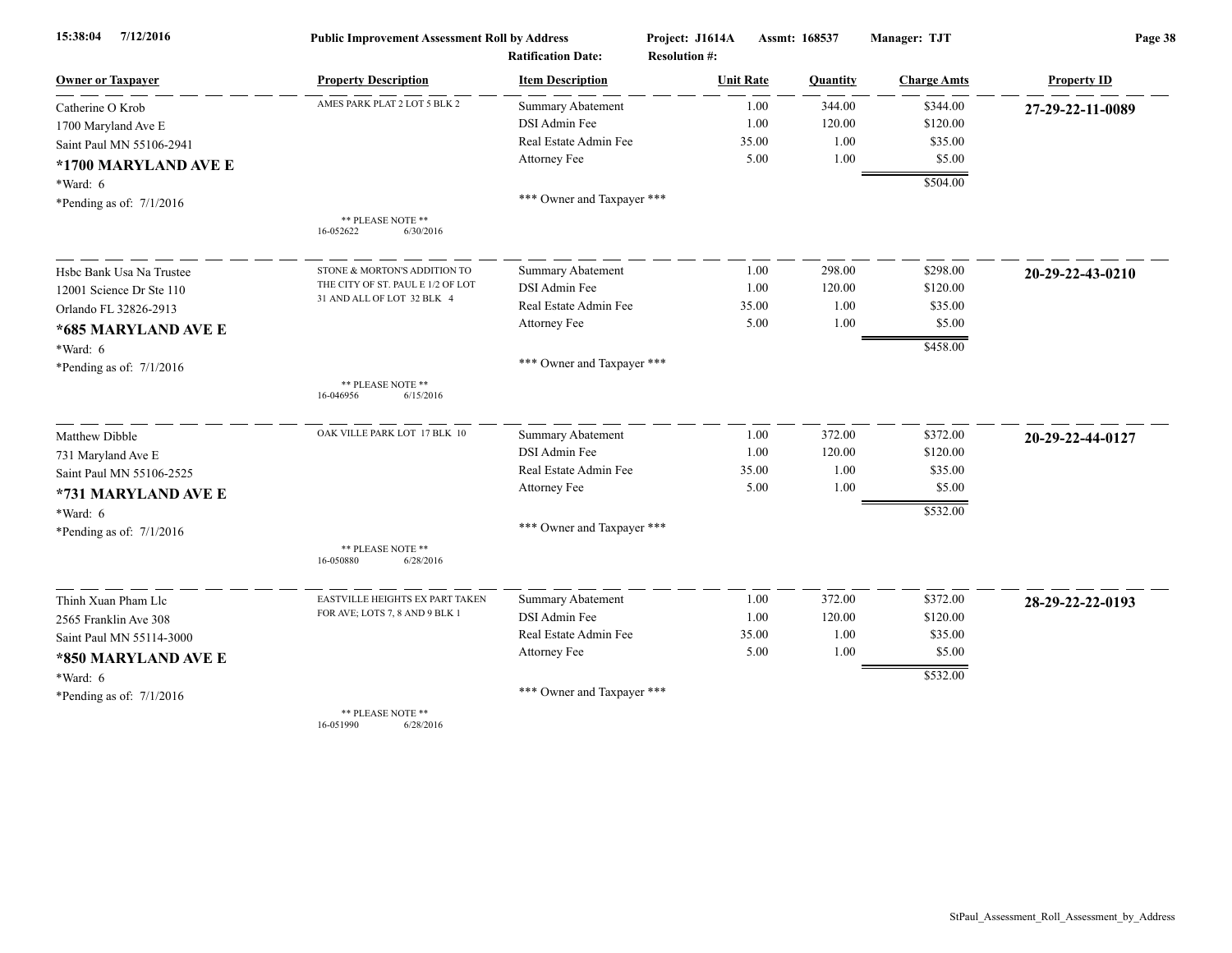| 7/12/2016<br>15:38:04         | <b>Public Improvement Assessment Roll by Address</b> |                            | Project: J1614A      | Assmt: 168537   |                    | Page 39            |  |
|-------------------------------|------------------------------------------------------|----------------------------|----------------------|-----------------|--------------------|--------------------|--|
|                               |                                                      | <b>Ratification Date:</b>  | <b>Resolution #:</b> |                 |                    |                    |  |
| <b>Owner or Taxpayer</b>      | <b>Property Description</b>                          | <b>Item Description</b>    | <b>Unit Rate</b>     | <b>Quantity</b> | <b>Charge Amts</b> | <b>Property ID</b> |  |
| Hooyo Huno Housing Llc        | DRAKE'S REARRANGEMENT OF                             | <b>Summary Abatement</b>   | 1.00                 | 160.00          | \$160.00           | 33-29-22-43-0103   |  |
| 1550 Larpenteur Ave W Apt 113 | BLKS. 2 ETC W 1/2 OF LOT 12 & ALL                    | DSI Admin Fee              | 1.00                 | 120.00          | \$120.00           |                    |  |
| Falcon Heights MN 55113-6363  | OF LOT 13 BLK 9                                      | Real Estate Admin Fee      | 35.00                | 1.00            | \$35.00            |                    |  |
| *1070 MCLEAN AVE              |                                                      | Attorney Fee               | 5.00                 | 1.00            | \$5.00             |                    |  |
| $*Ward: 7$                    |                                                      |                            |                      |                 | \$320.00           |                    |  |
| *Pending as of: $7/1/2016$    |                                                      | *** Owner and Taxpayer *** |                      |                 |                    |                    |  |
|                               | ** PLEASE NOTE **<br>16-052175<br>6/29/2016          |                            |                      |                 |                    |                    |  |
| Nou Lor                       | WESSEL'S ADDITION TO THE CITY OF                     | Summary Abatement          | 1.00                 | 160.00          | \$160.00           | 34-29-22-43-0072   |  |
| 1265 Lark Ave                 | ST. PAUL, RAMSEY CO., MINN EX W                      | DSI Admin Fee              | 1.00                 | 120.00          | \$120.00           |                    |  |
| Saint Paul MN 55109-2542      | 33 FT LOT 3 AND ALL OF LOT 4 BLK<br>$\overline{4}$   | Real Estate Admin Fee      | 35.00                | 1.00            | \$35.00            |                    |  |
| *1604 MCLEAN AVE              |                                                      | Attorney Fee               | 5.00                 | 1.00            | \$5.00             |                    |  |
| *Ward: 7                      |                                                      |                            |                      |                 | \$320.00           |                    |  |
| *Pending as of: $7/1/2016$    |                                                      | *** Owner and Taxpayer *** |                      |                 |                    |                    |  |
|                               | ** PLEASE NOTE **<br>16-042964<br>6/3/2016           |                            |                      |                 |                    |                    |  |
| Hale Built Homes Llc          | WILLES ADDITION TO SAINT PAUL W                      | <b>Summary Abatement</b>   | 1.00                 | 416.00          | \$416.00           | 01-28-23-34-0185   |  |
| 12504 Chippewa Ln             | 1/4 OF LOT 5 BLK 4                                   | DSI Admin Fee              | 1.00                 | 120.00          | \$120.00           |                    |  |
| Burnsville MN 55337-2910      |                                                      | Real Estate Admin Fee      | 35.00                | 1.00            | \$35.00            |                    |  |
| *454 MICHIGAN ST              |                                                      | Attorney Fee               | 5.00                 | 1.00            | \$5.00             |                    |  |
| *Ward: 2                      |                                                      |                            |                      |                 | \$576.00           |                    |  |
| *Pending as of: $7/1/2016$    |                                                      | *** Owner and Taxpayer *** |                      |                 |                    |                    |  |
|                               | ** PLEASE NOTE **<br>16-045913<br>6/13/2016          |                            |                      |                 |                    |                    |  |
| Adonis Eco Housing            | SCHIFFMANN'S SUBDIVISION OF                          | Summary Abatement          | 1.00                 | 316.00          | \$316.00           | 33-29-22-21-0005   |  |
| 1955 University Ave W Ste 201 | BLOCKS 109 & 110, LYMAN                              | DSI Admin Fee              | 1.00                 | 120.00          | \$120.00           |                    |  |
| Saint Paul MN 55104-3724      | DAYTON'S ADDITION LOT 6 BLK 109                      | Real Estate Admin Fee      | 35.00                | 1.00            | \$35.00            |                    |  |
| *1036 MINNEHAHA AVE E         |                                                      | Attorney Fee               | 5.00                 | 1.00            | \$5.00             |                    |  |
| $*Ward: 7$                    |                                                      |                            |                      |                 | \$476.00           |                    |  |
| *Pending as of: $7/1/2016$    |                                                      | *** Owner and Taxpayer *** |                      |                 |                    |                    |  |
|                               | ** PLEASE NOTE **                                    |                            |                      |                 |                    |                    |  |

16-047019 6/15/2016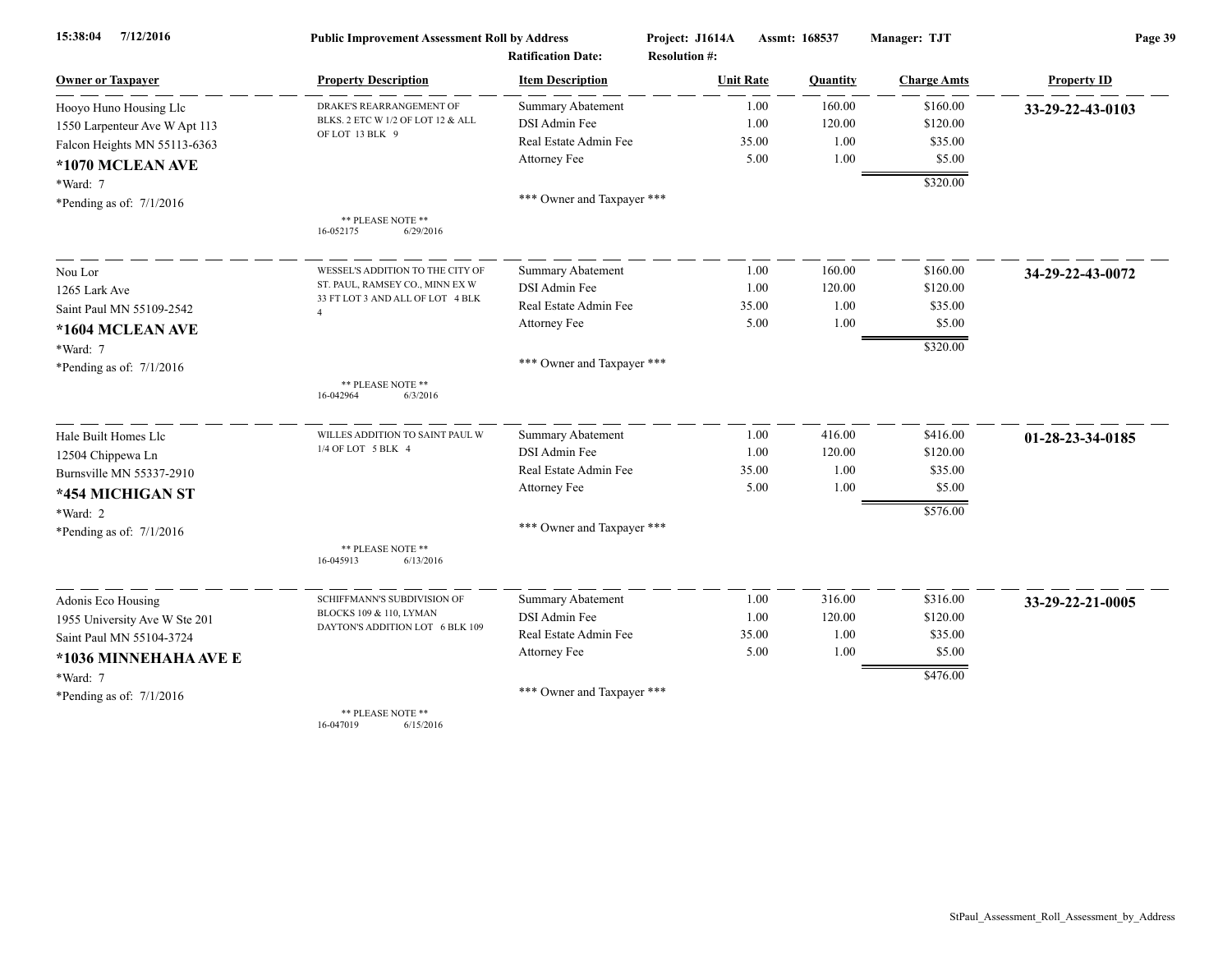| 7/12/2016<br>15:38:04                       | <b>Public Improvement Assessment Roll by Address</b><br><b>Ratification Date:</b> |                            | Project: J1614A<br><b>Resolution #:</b> |       | Assmt: 168537 | Manager: TJT       | Page 40            |  |
|---------------------------------------------|-----------------------------------------------------------------------------------|----------------------------|-----------------------------------------|-------|---------------|--------------------|--------------------|--|
| <b>Owner or Taxpayer</b>                    | <b>Property Description</b>                                                       | <b>Item Description</b>    | <b>Unit Rate</b>                        |       | Quantity      | <b>Charge Amts</b> | <b>Property ID</b> |  |
| Community Enhancement Group Llc             | SMITH'S SUBDIVISION OF BLOCK 3                                                    | <b>Summary Abatement</b>   |                                         | 1.00  | 160.00        | \$160.00           | 36-29-23-22-0235   |  |
| 774 University Ave W                        | OF STINSON'S DIVISION OF NW 1/4,                                                  | DSI Admin Fee              |                                         | 1.00  | 120.00        | \$120.00           |                    |  |
| Saint Paul MN 55104-4805                    | SEC. 36, T. 29, R. 23 WEST LOT 49 BLK<br>$\overline{\mathbf{3}}$                  | Real Estate Admin Fee      |                                         | 35.00 | 1.00          | \$35.00            |                    |  |
| *544 MINNEHAHA AVE W                        |                                                                                   | Attorney Fee               |                                         | 5.00  | 1.00          | \$5.00             |                    |  |
| *Ward: 1                                    |                                                                                   |                            |                                         |       |               | \$320.00           |                    |  |
| *Pending as of: $7/1/2016$                  |                                                                                   | *** Owner and Taxpayer *** |                                         |       |               |                    |                    |  |
|                                             | ** PLEASE NOTE **<br>6/14/2016<br>16-046436                                       |                            |                                         |       |               |                    |                    |  |
| Fsb Ocwen Federal Bank                      | SYNDICATE NO. 4 ADDITION W 1/2                                                    | <b>Summary Abatement</b>   |                                         | 1.00  | 160.00        | \$160.00           | 35-29-23-11-0037   |  |
| 12650 Ingenuity Dr<br>Orlando FL 32826-2703 | OF LOT 11 AND E 10 FT OF LOT 12                                                   | DSI Admin Fee              |                                         | 1.00  | 120.00        | \$120.00           |                    |  |
|                                             | BLK 2                                                                             | Real Estate Admin Fee      |                                         | 35.00 | 1.00          | \$35.00            |                    |  |
| *722 MINNEHAHA AVE W                        |                                                                                   | Attorney Fee               |                                         | 5.00  | 1.00          | \$5.00             |                    |  |
| *Ward: 1                                    |                                                                                   |                            |                                         |       |               | \$320.00           |                    |  |
| *Pending as of: $7/1/2016$                  |                                                                                   | *** Owner and Taxpayer *** |                                         |       |               |                    |                    |  |
|                                             | ** PLEASE NOTE **<br>16-044742<br>6/8/2016                                        |                            |                                         |       |               |                    |                    |  |
| Christine C Vanzee                          | AFTON HILL DEVELOPMENT LOT 5                                                      | <b>Summary Abatement</b>   |                                         | 1.00  | 320.00        | \$320.00           | 11-28-22-11-0039   |  |
| 1739 Gervais Ave Apt 3                      | BLK 1                                                                             | DSI Admin Fee              |                                         | 1.00  | 240.00        | \$240.00           |                    |  |
| Maplewood MN 55109-2183                     |                                                                                   | Real Estate Admin Fee      |                                         | 35.00 | 1.00          | \$35.00            |                    |  |
| *292 MORNINGSIDE CIR                        |                                                                                   | Attorney Fee               |                                         | 5.00  | 1.00          | \$5.00             |                    |  |
| *Ward: 7                                    |                                                                                   |                            |                                         |       |               | \$600.00           |                    |  |
| *Pending as of: $7/1/2016$                  |                                                                                   | *** Owner and Taxpayer *** |                                         |       |               |                    |                    |  |
|                                             | ** PLEASE NOTE **<br>16-044266<br>6/8/2016<br>16-052011<br>6/29/2016              |                            |                                         |       |               |                    |                    |  |
| Ocwen Loan Servicing Llc                    | LAWTONS REARRANGEMENT OF                                                          | Summary Abatement          |                                         | 1.00  | 160.00        | \$160.00           | 08-28-22-42-0074   |  |
| 1100 Virginia Dr                            | BLOCK 15 OF WOODBURY AND                                                          | DSI Admin Fee              |                                         | 1.00  | 120.00        | \$120.00           |                    |  |
| Fort Washington PA 19034-3204               | CASES ADDITION TO SAINT PAUL<br>THE E .7 FT OF LOT 4 & ALL OF LOTS 2              | Real Estate Admin Fee      |                                         | 35.00 | 1.00          | \$35.00            |                    |  |
| *250 MORTON ST E                            | & LOT 3 BLK 15                                                                    | Attorney Fee               |                                         | 5.00  | 1.00          | \$5.00             |                    |  |
| *Ward: 2                                    |                                                                                   |                            |                                         |       |               | \$320.00           |                    |  |
| *Pending as of: $7/1/2016$                  |                                                                                   | *** Owner and Taxpayer *** |                                         |       |               |                    |                    |  |
|                                             | ** PLEASE NOTE **                                                                 |                            |                                         |       |               |                    |                    |  |

16-042436 6/3/2016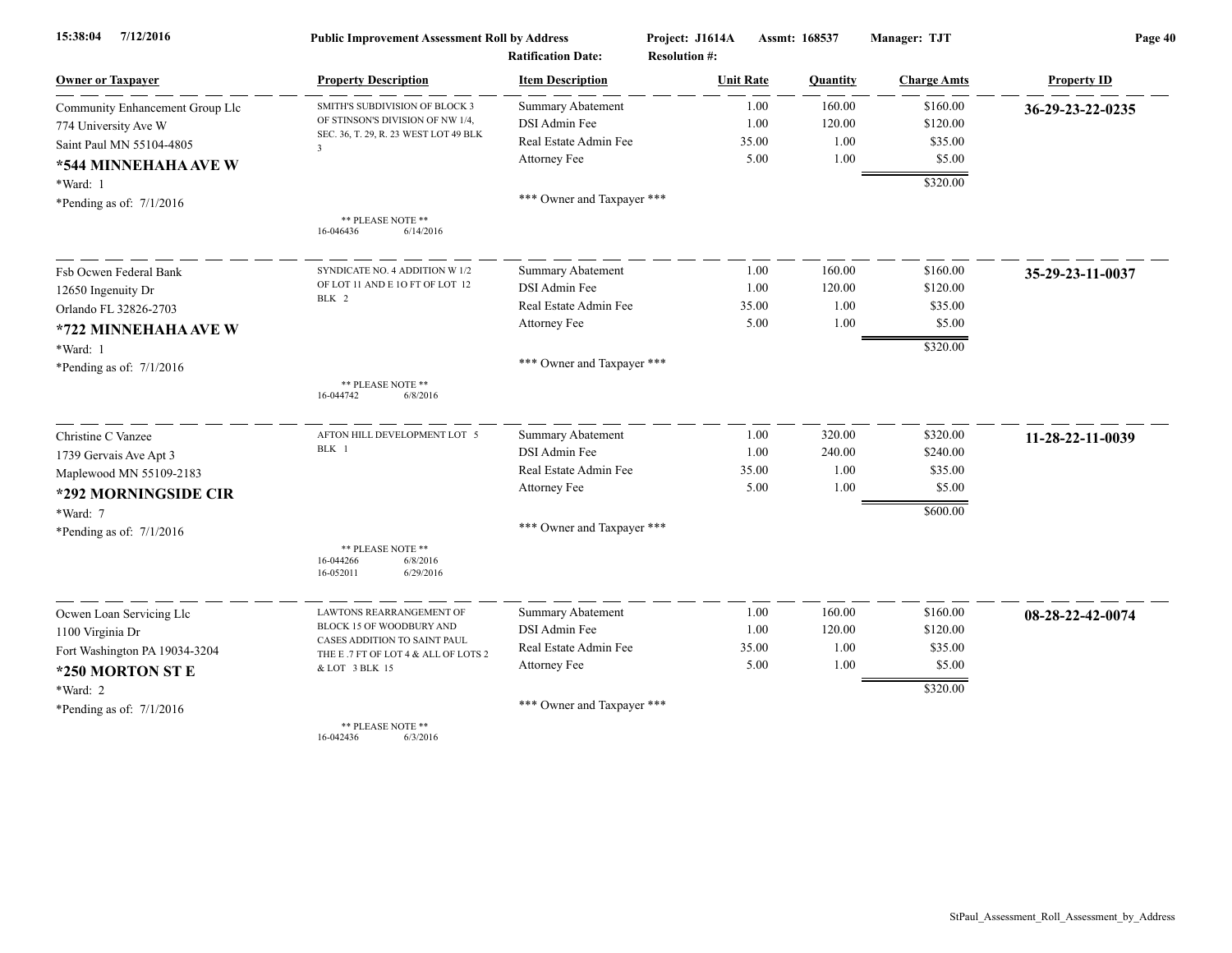| 7/12/2016<br>15:38:04         | <b>Public Improvement Assessment Roll by Address</b><br><b>Ratification Date:</b> |                            | Project: J1614A<br>Assmt: 168537<br><b>Resolution #:</b> |                 | Manager: TJT       | Page 41            |  |
|-------------------------------|-----------------------------------------------------------------------------------|----------------------------|----------------------------------------------------------|-----------------|--------------------|--------------------|--|
| <b>Owner or Taxpayer</b>      | <b>Property Description</b>                                                       | <b>Item Description</b>    | <b>Unit Rate</b>                                         | <b>Quantity</b> | <b>Charge Amts</b> | <b>Property ID</b> |  |
| Doreen J Richardson           | SWANSTROMS RE-ARRANGEMENT                                                         | <b>Summary Abatement</b>   | 1.00                                                     | 776.00          | \$776.00           | 32-29-22-22-0017   |  |
| 777 Hamline Ave N Apt 806     | OF LOTS 10 & 11, BLOCK 8 OF                                                       | DSI Admin Fee              | 1.00                                                     | 120.00          | \$120.00           |                    |  |
| Saint Paul MN 55104-1342      | WARREN & WINSLOW'S ADDITION<br>TO ST. PAUL LOT 4                                  | Real Estate Admin Fee      | 35.00                                                    | 1.00            | \$35.00            |                    |  |
| *421 MOUNT IDA ST             |                                                                                   | Attorney Fee               | 5.00                                                     | 1.00            | \$5.00             |                    |  |
| *Ward: 5                      |                                                                                   |                            |                                                          |                 | \$936.00           |                    |  |
| *Pending as of: $7/1/2016$    |                                                                                   | *** Owner and Taxpayer *** |                                                          |                 |                    |                    |  |
|                               | ** PLEASE NOTE **<br>16-047459<br>6/16/2016<br>16-047460<br>6/16/2016             |                            |                                                          |                 |                    |                    |  |
| Cory M Larson                 | HAYDEN HEIGHTS W 10 FT OF LOT                                                     | Summary Abatement          | 1.00                                                     | 432.00          | \$432.00           | 23-29-22-23-0104   |  |
| 1858 Nebraska Ave E           | 14 AND ALL OF LOT 15 BLK 3                                                        | DSI Admin Fee              | 1.00                                                     | 120.00          | \$120.00           |                    |  |
| St Paul MN 55119-4223         |                                                                                   | Real Estate Admin Fee      | 35.00                                                    | 1.00            | \$35.00            |                    |  |
| *1858 NEBRASKA AVE E          |                                                                                   | Attorney Fee               | 5.00                                                     | 1.00            | \$5.00             |                    |  |
| $*Ward: 6$                    |                                                                                   |                            |                                                          |                 | \$592.00           |                    |  |
| *Pending as of: $7/1/2016$    |                                                                                   | *** Owner and Taxpayer *** |                                                          |                 |                    |                    |  |
|                               | ** PLEASE NOTE **<br>16-046136<br>6/15/2016                                       |                            |                                                          |                 |                    |                    |  |
| Stonebridge Land              | WHITNEY'S RE-ARRANGEMENT OF                                                       | <b>Summary Abatement</b>   | 1.00                                                     | 160.00          | \$160.00           | 21-28-23-42-0011   |  |
| Acquisition Llc               | BELLEVUE ADDITION LOT 7 BLK 2                                                     | DSI Admin Fee              | 1.00                                                     | 120.00          | \$120.00           |                    |  |
| 15734 Foliage Ave             |                                                                                   | Real Estate Admin Fee      | 35.00                                                    | 1.00            | \$35.00            |                    |  |
| Apple Valley MN 55124-6031    |                                                                                   | Attorney Fee               | 5.00                                                     | 1.00            | \$5.00             |                    |  |
| *1784 NORFOLK AVE             |                                                                                   |                            |                                                          |                 | \$320.00           |                    |  |
| *Ward: 3                      |                                                                                   | *** Owner and Taxpayer *** |                                                          |                 |                    |                    |  |
| *Pending as of: $7/1/2016$    |                                                                                   |                            |                                                          |                 |                    |                    |  |
|                               | ** PLEASE NOTE **<br>16-049671<br>6/22/2016                                       |                            |                                                          |                 |                    |                    |  |
| Bank Of New York Mellon       | DAWSON'S ADDITION TO SAINT                                                        | Summary Abatement          | 1.00                                                     | 1,640.00        | \$1,640.00         | 07-28-22-24-0033   |  |
| 8742 Lucent Blvd Ste 300      | PAUL E 2/3 OF LOTS 1 AND LOT 2                                                    | DSI Admin Fee              | 1.00                                                     | 240.00          | \$240.00           |                    |  |
| Highlands Ranch CO 80129-2386 | BLK 8                                                                             | Real Estate Admin Fee      | 35.00                                                    | 1.00            | \$35.00            |                    |  |
| *537 OHIO ST                  |                                                                                   | Attorney Fee               | 5.00                                                     | 1.00            | \$5.00             |                    |  |
| *Ward: 2                      |                                                                                   |                            |                                                          |                 | \$1,920.00         |                    |  |
| *Pending as of: $7/1/2016$    |                                                                                   | *** Owner and Taxpayer *** |                                                          |                 |                    |                    |  |
|                               | ** PLEASE NOTE **<br>16-050012<br>6/22/2016<br>16-051932<br>7/1/2016              |                            |                                                          |                 |                    |                    |  |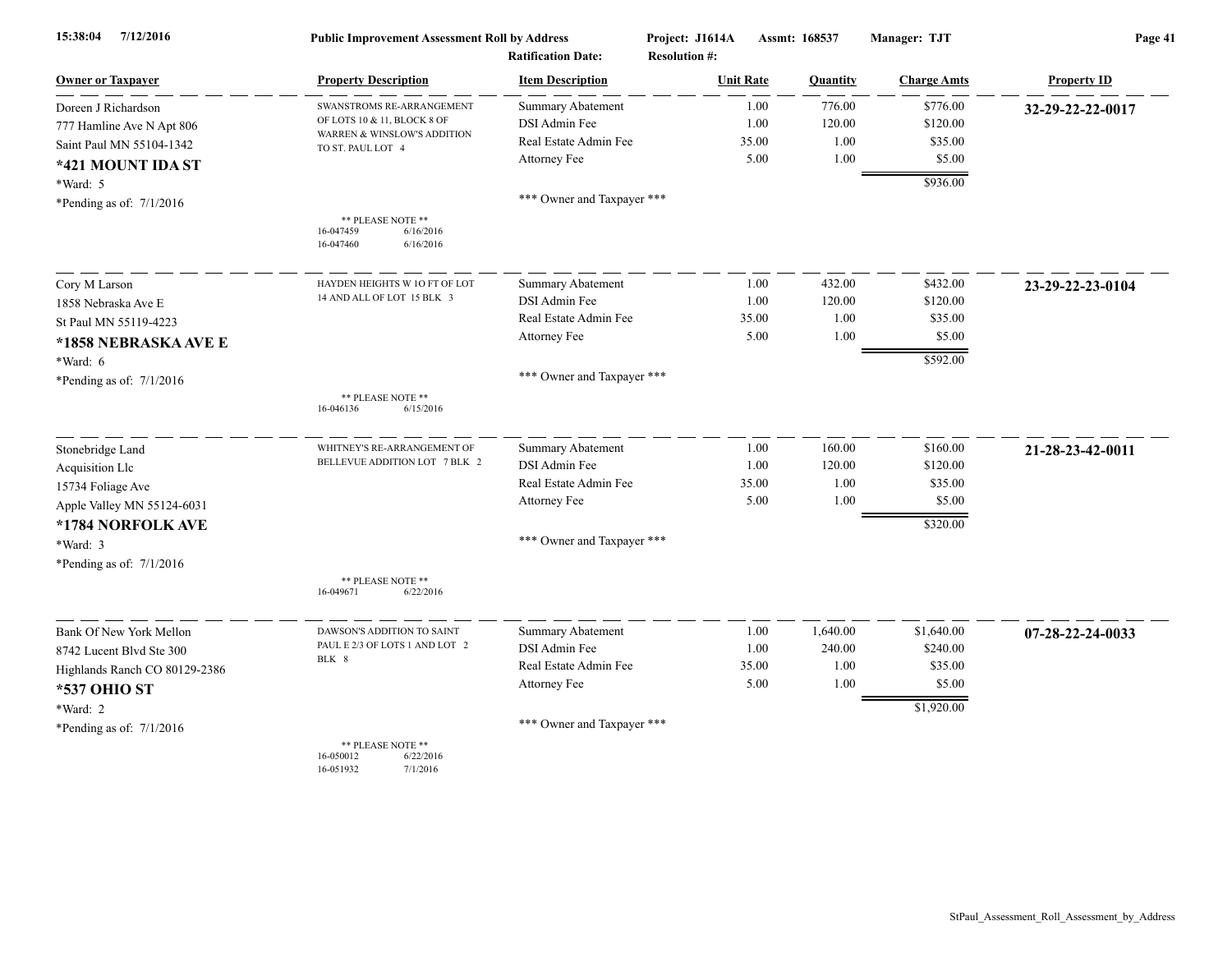| 7/12/2016<br>15:38:04         | <b>Public Improvement Assessment Roll by Address</b>              |                            | Project: J1614A      | Assmt: 168537   | Manager: TJT       | Page 42            |  |
|-------------------------------|-------------------------------------------------------------------|----------------------------|----------------------|-----------------|--------------------|--------------------|--|
|                               |                                                                   | <b>Ratification Date:</b>  | <b>Resolution #:</b> |                 |                    |                    |  |
| <b>Owner or Taxpayer</b>      | <b>Property Description</b>                                       | <b>Item Description</b>    | <b>Unit Rate</b>     | <b>Quantity</b> | <b>Charge Amts</b> | <b>Property ID</b> |  |
| Marjorie C Haglund            | DAWSON'S ADDITION TO SAINT                                        | <b>Summary Abatement</b>   | 1.00                 | 160.00          | \$160.00           | 07-28-22-24-0150   |  |
| 1779 Talon Trl                | PAUL SUBJ TO ESMTS LOT 4 BLK 14                                   | DSI Admin Fee              | 1.00                 | 120.00          | \$120.00           |                    |  |
| Eagan MN 55122-1766           |                                                                   | Real Estate Admin Fee      | 35.00                | 1.00            | \$35.00            |                    |  |
| *630 OHIO ST                  |                                                                   | Attorney Fee               | 5.00                 | 1.00            | \$5.00             |                    |  |
| *Ward: 2                      |                                                                   |                            |                      |                 | \$320.00           |                    |  |
| *Pending as of: $7/1/2016$    |                                                                   | *** Owner and Taxpayer *** |                      |                 |                    |                    |  |
|                               | ** PLEASE NOTE **<br>16-047040<br>6/16/2016                       |                            |                      |                 |                    |                    |  |
| Verity Property Solutions Llc | SUBURBAN HILLS E 60 FT OF W 140                                   | <b>Summary Abatement</b>   | 1.00                 | 160.00          | \$160.00           | 33-29-22-44-0028   |  |
| 567 Stryker Ave Suite 1       | FT OF LOT 5 SCHORRS SECOND ADD                                    | DSI Admin Fee              | 1.00                 | 120.00          | \$120.00           |                    |  |
| Saint Paul MN 55106           | AND IN SD SUBURBAN HILLS SUBJ<br>TO ST THE E 6O FT OF W 14O FT OF | Real Estate Admin Fee      | 35.00                | 1.00            | \$35.00            |                    |  |
| *1214 PACIFIC ST              | LOT 2 BLK 31                                                      | Attorney Fee               | 5.00                 | 1.00            | \$5.00             |                    |  |
| *Ward: 7                      |                                                                   |                            |                      |                 | \$320.00           |                    |  |
| *Pending as of: $7/1/2016$    |                                                                   | *** Owner and Taxpayer *** |                      |                 |                    |                    |  |
|                               | ** PLEASE NOTE **<br>6/3/2016<br>16-041925                        |                            |                      |                 |                    |                    |  |
| Barbara E Stochl              | HANKEE'S CLEVELAND VIEW LOT                                       | Summary Abatement          | 1.00                 | 160.00          | \$160.00           | 09-28-23-23-0067   |  |
| 800 Nebraska Ave W            | 10 BLK 5                                                          | DSI Admin Fee              | 1.00                 | 120.00          | \$120.00           |                    |  |
| Saint Paul MN 55117-3453      |                                                                   | Real Estate Admin Fee      | 35.00                | 1.00            | \$35.00            |                    |  |
| *1978 PALACE AVE              |                                                                   | Attorney Fee               | 5.00                 | 1.00            | \$5.00             |                    |  |
| $*Ward: 3$                    |                                                                   |                            |                      |                 | \$320.00           |                    |  |
| *Pending as of: $7/1/2016$    |                                                                   | *** Owner and Taxpayer *** |                      |                 |                    |                    |  |
|                               | ** PLEASE NOTE **<br>16-044871<br>6/9/2016                        |                            |                      |                 |                    |                    |  |
| Anita E Mack                  | COLLEGE PLACE, EAST DIVISION S                                    | Summary Abatement          | 1.00                 | 270.00          | \$270.00           | 27-29-23-31-0085   |  |
| 879 Pascal St N Apt 3         | 47 5/10 FT OF N 95 FT OF W 117 FT OF                              | DSI Admin Fee              | 1.00                 | 120.00          | \$120.00           |                    |  |
| Saint Paul MN 55104-1372      | LOT 2 BLK 10                                                      | Real Estate Admin Fee      | 35.00                | 1.00            | \$35.00            |                    |  |
| *874 PASCAL ST N              |                                                                   | Attorney Fee               | 5.00                 | 1.00            | \$5.00             |                    |  |
| *Ward: 4                      |                                                                   |                            |                      |                 | \$430.00           |                    |  |
| *Pending as of: $7/1/2016$    |                                                                   | *** Owner and Taxpayer *** |                      |                 |                    |                    |  |
|                               | ** PLEASE NOTE **                                                 |                            |                      |                 |                    |                    |  |

16-048447 6/20/2016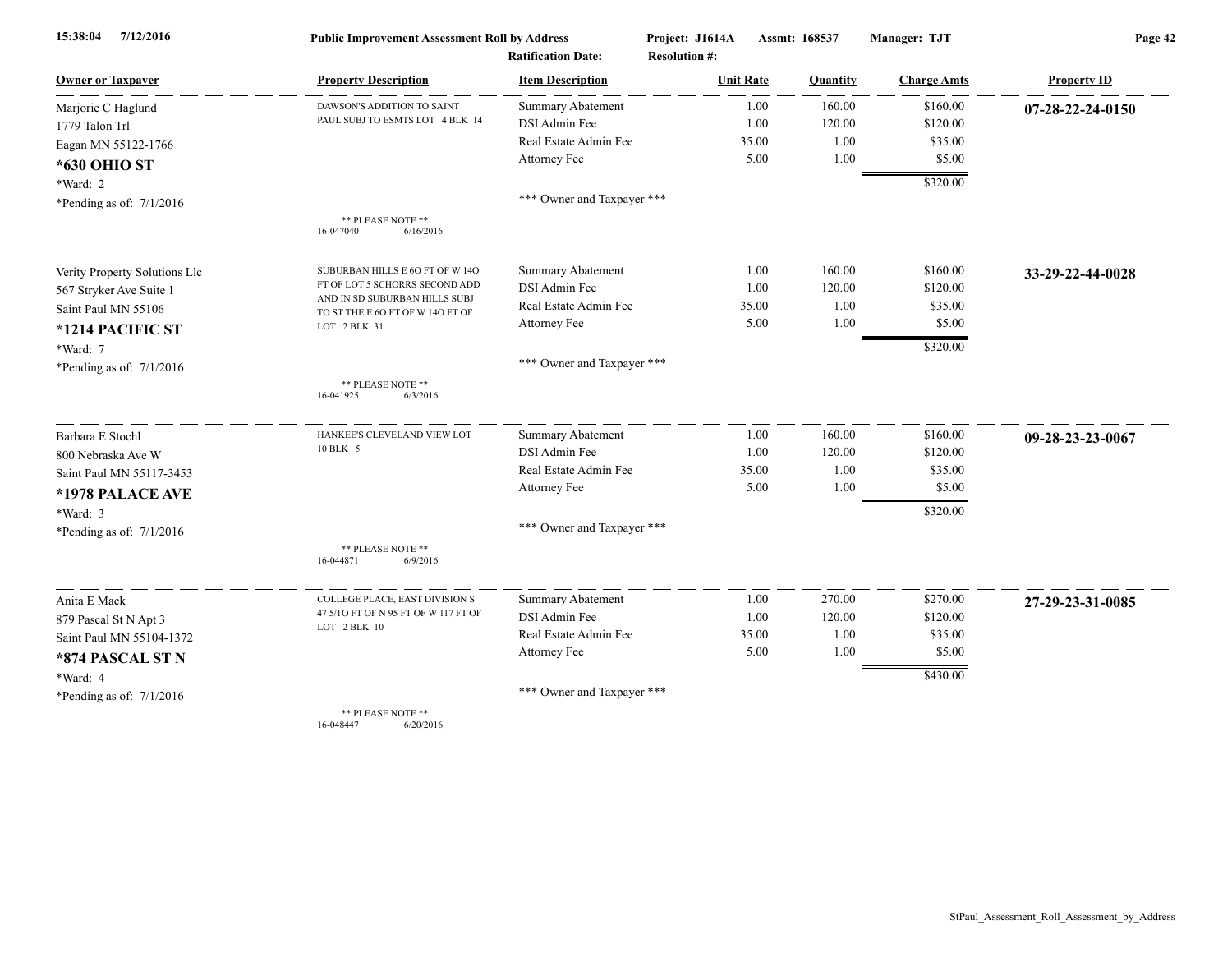| 7/12/2016<br>15:38:04              | <b>Public Improvement Assessment Roll by Address</b>           |                            | Project: J1614A      | Assmt: 168537 | Manager: TJT       | Page 43            |  |
|------------------------------------|----------------------------------------------------------------|----------------------------|----------------------|---------------|--------------------|--------------------|--|
|                                    |                                                                | <b>Ratification Date:</b>  | <b>Resolution #:</b> |               |                    |                    |  |
| <b>Owner or Taxpayer</b>           | <b>Property Description</b>                                    | <b>Item Description</b>    | <b>Unit Rate</b>     | Quantity      | <b>Charge Amts</b> | <b>Property ID</b> |  |
| Chicago Msp Omaha Rr Co            | STINSON'S ADDITION TO THE CITY                                 | Summary Abatement          | 1.00                 | 316.00        | \$316.00           | 29-29-22-33-0044   |  |
| 1400 Douglas Stop 1640             | OF SAINT PAUL IN THE STATE OF                                  | DSI Admin Fee              | 1.00                 | 120.00        | \$120.00           |                    |  |
| Omaha NE 68179-0002                | MINNESOTA LOT 4 BLK 11                                         | Real Estate Admin Fee      | 35.00                | 1.00          | \$35.00            |                    |  |
| *0 PHALEN BLVD                     |                                                                | Attorney Fee               | 5.00                 | 1.00          | \$5.00             |                    |  |
| $*Ward: 5$                         |                                                                |                            |                      |               | \$476.00           |                    |  |
| *Pending as of: $7/1/2016$         |                                                                | *** Owner and Taxpayer *** |                      |               |                    |                    |  |
|                                    | ** PLEASE NOTE **<br>16-044888<br>6/13/2016                    |                            |                      |               |                    |                    |  |
| Eileen H Gavin                     | WEST END LOT 4 BLK 29                                          | <b>Summary Abatement</b>   | 1.00                 | 316.00        | \$316.00           | 15-28-23-14-0034   |  |
| 1722 Race St                       |                                                                | DSI Admin Fee              | 1.00                 | 120.00        | \$120.00           |                    |  |
| Saint Paul MN 55116-2361           |                                                                | Real Estate Admin Fee      | 35.00                | 1.00          | \$35.00            |                    |  |
| *1722 RACE ST                      |                                                                | Attorney Fee               | 5.00                 | 1.00          | \$5.00             |                    |  |
| *Ward: 3                           |                                                                |                            |                      |               | \$476.00           |                    |  |
| *Pending as of: $7/1/2016$         |                                                                | *** Owner and Taxpayer *** |                      |               |                    |                    |  |
|                                    | ** PLEASE NOTE **<br>16-052566<br>7/1/2016                     |                            |                      |               |                    |                    |  |
| Michael Eastling                   | TERRY'S ADDITION TO THE CITY OF                                | <b>Summary Abatement</b>   | 1.00                 | 328.00        | \$328.00           | 28-29-22-43-0089   |  |
| 17056 Chisholm St Ne               | ST. PAUL, COUNTY OF RAMSEY,<br>STATE OF MINN. W 17 FT OF LOT 6 | DSI Admin Fee              | 1.00                 | 120.00        | \$120.00           |                    |  |
| Ham Lake MN 55304-4926             | AND EX W 33 FT LOT 7 BLK 1                                     | Real Estate Admin Fee      | 35.00                | 1.00          | \$35.00            |                    |  |
| *1150 REANEY AVE                   |                                                                | Attorney Fee               | 5.00                 | 1.00          | \$5.00             |                    |  |
| $*Ward: 7$                         |                                                                |                            |                      |               | \$488.00           |                    |  |
| *Pending as of: $7/1/2016$         |                                                                | *** Owner and Taxpayer *** |                      |               |                    |                    |  |
|                                    | ** PLEASE NOTE **<br>6/22/2016<br>16-049435                    |                            |                      |               |                    |                    |  |
| Secretary Of Housing And Urban Dev | E. C. BOWEN'S ADDITION LOT 11                                  | Summary Abatement          | 1.00                 | 180.00        | \$180.00           | 28-29-22-44-0195   |  |
| 2401 Nw 23rd St Suite 1d           | BLK 2                                                          | DSI Admin Fee              | 1.00                 | 120.00        | \$120.00           |                    |  |
| Oklahoma City OK 73107-2420        |                                                                | Real Estate Admin Fee      | 35.00                | 1.00          | \$35.00            |                    |  |
| *1196 REANEY AVE                   |                                                                | Attorney Fee               | 5.00                 | 1.00          | \$5.00             |                    |  |
| *Ward: 7                           |                                                                |                            |                      |               | \$340.00           |                    |  |
| *Pending as of: $7/1/2016$         |                                                                | *** Owner and Taxpayer *** |                      |               |                    |                    |  |
|                                    | ** PLEASE NOTE **                                              |                            |                      |               |                    |                    |  |

16-050080 6/22/2016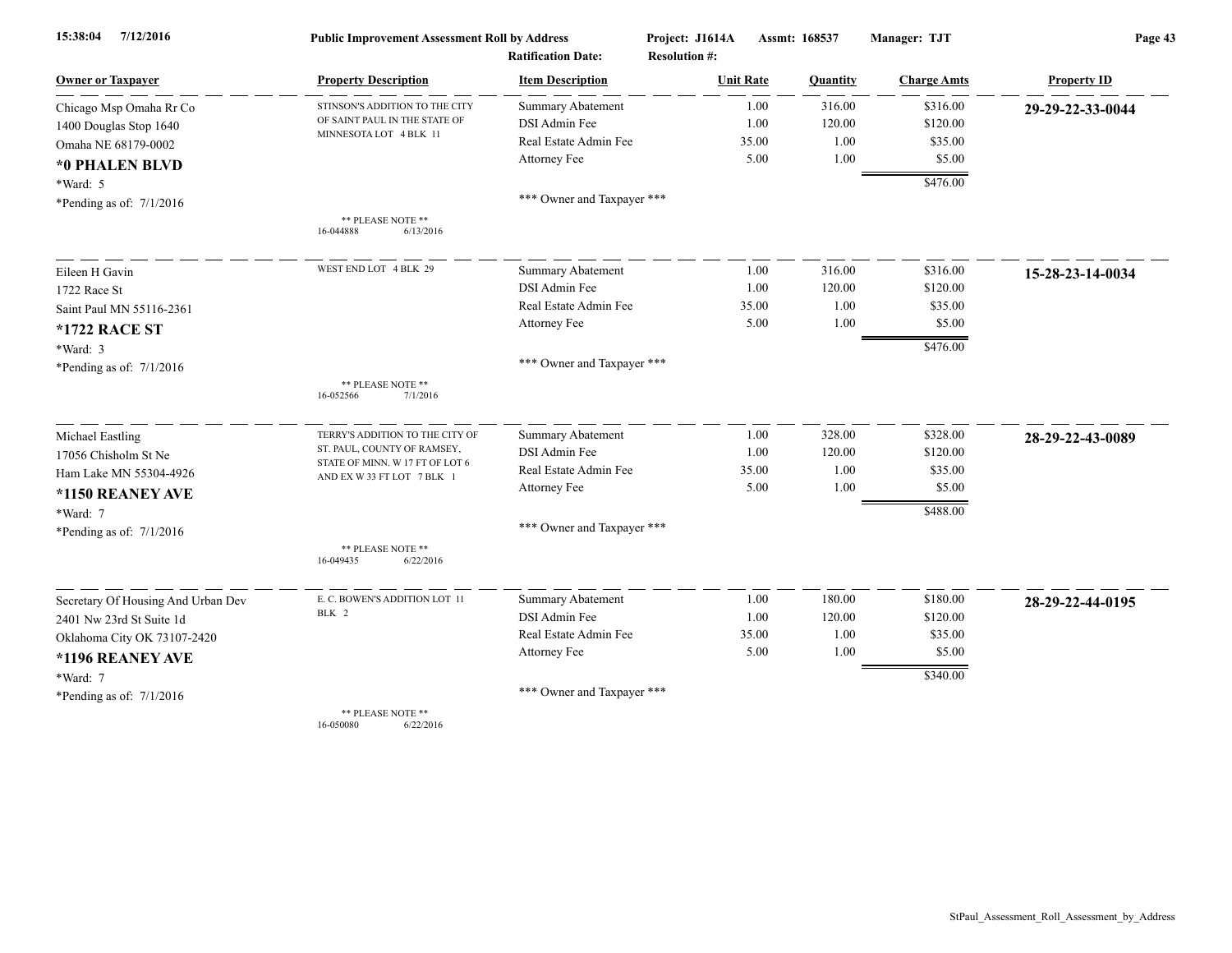| 7/12/2016<br>15:38:04      | <b>Public Improvement Assessment Roll by Address</b><br><b>Ratification Date:</b> |                            | Project: J1614A<br><b>Resolution #:</b> | Assmt: 168537 | Manager: TJT       | Page 44            |  |
|----------------------------|-----------------------------------------------------------------------------------|----------------------------|-----------------------------------------|---------------|--------------------|--------------------|--|
| <b>Owner or Taxpayer</b>   | <b>Property Description</b>                                                       | <b>Item Description</b>    | <b>Unit Rate</b>                        | Quantity      | <b>Charge Amts</b> | <b>Property ID</b> |  |
| <b>Bruce A Clausen</b>     | E. C. BOWEN'S ADDITION LOT 2 BLK                                                  | <b>Summary Abatement</b>   | 1.00                                    | 160.00        | \$160.00           | 28-29-22-44-0183   |  |
| 13534 Glasgow Lane         |                                                                                   | DSI Admin Fee              | 1.00                                    | 120.00        | \$120.00           |                    |  |
| Apple Valley MN 55124-7640 |                                                                                   | Real Estate Admin Fee      | 35.00                                   | 1.00          | \$35.00            |                    |  |
| *1233 REANEY AVE           |                                                                                   | Attorney Fee               | 5.00                                    | 1.00          | \$5.00             |                    |  |
| *Ward: 7                   |                                                                                   |                            |                                         |               | \$320.00           |                    |  |
| *Pending as of: $7/1/2016$ |                                                                                   | *** Owner and Taxpayer *** |                                         |               |                    |                    |  |
|                            | ** PLEASE NOTE **<br>6/24/2016<br>16-051014                                       |                            |                                         |               |                    |                    |  |
| Ibiza Llc                  | LORENA PARK, ST. PAUL, MINN. LOT                                                  | <b>Summary Abatement</b>   | 1.00                                    | 476.00        | \$476.00           | 27-29-22-33-0109   |  |
| 5113 W 58th Ct             | 21 BLK 3                                                                          | DSI Admin Fee              | 1.00                                    | 120.00        | \$120.00           |                    |  |
| Edina MN 55436-2406        |                                                                                   | Real Estate Admin Fee      | 35.00                                   | 1.00          | \$35.00            |                    |  |
| *1333 REANEY AVE           |                                                                                   | Attorney Fee               | 5.00                                    | 1.00          | \$5.00             |                    |  |
| *Ward: 7                   |                                                                                   |                            |                                         |               | \$636.00           |                    |  |
| *Pending as of: $7/1/2016$ |                                                                                   | *** Owner and Taxpayer *** |                                         |               |                    |                    |  |
|                            | ** PLEASE NOTE **<br>16-042001<br>6/3/2016<br>16-042000<br>6/3/2016               |                            |                                         |               |                    |                    |  |
| Wells Fargo Bank           | AURORA ADDITION TO ST. PAUL,                                                      | Summary Abatement          | 1.00                                    | 452.00        | \$452.00           | 26-29-22-33-0072   |  |
| 3476 Stateview Blvd        | MINN. LOT 26 BLK 5                                                                | DSI Admin Fee              | 1.00                                    | 120.00        | \$120.00           |                    |  |
| Fort Mill SC 29715-7203    |                                                                                   | Real Estate Admin Fee      | 35.00                                   | 1.00          | \$35.00            |                    |  |
| *1879 REANEY AVE           |                                                                                   | Attorney Fee               | 5.00                                    | 1.00          | \$5.00             |                    |  |
| *Ward: 7                   |                                                                                   |                            |                                         |               | \$612.00           |                    |  |
| *Pending as of: $7/1/2016$ |                                                                                   | *** Owner and Taxpayer *** |                                         |               |                    |                    |  |
|                            | ** PLEASE NOTE **<br>6/28/2016<br>16-051485<br>16-051484<br>6/28/2016             |                            |                                         |               |                    |                    |  |
| Robert Metcalf             | BORUP AND PAYNE'S ADDITION TO                                                     | <b>Summary Abatement</b>   | 1.00                                    | 160.00        | \$160.00           | 29-29-22-43-0095   |  |
| 1368 Edgcumbe Rd           | ST. PAUL E 21 FT OF LOT 7 AND ALL                                                 | DSI Admin Fee              | 1.00                                    | 120.00        | \$120.00           |                    |  |
| Saint Paul MN 55116-1780   | OF LOT 6 BLK 3                                                                    | Real Estate Admin Fee      | 35.00                                   | 1.00          | \$35.00            |                    |  |
| *610 REANEY AVE            |                                                                                   | Attorney Fee               | 5.00                                    | 1.00          | \$5.00             |                    |  |
| $*Ward: 6$                 |                                                                                   |                            |                                         |               | \$320.00           |                    |  |
| *Pending as of: $7/1/2016$ |                                                                                   | *** Owner and Taxpayer *** |                                         |               |                    |                    |  |
|                            | ** PLEASE NOTE **                                                                 |                            |                                         |               |                    |                    |  |

16-047020 6/16/2016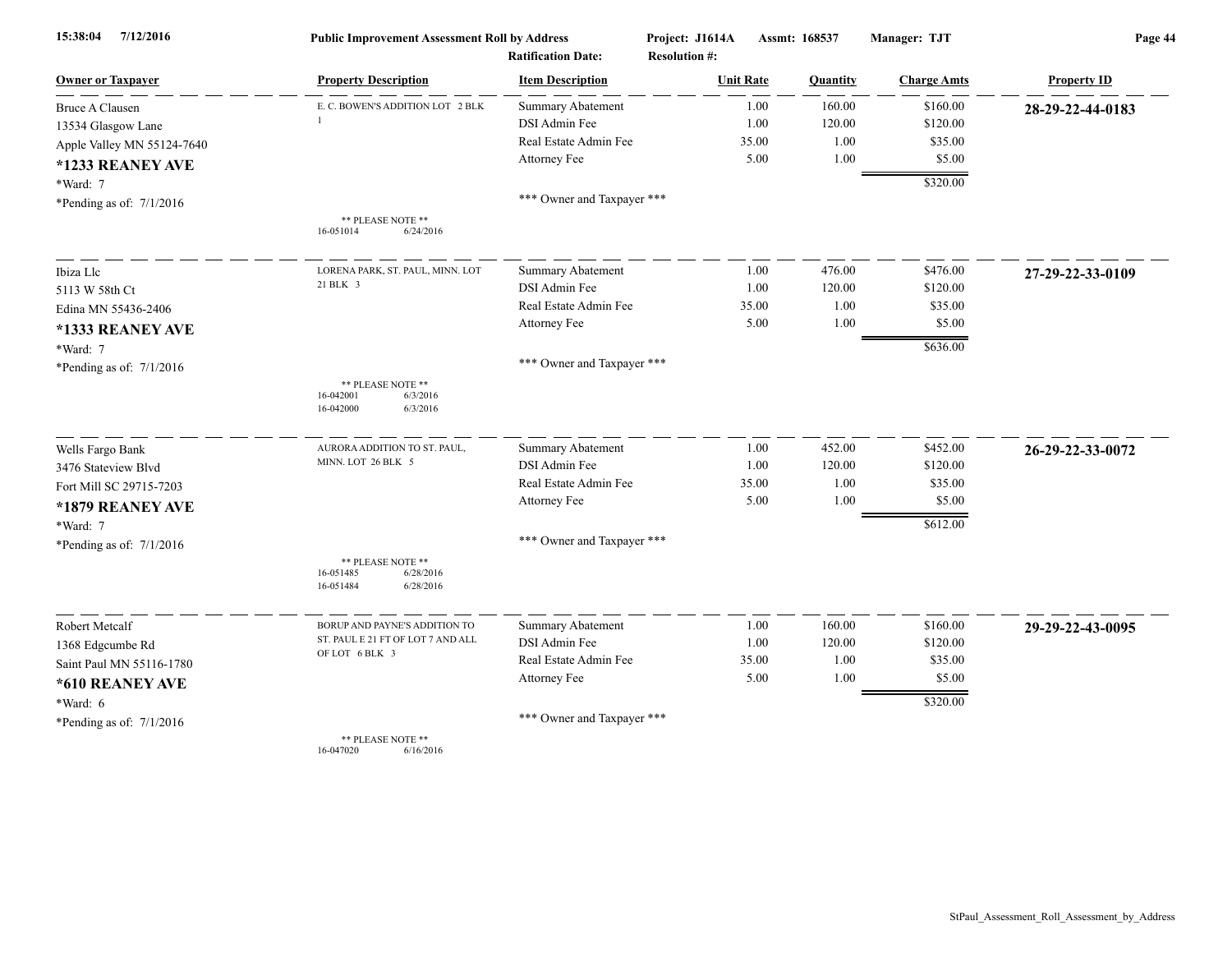| 7/12/2016<br>15:38:04      | <b>Public Improvement Assessment Roll by Address</b><br><b>Ratification Date:</b> |                            | Project: J1614A<br><b>Resolution #:</b> | Assmt: 168537 |          | Manager: TJT       | Page 45            |  |
|----------------------------|-----------------------------------------------------------------------------------|----------------------------|-----------------------------------------|---------------|----------|--------------------|--------------------|--|
| <b>Owner or Taxpayer</b>   | <b>Property Description</b>                                                       | <b>Item Description</b>    | <b>Unit Rate</b>                        |               | Quantity | <b>Charge Amts</b> | <b>Property ID</b> |  |
| Long Minh Nguyen           | HAHN'S SUBDIVISION LOT 3 & LOT 4                                                  | <b>Summary Abatement</b>   |                                         | 1.00          | 160.00   | \$160.00           | 31-29-22-23-0096   |  |
| Ha Kim Thi Nguyen          | BLK 4 WHITNEYS SUB & IN SD                                                        | DSI Admin Fee              |                                         | 1.00          | 120.00   | \$120.00           |                    |  |
| 2114 Putter Pl             | HAHNS SUB LOTS 1 THRU LOT 4                                                       | Real Estate Admin Fee      |                                         | 35.00         | 1.00     | \$35.00            |                    |  |
| Kissimmee FL 34746         |                                                                                   | Attorney Fee               |                                         | 5.00          | 1.00     | \$5.00             |                    |  |
| <b>*586 RICE ST</b>        |                                                                                   |                            |                                         |               |          | \$320.00           |                    |  |
| *Ward: 1                   |                                                                                   | *** Owner and Taxpayer *** |                                         |               |          |                    |                    |  |
| *Pending as of: $7/1/2016$ |                                                                                   |                            |                                         |               |          |                    |                    |  |
|                            | ** PLEASE NOTE **<br>16-050185<br>6/22/2016                                       |                            |                                         |               |          |                    |                    |  |
| Mary C Reis                | CLOVERDALE, ST. PAUL, MINN. LOT                                                   | Summary Abatement          |                                         | 1.00          | 160.00   | \$160.00           | 28-29-22-12-0143   |  |
| 538 St Peter St Apt 208    | 2 BLK 3                                                                           | DSI Admin Fee              |                                         | 1.00          | 120.00   | \$120.00           |                    |  |
| Saint Paul MN 55102-5002   |                                                                                   | Real Estate Admin Fee      |                                         | 35.00         | 1.00     | \$35.00            |                    |  |
| *1112 ROSE AVE E           |                                                                                   | Attorney Fee               |                                         | 5.00          | 1.00     | \$5.00             |                    |  |
| *Ward: 6                   |                                                                                   |                            |                                         |               |          | \$320.00           |                    |  |
| *Pending as of: $7/1/2016$ |                                                                                   | *** Owner and Taxpayer *** |                                         |               |          |                    |                    |  |
|                            | ** PLEASE NOTE **<br>16-046965<br>6/15/2016                                       |                            |                                         |               |          |                    |                    |  |
| Verlin R Harman            | OAK VILLE PARK LOT 4 BLK 17                                                       | <b>Summary Abatement</b>   |                                         | 1.00          | 158.00   | \$158.00           | 29-29-22-11-0074   |  |
| 766 Rose Ave E             |                                                                                   | DSI Admin Fee              |                                         | 1.00          | 120.00   | \$120.00           |                    |  |
| St Paul MN 55106-2532      |                                                                                   | Real Estate Admin Fee      |                                         | 35.00         | 1.00     | \$35.00            |                    |  |
| *766 ROSE AVE E            |                                                                                   | Attorney Fee               |                                         | 5.00          | 1.00     | \$5.00             |                    |  |
| *Ward: 6                   |                                                                                   |                            |                                         |               |          | \$318.00           |                    |  |
| *Pending as of: $7/1/2016$ |                                                                                   | *** Owner and Taxpayer *** |                                         |               |          |                    |                    |  |
|                            | ** PLEASE NOTE **<br>16-050239<br>6/22/2016                                       |                            |                                         |               |          |                    |                    |  |
| Robin Hobbs                | OAK VILLE PARK LOTS 10 AND LOT                                                    | <b>Summary Abatement</b>   |                                         | 1.00          | 374.00   | \$374.00           | 29-29-22-11-0010   |  |
| 783 Rose Ave               | 11 BLK 13                                                                         | DSI Admin Fee              |                                         | 1.00          | 120.00   | \$120.00           |                    |  |
| Saint Paul MN 55106-2537   |                                                                                   | Real Estate Admin Fee      |                                         | 35.00         | 1.00     | \$35.00            |                    |  |
| *783 ROSE AVE E            |                                                                                   | Attorney Fee               |                                         | 5.00          | 1.00     | \$5.00             |                    |  |
| *Ward: 6                   |                                                                                   |                            |                                         |               |          | \$534.00           |                    |  |
| *Pending as of: $7/1/2016$ |                                                                                   | *** Owner and Taxpayer *** |                                         |               |          |                    |                    |  |
|                            | ** PLEASE NOTE **<br>16-045656<br>6/13/2016                                       |                            |                                         |               |          |                    |                    |  |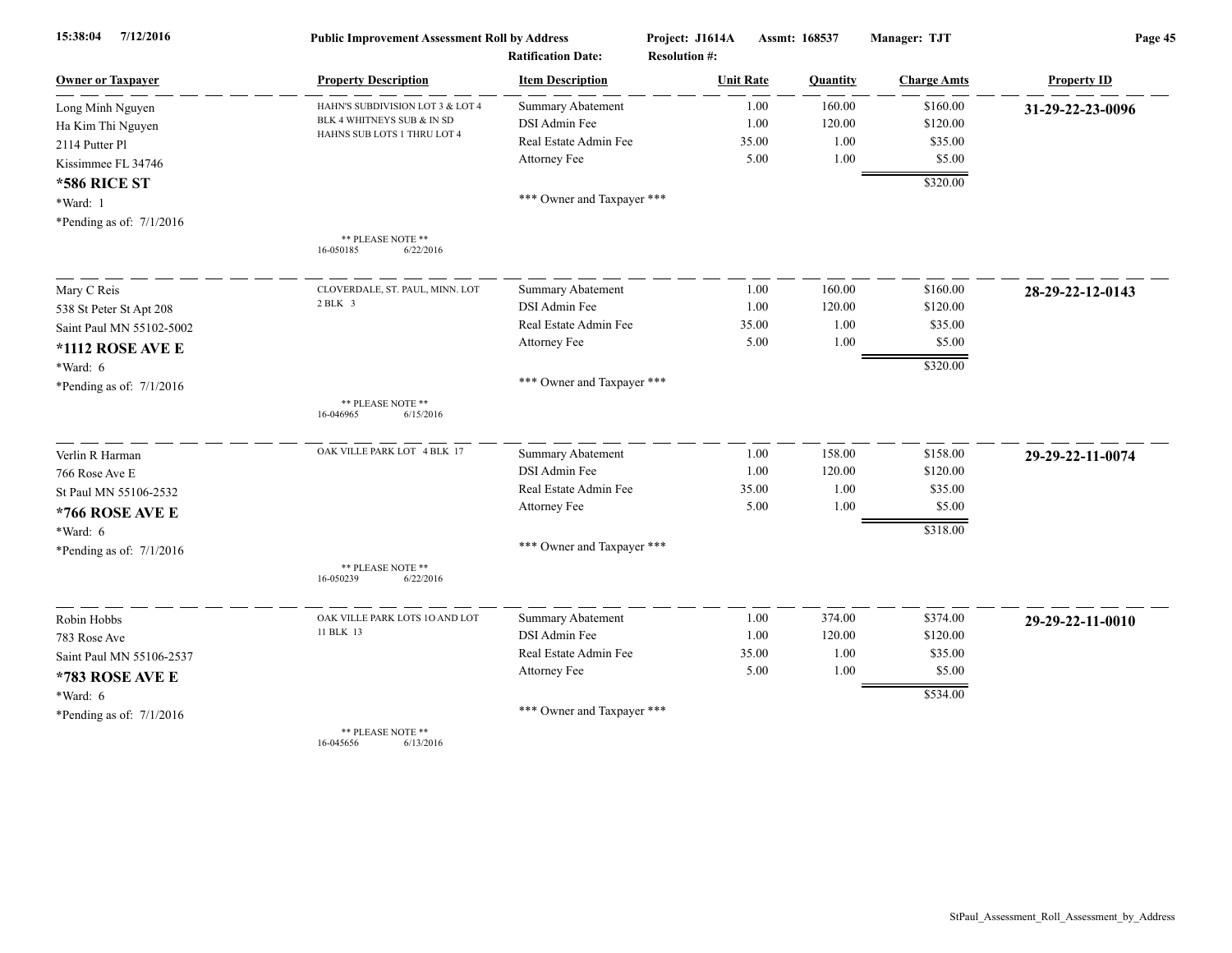| 15:38:04<br>7/12/2016      | <b>Public Improvement Assessment Roll by Address</b> |                                                      | Project: J1614A<br>Assmt: 168537         |          | Manager: TJT       | Page 46            |  |
|----------------------------|------------------------------------------------------|------------------------------------------------------|------------------------------------------|----------|--------------------|--------------------|--|
| <b>Owner or Taxpayer</b>   | <b>Property Description</b>                          | <b>Ratification Date:</b><br><b>Item Description</b> | <b>Resolution #:</b><br><b>Unit Rate</b> | Quantity | <b>Charge Amts</b> | <b>Property ID</b> |  |
| <b>Tiffany Delaney</b>     | EASTVILLE HEIGHTS LOT 30 BLK 3                       | Summary Abatement                                    | 1.00                                     | 396.00   | \$396.00           | 28-29-22-21-0134   |  |
| 1512 125th Ave Ne Unit 113 |                                                      | DSI Admin Fee                                        | 1.00                                     | 120.00   | \$120.00           |                    |  |
| Blaine MN 55449-4749       |                                                      | Real Estate Admin Fee                                | 35.00                                    | 1.00     | \$35.00            |                    |  |
| <b>*995 ROSE AVE E</b>     |                                                      | Attorney Fee                                         | 5.00                                     | 1.00     | \$5.00             |                    |  |
| *Ward: 6                   |                                                      |                                                      |                                          |          | \$556.00           |                    |  |
| *Pending as of: 7/1/2016   |                                                      | *** Owner and Taxpayer ***                           |                                          |          |                    |                    |  |
|                            | ** PLEASE NOTE **                                    |                                                      |                                          |          |                    |                    |  |
|                            | 16-043962<br>6/10/2016                               |                                                      |                                          |          |                    |                    |  |
| Christina Mecann           | BEAURLINE'S 2ND ADDITION LOT                         | Summary Abatement                                    | 1.00                                     | 158.00   | \$158.00           | 27-29-22-43-0015   |  |
| 1615 Ross Ave              |                                                      | DSI Admin Fee                                        | 1.00                                     | 120.00   | \$120.00           |                    |  |
| Saint Paul MN 55106-4232   |                                                      | Real Estate Admin Fee                                | 35.00                                    | 1.00     | \$35.00            |                    |  |
| *1615 ROSS AVE             |                                                      | Attorney Fee                                         | 5.00                                     | 1.00     | \$5.00             |                    |  |
| *Ward: 7                   |                                                      |                                                      |                                          |          | \$318.00           |                    |  |
| *Pending as of: $7/1/2016$ |                                                      | *** Owner and Taxpayer ***                           |                                          |          |                    |                    |  |
|                            | ** PLEASE NOTE **<br>6/22/2016<br>16-050083          |                                                      |                                          |          |                    |                    |  |
|                            |                                                      |                                                      |                                          |          |                    |                    |  |
| George Harper              | BEAURLINE'S 2ND ADDITION W 10                        | <b>Summary Abatement</b>                             | 1.00                                     | 160.00   | \$160.00           | 27-29-22-43-0016   |  |
| 1621 Ross Ave              | FT OF LOT 3 AND ALL OF LOT 2                         | DSI Admin Fee                                        | 1.00                                     | 120.00   | \$120.00           |                    |  |
| St Paul MN 55106-4232      |                                                      | Real Estate Admin Fee                                | 35.00                                    | 1.00     | \$35.00            |                    |  |
| *1621 ROSS AVE             |                                                      | Attorney Fee                                         | 5.00                                     | 1.00     | \$5.00             |                    |  |
| *Ward: 7                   |                                                      |                                                      |                                          |          | \$320.00           |                    |  |
| *Pending as of: $7/1/2016$ |                                                      | *** Owner and Taxpayer ***                           |                                          |          |                    |                    |  |
|                            | ** PLEASE NOTE **<br>16-042678<br>6/6/2016           |                                                      |                                          |          |                    |                    |  |
| Pouyan Broukhim            | CLAPP-THOMSSEN BATTLE CREEK                          | Summary Abatement                                    | 1.00                                     | 160.00   | \$160.00           | 02-28-22-21-0086   |  |
| 745 Westholme Ave          | WEST LOT 21 BLK 2                                    | DSI Admin Fee                                        | 1.00                                     | 120.00   | \$120.00           |                    |  |
| Los Angeles CA 90024-3315  |                                                      | Real Estate Admin Fee                                | 35.00                                    | 1.00     | \$35.00            |                    |  |
| <b>*155 RUTH ST N</b>      |                                                      | Attorney Fee                                         | 5.00                                     | 1.00     | \$5.00             |                    |  |
| *Ward: 7                   |                                                      |                                                      |                                          |          | \$320.00           |                    |  |
| *Pending as of: $7/1/2016$ |                                                      | *** Owner and Taxpayer ***                           |                                          |          |                    |                    |  |
|                            | ** PLEASE NOTE **                                    |                                                      |                                          |          |                    |                    |  |

16-052010 6/29/2016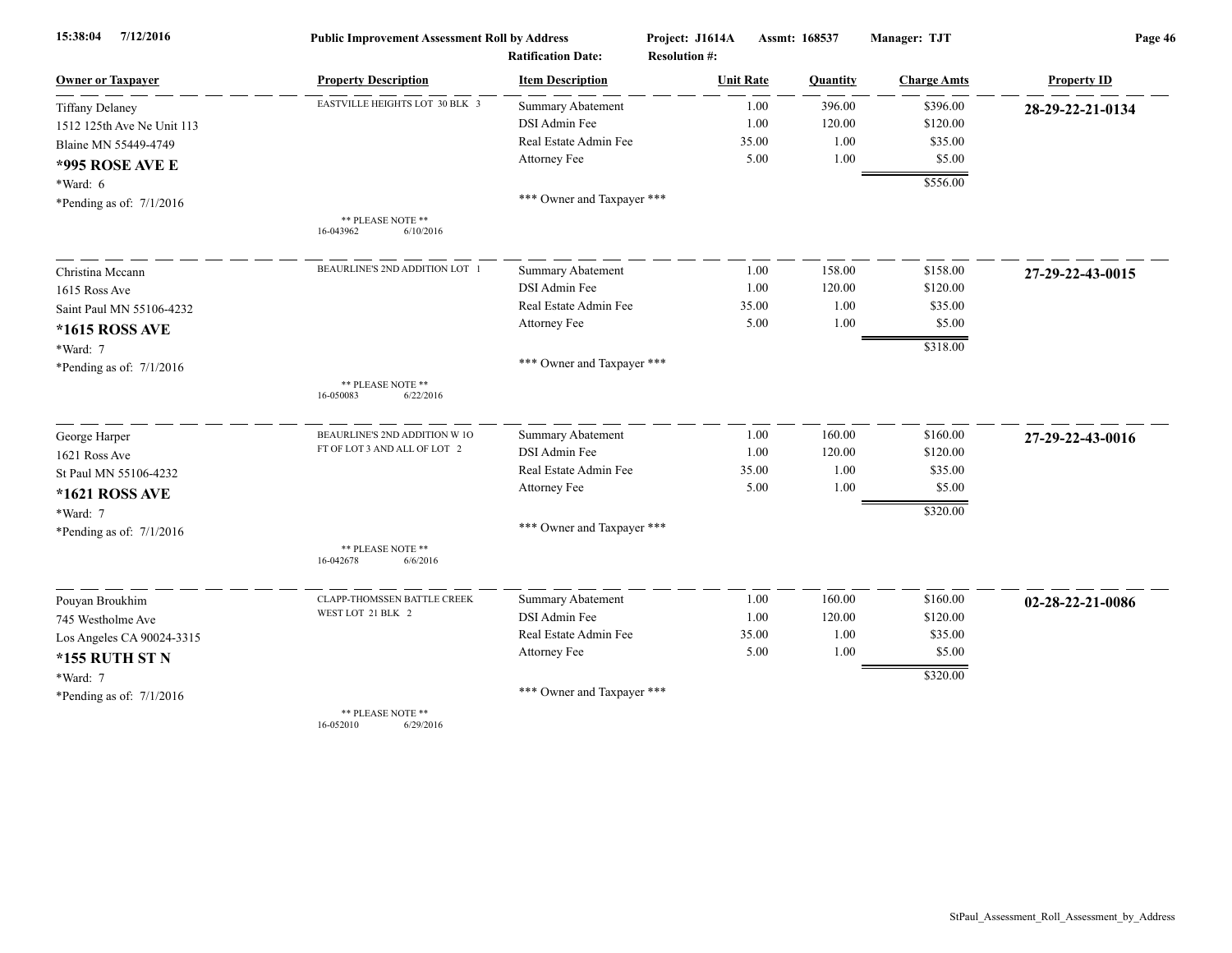| 7/12/2016<br>15:38:04      | <b>Public Improvement Assessment Roll by Address</b> |                            | Project: J1614A<br>Assmt: 168537 |                 | Manager: TJT       | Page 47            |  |
|----------------------------|------------------------------------------------------|----------------------------|----------------------------------|-----------------|--------------------|--------------------|--|
|                            |                                                      | <b>Ratification Date:</b>  | <b>Resolution #:</b>             |                 |                    |                    |  |
| <b>Owner or Taxpayer</b>   | <b>Property Description</b>                          | <b>Item Description</b>    | <b>Unit Rate</b>                 | <b>Quantity</b> | <b>Charge Amts</b> | <b>Property ID</b> |  |
| Heather A Hemmingsen       | ANNA E. RAMSEY'S ADDITION TO                         | <b>Summary Abatement</b>   | 1.00                             | 160.00          | \$160.00           | 03-28-23-12-0145   |  |
| 521 S 7th St Ste 516       | THE CITY OF ST. PAUL EX AVE LOT 6<br><b>BLK</b> 12   | DSI Admin Fee              | 1.00                             | 120.00          | \$120.00           |                    |  |
| Minneapolis MN 55415-1655  |                                                      | Real Estate Admin Fee      | 35.00                            | 1.00            | \$35.00            |                    |  |
| *1304 SELBY AVE            |                                                      | Attorney Fee               | 5.00                             | 1.00            | \$5.00             |                    |  |
| *Ward: 1                   |                                                      |                            |                                  |                 | \$320.00           |                    |  |
| *Pending as of: 7/1/2016   |                                                      | *** Owner and Taxpayer *** |                                  |                 |                    |                    |  |
|                            | ** PLEASE NOTE **<br>6/30/2016<br>16-052691          |                            |                                  |                 |                    |                    |  |
| Rd Parent Investors Llc    | BRIGHTWOOD PARK LOT 8 BLK 4                          | Summary Abatement          | 1.00                             | 80.00           | \$80.00            | 33-29-23-14-0073   |  |
| 810 7th Ave F1 10          |                                                      | DSI Admin Fee              | 1.00                             | 120.00          | \$120.00           |                    |  |
| New York NY 10019-5818     |                                                      | Real Estate Admin Fee      | 35.00                            | 1.00            | \$35.00            |                    |  |
| *1612 SHERBURNE AVE        |                                                      | Attorney Fee               | 5.00                             | 1.00            | \$5.00             |                    |  |
| *Ward: 4                   |                                                      |                            |                                  |                 | \$240.00           |                    |  |
| *Pending as of: $7/1/2016$ |                                                      | *** Owner and Taxpayer *** |                                  |                 |                    |                    |  |
|                            | ** PLEASE NOTE **<br>16-049673<br>6/22/2016          |                            |                                  |                 |                    |                    |  |
| Rd Parent Investors Llc    | BRIGHTWOOD PARK LOT 9 BLK 4                          | <b>Summary Abatement</b>   | 1.00                             | 80.00           | \$80.00            | 33-29-23-14-0074   |  |
| 810 7th Ave Fl 10          |                                                      | DSI Admin Fee              | 1.00                             | 120.00          | \$120.00           |                    |  |
| New York NY 10019-5818     |                                                      | Real Estate Admin Fee      | 35.00                            | 1.00            | \$35.00            |                    |  |
| *1614 SHERBURNE AVE        |                                                      | Attorney Fee               | 5.00                             | 1.00            | \$5.00             |                    |  |
| *Ward: 4                   |                                                      |                            |                                  |                 | \$240.00           |                    |  |
| *Pending as of: $7/1/2016$ |                                                      | *** Owner and Taxpayer *** |                                  |                 |                    |                    |  |
|                            | ** PLEASE NOTE **<br>16-049681<br>6/22/2016          |                            |                                  |                 |                    |                    |  |
| Rd Parent Investors Llc    | Lot 7 Blk 4                                          | Summary Abatement          | 1.00                             | 80.00           | \$80.00            | 33-29-23-14-0072   |  |
| 810 7th Ave Fl 10          |                                                      | DSI Admin Fee              | 1.00                             | 120.00          | \$120.00           |                    |  |
| New York NY 10019-5818     |                                                      | Real Estate Admin Fee      | 35.00                            | 1.00            | \$35.00            |                    |  |
| *1632 SHERBURNE AVE 3      |                                                      | Attorney Fee               | 5.00                             | 1.00            | \$5.00             |                    |  |
| *Ward: 4                   |                                                      |                            |                                  |                 | \$240.00           |                    |  |
| *Pending as of: $7/1/2016$ |                                                      | *** Owner and Taxpayer *** |                                  |                 |                    |                    |  |
|                            | ** PLEASE NOTE **                                    |                            |                                  |                 |                    |                    |  |

16-049674 6/23/2016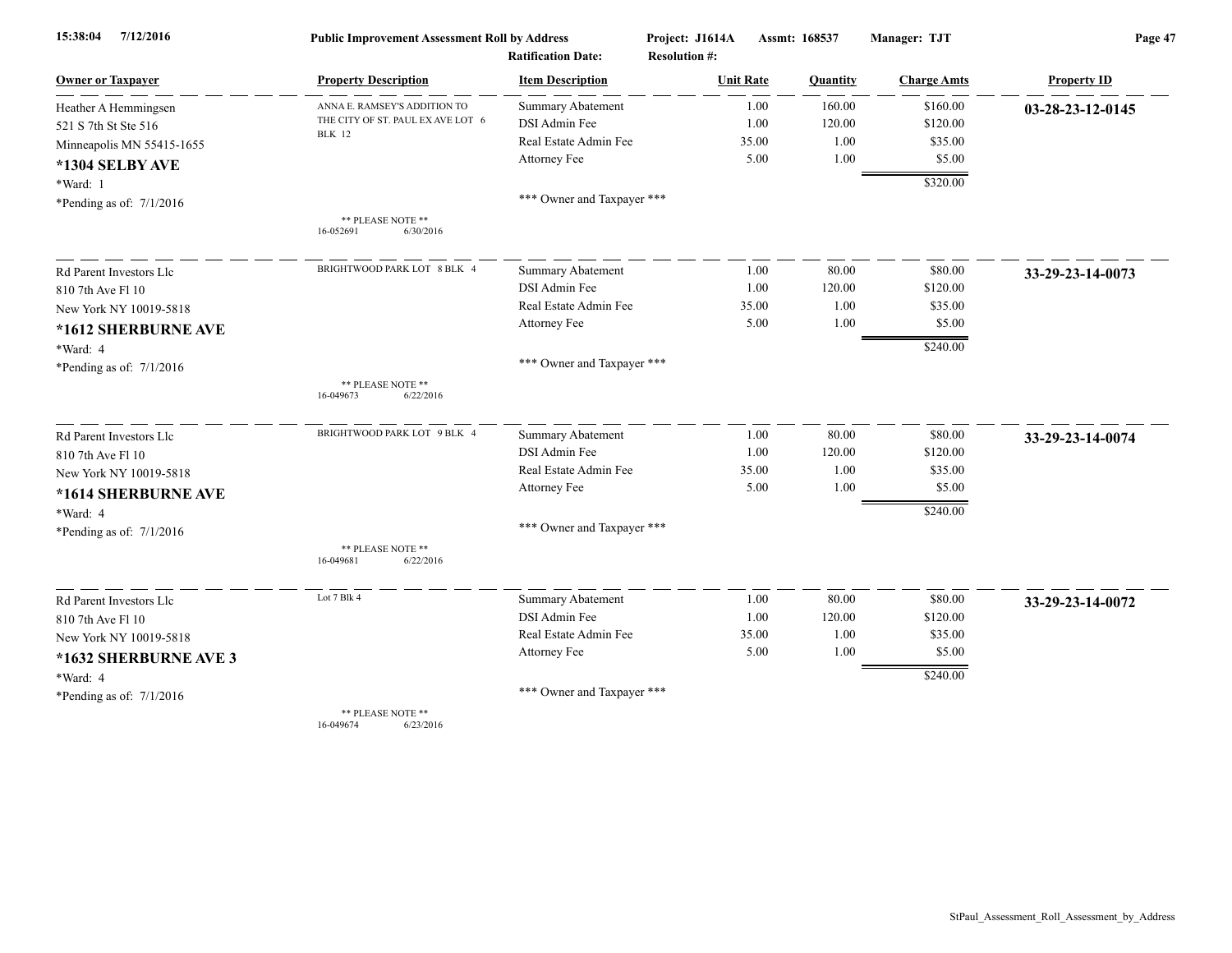| 15:38:04<br>7/12/2016       | <b>Public Improvement Assessment Roll by Address</b><br><b>Ratification Date:</b> |                            | Project: J1614A<br>Assmt: 168537<br><b>Resolution #:</b> |          | Manager: TJT       | Page 48            |  |
|-----------------------------|-----------------------------------------------------------------------------------|----------------------------|----------------------------------------------------------|----------|--------------------|--------------------|--|
| <b>Owner or Taxpayer</b>    | <b>Property Description</b>                                                       | <b>Item Description</b>    | <b>Unit Rate</b>                                         | Quantity | <b>Charge Amts</b> | <b>Property ID</b> |  |
| Rd Parent Investors Llc     | Lot 6 Blk 4                                                                       | Summary Abatement          | 1.00                                                     | 80.00    | \$80.00            | 33-29-23-14-0071   |  |
| 810 7th Ave Fl 10           |                                                                                   | DSI Admin Fee              | 1.00                                                     | 120.00   | \$120.00           |                    |  |
| New York NY 10019-5818      |                                                                                   | Real Estate Admin Fee      | 35.00                                                    | 1.00     | \$35.00            |                    |  |
| *1632 SHERBURNE AVE 4       |                                                                                   | Attorney Fee               | 5.00                                                     | 1.00     | \$5.00             |                    |  |
| *Ward: 4                    |                                                                                   |                            |                                                          |          | \$240.00           |                    |  |
| *Pending as of: $7/1/2016$  |                                                                                   | *** Owner and Taxpayer *** |                                                          |          |                    |                    |  |
|                             | ** PLEASE NOTE **<br>16-049661<br>6/22/2016                                       |                            |                                                          |          |                    |                    |  |
| Valerie L Hoang             | <b>CHAMBER'S ADDITION EX ALLEY</b>                                                | Summary Abatement          | 1.00                                                     | 316.00   | \$316.00           | 36-29-23-13-0133   |  |
| 4423 231st Ct Nw            | LOT 3 BLK 1                                                                       | DSI Admin Fee              | 1.00                                                     | 120.00   | \$120.00           |                    |  |
| Saint Francis MN 55070-8788 |                                                                                   | Real Estate Admin Fee      | 35.00                                                    | 1.00     | \$35.00            |                    |  |
| *277 SHERBURNE AVE          |                                                                                   | Attorney Fee               | 5.00                                                     | 1.00     | \$5.00             |                    |  |
| *Ward: 1                    |                                                                                   |                            |                                                          |          | \$476.00           |                    |  |
| *Pending as of: $7/1/2016$  |                                                                                   | *** Owner and Taxpayer *** |                                                          |          |                    |                    |  |
|                             | ** PLEASE NOTE **<br>16-052377<br>7/1/2016                                        |                            |                                                          |          |                    |                    |  |
| Thomas M Barter             | <b>CHAMBER'S ADDITION EX ALLEY</b>                                                | Summary Abatement          | 1.00                                                     | 160.00   | \$160.00           | 36-29-23-13-0128   |  |
| 299 Sherburne Ave           | LOT 8 BLK 1                                                                       | DSI Admin Fee              | 1.00                                                     | 120.00   | \$120.00           |                    |  |
| Saint Paul MN 55103-2040    |                                                                                   | Real Estate Admin Fee      | 35.00                                                    | 1.00     | \$35.00            |                    |  |
| *299 SHERBURNE AVE          |                                                                                   | Attorney Fee               | 5.00                                                     | 1.00     | \$5.00             |                    |  |
| *Ward: 1                    |                                                                                   |                            |                                                          |          | \$320.00           |                    |  |
| *Pending as of: $7/1/2016$  |                                                                                   | *** Owner and Taxpayer *** |                                                          |          |                    |                    |  |
|                             | ** PLEASE NOTE **<br>16-046513<br>6/14/2016                                       |                            |                                                          |          |                    |                    |  |
| Sheronda Watkins            | MICHEL'S SUBDIVISION OF BLOCK                                                     | <b>Summary Abatement</b>   | 1.00                                                     | 160.00   | \$160.00           | 36-29-23-23-0087   |  |
| 525 Sherburne Ave           | 14, OF STINSON'S DIVISION OF                                                      | DSI Admin Fee              | 1.00                                                     | 120.00   | \$120.00           |                    |  |
| St Paul MN 55103-1946       | SECTION 36 TOWN 29, RANGE 23 LOT<br>24 BLK 2                                      | Real Estate Admin Fee      | 35.00                                                    | 1.00     | \$35.00            |                    |  |
| *525 SHERBURNE AVE          |                                                                                   | Attorney Fee               | 5.00                                                     | 1.00     | \$5.00             |                    |  |
| *Ward: 1                    |                                                                                   |                            |                                                          |          | \$320.00           |                    |  |
| *Pending as of: $7/1/2016$  |                                                                                   | *** Owner and Taxpayer *** |                                                          |          |                    |                    |  |
|                             | ** PLEASE NOTE **                                                                 |                            |                                                          |          |                    |                    |  |

16-044298 6/8/2016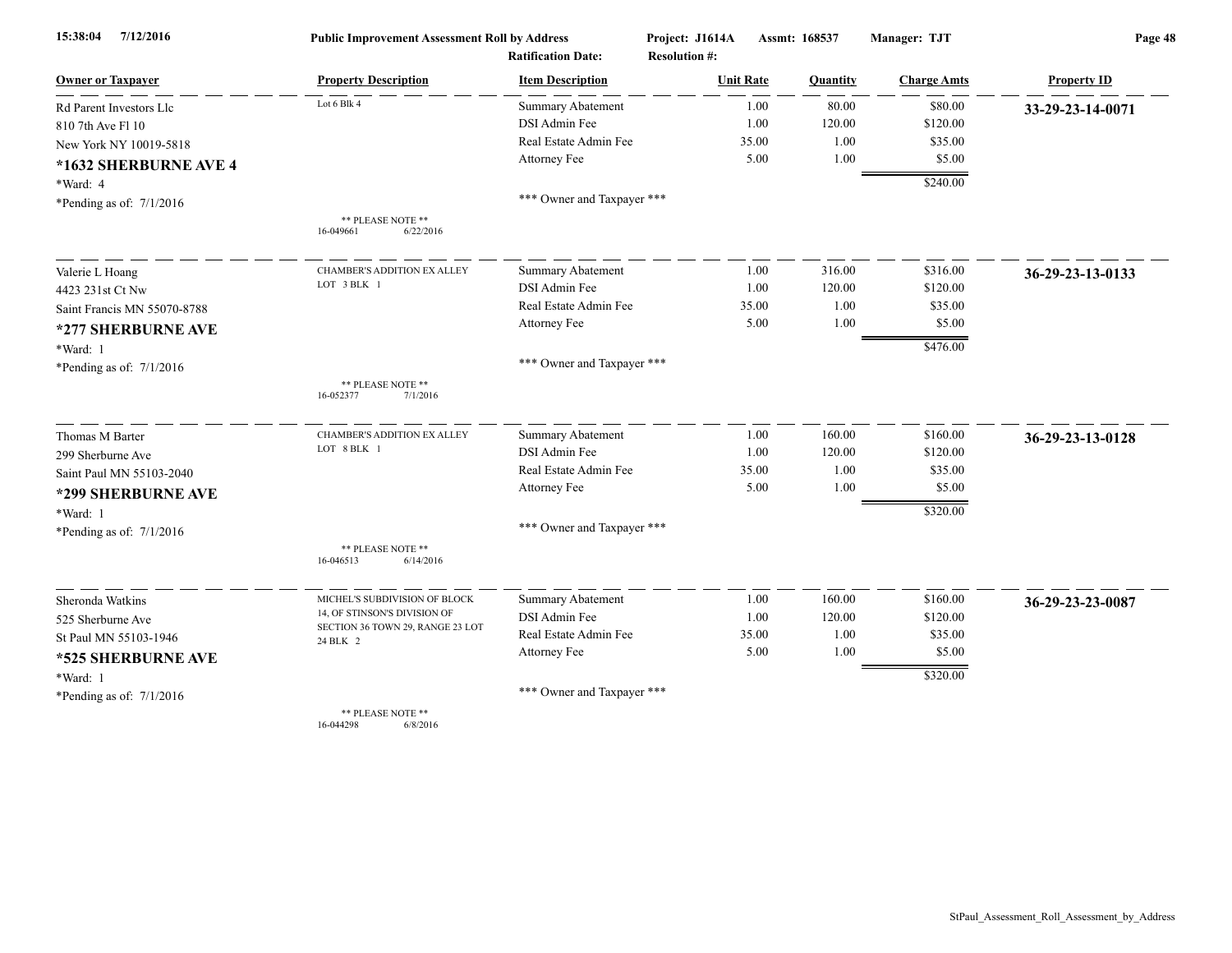| 7/12/2016<br>15:38:04      | <b>Public Improvement Assessment Roll by Address</b> |                                                      | Project: J1614A                          | Assmt: 168537  | Manager: TJT       | Page 49            |  |
|----------------------------|------------------------------------------------------|------------------------------------------------------|------------------------------------------|----------------|--------------------|--------------------|--|
| <b>Owner or Taxpayer</b>   | <b>Property Description</b>                          | <b>Ratification Date:</b><br><b>Item Description</b> | <b>Resolution #:</b><br><b>Unit Rate</b> | Quantity       | <b>Charge Amts</b> | <b>Property ID</b> |  |
| Jonathan A Truong          | CHUTE BROTHERS DIVISION NO. 2                        | Summary Abatement                                    |                                          | 160.00<br>1.00 | \$160.00           |                    |  |
| 685 Minnehaha Ave          | ADDITION TO THE CITY OF ST. PAUL,                    | DSI Admin Fee                                        |                                          | 1.00<br>120.00 | \$120.00           | 35-29-23-14-0140   |  |
| Saint Paul MN 55104-1669   | MINN. LOT 17                                         | Real Estate Admin Fee                                | 35.00                                    | 1.00           | \$35.00            |                    |  |
| *673 SHERBURNE AVE         |                                                      | Attorney Fee                                         |                                          | 5.00<br>1.00   | \$5.00             |                    |  |
|                            |                                                      |                                                      |                                          |                | \$320.00           |                    |  |
| *Ward: 1                   |                                                      | *** Owner and Taxpayer ***                           |                                          |                |                    |                    |  |
| *Pending as of: $7/1/2016$ | ** PLEASE NOTE **<br>16-050189<br>6/23/2016          |                                                      |                                          |                |                    |                    |  |
| Shpresa Mykerezi           | FRANKLIN ADDITION TO ST. PAUL.                       | <b>Summary Abatement</b>                             |                                          | 160.00<br>1.00 | \$160.00           | 35-29-23-24-0200   |  |
| Corridor Properties Llc    | MINN. LOT 1 BLK 4                                    | DSI Admin Fee                                        |                                          | 1.00<br>120.00 | \$120.00           |                    |  |
| 929 Portland Ave Unit 604  |                                                      | Real Estate Admin Fee                                | 35.00                                    | 1.00           | \$35.00            |                    |  |
| Minneapolis MN 55404-1241  |                                                      | Attorney Fee                                         |                                          | 5.00<br>1.00   | \$5.00             |                    |  |
| *922 SHERBURNE AVE         |                                                      |                                                      |                                          |                | \$320.00           |                    |  |
| *Ward: 1                   |                                                      | *** Owner and Taxpayer ***                           |                                          |                |                    |                    |  |
| *Pending as of: $7/1/2016$ |                                                      |                                                      |                                          |                |                    |                    |  |
|                            | ** PLEASE NOTE **<br>16-048029<br>6/20/2016          |                                                      |                                          |                |                    |                    |  |
| Gabriel Silva Fonseca      | WEST ST PAUL BLKS 100 THRU 171                       | <b>Summary Abatement</b>                             |                                          | 160.00<br>1.00 | \$160.00           | 08-28-22-32-0040   |  |
| 80 Sidney St E             | ETC E 1/2 OF W 2/3 OF LOTS 1 2 AND                   | DSI Admin Fee                                        |                                          | 120.00<br>1.00 | \$120.00           |                    |  |
| St Paul MN 55107-3235      | LOT 3 BLK 151                                        | Real Estate Admin Fee                                | 35.00                                    | 1.00           | \$35.00            |                    |  |
| *80 SIDNEY ST E            |                                                      | Attorney Fee                                         |                                          | 5.00<br>1.00   | \$5.00             |                    |  |
| *Ward: 2                   |                                                      |                                                      |                                          |                | \$320.00           |                    |  |
| *Pending as of: $7/1/2016$ |                                                      | *** Owner and Taxpayer ***                           |                                          |                |                    |                    |  |
|                            | ** PLEASE NOTE **<br>6/16/2016<br>16-048079          |                                                      |                                          |                |                    |                    |  |
| Comcast Of St Paul Inc     | TRILLIUM ADDITION VAC ALLEY                          | Summary Abatement                                    |                                          | 1.00<br>372.00 | \$372.00           | 28-29-22-42-0091   |  |
| 1701 John F Kennedy Blvd   | ACCRUING & LOT 4 BLK 2                               | DSI Admin Fee                                        |                                          | 1.00<br>120.00 | \$120.00           |                    |  |
| Philadelphia PA 19103-2838 |                                                      | Real Estate Admin Fee                                | 35.00                                    | 1.00           | \$35.00            |                    |  |
| <b>*1140 SIMS AVE</b>      |                                                      | Attorney Fee                                         |                                          | 5.00<br>1.00   | \$5.00             |                    |  |
| $*Ward: 6$                 |                                                      |                                                      |                                          |                | \$532.00           |                    |  |
| *Pending as of: $7/1/2016$ |                                                      | *** Owner and Taxpayer ***                           |                                          |                |                    |                    |  |
|                            | ** PLEASE NOTE **                                    |                                                      |                                          |                |                    |                    |  |

16-050657 6/27/2016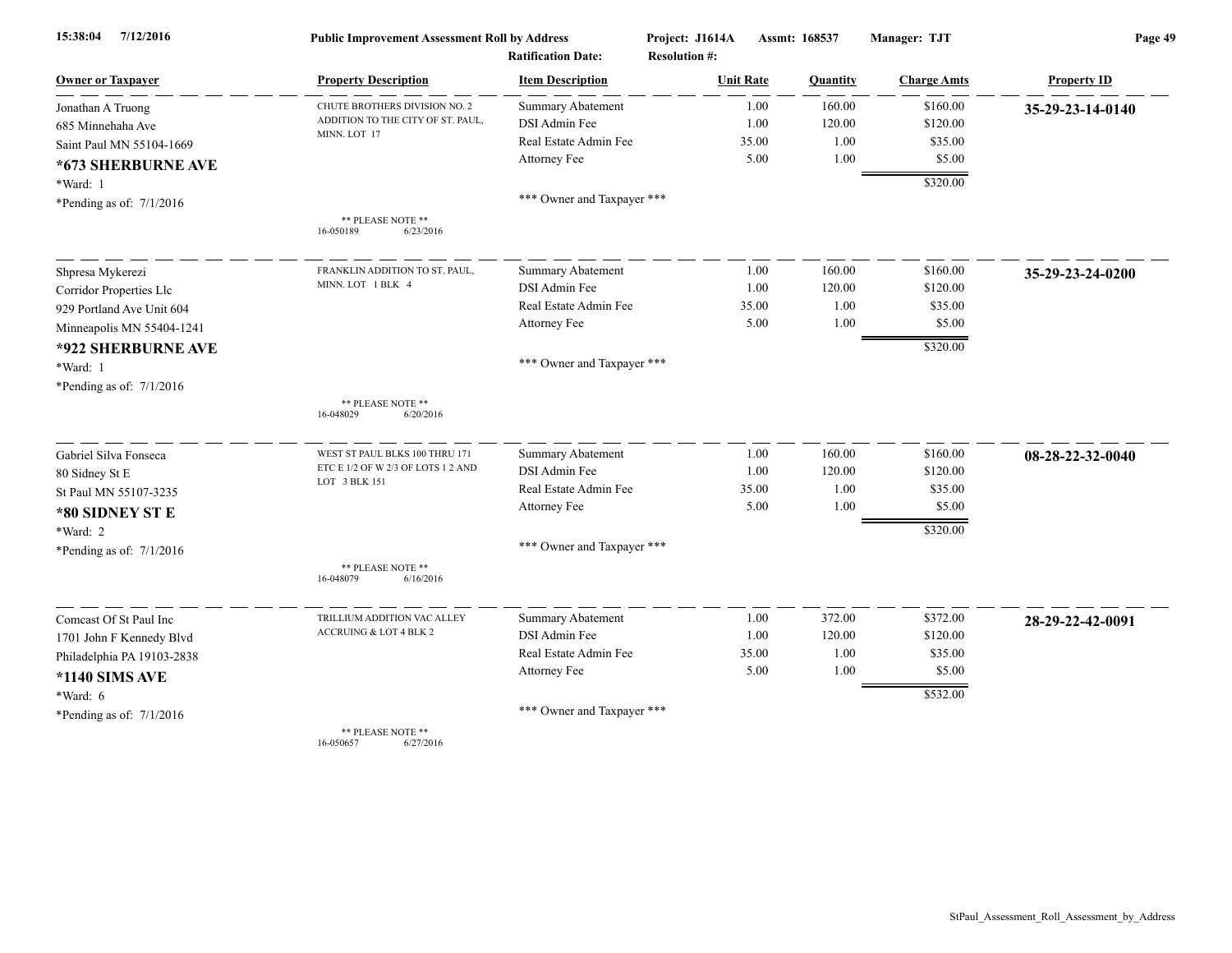| 7/12/2016<br>15:38:04               | <b>Public Improvement Assessment Roll by Address</b><br><b>Ratification Date:</b> |                            | Assmt: 168537<br>Project: J1614A<br><b>Resolution #:</b> |                 | Manager: TJT       | Page 50            |  |
|-------------------------------------|-----------------------------------------------------------------------------------|----------------------------|----------------------------------------------------------|-----------------|--------------------|--------------------|--|
| <b>Owner or Taxpayer</b>            | <b>Property Description</b>                                                       | <b>Item Description</b>    | <b>Unit Rate</b>                                         | <b>Quantity</b> | <b>Charge Amts</b> | <b>Property ID</b> |  |
| Comcast Of St Paul Inc              | TRILLIUM ADDITION VAC ALLEY                                                       | Summary Abatement          | 1.00                                                     | 400.00          | \$400.00           | 28-29-22-42-0088   |  |
| 1701 John F Kennedy Blvd            | ACCRUING & LOT 2 BLK 1                                                            | DSI Admin Fee              | 1.00                                                     | 120.00          | \$120.00           |                    |  |
| Philadelphia PA 19103-2838          |                                                                                   | Real Estate Admin Fee      | 35.00                                                    | 1.00            | \$35.00            |                    |  |
| *942 SIMS AVE                       |                                                                                   | Attorney Fee               | 5.00                                                     | 1.00            | \$5.00             |                    |  |
| $*Ward: 6$                          |                                                                                   |                            |                                                          |                 | \$560.00           |                    |  |
| *Pending as of: $7/1/2016$          |                                                                                   | *** Owner and Taxpayer *** |                                                          |                 |                    |                    |  |
|                                     | ** PLEASE NOTE **<br>16-050655<br>6/27/2016                                       |                            |                                                          |                 |                    |                    |  |
| John P Larson Trustee               | RIDGEWOOD PARK ADDITION TO                                                        | Summary Abatement          | 1.00                                                     | 160.00          | \$160.00           | 11-28-23-22-0006   |  |
| Nicolle Renee Nelson Trustee        | THE CITY OF ST. PAUL, RAMSEY CO.,                                                 | DSI Admin Fee              | 1.00                                                     | 120.00          | \$120.00           |                    |  |
| 1032 Ashland Ave Unit 2             | MINN. LOT 8 BLK 1                                                                 | Real Estate Admin Fee      | 35.00                                                    | 1.00            | \$35.00            |                    |  |
| Saint Paul MN 55104-7098            |                                                                                   | Attorney Fee               | 5.00                                                     | 1.00            | \$5.00             |                    |  |
| *1034 ST CLAIR AVE                  |                                                                                   |                            |                                                          |                 | \$320.00           |                    |  |
| *Ward: 2                            |                                                                                   | *** Owner and Taxpayer *** |                                                          |                 |                    |                    |  |
| *Pending as of: $7/1/2016$          |                                                                                   |                            |                                                          |                 |                    |                    |  |
|                                     | ** PLEASE NOTE **<br>16-046520<br>6/16/2016                                       |                            |                                                          |                 |                    |                    |  |
| Highland Federal Finance Inc        | WEST ST PAUL BLKS 100 THRU 171                                                    | <b>Summary Abatement</b>   | 1.00                                                     | 160.00          | \$160.00           | 07-28-22-14-0089   |  |
| 2145 Ford Pkwy Ste 104              | ETC E 2/3 OF LOTS 1 AND LOT 2 BLK<br>102                                          | DSI Admin Fee              | 1.00                                                     | 120.00          | \$120.00           |                    |  |
| St Paul MN 55116-1903               |                                                                                   | Real Estate Admin Fee      | 35.00                                                    | 1.00            | \$35.00            |                    |  |
| *120 STEVENS ST W                   |                                                                                   | Attorney Fee               | 5.00                                                     | 1.00            | \$5.00             |                    |  |
| *Ward: 2                            |                                                                                   |                            |                                                          |                 | \$320.00           |                    |  |
| *Pending as of: $7/1/2016$          |                                                                                   | *** Owner ***              |                                                          |                 |                    |                    |  |
| Howard Williams<br>122 Stevens St W | WEST ST PAUL BLKS 100 THRU 171<br>ETC E 2/3 OF LOTS 1 AND LOT 2 BLK<br>102        | *** Taxpayer ***           |                                                          |                 |                    | 07-28-22-14-0089   |  |
| St Paul MN 55107-3650               |                                                                                   |                            |                                                          |                 |                    |                    |  |
| *120 STEVENS ST W                   |                                                                                   |                            |                                                          |                 |                    |                    |  |
| *Ward: 2                            |                                                                                   |                            |                                                          |                 |                    |                    |  |
| *Pending as of: $7/1/2016$          |                                                                                   |                            |                                                          |                 |                    |                    |  |
|                                     | ** PLEASE NOTE **<br>16-044911<br>6/9/2016                                        |                            |                                                          |                 |                    |                    |  |
| Marvaleen S Atlas                   | EWING AND CHUTES SUBD OF THE                                                      | Summary Abatement          | 1.00                                                     | 316.00          | \$316.00           | 01-28-23-42-0079   |  |
| 2191 Sycamore Trl                   | EAST HALF ETC SUBJ TO ESMT LOT 4                                                  | DSI Admin Fee              | 1.00                                                     | 120.00          | \$120.00           |                    |  |
| Saint Paul MN 55125-3949            | AND SUBJ TO ESMT LOT 5                                                            | Real Estate Admin Fee      | 35.00                                                    | 1.00            | \$35.00            |                    |  |
| *292 STURGIS ST                     |                                                                                   | Attorney Fee               | 5.00                                                     | 1.00            | \$5.00             |                    |  |
| *Ward: 2                            |                                                                                   |                            |                                                          |                 | \$476.00           |                    |  |
| *Pending as of: $7/1/2016$          |                                                                                   | *** Owner and Taxpayer *** |                                                          |                 |                    |                    |  |
|                                     | ** PLEASE NOTE **<br>16-044750<br>6/9/2016                                        |                            |                                                          |                 |                    |                    |  |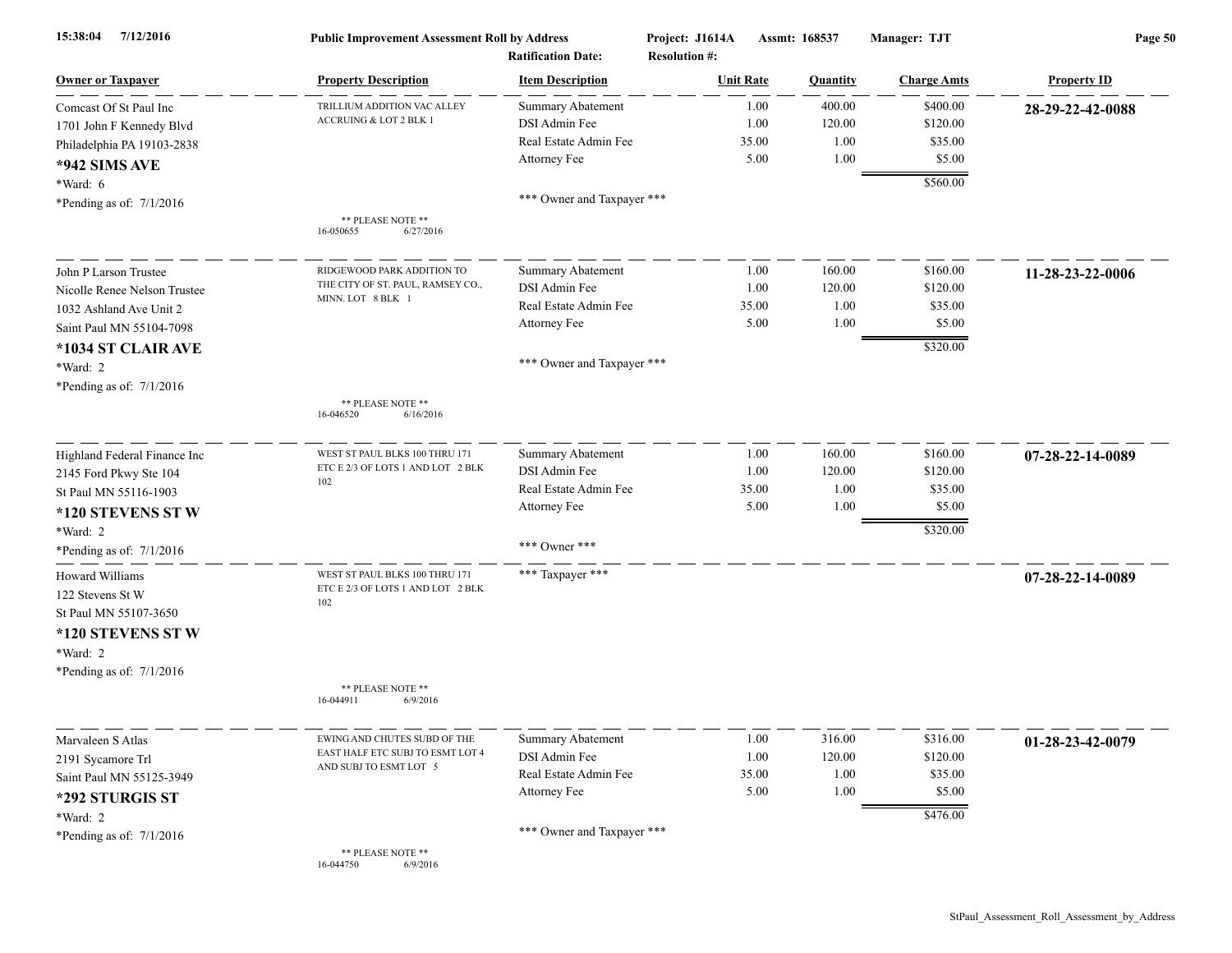| 15:38:04<br>7/12/2016         | <b>Public Improvement Assessment Roll by Address</b> |                            | Project: J1614A      |       | Assmt: 168537 | Manager: TJT       | Page 51            |  |
|-------------------------------|------------------------------------------------------|----------------------------|----------------------|-------|---------------|--------------------|--------------------|--|
|                               |                                                      | <b>Ratification Date:</b>  | <b>Resolution #:</b> |       |               |                    |                    |  |
| <b>Owner or Taxpayer</b>      | <b>Property Description</b>                          | <b>Item Description</b>    | <b>Unit Rate</b>     |       | Quantity      | <b>Charge Amts</b> | <b>Property ID</b> |  |
| Lund Real Estate Holdings Llc | SCENIC HILLS NO. 5 LOTS 3 4 5 6 7 &                  | <b>Summary Abatement</b>   |                      | 1.00  | 288.00        | \$288.00           | 35-29-22-34-0003   |  |
| 4100 W 50th St Ste 210        | LOT 8 BLK 19                                         | DSI Admin Fee              |                      | 1.00  | 120.00        | \$120.00           |                    |  |
| Edina MN 55424-1200           |                                                      | Real Estate Admin Fee      |                      | 35.00 | 1.00          | \$35.00            |                    |  |
| *1959 SUBURBAN AVE            |                                                      | Attorney Fee               |                      | 5.00  | 1.00          | \$5.00             |                    |  |
| *Ward: 7                      |                                                      |                            |                      |       |               | \$448.00           |                    |  |
| *Pending as of: $7/1/2016$    |                                                      | *** Owner and Taxpayer *** |                      |       |               |                    |                    |  |
|                               | ** PLEASE NOTE **<br>16-052007<br>6/28/2016          |                            |                      |       |               |                    |                    |  |
| Aida M Boyer                  | LYMAN DAYTON ADDITION TO THE                         | <b>Summary Abatement</b>   |                      | 1.00  | 160.00        | \$160.00           | 32-29-22-41-0052   |  |
| 7225 295th St                 | CITY OF ST. PAUL LOT 4 BLK 46                        | DSI Admin Fee              |                      | 1.00  | 120.00        | \$120.00           |                    |  |
| Stacy MN 55079-8610           |                                                      | Real Estate Admin Fee      |                      | 35.00 | 1.00          | \$35.00            |                    |  |
| *699 SURREY AVE               |                                                      | Attorney Fee               |                      | 5.00  | 1.00          | \$5.00             |                    |  |
| *Ward: 7                      |                                                      |                            |                      |       |               | \$320.00           |                    |  |
| *Pending as of: $7/1/2016$    |                                                      | *** Owner and Taxpayer *** |                      |       |               |                    |                    |  |
|                               | ** PLEASE NOTE **<br>6/3/2016<br>16-042554           |                            |                      |       |               |                    |                    |  |
| Phuong V Nguyen               | LYTON PARK PLACE LOT 4 BLK 2                         | <b>Summary Abatement</b>   |                      | 1.00  | 160.00        | \$160.00           | 30-29-22-33-0231   |  |
| Bao N Tran                    |                                                      | DSI Admin Fee              |                      | 1.00  | 120.00        | \$120.00           |                    |  |
| 71 Sycamore St W              |                                                      | Real Estate Admin Fee      |                      | 35.00 | 1.00          | \$35.00            |                    |  |
| Saint Paul MN 55117-5449      |                                                      | Attorney Fee               |                      | 5.00  | 1.00          | \$5.00             |                    |  |
| *71 SYCAMORE STW              |                                                      |                            |                      |       |               | \$320.00           |                    |  |
| *Ward: 1                      |                                                      | *** Owner and Taxpayer *** |                      |       |               |                    |                    |  |
| *Pending as of: $7/1/2016$    |                                                      |                            |                      |       |               |                    |                    |  |
|                               | ** PLEASE NOTE **<br>16-048493<br>6/17/2016          |                            |                      |       |               |                    |                    |  |
| Honest Tesha                  | POTTGIESERS SUBDIVISION OF LOTS                      | <b>Summary Abatement</b>   |                      | 1.00  | 160.00        | \$160.00           | 30-29-22-21-0162   |  |
| 8521 Jeffery Ave S            | 5 THRU 16 INCLUSIVE ALL OF WEIDE                     | DSI Admin Fee              |                      | 1.00  | 120.00        | \$120.00           |                    |  |
| Cottage Grove MN 55016-3428   | AND DAWSON'S GARDEN LOTS OF<br>ST. PAUL LOT 17 BLK 3 | Real Estate Admin Fee      |                      | 35.00 | 1.00          | \$35.00            |                    |  |
| *1102 SYLVAN ST               |                                                      | Attorney Fee               |                      | 5.00  | 1.00          | \$5.00             |                    |  |
| *Ward: 5                      |                                                      |                            |                      |       |               | \$320.00           |                    |  |
| *Pending as of: $7/1/2016$    |                                                      | *** Owner and Taxpayer *** |                      |       |               |                    |                    |  |
|                               | ** PLEASE NOTE **<br>16-041962<br>6/2/2016           |                            |                      |       |               |                    |                    |  |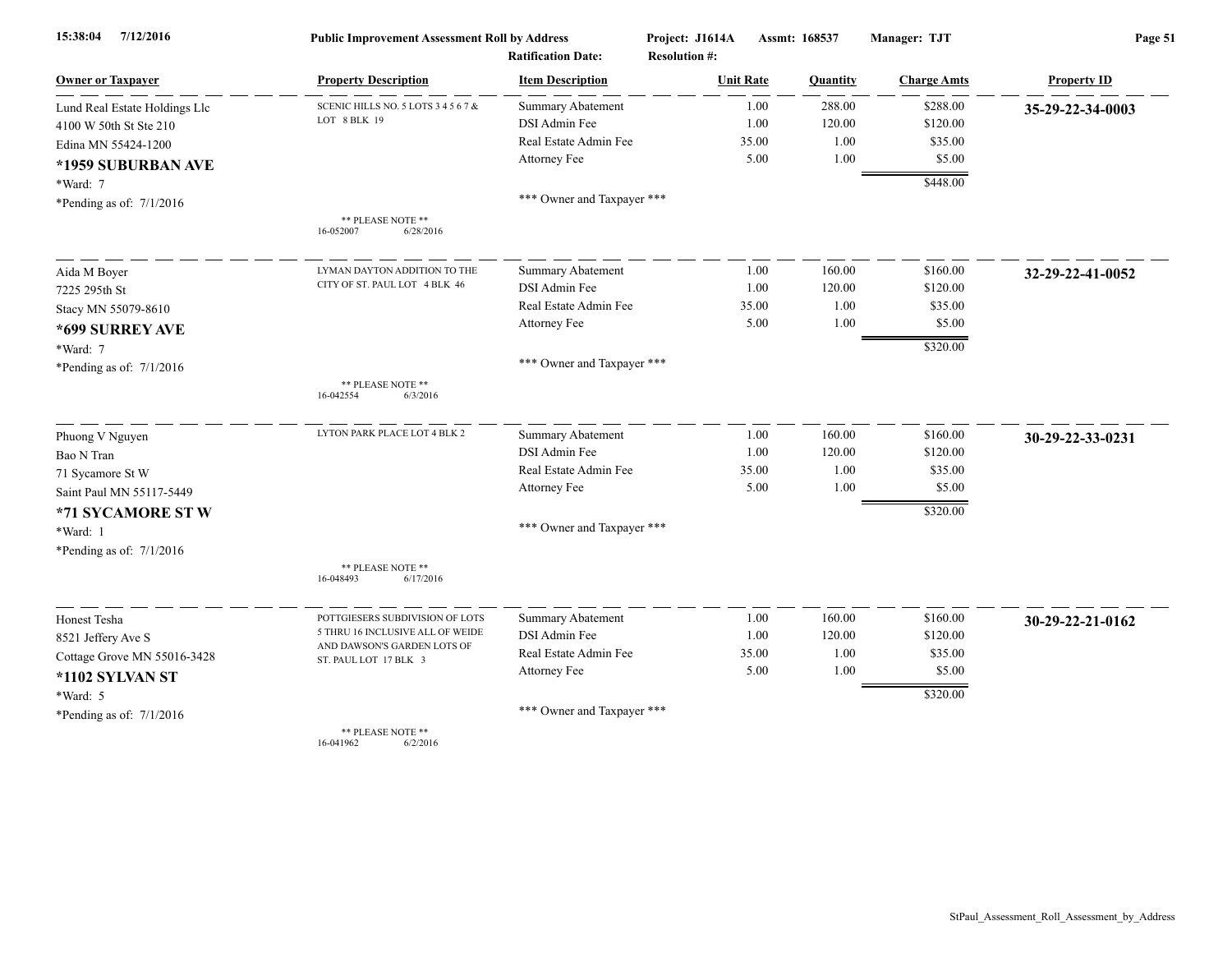| 7/12/2016<br>15:38:04      | <b>Public Improvement Assessment Roll by Address</b>            |                            | Project: J1614A      | Assmt: 168537 | Manager: TJT       | Page 52            |  |
|----------------------------|-----------------------------------------------------------------|----------------------------|----------------------|---------------|--------------------|--------------------|--|
|                            |                                                                 | <b>Ratification Date:</b>  | <b>Resolution #:</b> |               |                    |                    |  |
| <b>Owner or Taxpayer</b>   | <b>Property Description</b>                                     | <b>Item Description</b>    | <b>Unit Rate</b>     | Quantity      | <b>Charge Amts</b> | <b>Property ID</b> |  |
| Courtney Prescott          | BERGHOLTZ SUB OF LOTS 2 3 4 5 6 10                              | <b>Summary Abatement</b>   | 1.00                 | 160.00        | \$160.00           | 30-29-22-32-0073   |  |
| 125 Magnolia Ave W         | 11 14 & 15 BAZILLE'S ACRE LOTS TO                               | DSI Admin Fee              | 1.00                 | 120.00        | \$120.00           |                    |  |
| Saint Paul MN 55117-4916   | ST PAUL LOT 15 BLK 1 BERGHOLTZ<br>RE A AND IN SD BERGHOLTZ SUBD | Real Estate Admin Fee      | 35.00                | 1.00          | \$35.00            |                    |  |
| *925 SYLVAN ST             | LOT 1 BLK 3                                                     | Attorney Fee               | 5.00                 | 1.00          | \$5.00             |                    |  |
| *Ward: 1                   |                                                                 |                            |                      |               | \$320.00           |                    |  |
| *Pending as of: $7/1/2016$ |                                                                 | *** Owner and Taxpayer *** |                      |               |                    |                    |  |
|                            | ** PLEASE NOTE **                                               |                            |                      |               |                    |                    |  |
|                            | 16-046429<br>6/14/2016                                          |                            |                      |               |                    |                    |  |
| Gebi Tufaa                 | JONES SUBDIVISION OF LOTS 7, 8, 9,                              | <b>Summary Abatement</b>   | 1.00                 | 160.00        | \$160.00           | 36-29-23-12-0118   |  |
| 11536 Yancy Ct Ne          | 10 & 11, BLK. 27, LAFOND'S                                      | DSI Admin Fee              | 1.00                 | 120.00        | \$120.00           |                    |  |
| Blaine MN 55449-5940       | ADDITION TO ST. PAUL, MINN. LOT 4<br><b>BLK 27</b>              | Real Estate Admin Fee      | 35.00                | 1.00          | \$35.00            |                    |  |
| *305 THOMAS AVE            |                                                                 | Attorney Fee               | 5.00                 | 1.00          | \$5.00             |                    |  |
| *Ward: 1                   |                                                                 |                            |                      |               | \$320.00           |                    |  |
| *Pending as of: $7/1/2016$ |                                                                 | *** Owner and Taxpayer *** |                      |               |                    |                    |  |
|                            | ** PLEASE NOTE **<br>16-045433<br>6/10/2016                     |                            |                      |               |                    |                    |  |
|                            |                                                                 |                            |                      |               |                    |                    |  |
| Huynh Van Nguyen           | KUHN'S SUBDIVISION OF A PART OF                                 | Summary Abatement          | 1.00                 | 356.00        | \$356.00           | 36-29-23-12-0148   |  |
| 361 Thomas Ave             | LAFONDS ADDITION TO SAINT PAUL                                  | DSI Admin Fee              | 1.00                 | 120.00        | \$120.00           |                    |  |
| St Paul MN 55113-1742      | EX N 2 FT THE W 55 5/10 FT OF LOT<br>16                         | Real Estate Admin Fee      | 35.00                | 1.00          | \$35.00            |                    |  |
| *361 THOMAS AVE            |                                                                 | Attorney Fee               | 5.00                 | 1.00          | \$5.00             |                    |  |
| *Ward: 1                   |                                                                 |                            |                      |               | \$516.00           |                    |  |
| *Pending as of: $7/1/2016$ |                                                                 | *** Owner and Taxpayer *** |                      |               |                    |                    |  |
|                            | ** PLEASE NOTE **<br>16-045314<br>6/9/2016                      |                            |                      |               |                    |                    |  |
| Chueyee Fang               | CHUTE BROTHERS DIVISION NO. 4                                   | Summary Abatement          | 1.00                 | 160.00        | \$160.00           | 35-29-23-11-0213   |  |
| 631 Thomas Ave             | ADDITION TO THE CITY OF ST. PAUL,                               | DSI Admin Fee              | 1.00                 | 120.00        | \$120.00           |                    |  |
| Saint Paul MN 55104-2744   | MINN. LOT 28                                                    | Real Estate Admin Fee      | 35.00                | 1.00          | \$35.00            |                    |  |
| *631 THOMAS AVE            |                                                                 | Attorney Fee               | 5.00                 | 1.00          | \$5.00             |                    |  |
|                            |                                                                 |                            |                      |               | \$320.00           |                    |  |
| *Ward: 1                   |                                                                 | *** Owner and Taxpayer *** |                      |               |                    |                    |  |
| *Pending as of: $7/1/2016$ | ** PLEASE NOTE **                                               |                            |                      |               |                    |                    |  |

16-046959 6/16/2016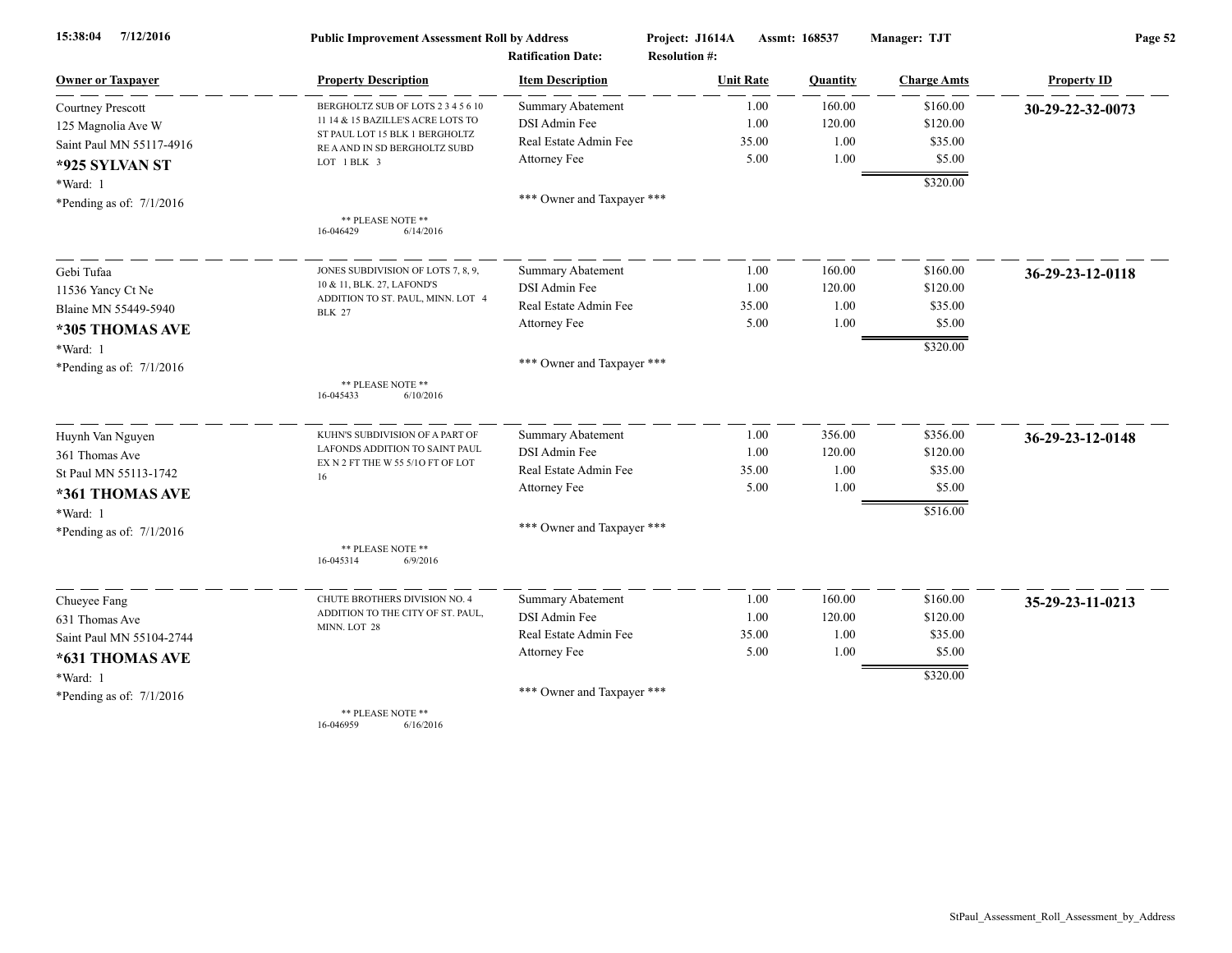| 7/12/2016<br>15:38:04              | <b>Public Improvement Assessment Roll by Address</b> |                            | Project: J1614A      | Assmt: 168537 | Manager: TJT       | Page 53            |  |
|------------------------------------|------------------------------------------------------|----------------------------|----------------------|---------------|--------------------|--------------------|--|
|                                    |                                                      | <b>Ratification Date:</b>  | <b>Resolution #:</b> |               |                    |                    |  |
| <b>Owner or Taxpayer</b>           | <b>Property Description</b>                          | <b>Item Description</b>    | <b>Unit Rate</b>     | Quantity      | <b>Charge Amts</b> | <b>Property ID</b> |  |
| Roxanne Deflorin                   | CHUTE BROTHERS DIVISION NO. 11                       | <b>Summary Abatement</b>   | 1.00                 | 160.00        | \$160.00           | 35-29-23-13-0006   |  |
| 762 Thomas Ave                     | ADDITION TO THE CITY OF ST. PAUL,<br>MINN. LOT 6     | DSI Admin Fee              | 1.00                 | 120.00        | \$120.00           |                    |  |
| St Paul MN 55104-2747              |                                                      | Real Estate Admin Fee      | 35.00                | 1.00          | \$35.00            |                    |  |
| *762 THOMAS AVE                    |                                                      | Attorney Fee               | 5.00                 | 1.00          | \$5.00             |                    |  |
| *Ward: 1                           |                                                      |                            |                      |               | \$320.00           |                    |  |
| *Pending as of: $7/1/2016$         |                                                      | *** Owner and Taxpayer *** |                      |               |                    |                    |  |
|                                    | ** PLEASE NOTE **<br>16-046962<br>6/16/2016          |                            |                      |               |                    |                    |  |
| Lori Mattix                        | CHUTE BROTHERS DIVISION NO. 14                       | <b>Summary Abatement</b>   | 1.00                 | 160.00        | \$160.00           | 35-29-23-13-0031   |  |
| 1313 Kruse St Apt 214              | ADDITION TO THE CITY OF ST. PAUL,                    | DSI Admin Fee              | 1.00                 | 120.00        | \$120.00           |                    |  |
| West Saint Paul MN 55118-2569      | MINN. LOT 2                                          | Real Estate Admin Fee      | 35.00                | 1.00          | \$35.00            |                    |  |
| *806 THOMAS AVE                    |                                                      | Attorney Fee               | 5.00                 | 1.00          | \$5.00             |                    |  |
| *Ward: 1                           |                                                      |                            |                      |               | \$320.00           |                    |  |
| *Pending as of: $7/1/2016$         |                                                      | *** Owner and Taxpayer *** |                      |               |                    |                    |  |
|                                    | ** PLEASE NOTE **<br>16-046964<br>6/16/2016          |                            |                      |               |                    |                    |  |
| Charles P Johnson                  | CHUTE BROTHERS DIVISION NO. 14                       | Summary Abatement          | 1.00                 | 288.00        | \$288.00           | 35-29-23-13-0042   |  |
| 5948 Garwood Rd N                  | ADDITION TO THE CITY OF ST. PAUL,<br>MINN. LOT 13    | DSI Admin Fee              | 1.00                 | 120.00        | \$120.00           |                    |  |
| Brooklyn Park MN 55443-3100        |                                                      | Real Estate Admin Fee      | 35.00                | 1.00          | \$35.00            |                    |  |
| *848 THOMAS AVE                    |                                                      | Attorney Fee               | 5.00                 | 1.00          | \$5.00             |                    |  |
| *Ward: 1                           |                                                      |                            |                      |               | \$448.00           |                    |  |
| *Pending as of: $7/1/2016$         |                                                      | *** Owner and Taxpayer *** |                      |               |                    |                    |  |
|                                    | ** PLEASE NOTE **<br>16-050400<br>6/24/2016          |                            |                      |               |                    |                    |  |
| Muyo Bati Properties Llc           | SMITHS SUBD OF BLKS 9 10 15 AND                      | Summary Abatement          | 1.00                 | 160.00        | \$160.00           | 36-29-23-24-0102   |  |
| 3690 Karen Sue Ln                  | 16 EX S 2O FT FOR AVE LOT 6 BLK 16                   | DSI Admin Fee              | 1.00                 | 120.00        | \$120.00           |                    |  |
| La Canada Flintridge CA 91011-4103 |                                                      | Real Estate Admin Fee      | 35.00                | 1.00          | \$35.00            |                    |  |
| *417 UNIVERSITY AVE W              |                                                      | Attorney Fee               | 5.00                 | 1.00          | \$5.00             |                    |  |
| *Ward: 1                           |                                                      |                            |                      |               | \$320.00           |                    |  |
| *Pending as of: $7/1/2016$         |                                                      | *** Owner and Taxpayer *** |                      |               |                    |                    |  |
|                                    | ** PLEASE NOTE **                                    |                            |                      |               |                    |                    |  |

16-045313 6/10/2016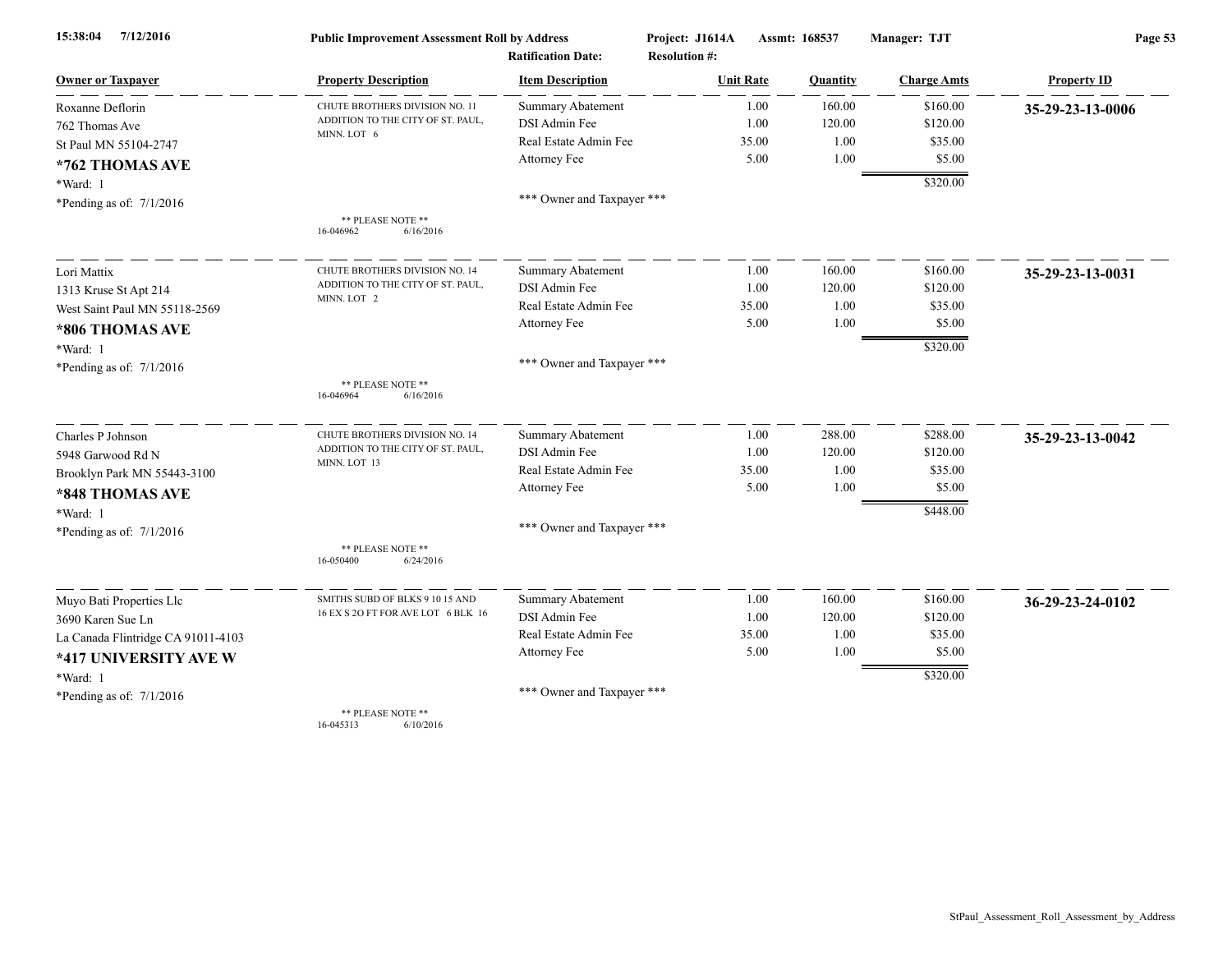| 7/12/2016<br>15:38:04         | <b>Public Improvement Assessment Roll by Address</b><br><b>Ratification Date:</b> |                            | Project: J1614A<br><b>Resolution #:</b> | Assmt: 168537 |          | Manager: TJT       | Page 54            |
|-------------------------------|-----------------------------------------------------------------------------------|----------------------------|-----------------------------------------|---------------|----------|--------------------|--------------------|
| <b>Owner or Taxpayer</b>      | <b>Property Description</b>                                                       | <b>Item Description</b>    | <b>Unit Rate</b>                        |               | Quantity | <b>Charge Amts</b> | <b>Property ID</b> |
| Purple Dog Holdings Llc       | Ex Ave; Lots 12 Thru 15 Blk 2                                                     | Summary Abatement          |                                         | 1.00          | 80.00    | \$80.00            | 36-29-23-31-0138   |
| 4845 Russell Ave S            |                                                                                   | DSI Admin Fee              |                                         | 1.00          | 120.00   | \$120.00           |                    |
| Minneapolis MN 55410-1914     |                                                                                   | Real Estate Admin Fee      |                                         | 35.00         | 1.00     | \$35.00            |                    |
| *490 UNIVERSITY AVE W         |                                                                                   | Attorney Fee               |                                         | 5.00          | 1.00     | \$5.00             |                    |
| *Ward: 1                      |                                                                                   |                            |                                         |               |          | \$240.00           |                    |
| *Pending as of: $7/1/2016$    |                                                                                   | *** Owner and Taxpayer *** |                                         |               |          |                    |                    |
|                               | ** PLEASE NOTE **<br>16-052104<br>6/28/2016                                       |                            |                                         |               |          |                    |                    |
| Double Dragon Bldg Inc        | Subj To Sts, Esmts, Alleys, Vac And                                               | <b>Summary Abatement</b>   |                                         | 1.00          | 830.00   | \$830.00           | 36-29-23-32-0102   |
| Co Harrington Langer & Assoc  | Accruing & Fol; Lots 9 Thru 15 & Part Of                                          | DSI Admin Fee              |                                         | 1.00          | 240.00   | \$240.00           |                    |
| 563 Phalen Blvd               | Lots 17 Thru 20 Blk 3 Mac & Marsh Add,<br>All Of Becks Add & In Sd Cent Vil Add   | Real Estate Admin Fee      |                                         | 35.00         | 1.00     | \$35.00            |                    |
| St Paul MN 55101-5303         | All Of Outlots A,b,c,f,g & That Part Of                                           | Attorney Fee               |                                         | 5.00          | 1.00     | \$5.00             |                    |
| *544 UNIVERSITY AVE W         | Outlots D & E & Lot 6 Lying N & W Of                                              |                            |                                         |               |          | \$1,110.00         |                    |
| *Ward: 1                      |                                                                                   | *** Owner and Taxpayer *** |                                         |               |          |                    |                    |
| *Pending as of: $7/1/2016$    |                                                                                   |                            |                                         |               |          |                    |                    |
|                               | ** PLEASE NOTE **<br>16-051785<br>6/30/2016<br>16-044026<br>6/8/2016              |                            |                                         |               |          |                    |                    |
| 1046 Van Buren Llc            | UNIVERSITY VIEW ADDITION TO ST                                                    | <b>Summary Abatement</b>   |                                         | 1.00          | 318.00   | \$318.00           | 35-29-23-22-0106   |
| 7300 France Ave S Ste 215     | PAUL, MINN. LOTS 1 & LOT 2 BLK 2                                                  | DSI Admin Fee              |                                         | 1.00          | 240.00   | \$240.00           |                    |
| Edina MN 55435-4576           |                                                                                   | Real Estate Admin Fee      |                                         | 35.00         | 1.00     | \$35.00            |                    |
| *1046 VAN BUREN AVE           |                                                                                   | Attorney Fee               |                                         | 5.00          | 1.00     | \$5.00             |                    |
| *Ward: 1                      |                                                                                   |                            |                                         |               |          | \$598.00           |                    |
| *Pending as of: $7/1/2016$    |                                                                                   | *** Owner and Taxpayer *** |                                         |               |          |                    |                    |
|                               | ** PLEASE NOTE **<br>6/22/2016<br>16-050079<br>16-052112<br>6/30/2016             |                            |                                         |               |          |                    |                    |
| Leonard B Schultz             | SEARLS PLACE NO. 2 LOT 7                                                          | <b>Summary Abatement</b>   |                                         | 1.00          | 160.00   | \$160.00           | 33-29-23-12-0132   |
| Jeanne M Schultz              |                                                                                   | DSI Admin Fee              |                                         | 1.00          | 120.00   | \$120.00           |                    |
| 1640 9th St Apt 104           |                                                                                   | Real Estate Admin Fee      |                                         | 35.00         | 1.00     | \$35.00            |                    |
| White Bear Lake MN 55110-6706 |                                                                                   | Attorney Fee               |                                         | 5.00          | 1.00     | \$5.00             |                    |
| *1785 VAN BUREN AVE           |                                                                                   |                            |                                         |               |          | \$320.00           |                    |
| *Ward: 4                      |                                                                                   | *** Owner and Taxpayer *** |                                         |               |          |                    |                    |
| *Pending as of: $7/1/2016$    |                                                                                   |                            |                                         |               |          |                    |                    |
|                               | ** PLEASE NOTE **<br>16-041924<br>6/2/2016                                        |                            |                                         |               |          |                    |                    |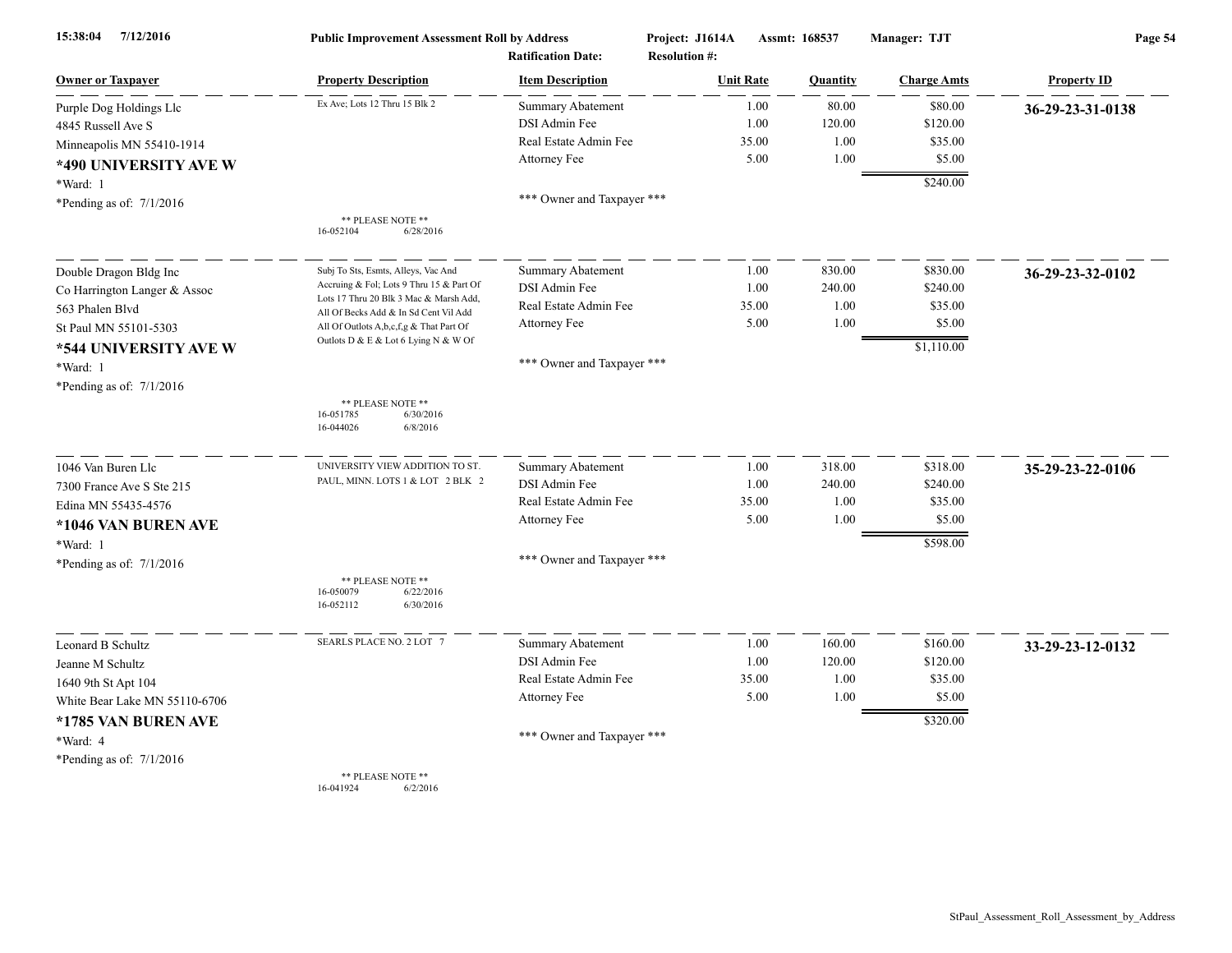| 7/12/2016<br>15:38:04      | <b>Public Improvement Assessment Roll by Address</b><br><b>Ratification Date:</b> |                            | Project: J1614A<br><b>Resolution #:</b> | Assmt: 168537    |          | Manager: TJT       | Page 55            |  |
|----------------------------|-----------------------------------------------------------------------------------|----------------------------|-----------------------------------------|------------------|----------|--------------------|--------------------|--|
| <b>Owner or Taxpayer</b>   | <b>Property Description</b>                                                       | <b>Item Description</b>    |                                         | <b>Unit Rate</b> | Quantity | <b>Charge Amts</b> | <b>Property ID</b> |  |
| Ly Vang                    | GROTTO STREET ADDITION TO THE                                                     | <b>Summary Abatement</b>   |                                         | 1.00             | 298.00   | \$298.00           | 35-29-23-12-0083   |  |
| 9965 57th St N             | CITY OF SAINT PAUL LOT 4                                                          | DSI Admin Fee              |                                         | 1.00             | 120.00   | \$120.00           |                    |  |
| Lake Elmo MN 55042-9588    |                                                                                   | Real Estate Admin Fee      |                                         | 35.00            | 1.00     | \$35.00            |                    |  |
| *754 VAN BUREN AVE         |                                                                                   | Attorney Fee               |                                         | 5.00             | 1.00     | \$5.00             |                    |  |
| *Ward: 1                   |                                                                                   |                            |                                         |                  |          | \$458.00           |                    |  |
| *Pending as of: $7/1/2016$ |                                                                                   | *** Owner and Taxpayer *** |                                         |                  |          |                    |                    |  |
|                            | ** PLEASE NOTE **<br>16-048084<br>6/17/2016                                       |                            |                                         |                  |          |                    |                    |  |
| Michael Russo              | T. B. SOMERS ADDITION TO ST. PAUL                                                 | <b>Summary Abatement</b>   |                                         | 1.00             | 160.00   | \$160.00           | 24-29-23-43-0137   |  |
| 3749 Edgerton St           | EX E 10 FT FOR ALLEY LOTS 20 AND                                                  | DSI Admin Fee              |                                         | 1.00             | 120.00   | \$120.00           |                    |  |
| Saint Paul MN 55127-7072   | LOT 21                                                                            | Real Estate Admin Fee      |                                         | 35.00            | 1.00     | \$35.00            |                    |  |
| *1220 VIRGINIA ST          |                                                                                   | Attorney Fee               |                                         | 5.00             | 1.00     | \$5.00             |                    |  |
| *Ward: 5                   |                                                                                   |                            |                                         |                  |          | \$320.00           |                    |  |
| *Pending as of: $7/1/2016$ |                                                                                   | *** Owner and Taxpayer *** |                                         |                  |          |                    |                    |  |
|                            | ** PLEASE NOTE **<br>16-047037<br>6/15/2016                                       |                            |                                         |                  |          |                    |                    |  |
| Nelson Arevalo             | KUHN'S SUBDIVISION OF A PART OF                                                   | <b>Summary Abatement</b>   |                                         | 1.00             | 160.00   | \$160.00           | 36-29-23-12-0147   |  |
| 910 Forest St N Unit 4     | LAFONDS ADDITION TO SAINT PAUL                                                    | DSI Admin Fee              |                                         | 1.00             | 120.00   | \$120.00           |                    |  |
| Saint Paul MN 55106-1808   | EX W 55 5/10 FT AND EX N 2 FT LOT<br>16                                           | Real Estate Admin Fee      |                                         | 35.00            | 1.00     | \$35.00            |                    |  |
| *603 VIRGINIA ST           |                                                                                   | Attorney Fee               |                                         | 5.00             | 1.00     | \$5.00             |                    |  |
| *Ward: 1                   |                                                                                   |                            |                                         |                  |          | \$320.00           |                    |  |
| *Pending as of: $7/1/2016$ |                                                                                   | *** Owner and Taxpayer *** |                                         |                  |          |                    |                    |  |
|                            | ** PLEASE NOTE **<br>16-049095<br>6/20/2016                                       |                            |                                         |                  |          |                    |                    |  |
| Lynn M Gerlach             | AUERBACH & HAND'S ADDITION TO                                                     | Summary Abatement          |                                         | 1.00             | 160.00   | \$160.00           | 25-29-23-13-0134   |  |
| Thomas L Gerlach           | THE CITY OF ST. PAUL LOT 12 BLK 35                                                | DSI Admin Fee              |                                         | 1.00             | 120.00   | \$120.00           |                    |  |
| 1008 Western Ave N         |                                                                                   | Real Estate Admin Fee      |                                         | 35.00            | 1.00     | \$35.00            |                    |  |
| St Paul MN 55117-5140      |                                                                                   | Attorney Fee               |                                         | 5.00             | 1.00     | \$5.00             |                    |  |
| *1008 WESTERN AVE N        |                                                                                   |                            |                                         |                  |          | \$320.00           |                    |  |
| *Ward: 5                   |                                                                                   | *** Owner and Taxpayer *** |                                         |                  |          |                    |                    |  |
| *Pending as of: $7/1/2016$ |                                                                                   |                            |                                         |                  |          |                    |                    |  |
|                            | ** PLEASE NOTE **                                                                 |                            |                                         |                  |          |                    |                    |  |

16-051562 6/28/2016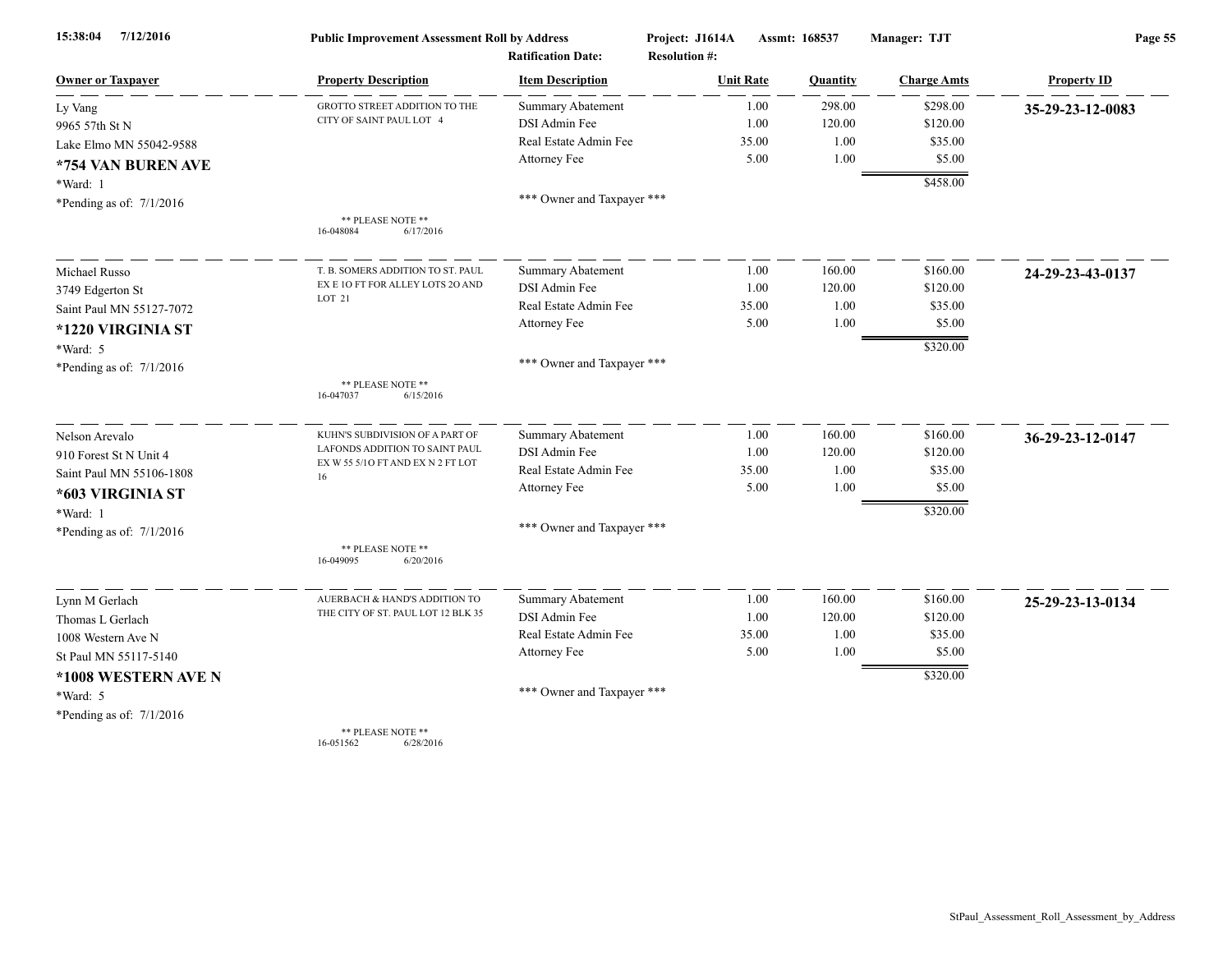| 7/12/2016<br>15:38:04         | <b>Public Improvement Assessment Roll by Address</b>             |                            | Project: J1614A      | Assmt: 168537 | Manager: TJT       | Page 56            |  |
|-------------------------------|------------------------------------------------------------------|----------------------------|----------------------|---------------|--------------------|--------------------|--|
|                               |                                                                  | <b>Ratification Date:</b>  | <b>Resolution #:</b> |               |                    |                    |  |
| <b>Owner or Taxpayer</b>      | <b>Property Description</b>                                      | <b>Item Description</b>    | <b>Unit Rate</b>     | Quantity      | <b>Charge Amts</b> | <b>Property ID</b> |  |
| Lin Oian                      | AUERBACH & HAND'S ADDITION TO                                    | <b>Summary Abatement</b>   | 1.00                 | 160.00        | \$160.00           | 25-29-23-13-0190   |  |
| 1961 Commonwealth Blvd Unit 3 | THE CITY OF ST. PAUL EX N 20 FT LOT<br>15 & ALL OF LOT 14 BLK 34 | DSI Admin Fee              | 1.00                 | 120.00        | \$120.00           |                    |  |
| Chanhassen MN 55317-4799      |                                                                  | Real Estate Admin Fee      | 35.00                | 1.00          | \$35.00            |                    |  |
| *1040 WESTERN AVE N           |                                                                  | Attorney Fee               | 5.00                 | 1.00          | \$5.00             |                    |  |
| *Ward: 5                      |                                                                  |                            |                      |               | \$320.00           |                    |  |
| *Pending as of: $7/1/2016$    |                                                                  | *** Owner and Taxpayer *** |                      |               |                    |                    |  |
|                               | ** PLEASE NOTE **<br>16-046953<br>6/15/2016                      |                            |                      |               |                    |                    |  |
| Rha 3 Llc                     | HOLCOMBE'S SUBDIVISION OF LOTS                                   | <b>Summary Abatement</b>   | 1.00                 | 160.00        | \$160.00           | 25-29-23-21-0021   |  |
| Po Box 4698                   | 70 TO 75 INCLUSIVE OF WILKIN AND                                 | DSI Admin Fee              | 1.00                 | 120.00        | \$120.00           |                    |  |
| Logan UT 84323-4698           | HEYWARDS OUTLOTS TO ST. PAUL,<br>MINN. LOT 6 BLK 1               | Real Estate Admin Fee      | 35.00                | 1.00          | \$35.00            |                    |  |
| *1083 WESTERN AVE N           |                                                                  | Attorney Fee               | 5.00                 | 1.00          | \$5.00             |                    |  |
| $*Ward: 5$                    |                                                                  |                            |                      |               | \$320.00           |                    |  |
| *Pending as of: $7/1/2016$    |                                                                  | *** Owner and Taxpayer *** |                      |               |                    |                    |  |
|                               | ** PLEASE NOTE **<br>16-050181<br>6/22/2016                      |                            |                      |               |                    |                    |  |
| Philip Robert Ramstad Trustee | WILKIN & HEYWARDS OUT LOTS TO                                    | Summary Abatement          | 1.00                 | 160.00        | \$160.00           | 25-29-23-21-0015   |  |
| 514 Humboldt Ave Apt 225      | ST. PAUL SUBJ TO AVE AND EX W 141                                | DSI Admin Fee              | 1.00                 | 120.00        | \$120.00           |                    |  |
| Saint Paul MN 55107-4005      | 53/100 FT THE N 1/2 OF E 1/2 OF LOT<br>68                        | Real Estate Admin Fee      | 35.00                | 1.00          | \$35.00            |                    |  |
| *1111 WESTERN AVE N           |                                                                  | Attorney Fee               | 5.00                 | 1.00          | \$5.00             |                    |  |
| $*Ward: 5$                    |                                                                  |                            |                      |               | \$320.00           |                    |  |
| *Pending as of: $7/1/2016$    |                                                                  | *** Owner and Taxpayer *** |                      |               |                    |                    |  |
|                               | ** PLEASE NOTE **<br>16-044257<br>6/7/2016                       |                            |                      |               |                    |                    |  |
| Adrian P Gorder               | SMITHS SUBD OF BLKS 9 10 15 AND                                  | Summary Abatement          | 1.00                 | 160.00        | \$160.00           | 36-29-23-24-0016   |  |
| 567 Western Ave N             | 16 N 1/4 OF LOTS 29 AND LOT 30 BLK                               | DSI Admin Fee              | 1.00                 | 120.00        | \$120.00           |                    |  |
| Saint Paul MN 55103-1929      | $\mathbf Q$                                                      | Real Estate Admin Fee      | 35.00                | 1.00          | \$35.00            |                    |  |
| *567 WESTERN AVE N            |                                                                  | Attorney Fee               | 5.00                 | 1.00          | \$5.00             |                    |  |
| *Ward: 1                      |                                                                  |                            |                      |               | \$320.00           |                    |  |
| *Pending as of: $7/1/2016$    |                                                                  | *** Owner and Taxpayer *** |                      |               |                    |                    |  |
|                               | ** PLEASE NOTE **                                                |                            |                      |               |                    |                    |  |

16-042434 6/2/2016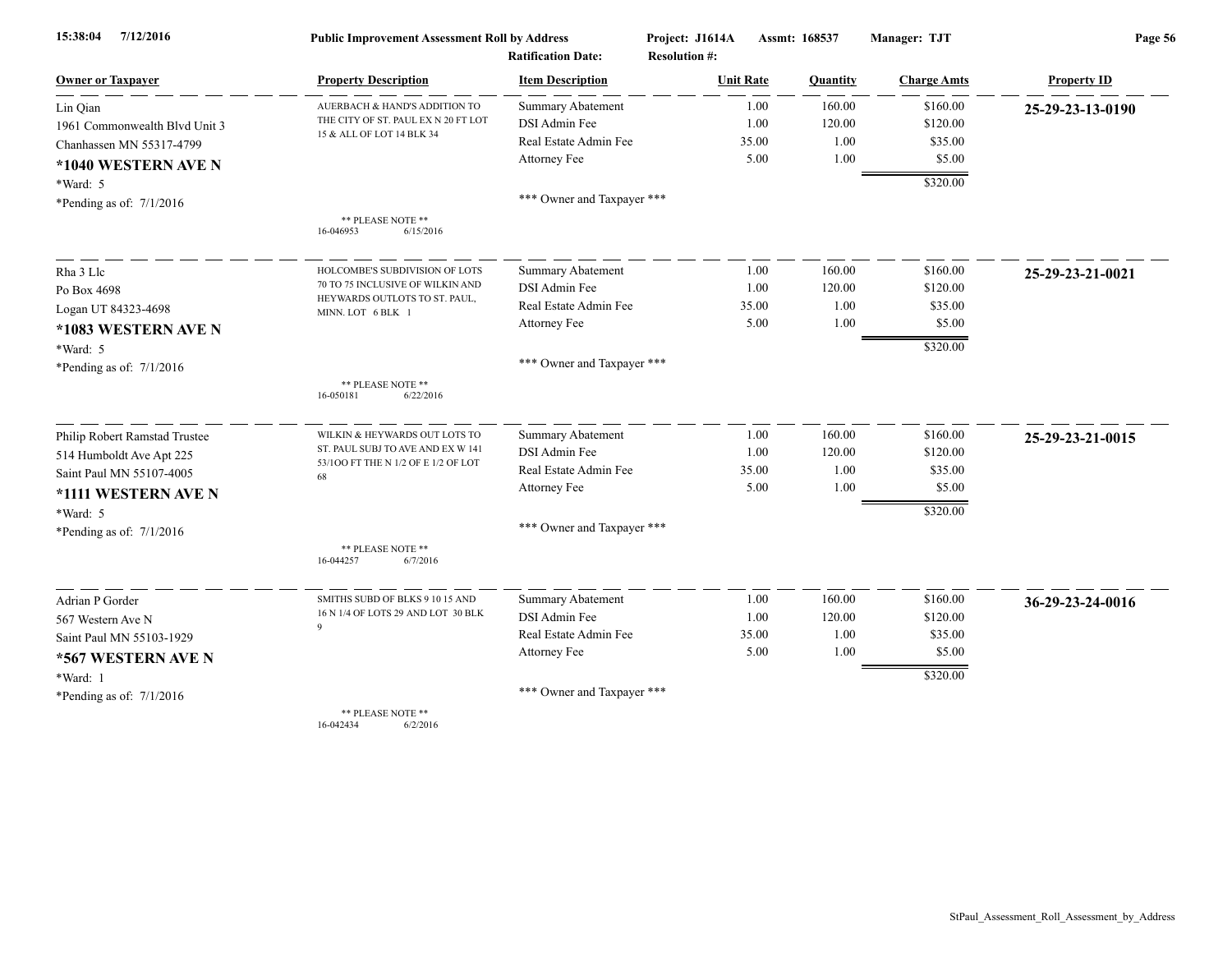| 15:38:04<br>7/12/2016      | <b>Public Improvement Assessment Roll by Address</b><br><b>Ratification Date:</b> |                            | Project: J1614A  | Assmt: 168537<br><b>Resolution #:</b> |                    | Page 57            |  |
|----------------------------|-----------------------------------------------------------------------------------|----------------------------|------------------|---------------------------------------|--------------------|--------------------|--|
| <b>Owner or Taxpayer</b>   | <b>Property Description</b>                                                       | <b>Item Description</b>    | <b>Unit Rate</b> | Quantity                              | <b>Charge Amts</b> | <b>Property ID</b> |  |
| Alex T Jerome              | SMITHS SUBDIVISION OF BLKS 2 6 7                                                  | Summary Abatement          | 1.00             | 80.00                                 | \$80.00            | 36-29-23-21-0216   |  |
| 3036 5th Ave S             | AND 8 LOTS 14 & 15 BLK 8                                                          | DSI Admin Fee              | 1.00             | 120.00                                | \$120.00           |                    |  |
| Minneapolis MN 55408-2414  |                                                                                   | Real Estate Admin Fee      | 35.00            | 1.00                                  | \$35.00            |                    |  |
| *601 WESTERN AVE N         |                                                                                   | Attorney Fee               | 5.00             | 1.00                                  | \$5.00             |                    |  |
| *Ward: 1                   |                                                                                   |                            |                  |                                       | \$240.00           |                    |  |
| *Pending as of: $7/1/2016$ |                                                                                   | *** Owner and Taxpayer *** |                  |                                       |                    |                    |  |
|                            | ** PLEASE NOTE **<br>6/28/2016<br>16-052108                                       |                            |                  |                                       |                    |                    |  |
| Federal National Mtg Assoc | SMITHS SUBDIVISION OF BLKS 267                                                    | Summary Abatement          | 1.00             | 338.00                                | \$338.00           | 36-29-23-21-0061   |  |
| 14221 Dallas Pky 10th Fl   | AND 8 S 41 FT OF N 82 FT OF LOTS 59                                               | DSI Admin Fee              | 1.00             | 120.00                                | \$120.00           |                    |  |
| Dallas TX 75254-2916       | AND LOT 60 BLK 8                                                                  | Real Estate Admin Fee      | 35.00            | 1.00                                  | \$35.00            |                    |  |
| *653 WESTERN AVE N         |                                                                                   | Attorney Fee               | 5.00             | 1.00                                  | \$5.00             |                    |  |
| *Ward: 1                   |                                                                                   |                            |                  |                                       | \$498.00           |                    |  |
| *Pending as of: $7/1/2016$ |                                                                                   | *** Owner and Taxpayer *** |                  |                                       |                    |                    |  |
|                            | ** PLEASE NOTE **<br>16-052047<br>7/1/2016                                        |                            |                  |                                       |                    |                    |  |
| Cindy Vang                 | EDMUND RICE'S FOURTH ADDITION                                                     | Summary Abatement          | 1.00             | 160.00                                | \$160.00           | 29-29-22-32-0138   |  |
| 884 Westminster St         | TO THE CITY OF ST. PAUL S 1/2 OF                                                  | DSI Admin Fee              | 1.00             | 120.00                                | \$120.00           |                    |  |
| Saint Paul MN 55130-4232   | LOT 5 AND N 15 FT OF LOT 6 BLK 8                                                  | Real Estate Admin Fee      | 35.00            | 1.00                                  | \$35.00            |                    |  |
| *884 WESTMINSTER ST        |                                                                                   | Attorney Fee               | 5.00             | 1.00                                  | \$5.00             |                    |  |
| *Ward: 5                   |                                                                                   |                            |                  |                                       | \$320.00           |                    |  |
| *Pending as of: $7/1/2016$ |                                                                                   | *** Owner and Taxpayer *** |                  |                                       |                    |                    |  |
|                            | ** PLEASE NOTE **<br>6/16/2016<br>16-050135                                       |                            |                  |                                       |                    |                    |  |
| Tiffany Michelle Elste     | DAWSON'S LAKE COMO & PHALEN                                                       | Summary Abatement          | 1.00             | 160.00                                | \$160.00           | 19-29-22-12-0017   |  |
| 113 Wheelock Pkwy E        | AVENUE ADDITION TO THE CITY OF                                                    | DSI Admin Fee              | 1.00             | 120.00                                | \$120.00           |                    |  |
| Saint Paul MN 55117-3934   | ST. PAUL, RAMSEY CO., MINN.<br>CALIFORNIA AVE VAC ADJ AND W                       | Real Estate Admin Fee      | 35.00            | 1.00                                  | \$35.00            |                    |  |
| *113 WHEELOCK PKWY E       | 1/2 OF LOT 26 AND ALL OF LOT 27                                                   | Attorney Fee               | 5.00             | 1.00                                  | \$5.00             |                    |  |
| *Ward: 5                   | BLK 1                                                                             |                            |                  |                                       | \$320.00           |                    |  |
| *Pending as of: $7/1/2016$ |                                                                                   | *** Owner and Taxpayer *** |                  |                                       |                    |                    |  |
|                            | ** PLEASE NOTE **<br>16-041977<br>6/2/2016                                        |                            |                  |                                       |                    |                    |  |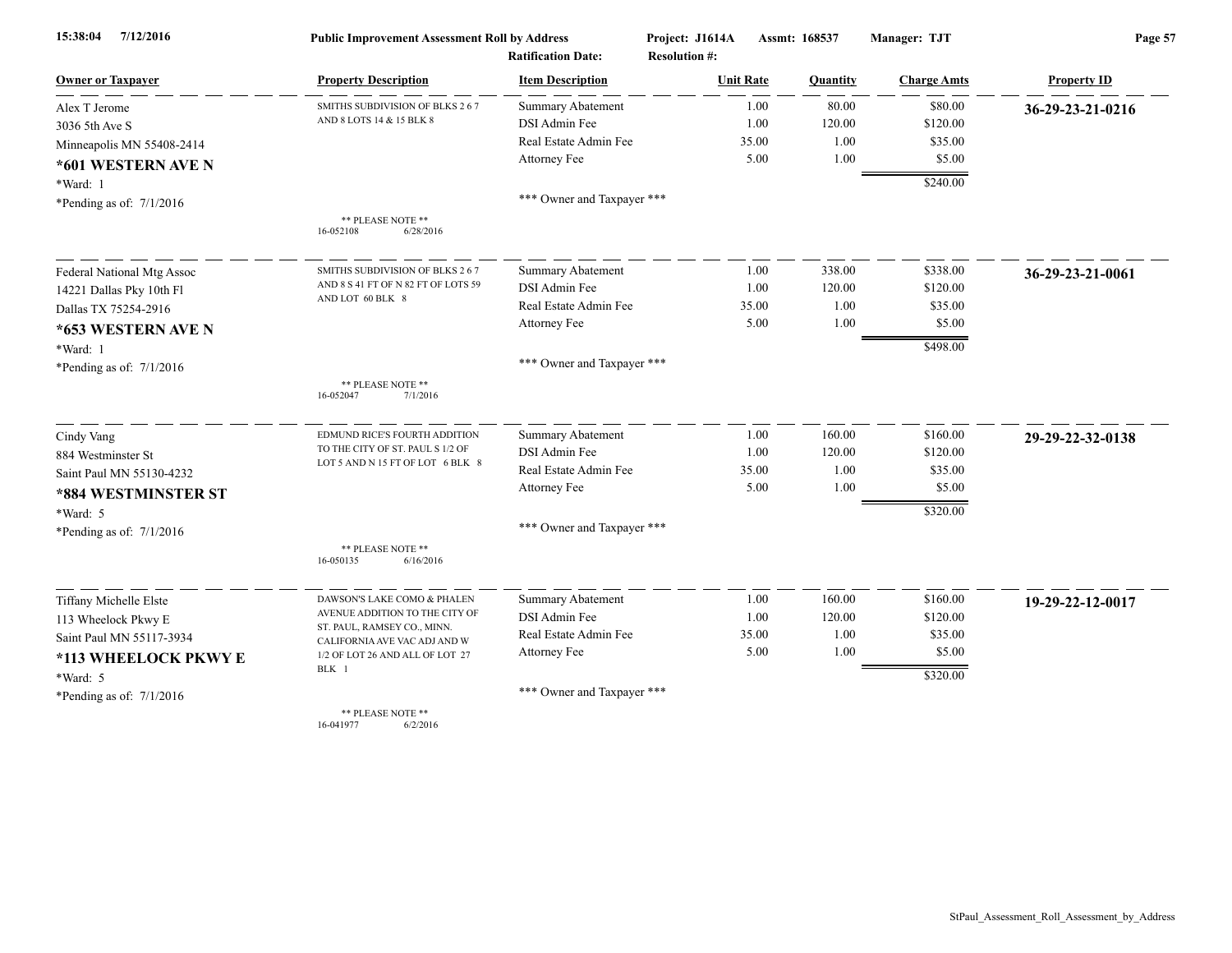| 7/12/2016<br>15:38:04           | <b>Public Improvement Assessment Roll by Address</b>                   |                            | Project: J1614A      | Assmt: 168537 | Manager: TJT       | Page 58            |  |
|---------------------------------|------------------------------------------------------------------------|----------------------------|----------------------|---------------|--------------------|--------------------|--|
|                                 |                                                                        | <b>Ratification Date:</b>  | <b>Resolution #:</b> |               |                    |                    |  |
| <b>Owner or Taxpayer</b>        | <b>Property Description</b>                                            | <b>Item Description</b>    | <b>Unit Rate</b>     | Quantity      | <b>Charge Amts</b> | <b>Property ID</b> |  |
| Chicago Title Insurance Company | KAVANAGH AND DAWSON'S                                                  | <b>Summary Abatement</b>   | 1.00                 | 160.00        | \$160.00           | 19-29-22-11-0066   |  |
| 2533 N 117th Ave                | ADDITION TO THE CITY OF ST. PAUL                                       | DSI Admin Fee              | 1.00                 | 120.00        | \$120.00           |                    |  |
| Omaha NE 68164-9662             | SUBJ TO WHEELOCK PKY & EX N 9 FT<br>OF LOT 7; THAT PT OF LOTS 7,8, & 9 | Real Estate Admin Fee      | 35.00                | 1.00          | \$35.00            |                    |  |
| *329 WHEELOCK PKWY E            | BLK 1 LYING E OF A LINE 40 FT E OF                                     | Attorney Fee               | 5.00                 | 1.00          | \$5.00             |                    |  |
| *Ward: 5                        | AND PARALLEL WITH THE WL OF SD                                         |                            |                      |               | \$320.00           |                    |  |
| *Pending as of: 7/1/2016        |                                                                        | *** Owner and Taxpayer *** |                      |               |                    |                    |  |
|                                 | ** PLEASE NOTE **<br>16-052559<br>6/29/2016                            |                            |                      |               |                    |                    |  |
|                                 |                                                                        |                            |                      |               |                    |                    |  |
| Wra-1256 Llc                    | LINDLEY HEIGHTS VAC ST ADJ &                                           | Summary Abatement          | 1.00                 | 160.00        | \$160.00           | 33-29-22-41-0088   |  |
| 811 Lasalle Blvd Unit 102       | THAT PT OF LOT 9 BLK 2 LYING ELY                                       | DSI Admin Fee              | 1.00                 | 120.00        | \$120.00           |                    |  |
| Minneapolis MN 55402-2544       | OF THE FOL DESC L; COM AT THE NE<br>COR OF SD LOT 9 THEN S ALONG THE   | Real Estate Admin Fee      | 35.00                | 1.00          | \$35.00            |                    |  |
| *1256 WILSON AVE                | E L OF SD LOT A DIST OF 140.84 FT                                      | Attorney Fee               | 5.00                 | 1.00          | \$5.00             |                    |  |
| *Ward: 7                        | THEN W 83.53 FT TO THE PT OF BEG                                       |                            |                      |               | \$320.00           |                    |  |
| *Pending as of: $7/1/2016$      |                                                                        | *** Owner and Taxpayer *** |                      |               |                    |                    |  |
|                                 | ** PLEASE NOTE **                                                      |                            |                      |               |                    |                    |  |
|                                 | 16-042562<br>6/3/2016                                                  |                            |                      |               |                    |                    |  |
| Paramount Investment Group Llc  | AUDITOR'S SUBDIVISION NO. 22 ST.                                       | <b>Summary Abatement</b>   | 1.00                 | 160.00        | \$160.00           | 08-28-22-34-0199   |  |
| 8763 Highwood Way               | PAUL, MINN. EX W 100 FT; LOT 9 &                                       | DSI Admin Fee              | 1.00                 | 120.00        | \$120.00           |                    |  |
| Apple Valley MN 55124-9458      | ALL OF LOT 10                                                          | Real Estate Admin Fee      | 35.00                | 1.00          | \$35.00            |                    |  |
| *220 WINONA ST E                |                                                                        | Attorney Fee               | 5.00                 | 1.00          | \$5.00             |                    |  |
| *Ward: 2                        |                                                                        |                            |                      |               | \$320.00           |                    |  |
| *Pending as of: $7/1/2016$      |                                                                        | *** Owner and Taxpayer *** |                      |               |                    |                    |  |
|                                 | ** PLEASE NOTE **<br>16-042984<br>6/6/2016                             |                            |                      |               |                    |                    |  |
|                                 |                                                                        | Summary Abatement          | 1.00                 | 160.00        | \$160.00           |                    |  |
| Mary A Hessler                  | THE WEST ST. PAUL REAL ESTATE<br>AND IMPROVEMENT SYNDICATE             | DSI Admin Fee              | 1.00                 | 120.00        | \$120.00           | 09-28-22-33-0042   |  |
| 503 Winona St E                 | ADDITION NO. 2 LOTS 17 AND LOT                                         | Real Estate Admin Fee      | 35.00                | 1.00          | \$35.00            |                    |  |
| St Paul MN 55107-2471           | 18 BLK 34                                                              | Attorney Fee               | 5.00                 | 1.00          | \$5.00             |                    |  |
| *503 WINONA ST E                |                                                                        |                            |                      |               |                    |                    |  |
| *Ward: 2                        |                                                                        | *** Owner and Taxpayer *** |                      |               | \$320.00           |                    |  |
| *Pending as of: $7/1/2016$      |                                                                        |                            |                      |               |                    |                    |  |
|                                 | ** PLEASE NOTE **                                                      |                            |                      |               |                    |                    |  |

16-042996 6/3/2016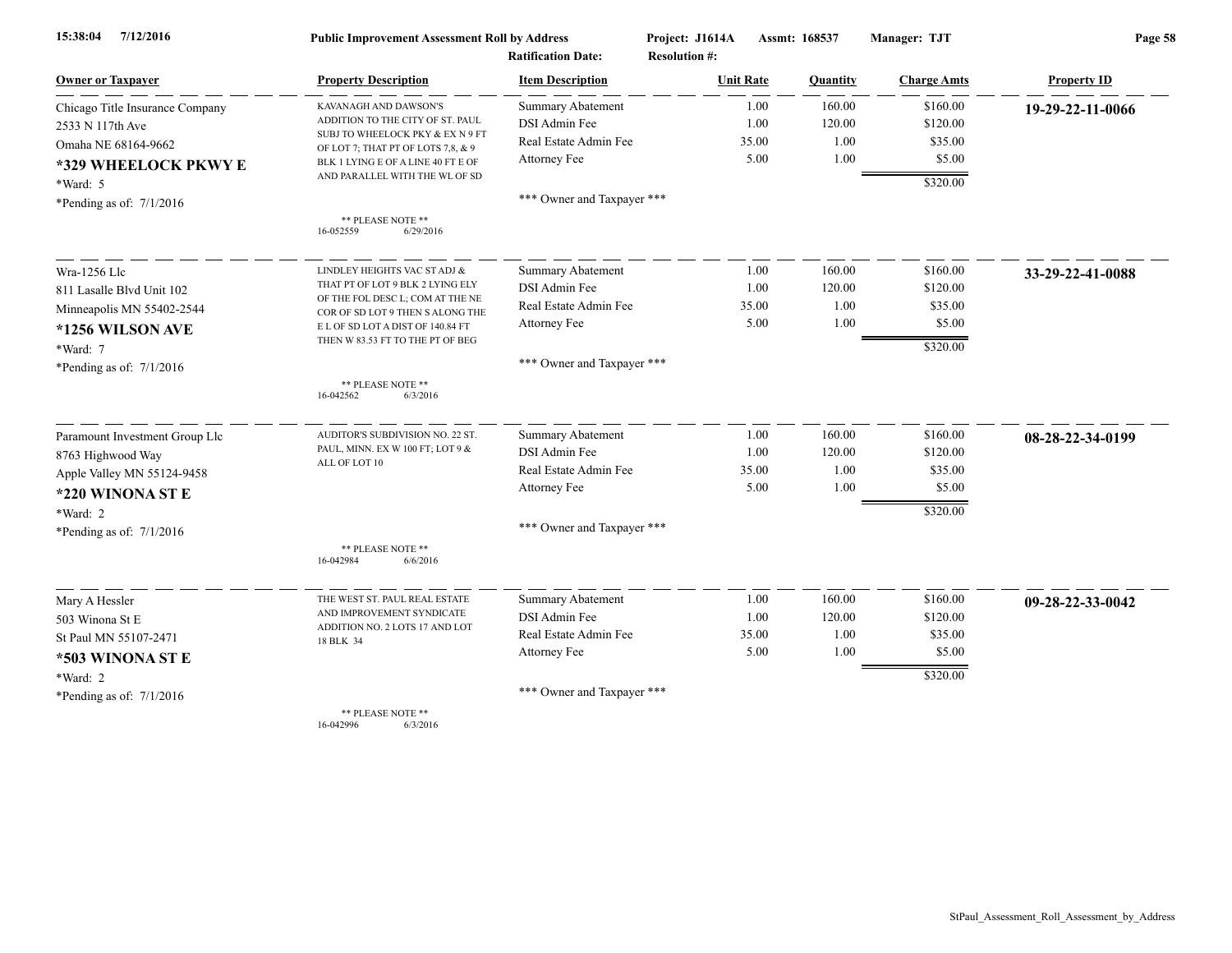| 7/12/2016<br>15:38:04                                                                      | <b>Public Improvement Assessment Roll by Address</b><br><b>Ratification Date:</b>                                         |                            | Assmt: 168537<br>Project: J1614A<br><b>Resolution #:</b> |          | Manager: TJT       | Page 59            |  |
|--------------------------------------------------------------------------------------------|---------------------------------------------------------------------------------------------------------------------------|----------------------------|----------------------------------------------------------|----------|--------------------|--------------------|--|
| <b>Owner or Taxpayer</b>                                                                   | <b>Property Description</b>                                                                                               | <b>Item Description</b>    | <b>Unit Rate</b>                                         | Quantity | <b>Charge Amts</b> | <b>Property ID</b> |  |
| Helen M Bandow                                                                             | ASHTON AND SHERBURNE'S                                                                                                    | <b>Summary Abatement</b>   | 1.00                                                     | 160.00   | \$160.00           | 31-29-22-21-0050   |  |
| 2199 Dahl Ave E                                                                            | ADDITION TO SAINT PAUL SUBJ TO                                                                                            | DSI Admin Fee              | 1.00                                                     | 120.00   | \$120.00           |                    |  |
| Saint Paul MN 55119-5870                                                                   | WINTER ST THE ELY 1 FT OF SLY 83 FT<br>OF LOT 12 AND ALL OF LOT 11 BLK                                                    | Real Estate Admin Fee      | 35.00                                                    | 1.00     | \$35.00            |                    |  |
| *31 WINTER ST                                                                              | 14                                                                                                                        | Attorney Fee               | 5.00                                                     | 1.00     | \$5.00             |                    |  |
| *Ward: 1                                                                                   |                                                                                                                           |                            |                                                          |          | \$320.00           |                    |  |
| *Pending as of: $7/1/2016$                                                                 |                                                                                                                           | *** Owner and Taxpayer *** |                                                          |          |                    |                    |  |
|                                                                                            | ** PLEASE NOTE **<br>16-041941<br>6/2/2016                                                                                |                            |                                                          |          |                    |                    |  |
| Ryan T Sullivan                                                                            | NORTON'S ADDITION LOT 6 BLK                                                                                               | <b>Summary Abatement</b>   | 1.00                                                     | 160.00   | \$160.00           | 24-29-23-44-0053   |  |
| 33370 N Roadrunner Ln                                                                      |                                                                                                                           | DSI Admin Fee              | 1.00                                                     | 120.00   | \$120.00           |                    |  |
| San Tan Valley AZ 85142-3117                                                               |                                                                                                                           | Real Estate Admin Fee      | 35.00                                                    | 1.00     | \$35.00            |                    |  |
| *1297 WOODBRIDGE ST                                                                        |                                                                                                                           | Attorney Fee               | 5.00                                                     | 1.00     | \$5.00             |                    |  |
| *Ward: 5                                                                                   |                                                                                                                           |                            |                                                          |          | \$320.00           |                    |  |
| *Pending as of: $7/1/2016$                                                                 |                                                                                                                           | *** Owner and Taxpayer *** |                                                          |          |                    |                    |  |
|                                                                                            | ** PLEASE NOTE **<br>16-052031<br>6/28/2016                                                                               |                            |                                                          |          |                    |                    |  |
| Gary J Hicks                                                                               | LEWIS SECOND ADDITION TO ST                                                                                               | <b>Summary Abatement</b>   | 1.00                                                     | 160.00   | \$160.00           | 25-29-23-41-0045   |  |
| Hicks                                                                                      | PAUL BLOCKS 7, 8, 9, 10, 11, 12, 13, 14,<br>& 15 E 1/2 OF LOT 4 AND ALL OF LOT                                            | DSI Admin Fee              | 1.00                                                     | 120.00   | \$120.00           |                    |  |
| 2311 Lakehurst Dr                                                                          | 5 BLK 10                                                                                                                  | Real Estate Admin Fee      | 35.00                                                    | 1.00     | \$35.00            |                    |  |
| Austin TX 78744-5033                                                                       |                                                                                                                           | Attorney Fee               | 5.00                                                     | 1.00     | \$5.00             |                    |  |
| *955 WOODBRIDGE ST                                                                         |                                                                                                                           |                            |                                                          |          | \$320.00           |                    |  |
| *Ward: 1                                                                                   |                                                                                                                           | *** Taxpayer ***           |                                                          |          |                    |                    |  |
| *Pending as of: $7/1/2016$                                                                 |                                                                                                                           |                            |                                                          |          |                    |                    |  |
| Michael J Haus<br>2217 Liberty Ln<br>Eagan MN 55122-1957<br>*955 WOODBRIDGE ST<br>*Ward: 1 | LEWIS SECOND ADDITION TO ST<br>PAUL BLOCKS 7, 8, 9, 10, 11, 12, 13, 14,<br>& 15 E 1/2 OF LOT 4 AND ALL OF LOT<br>5 BLK 10 | *** Owner ***              |                                                          |          |                    | 25-29-23-41-0045   |  |
| *Pending as of: $7/1/2016$                                                                 | ** PLEASE NOTE **<br>6/2/2016<br>16-041981                                                                                |                            |                                                          |          |                    |                    |  |
| Sarah Williamson                                                                           | CRUICKSHANK'S GARDEN LOTS N                                                                                               | <b>Summary Abatement</b>   | 1.00                                                     | 160.00   | \$160.00           | 27-29-22-31-0080   |  |
| 1426 York Ave                                                                              | 135 FT OF E 1/2 OF LOT 22 BLK 2                                                                                           | DSI Admin Fee              | 1.00                                                     | 120.00   | \$120.00           |                    |  |
| Saint Paul MN 55106-3509                                                                   |                                                                                                                           | Real Estate Admin Fee      | 35.00                                                    | 1.00     | \$35.00            |                    |  |
| *1426 YORK AVE                                                                             |                                                                                                                           | Attorney Fee               | 5.00                                                     | 1.00     | \$5.00             |                    |  |
| *Ward: 6                                                                                   |                                                                                                                           |                            |                                                          |          | \$320.00           |                    |  |
| *Pending as of: $7/1/2016$                                                                 |                                                                                                                           | *** Owner and Taxpayer *** |                                                          |          |                    |                    |  |
|                                                                                            | ** PLEASE NOTE **<br>16-045161<br>6/10/2016                                                                               |                            |                                                          |          |                    |                    |  |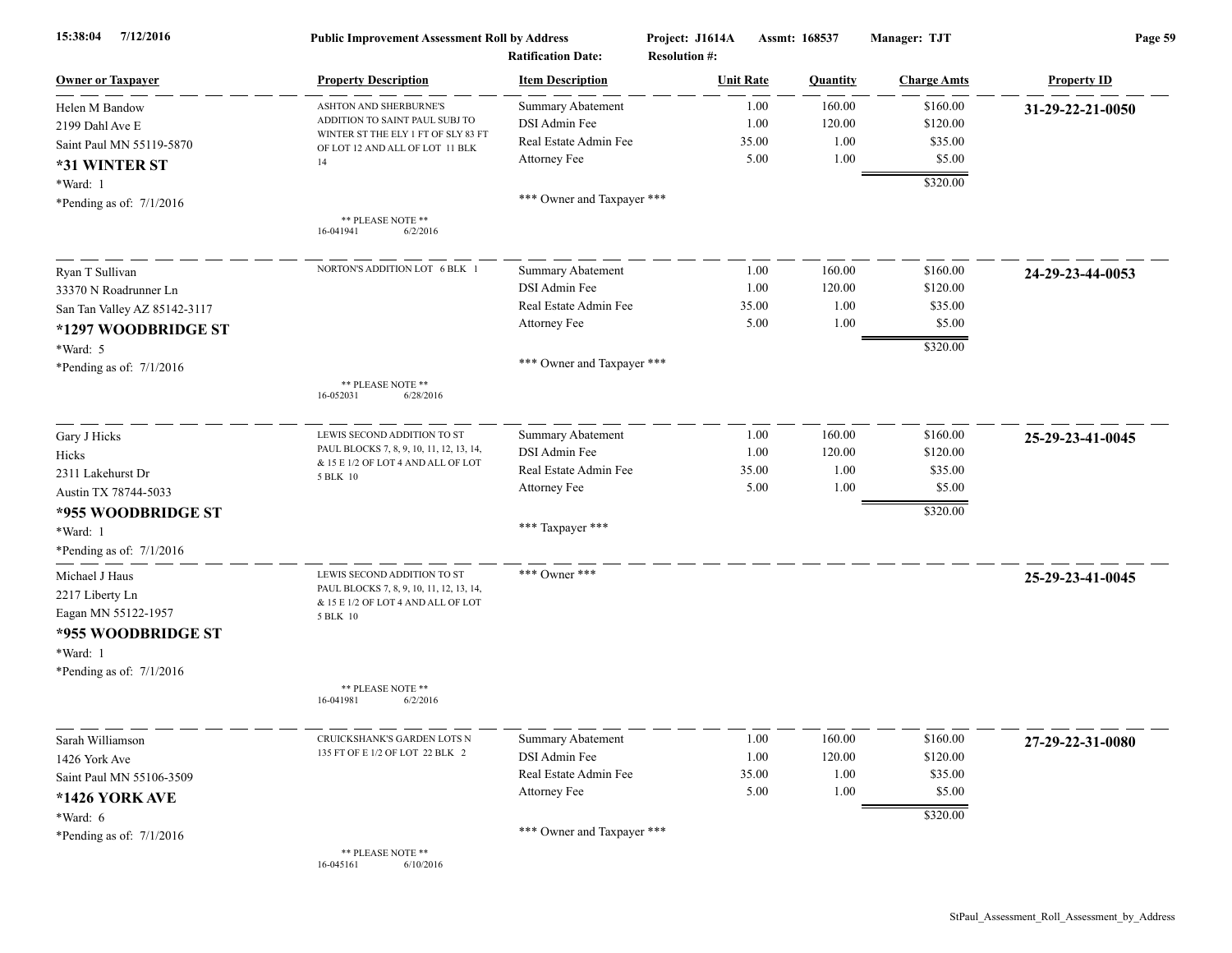| 7/12/2016<br>15:38:04                                                                                                                               | <b>Public Improvement Assessment Roll by Address</b><br><b>Ratification Date:</b>                                                                                                          |                                                                                                                  | Project: J1614A<br>Assmt: 168537<br><b>Resolution #:</b> |                                  | Manager: TJT                                          | Page 60            |  |
|-----------------------------------------------------------------------------------------------------------------------------------------------------|--------------------------------------------------------------------------------------------------------------------------------------------------------------------------------------------|------------------------------------------------------------------------------------------------------------------|----------------------------------------------------------|----------------------------------|-------------------------------------------------------|--------------------|--|
| <b>Owner or Taxpayer</b>                                                                                                                            | <b>Property Description</b>                                                                                                                                                                | <b>Item Description</b>                                                                                          | <b>Unit Rate</b>                                         | <b>Quantity</b>                  | <b>Charge Amts</b>                                    | <b>Property ID</b> |  |
| Jp Morgan Chase Bank N A<br>10790 Rancho Bernardo Rd<br>San Diego CA 92127-5705<br>*1799 YORK AVE                                                   | HAZEL PARK DIVISION 4 LOT 21 BLK<br>3                                                                                                                                                      | <b>Summary Abatement</b><br><b>DSI</b> Admin Fee<br>Real Estate Admin Fee<br>Attorney Fee                        | 1.00<br>1.00<br>35.00<br>5.00                            | 400.00<br>120.00<br>1.00<br>1.00 | \$400.00<br>\$120.00<br>\$35.00<br>\$5.00             | 26-29-22-32-0074   |  |
| *Ward: 6<br>*Pending as of: $7/1/2016$                                                                                                              | ** PLEASE NOTE **<br>6/3/2016<br>16-041969                                                                                                                                                 | *** Owner and Taxpayer ***                                                                                       |                                                          |                                  | \$560.00                                              |                    |  |
| Christina L Malmberg<br><b>Brent L Malmberg</b><br>380 York Ave<br>St Paul MN 55130-2042<br>*380 YORK AVE<br>*Ward: 5<br>*Pending as of: $7/1/2016$ | EDMUND RICE'S FOURTH ADDITION<br>TO THE CITY OF ST. PAUL LOT 2 BLK<br>8<br>** PLEASE NOTE **<br>16-051128<br>6/24/2016                                                                     | <b>Summary Abatement</b><br>DSI Admin Fee<br>Real Estate Admin Fee<br>Attorney Fee<br>*** Owner and Taxpayer *** | 1.00<br>1.00<br>35.00<br>5.00                            | 646.00<br>120.00<br>1.00<br>1.00 | \$646.00<br>\$120.00<br>\$35.00<br>\$5.00<br>\$806.00 | 29-29-22-32-0135   |  |
| Lee A Jones<br>2512 County Road H2<br>Mounds View MN 55112-4740<br>*900 YORK AVE<br>*Ward: $6$<br>*Pending as of: $7/1/2016$                        | <b>CHARLES WEIDE'S</b><br>REARRANGEMENT OF BLOCK 6 OF<br>NELSON'S ADDITION TO THE CITY OF<br>ST. PAUL LOT 13 BLK 6                                                                         | <b>Summary Abatement</b><br>DSI Admin Fee<br>Real Estate Admin Fee<br>Attorney Fee<br>*** Taxpayer ***           | 1.00<br>1.00<br>35.00<br>5.00                            | 588.00<br>240.00<br>1.00<br>1.00 | \$588.00<br>\$240.00<br>\$35.00<br>\$5.00<br>\$868.00 | 28-29-22-32-0070   |  |
| State Of Mn Trust Exempt<br>Po Box 64097<br>St Paul MN 55164-0097<br>*900 YORK AVE<br>*Ward: 6<br>*Pending as of: $7/1/2016$                        | <b>CHARLES WEIDE'S</b><br>REARRANGEMENT OF BLOCK 6 OF<br>NELSON'S ADDITION TO THE CITY OF<br>ST. PAUL LOT 13 BLK 6<br>** PLEASE NOTE **<br>16-044286<br>6/7/2016<br>16-052022<br>6/28/2016 | *** Owner ***                                                                                                    |                                                          |                                  |                                                       | 28-29-22-32-0070   |  |
| Little Mighty Ones Children Llc<br>937 York Ave<br>Saint Paul MN 55106-3833<br>*937 YORK AVE<br>$*Ward: 6$<br>*Pending as of: $7/1/2016$            | NELSON'S ADDITION LOT 24 BLK 5<br>** PLEASE NOTE **<br>6/13/2016<br>16-046130                                                                                                              | <b>Summary Abatement</b><br>DSI Admin Fee<br>Real Estate Admin Fee<br>Attorney Fee<br>*** Owner and Taxpayer *** | 1.00<br>1.00<br>35.00<br>5.00                            | 160.00<br>120.00<br>1.00<br>1.00 | \$160.00<br>\$120.00<br>\$35.00<br>\$5.00<br>\$320.00 | 28-29-22-32-0058   |  |